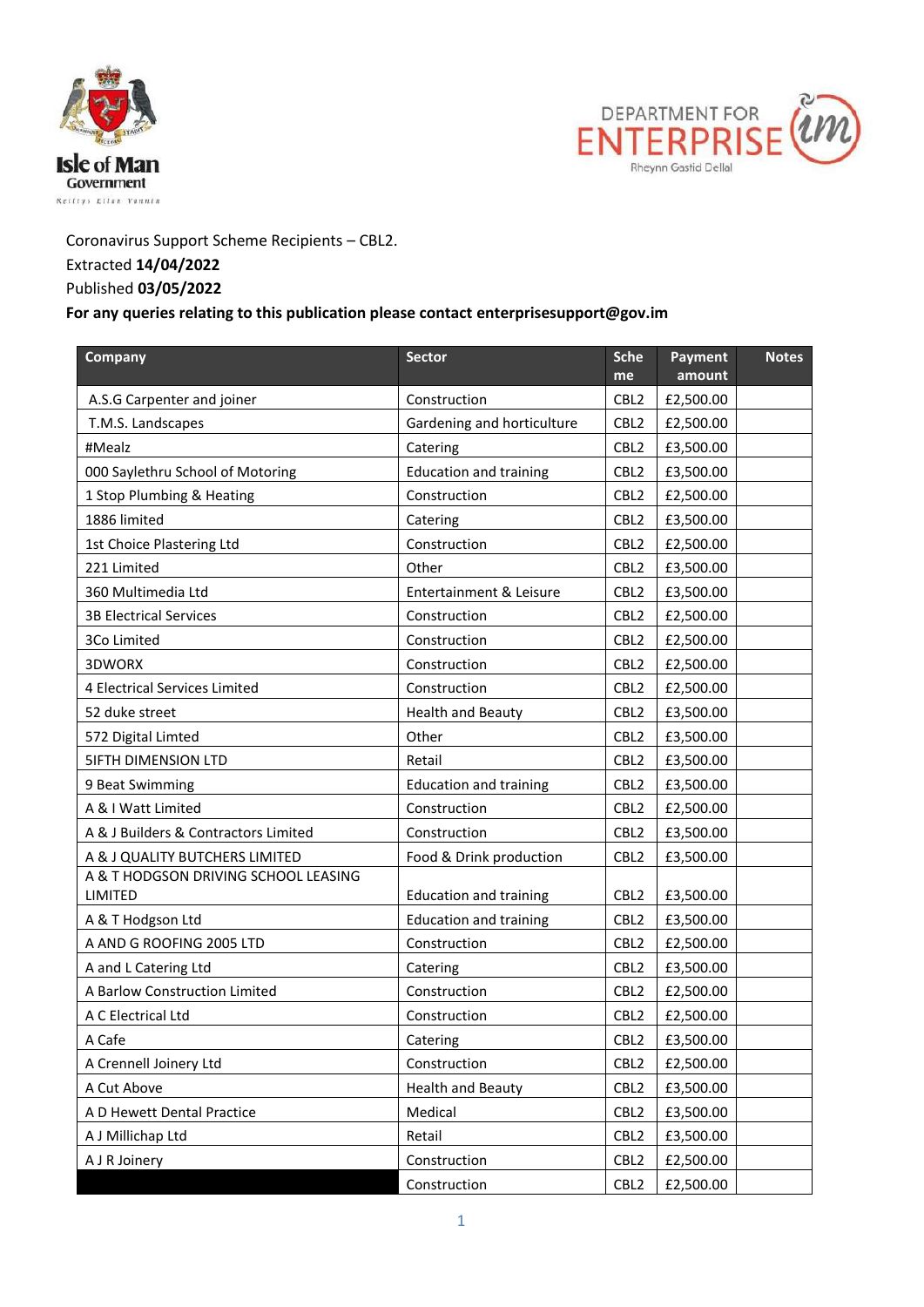| A T Hooton Tiling                         | Construction                | CBL <sub>2</sub> | £2,500.00 |
|-------------------------------------------|-----------------------------|------------------|-----------|
| A to Z Plumbing & Heating                 | Construction                | CBL <sub>2</sub> | £3,500.00 |
| A&M Decorators Ltd                        | Construction                | CBL <sub>2</sub> | £2,500.00 |
| A.G. Oates Joinery & Construction Limited | Construction                | CBL <sub>2</sub> | £2,500.00 |
| A.N.K Building Services                   | Construction                | CBL <sub>2</sub> | £2,500.00 |
| A1 Body Guard                             | Repair services             | CBL <sub>2</sub> | £3,500.00 |
| A1 electrical contractors                 | Construction                | CBL <sub>2</sub> | £2,500.00 |
| A1 Engineering IOM Limited                | Construction                | CBL <sub>2</sub> | £2,500.00 |
| A1 Garden Maintenance and Jet Washing     |                             |                  |           |
| Services.                                 | Gardening and horticulture  | CBL <sub>2</sub> | £3,500.00 |
| A1 Radio cabs                             | Other                       | CBL <sub>2</sub> | £3,500.00 |
| A1 Taxi Group                             | Other                       | CBL <sub>2</sub> | £3,500.00 |
| A2B Taxi IOM                              | Other                       | CBL <sub>2</sub> | £3,500.00 |
| AA Solid Fuel                             | Retail                      | CBL <sub>2</sub> | £3,500.00 |
| <b>AAA Construction Ltd</b>               | Construction                | CBL <sub>2</sub> | £2,500.00 |
| AAA Damp Proofing Limited                 | Construction                | CBL <sub>2</sub> | £2,500.00 |
| Aalish Electrical                         | Construction                | CBL <sub>2</sub> | £2,500.00 |
| <b>Aardvark Decorating</b>                | Construction                | CBL <sub>2</sub> | £3,500.00 |
|                                           | Construction                | CBL <sub>2</sub> | £2,500.00 |
| Aasha Limited                             | Construction                | CBL <sub>2</sub> | £2,500.00 |
| <b>AB Alloys Ltd</b>                      | Repair services             | CBL <sub>2</sub> | £3,500.00 |
| AB Construction Limited                   | Construction                | CBL <sub>2</sub> | £3,500.00 |
| Abbey Dental                              | Medical                     | CBL <sub>2</sub> | £3,500.00 |
| Abbeycroft construction Ltd               | Construction                | CBL <sub>2</sub> | £3,500.00 |
| Abc Tree Surgery                          | Gardening and horticulture  | CBL <sub>2</sub> | £2,500.00 |
| ABL Services Ltd t/a Happy Chappy         | Construction                | CBL <sub>2</sub> | £2,500.00 |
| <b>ABlec Limited</b>                      | Construction                | CBL <sub>2</sub> | £2,500.00 |
| <b>ABN Taxi Service Ltd</b>               | Logistics                   | CBL <sub>2</sub> | £3,500.00 |
| Above & Beyond Fitness                    | Fitness                     | CBL <sub>2</sub> | £3,500.00 |
| Absolute Arborist                         | Gardening and horticulture  | CBL2             | £2,500.00 |
| Absolute Construction Ltd                 | Construction                | CBL <sub>2</sub> | £2,500.00 |
| Absolute Scaffolding Ltd                  | Construction                | CBL <sub>2</sub> | £2,500.00 |
| <b>Absolutely Spotless</b>                | Cleaning                    | CBL <sub>2</sub> | £3,500.00 |
| ABsolutions                               | Construction                | CBL <sub>2</sub> | £2,500.00 |
| AC Business Services & Consulting Ltd     | Other                       | CBL <sub>2</sub> | £3,500.00 |
| <b>ACC Properties</b>                     | Other                       | CBL <sub>2</sub> | £3,500.00 |
| Ace Carpets Ltd                           | Retail                      | CBL <sub>2</sub> | £3,500.00 |
| Ace Taxi Ltd                              | Other                       | CBL <sub>2</sub> | £3,500.00 |
| Action Golf Ltd                           | Retail                      | CBL <sub>2</sub> | £3,500.00 |
| <b>Action Services Ltd</b>                | Construction                | CBL <sub>2</sub> | £3,500.00 |
| <b>Active Cleaning Services Ltd</b>       | Windows & Exterior cleaning | CBL <sub>2</sub> | £2,500.00 |
| <b>Active Souls</b>                       | Fitness                     | CBL <sub>2</sub> | £3,500.00 |
| Adam huxham Itd                           | Construction                | CBL <sub>2</sub> | £2,500.00 |
| Adamiak Taxi Service                      | Other                       | CBL <sub>2</sub> | £3,500.00 |
| <b>Adept Plumbing and Heating</b>         | Construction                | CBL <sub>2</sub> | £3,500.00 |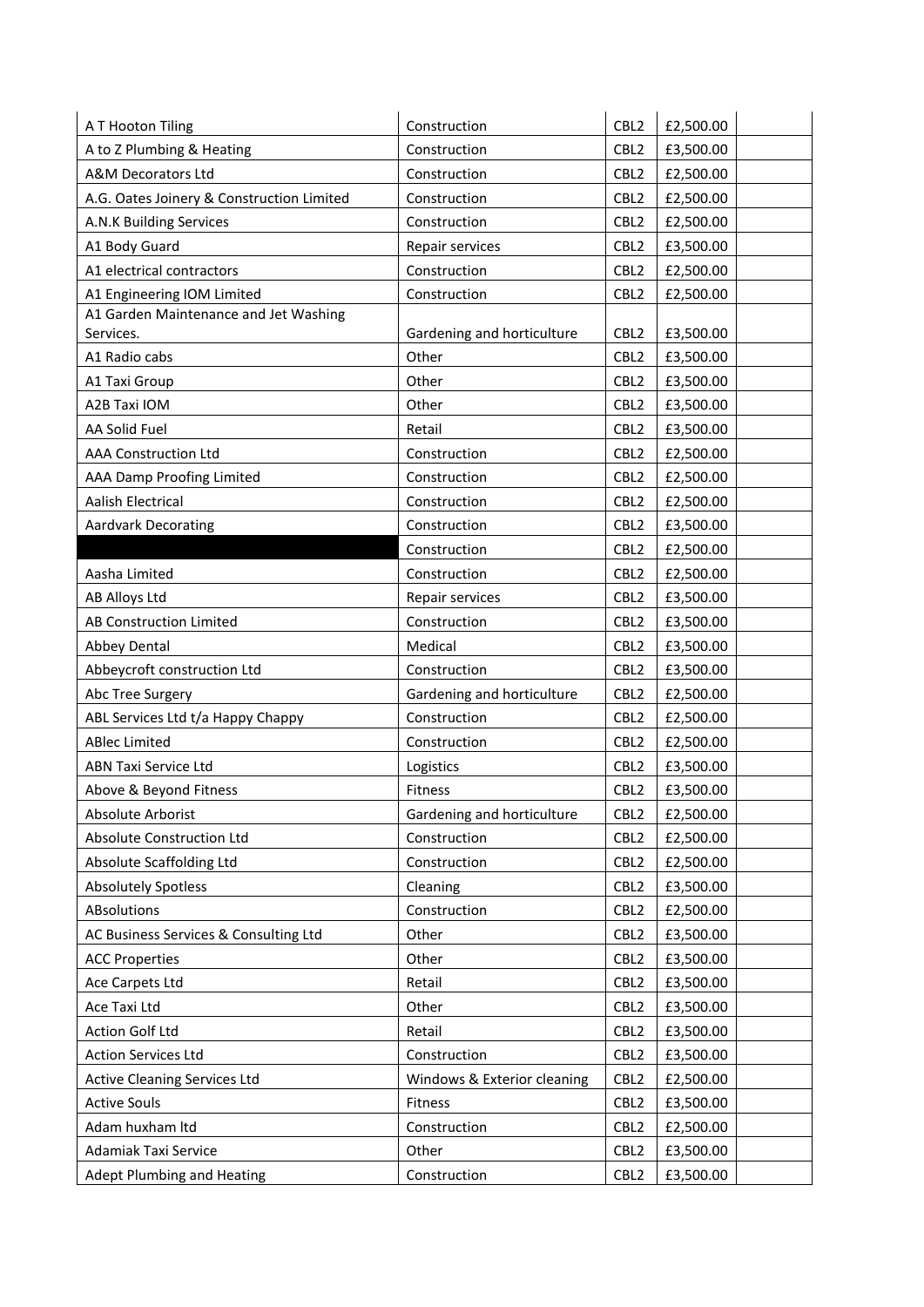| <b>Adept Services Limited</b>                 | Construction                                   | CBL <sub>2</sub> | £2,500.00              |
|-----------------------------------------------|------------------------------------------------|------------------|------------------------|
| Adore Ltd                                     | Construction                                   | CBL <sub>2</sub> | £2,500.00              |
| <b>Advanced Aerial Services Ltd</b>           | Construction                                   | CBL <sub>2</sub> | £2,500.00              |
| <b>Advanced Roofing Limited</b>               | Construction                                   | CBL <sub>2</sub> | £2,500.00              |
| Adventurous Experiences Ltd                   | Entertainment & Leisure                        | CBL <sub>2</sub> | £3,500.00              |
| <b>AEGIR YACHTING LTD</b>                     | Entertainment & Leisure                        | CBL <sub>2</sub> | £3,500.00              |
| <b>Aerial Solutions Ltd</b>                   | Construction                                   | CBL <sub>2</sub> | £2,500.00              |
|                                               | IT / ICT / Digital (With 25                    |                  |                        |
|                                               | employees or less and the                      |                  |                        |
| Afundi Digital Marketing Limited              | majority of clients are on the<br>Isle of Man) | CBL <sub>2</sub> | £3,500.00              |
| <b>AG Hair Fashion</b>                        | <b>Health and Beauty</b>                       | CBL <sub>2</sub> | £3,500.00              |
| <b>AGG Property Services</b>                  | Construction                                   | CBL <sub>2</sub> | £2,500.00              |
|                                               |                                                | CBL <sub>2</sub> |                        |
| Agr Motorsport Itd<br>Aimee Cain Childminding | Repair services<br>Childcare                   |                  | £3,500.00              |
|                                               |                                                | CBL <sub>2</sub> | £3,500.00              |
| AJ & AK Limited                               | Catering                                       | CBL <sub>2</sub> | £3,500.00              |
| AJB Services Ltd                              | Construction                                   | CBL <sub>2</sub> | £2,500.00              |
| AJL Limited                                   | <b>Health and Beauty</b>                       | CBL <sub>2</sub> | £3,500.00              |
| AJM Plumbing & Heating Limited                | Construction                                   | CBL <sub>2</sub> | £3,500.00              |
| AK Gardens & Maintenance                      | Gardening and horticulture                     | CBL <sub>2</sub> | £2,500.00              |
| AK JA Watterson Bakeaway                      | Catering                                       | CBL <sub>2</sub> | £3,500.00              |
| Alan Clayton Carpentry & Joinery Ltd          | Construction                                   | CBL <sub>2</sub> | £2,500.00              |
|                                               | Construction                                   | CBL <sub>2</sub> | £2,500.00              |
| Alan heath plumbing & heating                 | Construction                                   | CBL <sub>2</sub> | £2,500.00              |
|                                               | Gardening and horticulture                     | CBL <sub>2</sub> | £2,500.00              |
| Alauna Limited                                | Commercial fishing boats /<br>Share fishermen  | CBL <sub>2</sub> | £3,500.00              |
| Aleksov Limited                               |                                                | CBL <sub>2</sub> |                        |
| Alens and Kabir Limited                       | Catering                                       | CBL <sub>2</sub> | £3,500.00<br>£3,500.00 |
|                                               | Catering                                       |                  |                        |
| Align 4 Life                                  | <b>Health and Beauty</b>                       | CBL <sub>2</sub> | £3,500.00              |
| All in One Limited                            | Construction                                   | CBL <sub>2</sub> | £3,500.00              |
| All Round Property Maintenance                | Construction                                   | CBL <sub>2</sub> | £2,500.00              |
| Allan C Swales Ltd                            | Construction                                   | CBL <sub>2</sub> | £3,500.00              |
| Allan Clague Contracting Limited              | Construction                                   | CBL <sub>2</sub> | £2,500.00              |
| Almac Interior Solutions Ltd                  | Construction                                   | CBL <sub>2</sub> | £2,500.00              |
| Alpha Building Services Limited               | Construction                                   | CBL <sub>2</sub> | £2,500.00              |
| <b>Alpine Plastering LTD</b>                  | Construction                                   | CBL <sub>2</sub> | £3,500.00              |
| Alternative Space Ltd                         | Construction                                   | CBL <sub>2</sub> | £2,500.00              |
| Amac Joinery & Maintenance Limited            | Construction                                   | CBL <sub>2</sub> | £2,500.00              |
| <b>Amanx Pest Prevention Services</b>         | Other                                          | CBL <sub>2</sub> | £3,500.00              |
| Amara Limited                                 | <b>Health and Beauty</b>                       | CBL <sub>2</sub> | £3,500.00              |
| Amy's Hair Salon                              | <b>Health and Beauty</b>                       | CBL <sub>2</sub> | £3,500.00              |
| Andaz Limited                                 | Catering                                       | CBL <sub>2</sub> | £3,500.00              |
| Andersen Wells Limited T/A Manx Motorcycle    |                                                |                  |                        |
| Hire                                          | Entertainment & Leisure                        | CBL <sub>2</sub> | £3,500.00              |
| Andreas Pizzeria                              | Catering                                       | CBL <sub>2</sub> | £3,500.00              |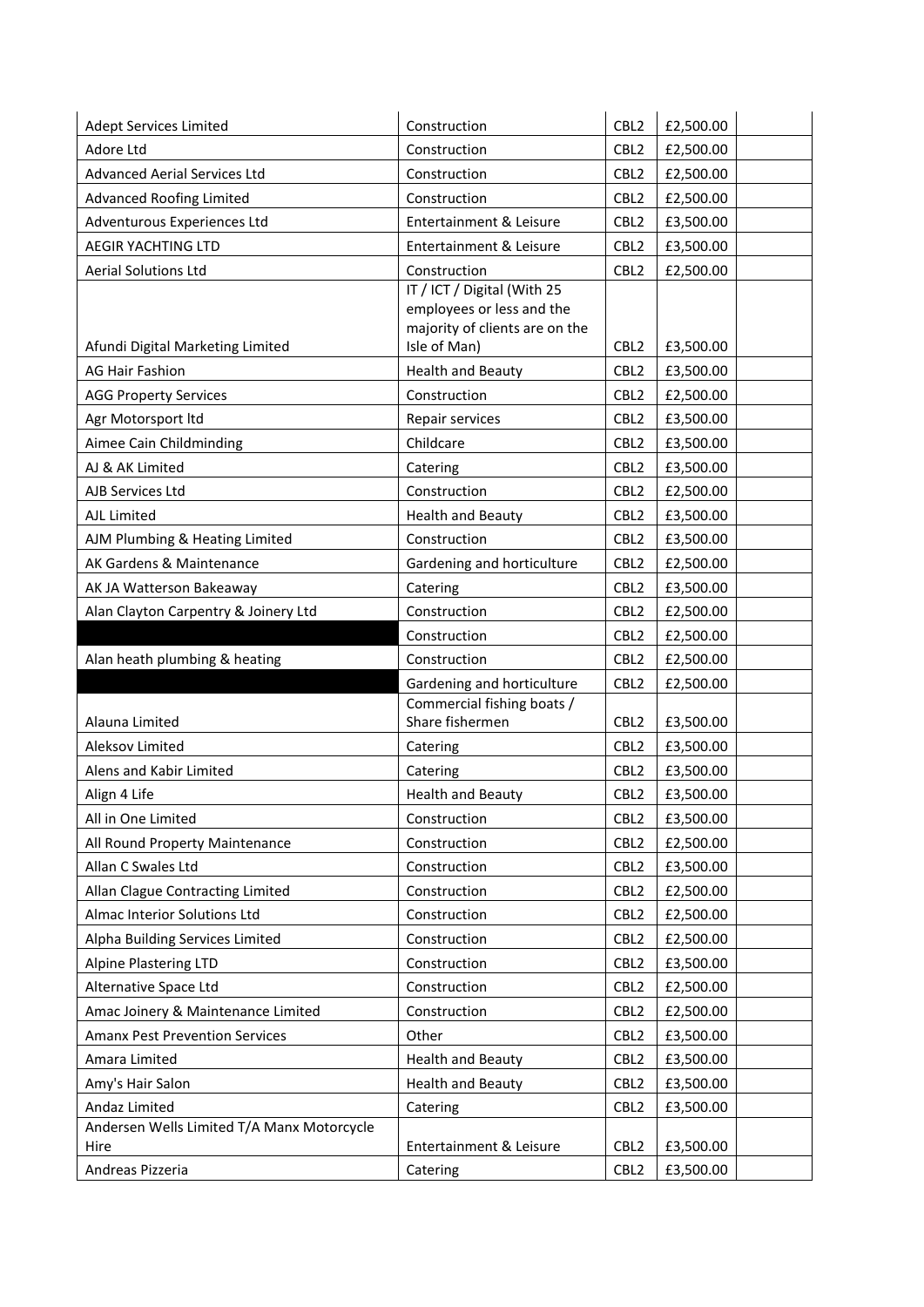|                                  | Construction                  | CBL <sub>2</sub> | £2,500.00 |
|----------------------------------|-------------------------------|------------------|-----------|
|                                  | Construction                  | CBL <sub>2</sub> | £3,500.00 |
|                                  | Construction                  | CBL <sub>2</sub> | £2,500.00 |
|                                  | <b>Education and training</b> | CBL <sub>2</sub> | £3,500.00 |
|                                  | Construction                  | CBL <sub>2</sub> | £2,500.00 |
| Andy motors                      | Repair services               | CBL <sub>2</sub> | £3,500.00 |
| Andy Walton S.O.T Ltd            | Construction                  | CBL <sub>2</sub> | £2,500.00 |
| AndyB's TAXI                     | Other                         | CBL <sub>2</sub> | £3,500.00 |
| Animal ark Itd                   | Animal care                   | CBL <sub>2</sub> | £3,500.00 |
| Anne the Barber                  | <b>Health and Beauty</b>      | CBL <sub>2</sub> | £3,500.00 |
| Anne's Taxis                     | Other                         | CBL <sub>2</sub> | £3,500.00 |
| Antony Collis Flooring Limited   | Construction                  | CBL <sub>2</sub> | £2,500.00 |
| A-OK Services Ltd                | Cleaning                      | CBL <sub>2</sub> | £3,500.00 |
| Ape Mann Adventure Park Ltd      | Entertainment & Leisure       | CBL <sub>2</sub> | £3,500.00 |
| Apex ceilings & Partitioning ltd | Construction                  | CBL <sub>2</sub> | £2,500.00 |
| Apple Orphanage Co Ltd           | Food & Drink production       | CBL <sub>2</sub> | £3,500.00 |
| <b>Appliance Doctors Ltd</b>     | Repair services               | CBL <sub>2</sub> | £3,500.00 |
| Appointment at 21                | <b>Health and Beauty</b>      | CBL <sub>2</sub> | £3,500.00 |
| Aqua Flow Services Limited       | Construction                  | CBL <sub>2</sub> | £2,500.00 |
| Aquafit Ramsey                   | Fitness                       | CBL <sub>2</sub> | £3,500.00 |
| Arbanasi Limited                 | Retail                        | CBL <sub>2</sub> | £3,500.00 |
| Arbor Barber                     | Gardening and horticulture    | CBL <sub>2</sub> | £2,500.00 |
| ARC Learning Ltd                 | <b>Education and training</b> | CBL <sub>2</sub> | £3,500.00 |
| Architecture in Mann             | Construction                  | CBL <sub>2</sub> | £2,500.00 |
| Arch-Tec (I.O.M.) Ltd            | Construction                  | CBL <sub>2</sub> | £3,500.00 |
| Ardern & Druggan Ltd             | Construction                  | CBL <sub>2</sub> | £2,500.00 |
| <b>Aries Fashion Agency</b>      | Retail                        | CBL <sub>2</sub> | £3,500.00 |
| Aristocat Hotel Limited          | Animal care                   | CBL <sub>2</sub> | £3,500.00 |
| Arlene Clarke @ B4&after         | <b>Health and Beauty</b>      | CBL <sub>2</sub> | £3,500.00 |
| Arms Limited                     | Construction                  | CBL <sub>2</sub> | £2,500.00 |
| Arnold Site Services Limited     | Construction                  | CBL <sub>2</sub> | £2,500.00 |
|                                  | Construction                  | CBL <sub>2</sub> | £2,500.00 |
|                                  | Construction                  | CBL <sub>2</sub> | £2,500.00 |
| Artisan Real Estate Limited      | Construction                  | CBL <sub>2</sub> | £2,500.00 |
| A-S Decoration Limited           | Construction                  | CBL <sub>2</sub> | £2,500.00 |
| Asbridge electrical services     | Construction                  | CBL <sub>2</sub> | £2,500.00 |
| Asbridge School of Motoring      | <b>Education and training</b> | CBL <sub>2</sub> | £3,500.00 |
| ASC Ltd                          | Manufacturing                 | CBL <sub>2</sub> | £3,500.00 |
| Ash Developments Ltd             | Construction                  | CBL <sub>2</sub> | £2,500.00 |
| Ashbourne Painting Limited       | Construction                  | CBL <sub>2</sub> | £2,500.00 |
| Ashcrofts 1997 Limited           | Retail                        | CBL <sub>2</sub> | £3,500.00 |
| Ashen Joinery Limited            | Construction                  | CBL <sub>2</sub> | £2,500.00 |
| Ashley Construction (1996) Ltd   | Construction                  | CBL <sub>2</sub> | £2,500.00 |
| Asia Fresh Limited               | Catering                      | CBL <sub>2</sub> | £3,500.00 |
| Aspect Joinery                   | Construction                  | CBL <sub>2</sub> | £3,500.00 |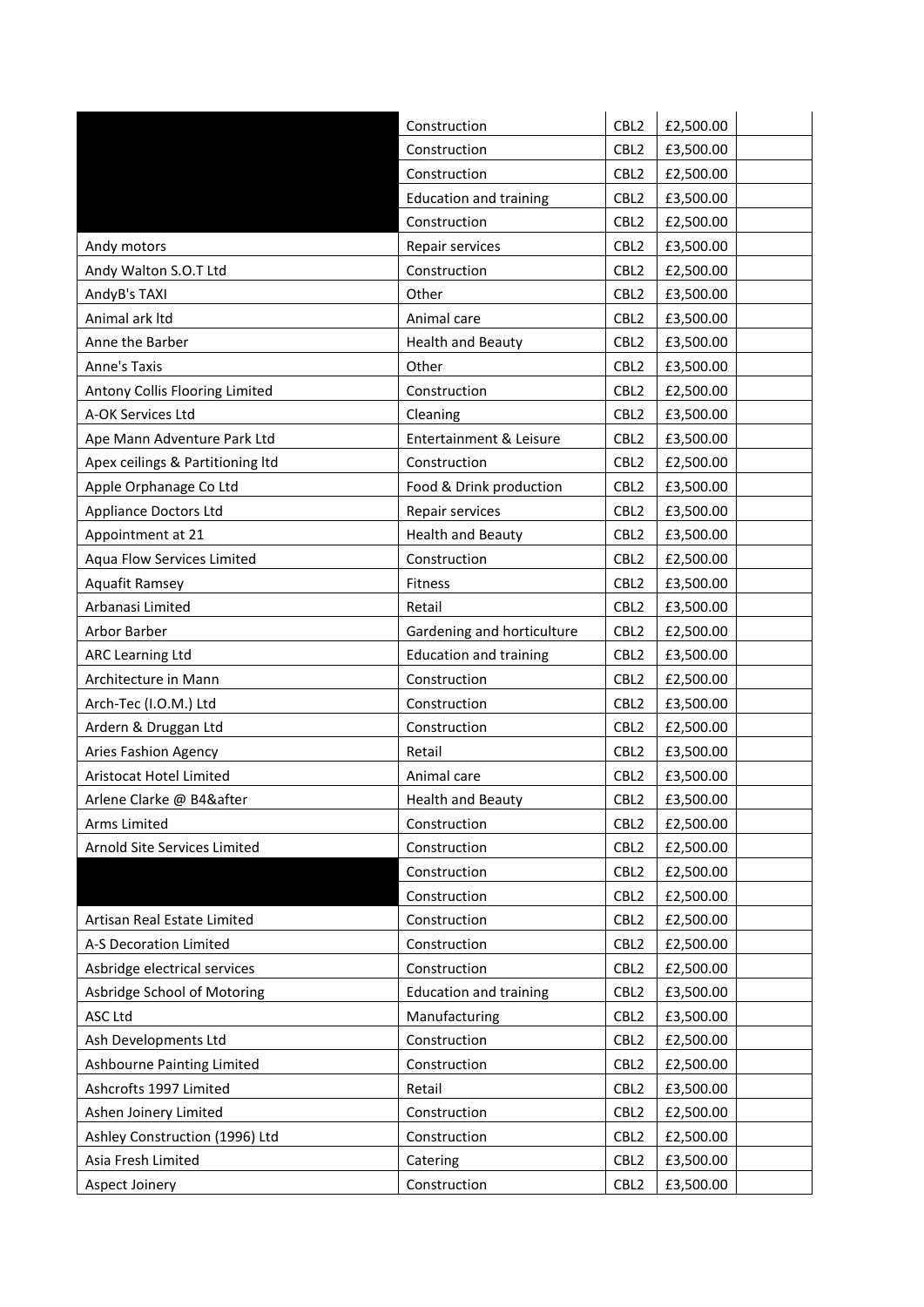| Associated Resources Limited t/a UltraClean |                               |                  |           |
|---------------------------------------------|-------------------------------|------------------|-----------|
| <b>Contract Cleaners</b>                    | Cleaning                      | CBL <sub>2</sub> | £3,500.00 |
| Assure Heating & Oil Limited                | Construction                  | CBL <sub>2</sub> | £2,500.00 |
| <b>Astall Construction Ltd</b>              | Construction                  | CBL <sub>2</sub> | £3,500.00 |
| Astin Bros Ltd                              | Construction                  | CBL <sub>2</sub> | £2,500.00 |
| <b>ASwitch Electrical</b>                   | Construction                  | CBL <sub>2</sub> | £2,500.00 |
| At Your Service                             | Cleaning                      | CBL <sub>2</sub> | £3,500.00 |
| Atelier Krüger Architecture Ltd             | Construction                  | CBL <sub>2</sub> | £3,500.00 |
| Athena Sports Massage Therapy               | Fitness                       | CBL <sub>2</sub> | £3,500.00 |
| Atlas Maintenance Services Limited          | Construction                  | CBL <sub>2</sub> | £2,500.00 |
| Auburn Property Maintenance Ltd             | Construction                  | CBL <sub>2</sub> | £3,500.00 |
| Audio Visual Electrical                     | Construction                  | CBL <sub>2</sub> | £2,500.00 |
| Aura Alchemy                                | <b>Health and Beauty</b>      | CBL <sub>2</sub> | £3,500.00 |
| Aura Beauty and Holistic Therapy            | <b>Health and Beauty</b>      | CBL <sub>2</sub> | £3,500.00 |
| Aurora Beauty Limited                       | <b>Health and Beauty</b>      | CBL <sub>2</sub> | £3,500.00 |
| Aurora Brides                               | Retail                        | CBL <sub>2</sub> | £3,500.00 |
| Auto and Plant Engineering                  | Repair services               | CBL <sub>2</sub> | £3,500.00 |
| Auto Electrical and Detailing Centre Ltd    | Repair services               | CBL <sub>2</sub> | £3,500.00 |
| Auto Solutions Ltd                          | Manufacturing                 | CBL <sub>2</sub> | £3,500.00 |
| Autolec Ltd                                 | Repair services               | CBL <sub>2</sub> | £3,500.00 |
| Autologic Limited                           | Repair services               | CBL <sub>2</sub> | £3,500.00 |
| AutoMann Limited                            | Retail                        | CBL <sub>2</sub> | £3,500.00 |
| Autosparks Itd                              | Repair services               | CBL <sub>2</sub> | £3,500.00 |
| Avantgarde Limited                          | Construction                  | CBL <sub>2</sub> | £2,500.00 |
| AVR SERVICES (AIRCREST VEHICLES             |                               |                  |           |
| REFRIGERATION) LIMITED                      | Other                         | CBL <sub>2</sub> | £3,500.00 |
| Aygun Limited                               | Catering                      | CBL <sub>2</sub> | £3,500.00 |
| Aylmer-Levine Fine Art                      | Other                         | CBL <sub>2</sub> | £3,500.00 |
| Ayre Playgroup                              | Childcare                     | CBL <sub>2</sub> | £3,500.00 |
| <b>Azzy Paints Limited</b>                  | Repair services               | CBL <sub>2</sub> | £3,500.00 |
| B & A Studio Design Ltd                     | Construction                  | CBL <sub>2</sub> | £2,500.00 |
| <b>B &amp; T Builders</b>                   | Construction                  | CBL <sub>2</sub> | £2,500.00 |
| <b>B Binns Joinery services</b>             | Construction                  | CBL <sub>2</sub> | £2,500.00 |
| <b>B4 and After Limited</b>                 | <b>Health and Beauty</b>      | CBL <sub>2</sub> | £3,500.00 |
| Babban Baby Ltd                             | Entertainment & Leisure       | CBL <sub>2</sub> | £3,500.00 |
| <b>Baby Cheezus</b>                         | Catering                      | CBL <sub>2</sub> | £3,500.00 |
| Back 2 Health                               | <b>Health and Beauty</b>      | CBL <sub>2</sub> | £3,500.00 |
| <b>Balanced Health Clinic</b>               | Other                         | CBL <sub>2</sub> | £3,500.00 |
| <b>Balancing Touch Wellness Clinic</b>      | <b>Health and Beauty</b>      | CBL <sub>2</sub> | £3,500.00 |
| <b>Baldwin Driving School</b>               | <b>Education and training</b> | CBL <sub>2</sub> | £3,500.00 |
| <b>Ballablack Farm Daycare for dogs</b>     | Animal care                   | CBL <sub>2</sub> | £3,500.00 |
| <b>Ballacarey Equestrian</b>                | Entertainment & Leisure       | CBL <sub>2</sub> | £3,500.00 |
| Ballacregga Corn Mill Limited               | Catering                      | CBL <sub>2</sub> | £3,500.00 |
| Ballahane plumbing and heating services Itd | Construction                  | CBL <sub>2</sub> | £2,500.00 |
| Ballahimmin Riding and Pony Trekking Centre | Entertainment & Leisure       | CBL <sub>2</sub> | £3,500.00 |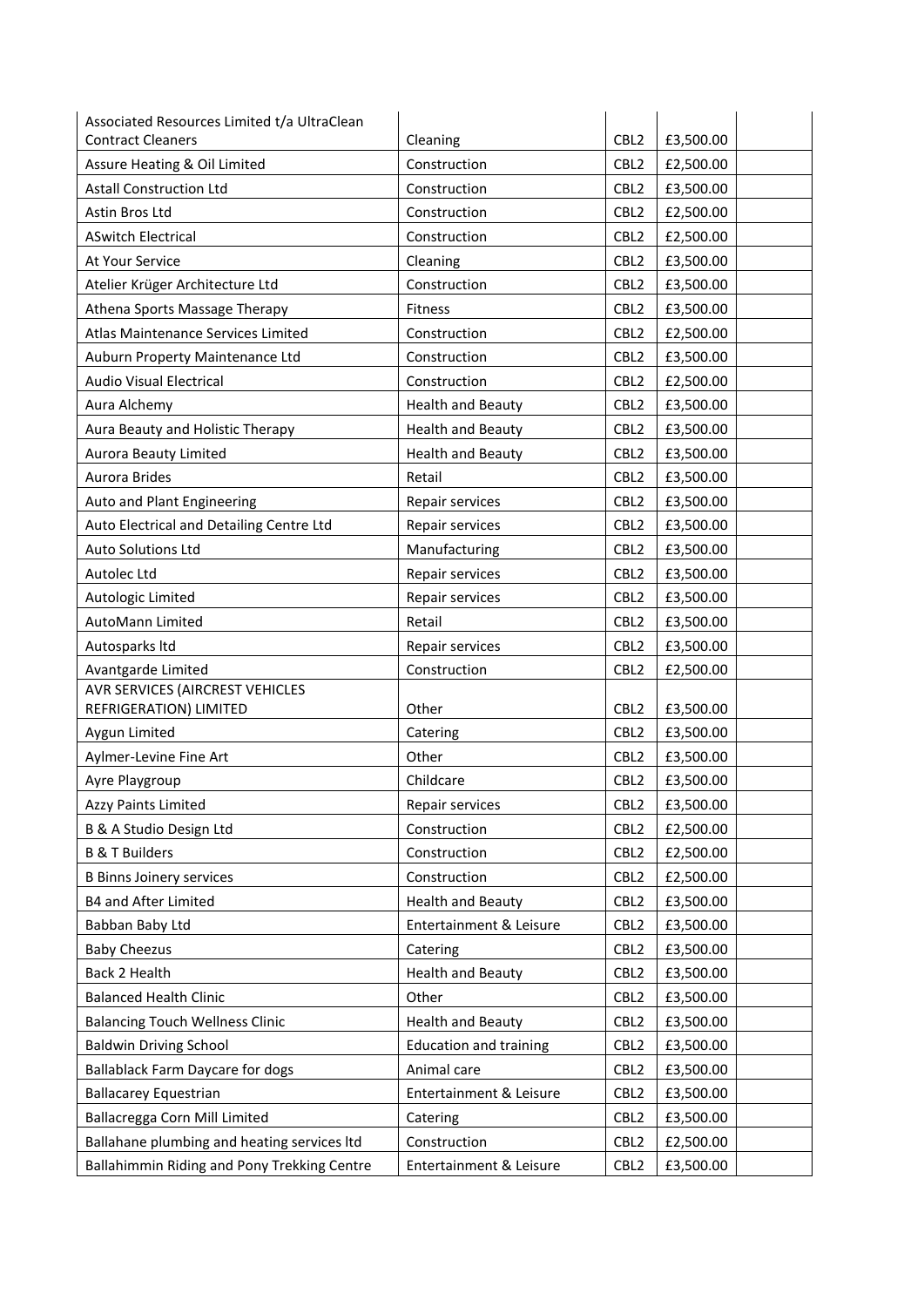| <b>Ballakelly Farm</b><br>Food & Drink production<br>CBL <sub>2</sub><br>£3,500.00<br>Ballamenagh Ltd (T/A Offshore Vapes & The<br>Greenhouse Dispensary)<br>CBL <sub>2</sub><br>£3,500.00<br>Retail<br><b>Ballaneven Compost Limited</b><br>Gardening and horticulture<br>CBL <sub>2</sub><br>£2,500.00<br><b>Ballapaws Ltd</b><br>Animal care<br>CBL <sub>2</sub><br>£3,500.00<br><b>Ballaquinney Farms Ltd</b><br>Other<br>CBL <sub>2</sub><br>£3,500.00<br><b>Ballure Ltd</b><br>Construction<br>CBL <sub>2</sub><br>£2,500.00<br>Other<br>CBL <sub>2</sub><br>£3,500.00<br><b>BANANA COMPUTERS LTD</b><br>Construction<br>CBL <sub>2</sub><br>£2,500.00<br>Banyan<br><b>Barbers Unit 5</b><br><b>Health and Beauty</b><br>CBL <sub>2</sub><br>£3,500.00<br>CBL <sub>2</sub><br><b>Bare Necessities Ltd</b><br>Retail<br>£3,500.00<br><b>Barista Coffee House</b><br>CBL <sub>2</sub><br>Catering<br>£3,500.00<br><b>Barista Express Limited</b><br>CBL <sub>2</sub><br>Catering<br>£3,500.00<br>Bark and Brush Grooming Salon<br>Animal care<br>CBL <sub>2</sub><br>£3,500.00<br><b>Barry Fielding Aviation Limited</b><br>Other<br>CBL <sub>2</sub><br>£3,500.00<br>Barry Quaye Plumbing & Heating<br>CBL <sub>2</sub><br>Construction<br>£2,500.00<br>Barry uren Joinery Manufacturing<br>Construction<br>CBL <sub>2</sub><br>£3,500.00<br>Bathroom Installations by John Sawers Ltd<br>CBL <sub>2</sub><br>Construction<br>£3,500.00<br><b>BATTERY MANN</b><br>CBL <sub>2</sub><br>£3,500.00<br>Repair services<br>Baxter Construction and Design Ltd<br>Construction<br>CBL <sub>2</sub><br>£2,500.00<br>Bay Green Restaurant<br>CBL <sub>2</sub><br>Catering<br>£3,500.00<br>Be Well Limited<br><b>Health and Beauty</b><br>CBL <sub>2</sub><br>£3,500.00<br>Medical<br>CBL <sub>2</sub><br><b>Beacon Theraputic Services</b><br>£3,500.00<br>Beau Hairdressing Unisex Salon<br><b>Health and Beauty</b><br>CBL <sub>2</sub><br>£3,500.00<br>Beau's<br><b>Health and Beauty</b><br>CBL <sub>2</sub><br>£3,500.00<br><b>Beautiful Blooms Ltd</b><br>Retail<br>CBL <sub>2</sub><br>£3,500.00<br><b>Health and Beauty</b><br>CBL <sub>2</sub><br>£3,500.00<br><b>Beauty Code Salon</b><br><b>Beauty Perfected</b><br>£3,500.00<br>Medical<br>CBL <sub>2</sub><br><b>Health and Beauty</b><br>Beauty Room<br>CBL <sub>2</sub><br>£3,500.00<br><b>Health and Beauty</b><br>CBL <sub>2</sub><br>£3,500.00<br><b>Beauty Secrets</b><br>Beauty Therapy by Louise<br><b>Health and Beauty</b><br>CBL <sub>2</sub><br>£3,500.00<br>Bee Line Limited<br>Other<br>CBL <sub>2</sub><br>£3,500.00<br><b>Beeline Nurseries Limited</b><br>Childcare<br>CBL <sub>2</sub><br>£3,500.00<br><b>Bell Burton Associates</b><br>Construction<br>CBL <sub>2</sub><br>£2,500.00<br><b>Bella Luna Beauty Limited</b><br><b>Health and Beauty</b><br>CBL <sub>2</sub><br>£3,500.00<br><b>Belles and Bows</b><br>Retail<br>CBL <sub>2</sub><br>£3,500.00<br>CBL <sub>2</sub><br>Other<br>£3,500.00<br>CBL <sub>2</sub><br>Other<br>£3,500.00<br>Ben Mason Limited<br>Construction<br>CBL <sub>2</sub><br>£2,500.00<br>Construction<br>CBL <sub>2</sub><br>Benchmark Joinery Limited<br>£2,500.00<br>Food & Drink production<br><b>BERRIES LTD</b><br>CBL <sub>2</sub><br>£3,500.00<br>CBL <sub>2</sub><br>Berry & Co Ltd<br>Other<br>£3,500.00<br>Bespoke Recruitment Ltd<br>Other<br>CBL <sub>2</sub><br>£3,500.00<br><b>Best Business Guide</b><br>Other<br>CBL <sub>2</sub><br>£3,500.00 | Ballakarran Ltd | Construction | CBL <sub>2</sub> | £2,500.00 |
|----------------------------------------------------------------------------------------------------------------------------------------------------------------------------------------------------------------------------------------------------------------------------------------------------------------------------------------------------------------------------------------------------------------------------------------------------------------------------------------------------------------------------------------------------------------------------------------------------------------------------------------------------------------------------------------------------------------------------------------------------------------------------------------------------------------------------------------------------------------------------------------------------------------------------------------------------------------------------------------------------------------------------------------------------------------------------------------------------------------------------------------------------------------------------------------------------------------------------------------------------------------------------------------------------------------------------------------------------------------------------------------------------------------------------------------------------------------------------------------------------------------------------------------------------------------------------------------------------------------------------------------------------------------------------------------------------------------------------------------------------------------------------------------------------------------------------------------------------------------------------------------------------------------------------------------------------------------------------------------------------------------------------------------------------------------------------------------------------------------------------------------------------------------------------------------------------------------------------------------------------------------------------------------------------------------------------------------------------------------------------------------------------------------------------------------------------------------------------------------------------------------------------------------------------------------------------------------------------------------------------------------------------------------------------------------------------------------------------------------------------------------------------------------------------------------------------------------------------------------------------------------------------------------------------------------------------------------------------------------------------------------------------------------------------------------------------------------------------------------------------------------------------------------------------------------------------------------------------------------------------------------------------------------------------------------------------------------------------------------------------------------------------------------------------------------------------------------------------|-----------------|--------------|------------------|-----------|
|                                                                                                                                                                                                                                                                                                                                                                                                                                                                                                                                                                                                                                                                                                                                                                                                                                                                                                                                                                                                                                                                                                                                                                                                                                                                                                                                                                                                                                                                                                                                                                                                                                                                                                                                                                                                                                                                                                                                                                                                                                                                                                                                                                                                                                                                                                                                                                                                                                                                                                                                                                                                                                                                                                                                                                                                                                                                                                                                                                                                                                                                                                                                                                                                                                                                                                                                                                                                                                                                            |                 |              |                  |           |
|                                                                                                                                                                                                                                                                                                                                                                                                                                                                                                                                                                                                                                                                                                                                                                                                                                                                                                                                                                                                                                                                                                                                                                                                                                                                                                                                                                                                                                                                                                                                                                                                                                                                                                                                                                                                                                                                                                                                                                                                                                                                                                                                                                                                                                                                                                                                                                                                                                                                                                                                                                                                                                                                                                                                                                                                                                                                                                                                                                                                                                                                                                                                                                                                                                                                                                                                                                                                                                                                            |                 |              |                  |           |
|                                                                                                                                                                                                                                                                                                                                                                                                                                                                                                                                                                                                                                                                                                                                                                                                                                                                                                                                                                                                                                                                                                                                                                                                                                                                                                                                                                                                                                                                                                                                                                                                                                                                                                                                                                                                                                                                                                                                                                                                                                                                                                                                                                                                                                                                                                                                                                                                                                                                                                                                                                                                                                                                                                                                                                                                                                                                                                                                                                                                                                                                                                                                                                                                                                                                                                                                                                                                                                                                            |                 |              |                  |           |
|                                                                                                                                                                                                                                                                                                                                                                                                                                                                                                                                                                                                                                                                                                                                                                                                                                                                                                                                                                                                                                                                                                                                                                                                                                                                                                                                                                                                                                                                                                                                                                                                                                                                                                                                                                                                                                                                                                                                                                                                                                                                                                                                                                                                                                                                                                                                                                                                                                                                                                                                                                                                                                                                                                                                                                                                                                                                                                                                                                                                                                                                                                                                                                                                                                                                                                                                                                                                                                                                            |                 |              |                  |           |
|                                                                                                                                                                                                                                                                                                                                                                                                                                                                                                                                                                                                                                                                                                                                                                                                                                                                                                                                                                                                                                                                                                                                                                                                                                                                                                                                                                                                                                                                                                                                                                                                                                                                                                                                                                                                                                                                                                                                                                                                                                                                                                                                                                                                                                                                                                                                                                                                                                                                                                                                                                                                                                                                                                                                                                                                                                                                                                                                                                                                                                                                                                                                                                                                                                                                                                                                                                                                                                                                            |                 |              |                  |           |
|                                                                                                                                                                                                                                                                                                                                                                                                                                                                                                                                                                                                                                                                                                                                                                                                                                                                                                                                                                                                                                                                                                                                                                                                                                                                                                                                                                                                                                                                                                                                                                                                                                                                                                                                                                                                                                                                                                                                                                                                                                                                                                                                                                                                                                                                                                                                                                                                                                                                                                                                                                                                                                                                                                                                                                                                                                                                                                                                                                                                                                                                                                                                                                                                                                                                                                                                                                                                                                                                            |                 |              |                  |           |
|                                                                                                                                                                                                                                                                                                                                                                                                                                                                                                                                                                                                                                                                                                                                                                                                                                                                                                                                                                                                                                                                                                                                                                                                                                                                                                                                                                                                                                                                                                                                                                                                                                                                                                                                                                                                                                                                                                                                                                                                                                                                                                                                                                                                                                                                                                                                                                                                                                                                                                                                                                                                                                                                                                                                                                                                                                                                                                                                                                                                                                                                                                                                                                                                                                                                                                                                                                                                                                                                            |                 |              |                  |           |
|                                                                                                                                                                                                                                                                                                                                                                                                                                                                                                                                                                                                                                                                                                                                                                                                                                                                                                                                                                                                                                                                                                                                                                                                                                                                                                                                                                                                                                                                                                                                                                                                                                                                                                                                                                                                                                                                                                                                                                                                                                                                                                                                                                                                                                                                                                                                                                                                                                                                                                                                                                                                                                                                                                                                                                                                                                                                                                                                                                                                                                                                                                                                                                                                                                                                                                                                                                                                                                                                            |                 |              |                  |           |
|                                                                                                                                                                                                                                                                                                                                                                                                                                                                                                                                                                                                                                                                                                                                                                                                                                                                                                                                                                                                                                                                                                                                                                                                                                                                                                                                                                                                                                                                                                                                                                                                                                                                                                                                                                                                                                                                                                                                                                                                                                                                                                                                                                                                                                                                                                                                                                                                                                                                                                                                                                                                                                                                                                                                                                                                                                                                                                                                                                                                                                                                                                                                                                                                                                                                                                                                                                                                                                                                            |                 |              |                  |           |
|                                                                                                                                                                                                                                                                                                                                                                                                                                                                                                                                                                                                                                                                                                                                                                                                                                                                                                                                                                                                                                                                                                                                                                                                                                                                                                                                                                                                                                                                                                                                                                                                                                                                                                                                                                                                                                                                                                                                                                                                                                                                                                                                                                                                                                                                                                                                                                                                                                                                                                                                                                                                                                                                                                                                                                                                                                                                                                                                                                                                                                                                                                                                                                                                                                                                                                                                                                                                                                                                            |                 |              |                  |           |
|                                                                                                                                                                                                                                                                                                                                                                                                                                                                                                                                                                                                                                                                                                                                                                                                                                                                                                                                                                                                                                                                                                                                                                                                                                                                                                                                                                                                                                                                                                                                                                                                                                                                                                                                                                                                                                                                                                                                                                                                                                                                                                                                                                                                                                                                                                                                                                                                                                                                                                                                                                                                                                                                                                                                                                                                                                                                                                                                                                                                                                                                                                                                                                                                                                                                                                                                                                                                                                                                            |                 |              |                  |           |
|                                                                                                                                                                                                                                                                                                                                                                                                                                                                                                                                                                                                                                                                                                                                                                                                                                                                                                                                                                                                                                                                                                                                                                                                                                                                                                                                                                                                                                                                                                                                                                                                                                                                                                                                                                                                                                                                                                                                                                                                                                                                                                                                                                                                                                                                                                                                                                                                                                                                                                                                                                                                                                                                                                                                                                                                                                                                                                                                                                                                                                                                                                                                                                                                                                                                                                                                                                                                                                                                            |                 |              |                  |           |
|                                                                                                                                                                                                                                                                                                                                                                                                                                                                                                                                                                                                                                                                                                                                                                                                                                                                                                                                                                                                                                                                                                                                                                                                                                                                                                                                                                                                                                                                                                                                                                                                                                                                                                                                                                                                                                                                                                                                                                                                                                                                                                                                                                                                                                                                                                                                                                                                                                                                                                                                                                                                                                                                                                                                                                                                                                                                                                                                                                                                                                                                                                                                                                                                                                                                                                                                                                                                                                                                            |                 |              |                  |           |
|                                                                                                                                                                                                                                                                                                                                                                                                                                                                                                                                                                                                                                                                                                                                                                                                                                                                                                                                                                                                                                                                                                                                                                                                                                                                                                                                                                                                                                                                                                                                                                                                                                                                                                                                                                                                                                                                                                                                                                                                                                                                                                                                                                                                                                                                                                                                                                                                                                                                                                                                                                                                                                                                                                                                                                                                                                                                                                                                                                                                                                                                                                                                                                                                                                                                                                                                                                                                                                                                            |                 |              |                  |           |
|                                                                                                                                                                                                                                                                                                                                                                                                                                                                                                                                                                                                                                                                                                                                                                                                                                                                                                                                                                                                                                                                                                                                                                                                                                                                                                                                                                                                                                                                                                                                                                                                                                                                                                                                                                                                                                                                                                                                                                                                                                                                                                                                                                                                                                                                                                                                                                                                                                                                                                                                                                                                                                                                                                                                                                                                                                                                                                                                                                                                                                                                                                                                                                                                                                                                                                                                                                                                                                                                            |                 |              |                  |           |
|                                                                                                                                                                                                                                                                                                                                                                                                                                                                                                                                                                                                                                                                                                                                                                                                                                                                                                                                                                                                                                                                                                                                                                                                                                                                                                                                                                                                                                                                                                                                                                                                                                                                                                                                                                                                                                                                                                                                                                                                                                                                                                                                                                                                                                                                                                                                                                                                                                                                                                                                                                                                                                                                                                                                                                                                                                                                                                                                                                                                                                                                                                                                                                                                                                                                                                                                                                                                                                                                            |                 |              |                  |           |
|                                                                                                                                                                                                                                                                                                                                                                                                                                                                                                                                                                                                                                                                                                                                                                                                                                                                                                                                                                                                                                                                                                                                                                                                                                                                                                                                                                                                                                                                                                                                                                                                                                                                                                                                                                                                                                                                                                                                                                                                                                                                                                                                                                                                                                                                                                                                                                                                                                                                                                                                                                                                                                                                                                                                                                                                                                                                                                                                                                                                                                                                                                                                                                                                                                                                                                                                                                                                                                                                            |                 |              |                  |           |
|                                                                                                                                                                                                                                                                                                                                                                                                                                                                                                                                                                                                                                                                                                                                                                                                                                                                                                                                                                                                                                                                                                                                                                                                                                                                                                                                                                                                                                                                                                                                                                                                                                                                                                                                                                                                                                                                                                                                                                                                                                                                                                                                                                                                                                                                                                                                                                                                                                                                                                                                                                                                                                                                                                                                                                                                                                                                                                                                                                                                                                                                                                                                                                                                                                                                                                                                                                                                                                                                            |                 |              |                  |           |
|                                                                                                                                                                                                                                                                                                                                                                                                                                                                                                                                                                                                                                                                                                                                                                                                                                                                                                                                                                                                                                                                                                                                                                                                                                                                                                                                                                                                                                                                                                                                                                                                                                                                                                                                                                                                                                                                                                                                                                                                                                                                                                                                                                                                                                                                                                                                                                                                                                                                                                                                                                                                                                                                                                                                                                                                                                                                                                                                                                                                                                                                                                                                                                                                                                                                                                                                                                                                                                                                            |                 |              |                  |           |
|                                                                                                                                                                                                                                                                                                                                                                                                                                                                                                                                                                                                                                                                                                                                                                                                                                                                                                                                                                                                                                                                                                                                                                                                                                                                                                                                                                                                                                                                                                                                                                                                                                                                                                                                                                                                                                                                                                                                                                                                                                                                                                                                                                                                                                                                                                                                                                                                                                                                                                                                                                                                                                                                                                                                                                                                                                                                                                                                                                                                                                                                                                                                                                                                                                                                                                                                                                                                                                                                            |                 |              |                  |           |
|                                                                                                                                                                                                                                                                                                                                                                                                                                                                                                                                                                                                                                                                                                                                                                                                                                                                                                                                                                                                                                                                                                                                                                                                                                                                                                                                                                                                                                                                                                                                                                                                                                                                                                                                                                                                                                                                                                                                                                                                                                                                                                                                                                                                                                                                                                                                                                                                                                                                                                                                                                                                                                                                                                                                                                                                                                                                                                                                                                                                                                                                                                                                                                                                                                                                                                                                                                                                                                                                            |                 |              |                  |           |
|                                                                                                                                                                                                                                                                                                                                                                                                                                                                                                                                                                                                                                                                                                                                                                                                                                                                                                                                                                                                                                                                                                                                                                                                                                                                                                                                                                                                                                                                                                                                                                                                                                                                                                                                                                                                                                                                                                                                                                                                                                                                                                                                                                                                                                                                                                                                                                                                                                                                                                                                                                                                                                                                                                                                                                                                                                                                                                                                                                                                                                                                                                                                                                                                                                                                                                                                                                                                                                                                            |                 |              |                  |           |
|                                                                                                                                                                                                                                                                                                                                                                                                                                                                                                                                                                                                                                                                                                                                                                                                                                                                                                                                                                                                                                                                                                                                                                                                                                                                                                                                                                                                                                                                                                                                                                                                                                                                                                                                                                                                                                                                                                                                                                                                                                                                                                                                                                                                                                                                                                                                                                                                                                                                                                                                                                                                                                                                                                                                                                                                                                                                                                                                                                                                                                                                                                                                                                                                                                                                                                                                                                                                                                                                            |                 |              |                  |           |
|                                                                                                                                                                                                                                                                                                                                                                                                                                                                                                                                                                                                                                                                                                                                                                                                                                                                                                                                                                                                                                                                                                                                                                                                                                                                                                                                                                                                                                                                                                                                                                                                                                                                                                                                                                                                                                                                                                                                                                                                                                                                                                                                                                                                                                                                                                                                                                                                                                                                                                                                                                                                                                                                                                                                                                                                                                                                                                                                                                                                                                                                                                                                                                                                                                                                                                                                                                                                                                                                            |                 |              |                  |           |
|                                                                                                                                                                                                                                                                                                                                                                                                                                                                                                                                                                                                                                                                                                                                                                                                                                                                                                                                                                                                                                                                                                                                                                                                                                                                                                                                                                                                                                                                                                                                                                                                                                                                                                                                                                                                                                                                                                                                                                                                                                                                                                                                                                                                                                                                                                                                                                                                                                                                                                                                                                                                                                                                                                                                                                                                                                                                                                                                                                                                                                                                                                                                                                                                                                                                                                                                                                                                                                                                            |                 |              |                  |           |
|                                                                                                                                                                                                                                                                                                                                                                                                                                                                                                                                                                                                                                                                                                                                                                                                                                                                                                                                                                                                                                                                                                                                                                                                                                                                                                                                                                                                                                                                                                                                                                                                                                                                                                                                                                                                                                                                                                                                                                                                                                                                                                                                                                                                                                                                                                                                                                                                                                                                                                                                                                                                                                                                                                                                                                                                                                                                                                                                                                                                                                                                                                                                                                                                                                                                                                                                                                                                                                                                            |                 |              |                  |           |
|                                                                                                                                                                                                                                                                                                                                                                                                                                                                                                                                                                                                                                                                                                                                                                                                                                                                                                                                                                                                                                                                                                                                                                                                                                                                                                                                                                                                                                                                                                                                                                                                                                                                                                                                                                                                                                                                                                                                                                                                                                                                                                                                                                                                                                                                                                                                                                                                                                                                                                                                                                                                                                                                                                                                                                                                                                                                                                                                                                                                                                                                                                                                                                                                                                                                                                                                                                                                                                                                            |                 |              |                  |           |
|                                                                                                                                                                                                                                                                                                                                                                                                                                                                                                                                                                                                                                                                                                                                                                                                                                                                                                                                                                                                                                                                                                                                                                                                                                                                                                                                                                                                                                                                                                                                                                                                                                                                                                                                                                                                                                                                                                                                                                                                                                                                                                                                                                                                                                                                                                                                                                                                                                                                                                                                                                                                                                                                                                                                                                                                                                                                                                                                                                                                                                                                                                                                                                                                                                                                                                                                                                                                                                                                            |                 |              |                  |           |
|                                                                                                                                                                                                                                                                                                                                                                                                                                                                                                                                                                                                                                                                                                                                                                                                                                                                                                                                                                                                                                                                                                                                                                                                                                                                                                                                                                                                                                                                                                                                                                                                                                                                                                                                                                                                                                                                                                                                                                                                                                                                                                                                                                                                                                                                                                                                                                                                                                                                                                                                                                                                                                                                                                                                                                                                                                                                                                                                                                                                                                                                                                                                                                                                                                                                                                                                                                                                                                                                            |                 |              |                  |           |
|                                                                                                                                                                                                                                                                                                                                                                                                                                                                                                                                                                                                                                                                                                                                                                                                                                                                                                                                                                                                                                                                                                                                                                                                                                                                                                                                                                                                                                                                                                                                                                                                                                                                                                                                                                                                                                                                                                                                                                                                                                                                                                                                                                                                                                                                                                                                                                                                                                                                                                                                                                                                                                                                                                                                                                                                                                                                                                                                                                                                                                                                                                                                                                                                                                                                                                                                                                                                                                                                            |                 |              |                  |           |
|                                                                                                                                                                                                                                                                                                                                                                                                                                                                                                                                                                                                                                                                                                                                                                                                                                                                                                                                                                                                                                                                                                                                                                                                                                                                                                                                                                                                                                                                                                                                                                                                                                                                                                                                                                                                                                                                                                                                                                                                                                                                                                                                                                                                                                                                                                                                                                                                                                                                                                                                                                                                                                                                                                                                                                                                                                                                                                                                                                                                                                                                                                                                                                                                                                                                                                                                                                                                                                                                            |                 |              |                  |           |
|                                                                                                                                                                                                                                                                                                                                                                                                                                                                                                                                                                                                                                                                                                                                                                                                                                                                                                                                                                                                                                                                                                                                                                                                                                                                                                                                                                                                                                                                                                                                                                                                                                                                                                                                                                                                                                                                                                                                                                                                                                                                                                                                                                                                                                                                                                                                                                                                                                                                                                                                                                                                                                                                                                                                                                                                                                                                                                                                                                                                                                                                                                                                                                                                                                                                                                                                                                                                                                                                            |                 |              |                  |           |
|                                                                                                                                                                                                                                                                                                                                                                                                                                                                                                                                                                                                                                                                                                                                                                                                                                                                                                                                                                                                                                                                                                                                                                                                                                                                                                                                                                                                                                                                                                                                                                                                                                                                                                                                                                                                                                                                                                                                                                                                                                                                                                                                                                                                                                                                                                                                                                                                                                                                                                                                                                                                                                                                                                                                                                                                                                                                                                                                                                                                                                                                                                                                                                                                                                                                                                                                                                                                                                                                            |                 |              |                  |           |
|                                                                                                                                                                                                                                                                                                                                                                                                                                                                                                                                                                                                                                                                                                                                                                                                                                                                                                                                                                                                                                                                                                                                                                                                                                                                                                                                                                                                                                                                                                                                                                                                                                                                                                                                                                                                                                                                                                                                                                                                                                                                                                                                                                                                                                                                                                                                                                                                                                                                                                                                                                                                                                                                                                                                                                                                                                                                                                                                                                                                                                                                                                                                                                                                                                                                                                                                                                                                                                                                            |                 |              |                  |           |
|                                                                                                                                                                                                                                                                                                                                                                                                                                                                                                                                                                                                                                                                                                                                                                                                                                                                                                                                                                                                                                                                                                                                                                                                                                                                                                                                                                                                                                                                                                                                                                                                                                                                                                                                                                                                                                                                                                                                                                                                                                                                                                                                                                                                                                                                                                                                                                                                                                                                                                                                                                                                                                                                                                                                                                                                                                                                                                                                                                                                                                                                                                                                                                                                                                                                                                                                                                                                                                                                            |                 |              |                  |           |
|                                                                                                                                                                                                                                                                                                                                                                                                                                                                                                                                                                                                                                                                                                                                                                                                                                                                                                                                                                                                                                                                                                                                                                                                                                                                                                                                                                                                                                                                                                                                                                                                                                                                                                                                                                                                                                                                                                                                                                                                                                                                                                                                                                                                                                                                                                                                                                                                                                                                                                                                                                                                                                                                                                                                                                                                                                                                                                                                                                                                                                                                                                                                                                                                                                                                                                                                                                                                                                                                            |                 |              |                  |           |
|                                                                                                                                                                                                                                                                                                                                                                                                                                                                                                                                                                                                                                                                                                                                                                                                                                                                                                                                                                                                                                                                                                                                                                                                                                                                                                                                                                                                                                                                                                                                                                                                                                                                                                                                                                                                                                                                                                                                                                                                                                                                                                                                                                                                                                                                                                                                                                                                                                                                                                                                                                                                                                                                                                                                                                                                                                                                                                                                                                                                                                                                                                                                                                                                                                                                                                                                                                                                                                                                            |                 |              |                  |           |
|                                                                                                                                                                                                                                                                                                                                                                                                                                                                                                                                                                                                                                                                                                                                                                                                                                                                                                                                                                                                                                                                                                                                                                                                                                                                                                                                                                                                                                                                                                                                                                                                                                                                                                                                                                                                                                                                                                                                                                                                                                                                                                                                                                                                                                                                                                                                                                                                                                                                                                                                                                                                                                                                                                                                                                                                                                                                                                                                                                                                                                                                                                                                                                                                                                                                                                                                                                                                                                                                            |                 |              |                  |           |
|                                                                                                                                                                                                                                                                                                                                                                                                                                                                                                                                                                                                                                                                                                                                                                                                                                                                                                                                                                                                                                                                                                                                                                                                                                                                                                                                                                                                                                                                                                                                                                                                                                                                                                                                                                                                                                                                                                                                                                                                                                                                                                                                                                                                                                                                                                                                                                                                                                                                                                                                                                                                                                                                                                                                                                                                                                                                                                                                                                                                                                                                                                                                                                                                                                                                                                                                                                                                                                                                            |                 |              |                  |           |
|                                                                                                                                                                                                                                                                                                                                                                                                                                                                                                                                                                                                                                                                                                                                                                                                                                                                                                                                                                                                                                                                                                                                                                                                                                                                                                                                                                                                                                                                                                                                                                                                                                                                                                                                                                                                                                                                                                                                                                                                                                                                                                                                                                                                                                                                                                                                                                                                                                                                                                                                                                                                                                                                                                                                                                                                                                                                                                                                                                                                                                                                                                                                                                                                                                                                                                                                                                                                                                                                            |                 |              |                  |           |
|                                                                                                                                                                                                                                                                                                                                                                                                                                                                                                                                                                                                                                                                                                                                                                                                                                                                                                                                                                                                                                                                                                                                                                                                                                                                                                                                                                                                                                                                                                                                                                                                                                                                                                                                                                                                                                                                                                                                                                                                                                                                                                                                                                                                                                                                                                                                                                                                                                                                                                                                                                                                                                                                                                                                                                                                                                                                                                                                                                                                                                                                                                                                                                                                                                                                                                                                                                                                                                                                            |                 |              |                  |           |
|                                                                                                                                                                                                                                                                                                                                                                                                                                                                                                                                                                                                                                                                                                                                                                                                                                                                                                                                                                                                                                                                                                                                                                                                                                                                                                                                                                                                                                                                                                                                                                                                                                                                                                                                                                                                                                                                                                                                                                                                                                                                                                                                                                                                                                                                                                                                                                                                                                                                                                                                                                                                                                                                                                                                                                                                                                                                                                                                                                                                                                                                                                                                                                                                                                                                                                                                                                                                                                                                            |                 |              |                  |           |
|                                                                                                                                                                                                                                                                                                                                                                                                                                                                                                                                                                                                                                                                                                                                                                                                                                                                                                                                                                                                                                                                                                                                                                                                                                                                                                                                                                                                                                                                                                                                                                                                                                                                                                                                                                                                                                                                                                                                                                                                                                                                                                                                                                                                                                                                                                                                                                                                                                                                                                                                                                                                                                                                                                                                                                                                                                                                                                                                                                                                                                                                                                                                                                                                                                                                                                                                                                                                                                                                            |                 |              |                  |           |
|                                                                                                                                                                                                                                                                                                                                                                                                                                                                                                                                                                                                                                                                                                                                                                                                                                                                                                                                                                                                                                                                                                                                                                                                                                                                                                                                                                                                                                                                                                                                                                                                                                                                                                                                                                                                                                                                                                                                                                                                                                                                                                                                                                                                                                                                                                                                                                                                                                                                                                                                                                                                                                                                                                                                                                                                                                                                                                                                                                                                                                                                                                                                                                                                                                                                                                                                                                                                                                                                            |                 |              |                  |           |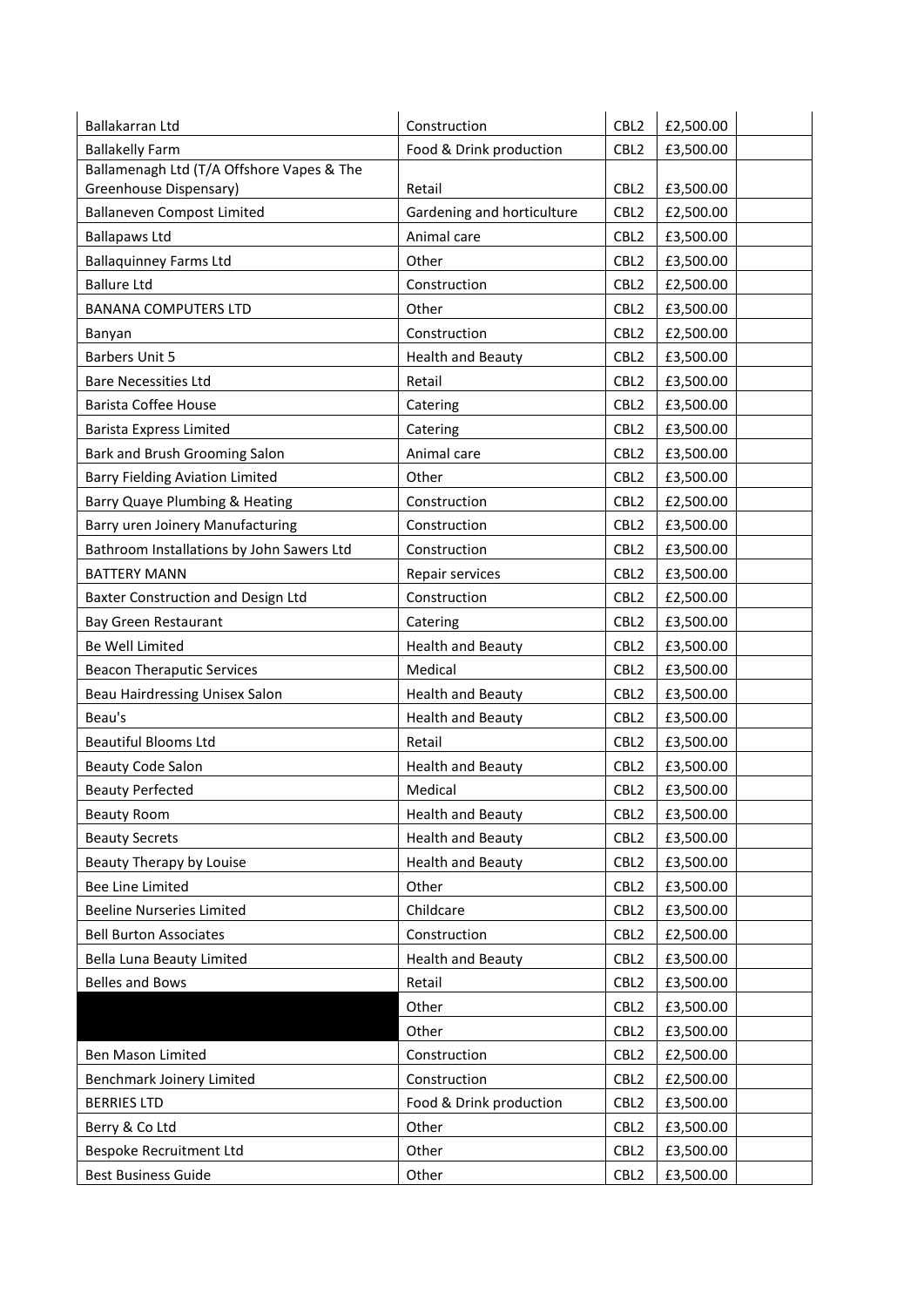| <b>Bestcars Ltd</b>                        | Retail                        | CBL <sub>2</sub> | £3,500.00 |
|--------------------------------------------|-------------------------------|------------------|-----------|
| <b>BetaBet Ltd</b>                         | Retail                        | CBL <sub>2</sub> | £3,500.00 |
| <b>Bettacrete Ltd</b>                      | Construction                  | CBL <sub>2</sub> | £2,500.00 |
| <b>Bettridge Motors Limited</b>            | Repair services               | CBL <sub>2</sub> | £3,500.00 |
| Betty Pie Co                               | Catering                      | CBL <sub>2</sub> | £3,500.00 |
| <b>Bevan Limited</b>                       | Other                         | CBL <sub>2</sub> | £3,500.00 |
| <b>Beyond Beauty</b>                       | <b>Health and Beauty</b>      | CBL <sub>2</sub> | £3,500.00 |
|                                            | Construction                  | CBL <sub>2</sub> | £2,500.00 |
| <b>Billy Cubbon Limited</b>                | Construction                  | CBL <sub>2</sub> | £2,500.00 |
| BILLY CUMMINS PAINTERS & DECORATORS        |                               |                  |           |
| LIMITED                                    | Construction                  | CBL <sub>2</sub> | £2,500.00 |
| Binson & Kennish Plumbers Ltd              | Construction                  | CBL <sub>2</sub> | £2,500.00 |
| Bistro 54                                  | Catering                      | CBL <sub>2</sub> | £3,500.00 |
| BK JOINERY LTD                             | Manufacturing                 | CBL <sub>2</sub> | £3,500.00 |
| <b>BKOI Limited</b>                        | Retail                        | CBL <sub>2</sub> | £3,500.00 |
| <b>Blackthorn Woodworks</b>                | Construction                  | CBL <sub>2</sub> | £3,500.00 |
| <b>Blastaway Limited</b>                   | Windows & Exterior cleaning   | CBL <sub>2</sub> | £2,500.00 |
| <b>Bliss Holistic Health &amp; Beauty</b>  | <b>Health and Beauty</b>      | CBL <sub>2</sub> | £3,500.00 |
| Blue cottage boarding kennels              | Animal care                   | CBL <sub>2</sub> | £3,500.00 |
| Blue Moon Gift Shop                        | Retail                        | CBL <sub>2</sub> | £3,500.00 |
| <b>Blue Olive Productions Limited</b>      | Other                         | CBL <sub>2</sub> | £3,500.00 |
| Blue target man and van services           | Logistics                     | CBL <sub>2</sub> | £3,500.00 |
| <b>Blush Limited</b>                       | <b>Health and Beauty</b>      | CBL <sub>2</sub> | £3,500.00 |
| <b>BMS Building &amp; Maintainence Ltd</b> | Construction                  | CBL <sub>2</sub> | £2,500.00 |
| Bodycraft Fitness td                       | Fitness                       | CBL <sub>2</sub> | £3,500.00 |
| Bodyworx Gym & Fitness Centre              | Fitness                       | CBL <sub>2</sub> | £3,500.00 |
| <b>Boho Casual Dining</b>                  | Catering                      | CBL <sub>2</sub> | £3,500.00 |
| <b>Bollan bane services</b>                | Construction                  | CBL <sub>2</sub> | £3,500.00 |
| <b>Bon Fabrics Limited</b>                 | Retail                        | CBL <sub>2</sub> | £3,500.00 |
| <b>Bonds Ltd</b>                           | Catering                      | CBL <sub>2</sub> | £3,500.00 |
| Bonjour Creperie (First Egg Limited)       | Catering                      | CBL <sub>2</sub> | £3,500.00 |
| Bonzai Limited                             | Catering                      | CBL <sub>2</sub> | £3,500.00 |
| <b>Boodee Beg Boarding Cattery</b>         | Animal care                   | CBL <sub>2</sub> | £3,500.00 |
| Bordello Wine Bar                          | Entertainment & Leisure       | CBL <sub>2</sub> | £3,500.00 |
| Bowling green cafe peel                    | Catering                      | CBL <sub>2</sub> | £3,500.00 |
| <b>Boyd Management Services</b>            | Construction                  | CBL <sub>2</sub> | £2,500.00 |
| <b>BPM Limited</b>                         | Catering                      | CBL <sub>2</sub> | £3,500.00 |
| Braddan Preschool                          | Childcare                     | CBL <sub>2</sub> | £3,500.00 |
| <b>Brainwaves</b>                          | <b>Education and training</b> | CBL <sub>2</sub> | £3,500.00 |
| <b>Bravo Foods Limited</b>                 | Catering                      | CBL <sub>2</sub> | £3,500.00 |
| Bray Hill Hair                             | <b>Health and Beauty</b>      | CBL <sub>2</sub> | £3,500.00 |
| Breagle Glen Indian Restaurant             | Catering                      | CBL <sub>2</sub> | £3,500.00 |
| <b>Brendan Downey Construction Itd</b>     | Construction                  | CBL <sub>2</sub> | £2,500.00 |
| <b>Brent Mealin Limited</b>                | Other                         | CBL <sub>2</sub> | £3,500.00 |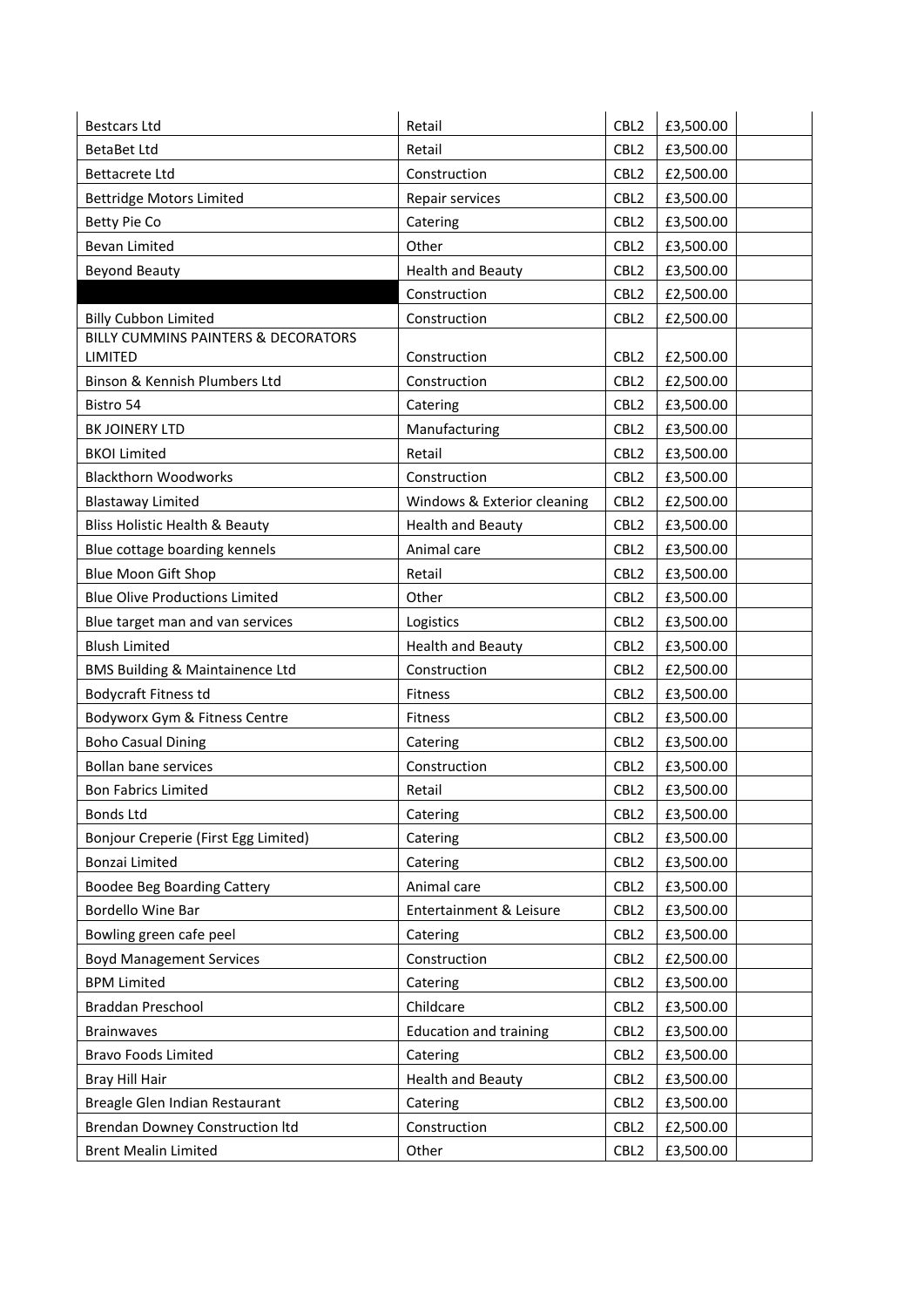|                                              | Commercial fishing boats /    |                  |           |
|----------------------------------------------|-------------------------------|------------------|-----------|
| <b>Brian Horne Fishing Limited</b>           | Share fishermen               | CBL <sub>2</sub> | £3,500.00 |
| Brian Walmsley (1988) Limited                | Construction                  | CBL <sub>2</sub> | £2,500.00 |
| <b>Brickmann Limited</b>                     | Construction                  | CBL <sub>2</sub> | £2,500.00 |
| <b>Bridal House Ltd</b>                      | Retail                        | CBL <sub>2</sub> | £3,500.00 |
| Bridge Bookshop Ltd                          | Retail                        | CBL <sub>2</sub> | £3,500.00 |
| <b>Bridge-Tuition</b>                        | <b>Education and training</b> | CBL <sub>2</sub> | £3,500.00 |
| <b>Bright Beginnings Limited</b>             | <b>Education and training</b> | CBL <sub>2</sub> | £3,500.00 |
| <b>BRILLIG INVESTMENT LTD</b>                | Other                         | CBL <sub>2</sub> | £3,500.00 |
| Brite&Beautiful cleaning                     | Cleaning                      | CBL <sub>2</sub> | £3,500.00 |
| <b>Brookes and Gelling Ltd</b>               | Construction                  | CBL <sub>2</sub> | £3,500.00 |
| <b>Broomsticks Cleaning Services Ltd</b>     | Cleaning                      | CBL <sub>2</sub> | £3,500.00 |
| <b>BRS Tiling</b>                            | Construction                  | CBL <sub>2</sub> | £3,500.00 |
| Brunch, Bakes, Bubbles & Bites Limited       | Catering                      | CBL <sub>2</sub> | £3,500.00 |
| BT Plumbing and Heating                      | Construction                  | CBL <sub>2</sub> | £2,500.00 |
| <b>BTS Catering Ltd</b>                      | Catering                      | CBL <sub>2</sub> | £3,500.00 |
| Buchanan & Pitts Ltd                         | Construction                  | CBL <sub>2</sub> | £2,500.00 |
| <b>Buckley Window Cleaning Limited</b>       | Windows & Exterior cleaning   | CBL <sub>2</sub> | £3,500.00 |
| <b>Budget Blinds Limited</b>                 | Retail                        | CBL <sub>2</sub> | £3,500.00 |
| Buffalo Bowling and Leisure Limited TA Pepsi |                               |                  |           |
| Max Bowl                                     | Entertainment & Leisure       | CBL <sub>2</sub> | £3,500.00 |
| Building and maintenance solutions           | Construction                  | CBL <sub>2</sub> | £2,500.00 |
| <b>Building Services Ltd</b>                 | Construction                  | CBL <sub>2</sub> | £2,500.00 |
| <b>BuildIT</b>                               | Retail                        | CBL <sub>2</sub> | £3,500.00 |
| <b>BULMANN</b>                               | Construction                  | CBL <sub>2</sub> | £2,500.00 |
| <b>Burroughs Stewart Associates</b>          | Construction                  | CBL <sub>2</sub> | £3,500.00 |
| <b>Busy Bee Dog Training</b>                 | <b>Education and training</b> | CBL <sub>2</sub> | £3,500.00 |
| <b>Butlers Choice Ltd</b>                    | Retail                        | CBL <sub>2</sub> | £3,500.00 |
| <b>Butterfingers Wholesale Ltd</b>           | Food & Drink production       | CBL <sub>2</sub> | £3,500.00 |
| <b>Butterflies Day Nursery</b>               | Childcare                     | CBL <sub>2</sub> | £3,500.00 |
| <b>BVS Vehicles</b>                          | Repair services               | CBL <sub>2</sub> | £3,500.00 |
| By Design                                    | Retail                        | CBL <sub>2</sub> | £3,500.00 |
| C & C Groundworks                            | Construction                  | CBL <sub>2</sub> | £2,500.00 |
| C B Contractors                              | Construction                  | CBL <sub>2</sub> | £2,500.00 |
|                                              | Construction                  | CBL <sub>2</sub> | £2,500.00 |
| C E Richmond Ltd                             | Construction                  | CBL <sub>2</sub> | £2,500.00 |
|                                              | Construction                  | CBL <sub>2</sub> | £2,500.00 |
| CJ Bass and Son Garden Maintenance Ltd       | Gardening and horticulture    | CBL <sub>2</sub> | £2,500.00 |
| CJ Bass and Son Limited                      | Construction                  | CBL <sub>2</sub> | £2,500.00 |
| <b>CJ</b> Construction Limited               | Construction                  | CBL <sub>2</sub> | £2,500.00 |
|                                              | Construction                  | CBL <sub>2</sub> | £2,500.00 |
| C S Hair                                     | <b>Health and Beauty</b>      | CBL <sub>2</sub> | £3,500.00 |
| C.A.S Painter & Decorator Ltd                | Construction                  | CBL <sub>2</sub> | £2,500.00 |
| Cafe Delicious                               | Food & Drink production       | CBL <sub>2</sub> | £3,500.00 |
| Cafe Delight                                 | Catering                      | CBL <sub>2</sub> | £3,500.00 |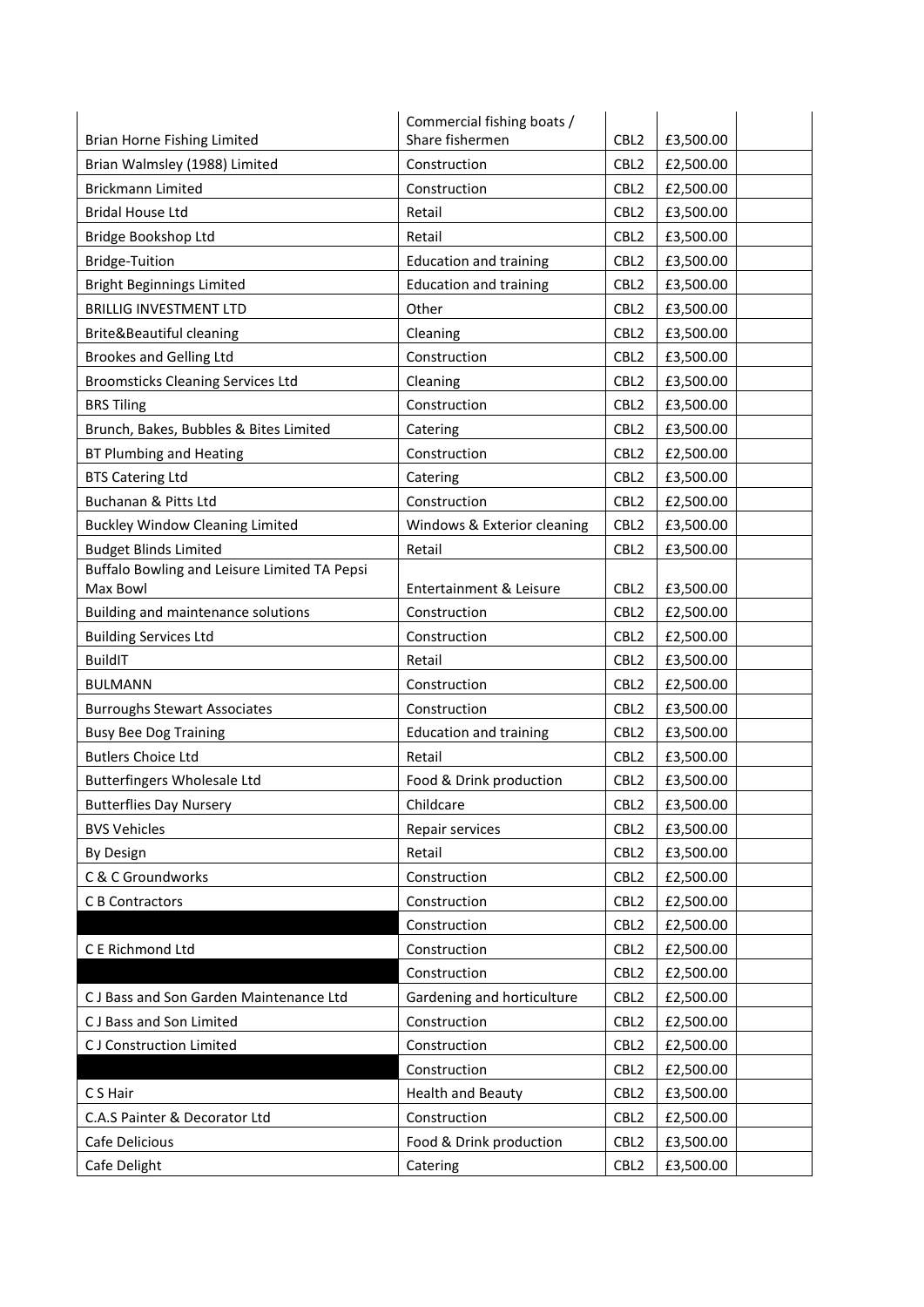| Cafe Rosa                                     | Catering                      | CBL <sub>2</sub>                     | £3,500.00              |
|-----------------------------------------------|-------------------------------|--------------------------------------|------------------------|
| Caitlinlouise Limited                         | <b>Health and Beauty</b>      | CBL <sub>2</sub>                     | £3,500.00              |
| Calendar Advertising Company Limited t/a      |                               |                                      |                        |
| Words & Spaces                                | Manufacturing                 | CBL <sub>2</sub>                     | £3,500.00              |
| <b>Callister Construction Limted</b>          | Construction                  | CBL <sub>2</sub>                     | £2,500.00              |
| <b>Callow Plant Hire</b>                      | Construction                  | CBL <sub>2</sub>                     | £2,500.00              |
|                                               | Construction                  | CBL <sub>2</sub>                     | £2,500.00              |
| Camada Limited                                | Construction                  | CBL <sub>2</sub>                     | £2,500.00              |
| Canine Divine IOM LTD                         | Animal care                   | CBL <sub>2</sub>                     | £3,500.00              |
| Cannan Ltd                                    | Catering                      | CBL <sub>2</sub>                     | £3,500.00              |
| <b>Cannell Print Limited</b>                  | Retail                        | CBL <sub>2</sub>                     | £3,500.00              |
| Cannon Hygiene Manx Limited                   | Cleaning                      | CBL <sub>2</sub>                     | £3,500.00              |
| Car & Light Commercial Auto Centre Ltd        | Repair services               | CBL <sub>2</sub>                     | £3,500.00              |
| Car Magic (2016) Ltd                          | Repair services               | CBL <sub>2</sub>                     | £3,500.00              |
| Car shop Itd                                  | Retail                        | CBL <sub>2</sub>                     | £3,500.00              |
| Cardamom Ltd                                  | Catering                      | CBL <sub>2</sub>                     | £3,500.00              |
| Care and Cuddles Pet Services                 | Animal care                   | CBL <sub>2</sub>                     | £3,500.00              |
| Carly Mifflin Dressage Ltd                    | Other                         | CBL <sub>2</sub>                     | £3,500.00              |
| <b>Carnation Cleaners Limited</b>             | Cleaning                      | CBL <sub>2</sub>                     | £3,500.00              |
|                                               | <b>Education and training</b> | CBL <sub>2</sub>                     | £3,500.00              |
| Carpet Genie                                  | Cleaning                      | CBL <sub>2</sub>                     | £3,500.00              |
| Carrefour Health & Beauty IOM Limited         | <b>Fitness</b>                | CBL <sub>2</sub>                     | £3,500.00              |
|                                               | Commercial fishing boats /    |                                      |                        |
| Carrick Rock Fishing Ltd                      | Share fishermen               | CBL <sub>2</sub>                     | £3,500.00              |
| Cars4you                                      | Retail                        | CBL <sub>2</sub>                     | £3,500.00              |
| Carsel Itd - Trading as The Mitre Hotel       | Catering                      | CBL <sub>2</sub>                     | £3,500.00              |
| Carter Moon                                   | Other                         | CBL <sub>2</sub>                     | £3,500.00              |
| Cartworlds Ltd T/As The Savile Row Tailor     | Retail                        | CBL <sub>2</sub>                     | £3,500.00              |
| Castaneda Ltd                                 | Entertainment & Leisure       | CBL <sub>2</sub>                     | £3,500.00              |
| Castle Cabs (2020) Limited                    | Other                         | CBL <sub>2</sub>                     | £3,500.00              |
| <b>Castle Carpets</b>                         | Retail                        | CBL <sub>2</sub>                     | £3,500.00              |
| CASTLE GATES AND RAILINGS LIMITED             | Construction                  | CBL <sub>2</sub>                     | £2,500.00              |
| <b>CAT Sales &amp; Marketing</b>              | Retail                        | CBL <sub>2</sub>                     | £3,500.00              |
| Caterleisure IOM Limited                      | Other                         | CBL <sub>2</sub>                     | £3,500.00              |
| CATERQUIP                                     | Catering                      | CBL <sub>2</sub>                     | £3,500.00              |
| CC Clean                                      | Cleaning                      | CBL <sub>2</sub>                     | £3,500.00              |
| <b>CCJ Group Limited</b>                      | Construction                  | CBL <sub>2</sub>                     | £2,500.00              |
| <b>Cedar Developments Ltd</b>                 | Construction                  | CBL <sub>2</sub>                     | £2,500.00              |
| Celtic Carpentry & Joinery Ltd                | Construction                  | CBL <sub>2</sub>                     | £2,500.00              |
| <b>Celtic Connections</b>                     | Construction                  | CBL <sub>2</sub>                     | £2,500.00              |
| CelticWheels                                  |                               |                                      |                        |
| Celumet Ltd                                   | Other                         | CBL <sub>2</sub>                     | £3,500.00              |
|                                               | Construction                  | CBL <sub>2</sub>                     |                        |
|                                               |                               |                                      | £3,500.00              |
| Centigrade Ltd<br><b>Central Park Limited</b> | Repair services<br>Catering   | CBL <sub>2</sub><br>CBL <sub>2</sub> | £3,500.00<br>£3,500.00 |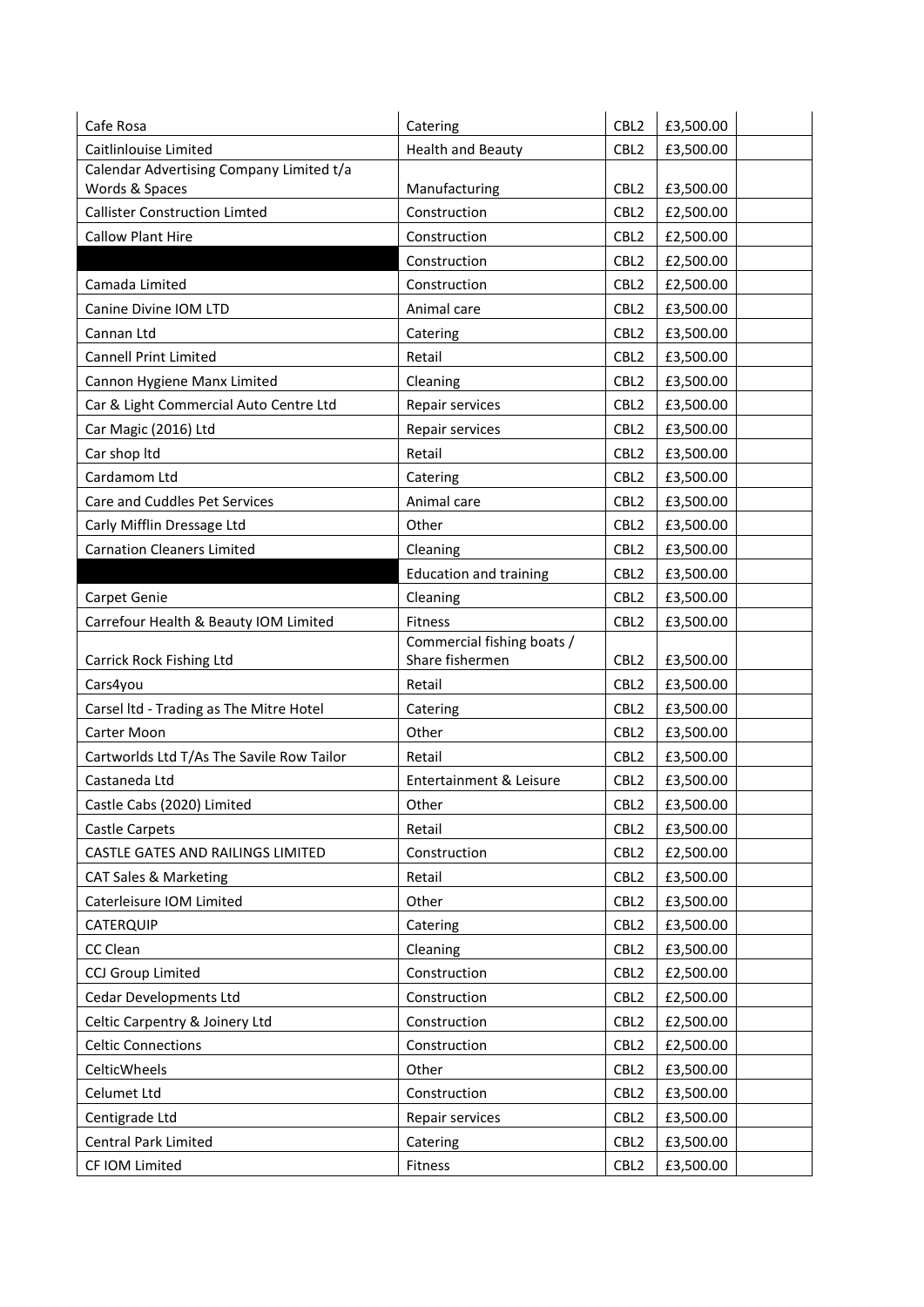| C-Fit                                        | Fitness                                        | CBL <sub>2</sub> | £3,500.00 |
|----------------------------------------------|------------------------------------------------|------------------|-----------|
| Chalis Limited                               | Other                                          | CBL <sub>2</sub> | £3,500.00 |
| Champs Barber Shop Limited                   | <b>Health and Beauty</b>                       | CBL <sub>2</sub> | £3,500.00 |
| <b>Char Patterns</b>                         | Other                                          | CBL <sub>2</sub> | £3,500.00 |
| <b>Chardaid Developments Limited</b>         | Construction                                   | CBL <sub>2</sub> | £3,500.00 |
| <b>Charles Corkill Limited</b>               | Repair services                                | CBL <sub>2</sub> | £3,500.00 |
|                                              | Retail                                         | CBL <sub>2</sub> | £3,500.00 |
| Charlotte's doggy daycare & Spa              | Animal care                                    | CBL <sub>2</sub> | £3,500.00 |
| <b>Charmer Builders Limited</b>              | Construction                                   | CBL <sub>2</sub> | £2,500.00 |
| Chatel & Walker Limited                      | Construction                                   | CBL <sub>2</sub> | £2,500.00 |
| Checkout 14 Ltd                              | Childcare                                      | CBL <sub>2</sub> | £3,500.00 |
| Chef World Ltd                               | Catering                                       | CBL <sub>2</sub> | £3,500.00 |
|                                              | <b>Health and Beauty</b>                       | CBL <sub>2</sub> | £3,500.00 |
| Chemical Services (Manx) Limited             | Other                                          | CBL <sub>2</sub> | £3,500.00 |
| Cherry Blossom Beauty Parlour Ltd            | <b>Health and Beauty</b>                       | CBL <sub>2</sub> | £3,500.00 |
| Chillphase Services Limited                  | Retail                                         | CBL <sub>2</sub> | £3,500.00 |
| Chill-Ton Ltd                                | Repair services                                | CBL <sub>2</sub> | £3,500.00 |
| Chinatown (IOM) Ltd                          | Catering                                       | CBL <sub>2</sub> | £3,500.00 |
| Chique Limited                               | Retail                                         | CBL <sub>2</sub> | £3,500.00 |
| ChiroClinic                                  | Medical                                        | CBL <sub>2</sub> | £3,500.00 |
| Choccy Piccy                                 | Food & Drink production                        | CBL <sub>2</sub> | £3,500.00 |
| <b>CHR Joinery</b>                           | Construction                                   | CBL <sub>2</sub> | £2,500.00 |
|                                              | Construction                                   | CBL <sub>2</sub> | £2,500.00 |
|                                              | Food & Drink production                        | CBL <sub>2</sub> | £3,500.00 |
|                                              | Construction                                   | CBL <sub>2</sub> | £2,500.00 |
| Chris Kissack Limited                        | Construction                                   | CBL <sub>2</sub> | £2,500.00 |
|                                              | Construction                                   | CBL <sub>2</sub> | £2,500.00 |
| Christian Cabs Ltd                           | Logistics                                      | CBL <sub>2</sub> | £3,500.00 |
| Christine Wild Theatre School                | <b>Education and training</b>                  | CBL <sub>2</sub> | £3,500.00 |
| Christine's Doggy Daycare & Country Homestay | Animal care                                    | CBL <sub>2</sub> | £3,500.00 |
| Chrystal Clear Services Ltd                  | Windows & Exterior cleaning                    | CBL <sub>2</sub> | £2,500.00 |
| <b>Chrystals Auctions Ltd</b>                | Other                                          | CBL <sub>2</sub> | £3,500.00 |
| Churchstreet Accountants Ltd                 | Other                                          | CBL <sub>2</sub> | £3,500.00 |
|                                              | Construction                                   | CBL <sub>2</sub> | £2,500.00 |
|                                              | IT / ICT / Digital (With 25                    |                  |           |
|                                              | employees or less and the                      |                  |           |
| CJS Limited                                  | majority of clients are on the<br>Isle of Man) | CBL <sub>2</sub> | £3,500.00 |
| Ck catering                                  | Catering                                       | CBL <sub>2</sub> | £3,500.00 |
| Claire Christian Couture Ltd                 | Retail                                         | CBL <sub>2</sub> | £3,500.00 |
|                                              | Childcare                                      | CBL <sub>2</sub> | £3,500.00 |
| <b>Claires Dog Walking</b>                   | Animal care                                    | CBL <sub>2</sub> | £3,500.00 |
| <b>Claire's Pilates</b>                      | Fitness                                        | CBL <sub>2</sub> | £3,500.00 |
| <b>Classic Car Restorations Ltd</b>          | Repair services                                | CBL <sub>2</sub> | £3,500.00 |
|                                              |                                                |                  |           |
| <b>Classic Mouldings Limited</b>             | Construction                                   | CBL <sub>2</sub> | £3,500.00 |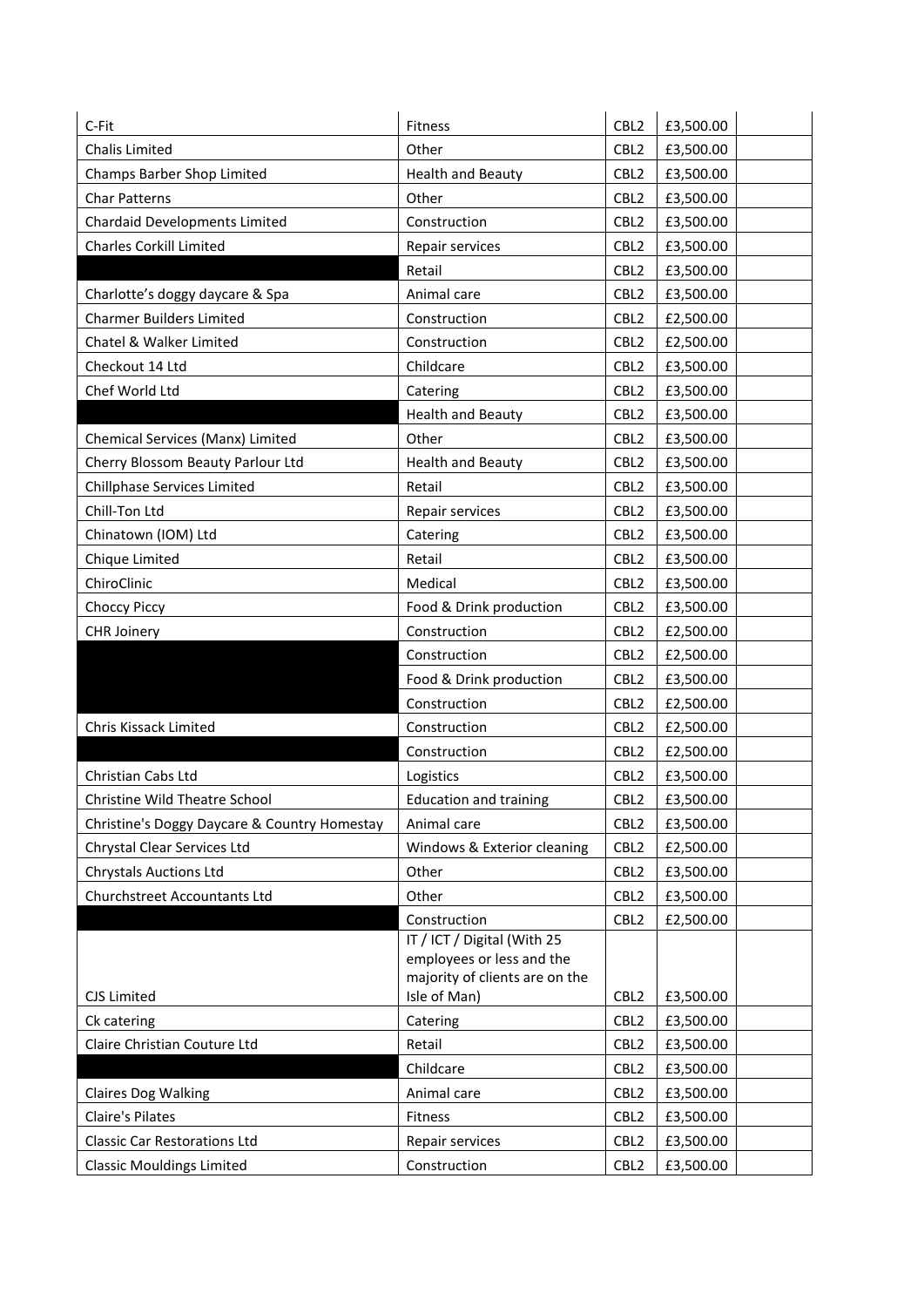| Clean Cut Car Care                     | Windows & Exterior cleaning   | CBL <sub>2</sub> | £3,500.00 |
|----------------------------------------|-------------------------------|------------------|-----------|
| <b>Clearly Better Window Cleaning</b>  | Windows & Exterior cleaning   | CBL <sub>2</sub> | £2,500.00 |
| <b>Clinton Spraying Company</b>        | Construction                  | CBL <sub>2</sub> | £3,500.00 |
| Close Leece Farm                       | Catering                      | CBL <sub>2</sub> | £3,500.00 |
| cocotanning & beauty studio            | <b>Health and Beauty</b>      | CBL <sub>2</sub> | £3,500.00 |
| Coffecraft Ltd                         | Catering                      | CBL <sub>2</sub> | £3,500.00 |
| Coffee Exchange Ltd                    | Catering                      | CBL <sub>2</sub> | £3,500.00 |
| Coffee Mann Limited                    | Retail                        | CBL <sub>2</sub> | £3,500.00 |
| Coldsnap Heating & Plumbing Limited    | Construction                  | CBL <sub>2</sub> | £2,500.00 |
| Colin Lathbury Joinery Ltd             | Construction                  | CBL <sub>2</sub> | £2,500.00 |
| Colin Purvis & Son Ltd                 | Construction                  | CBL <sub>2</sub> | £2,500.00 |
| <b>Colin Sanders Tiling Limited</b>    | Construction                  | CBL <sub>2</sub> | £3,500.00 |
| Comfy K9 Doggy Daycare                 | Animal care                   | CBL <sub>2</sub> | £3,500.00 |
| Commercial Trucks IOM Ltd              | Repair services               | CBL <sub>2</sub> | £3,500.00 |
| <b>Complete Electrical Services</b>    | Construction                  | CBL <sub>2</sub> | £2,500.00 |
| Complete facade solutions              | Construction                  | CBL <sub>2</sub> | £2,500.00 |
| Complete Maintainance Services Limited | Construction                  | CBL <sub>2</sub> | £2,500.00 |
| <b>Complete Plumbing Solutions Ltd</b> | Construction                  | CBL <sub>2</sub> | £3,500.00 |
| Compressor Care IOM Ltd                | Repair services               | CBL <sub>2</sub> | £3,500.00 |
| compulsive cleaners                    | Cleaning                      | CBL <sub>2</sub> | £3,500.00 |
| Coney Construction Limited             | Construction                  | CBL <sub>2</sub> | £2,500.00 |
| <b>Connect Electrical Limited</b>      | Construction                  | CBL <sub>2</sub> | £2,500.00 |
| Conrod Ltd                             | Catering                      | CBL <sub>2</sub> | £3,500.00 |
| Conrod's ATBH Limited                  | Catering                      | CBL <sub>2</sub> | £3,500.00 |
| <b>Construction Design Ltd</b>         | Construction                  | CBL <sub>2</sub> | £2,500.00 |
| Contact flooring Ltd                   | Construction                  | CBL <sub>2</sub> | £2,500.00 |
| Conversa                               | <b>Education and training</b> | CBL <sub>2</sub> | £3,500.00 |
| Coole Construction Limited             | Construction                  | CBL <sub>2</sub> | £2,500.00 |
| Coppock's Car Care Ltd                 | Repair services               | CBL <sub>2</sub> | £3,500.00 |
| Cop-y-Cat                              | Retail                        | CBL <sub>2</sub> | £3,500.00 |
|                                        | Commercial fishing boats /    |                  |           |
| <b>Coral Strand Limited</b>            | Share fishermen               | CBL <sub>2</sub> | £3,500.00 |
| Core Building and Renovations Ltd      | Construction                  | CBL <sub>2</sub> | £2,500.00 |
| <b>Core Therapies</b>                  | <b>Health and Beauty</b>      | CBL <sub>2</sub> | £3,500.00 |
| Corefix Limited                        | Construction                  | CBL <sub>2</sub> | £2,500.00 |
| Corkill Datasafe Limited               | Logistics                     | CBL <sub>2</sub> | £3,500.00 |
| Corletts                               | Construction                  | CBL <sub>2</sub> | £2,500.00 |
| Cornerhouse Coffee                     | Catering                      | CBL <sub>2</sub> | £3,500.00 |
| Cornerstone Architects Ltd             | Construction                  | CBL <sub>2</sub> | £2,500.00 |
| Corrigan Construction Limited          | Construction                  | CBL <sub>2</sub> | £2,500.00 |
| Cosifit Carpets & Blinds               | Retail                        | CBL <sub>2</sub> | £3,500.00 |
| <b>Cosmetic Medical centre</b>         | <b>Health and Beauty</b>      | CBL <sub>2</sub> | £3,500.00 |
| <b>Cosmetic Medical Ltd</b>            | <b>Health and Beauty</b>      | CBL <sub>2</sub> | £3,500.00 |
| Cosmic Coffee Shop                     | Catering                      | CBL <sub>2</sub> | £3,500.00 |
| Costains pharmacy                      | Retail                        | CBL <sub>2</sub> | £3,500.00 |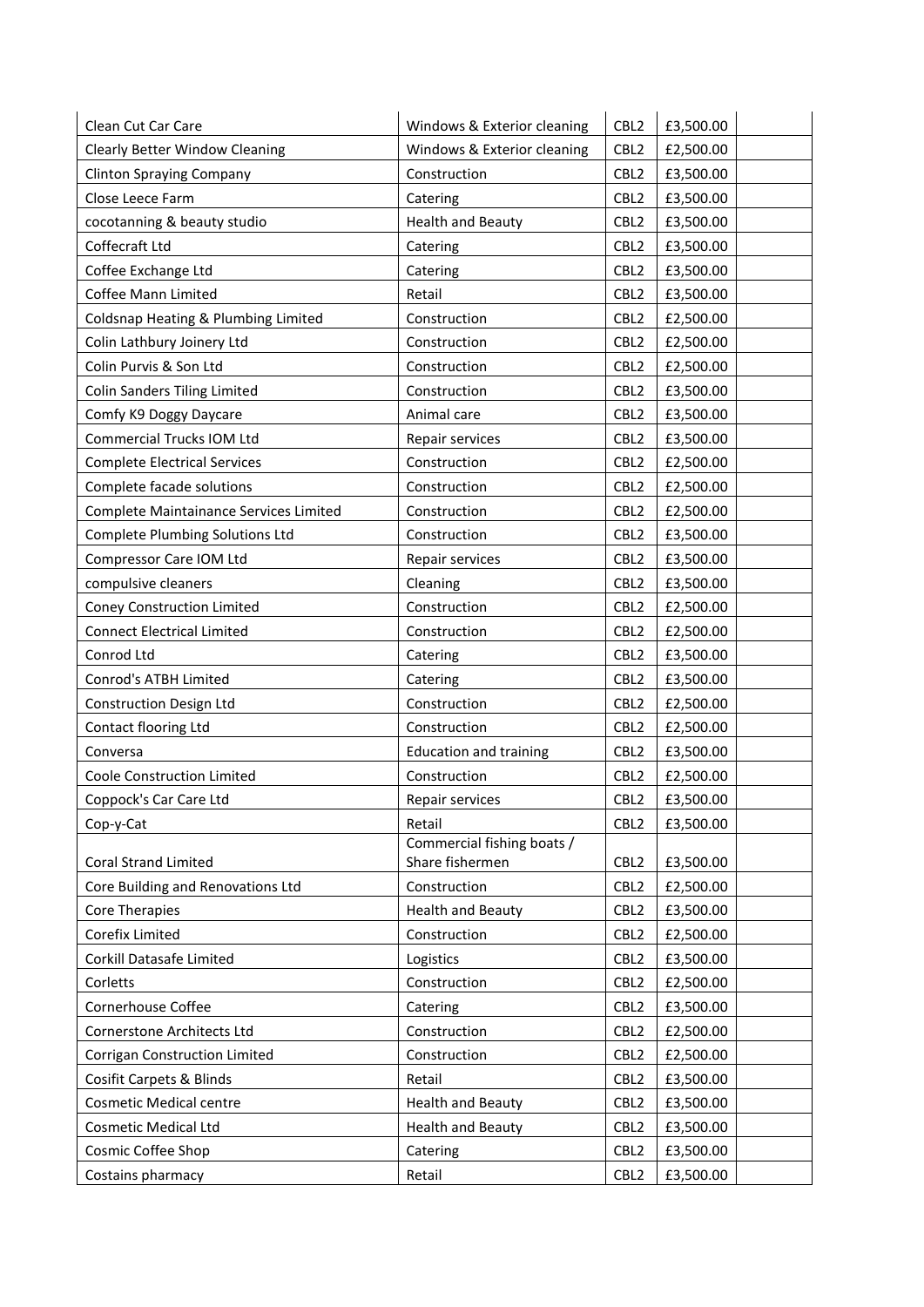| <b>Cottage Dental Limited</b>          | <b>Health and Beauty</b>      | CBL <sub>2</sub> | £3,500.00 |
|----------------------------------------|-------------------------------|------------------|-----------|
| <b>Cottage to Castle Cleaning</b>      | Cleaning                      | CBL <sub>2</sub> | £3,500.00 |
| COUNTON GLOBAL MOBILITY SOLUTIONS      |                               |                  |           |
| LIMITED                                | Other                         | CBL <sub>2</sub> | £3,500.00 |
| <b>Country Cuisine</b>                 | Catering                      | CBL <sub>2</sub> | £3,500.00 |
| Country Paving & Ornamental            | Retail                        | CBL <sub>2</sub> | £3,500.00 |
| Countryside & Garden contractors Ltd   | Gardening and horticulture    | CBL <sub>2</sub> | £2,500.00 |
| Countryside Maintenance                | Gardening and horticulture    | CBL <sub>2</sub> | £3,500.00 |
| Court Cafe                             | Catering                      | CBL <sub>2</sub> | £3,500.00 |
| Courtyard Windows and Glazing Ltd      | Construction                  | CBL <sub>2</sub> | £2,500.00 |
| Crafts by Ashley                       | Retail                        | CBL <sub>2</sub> | £3,500.00 |
| CRAIGEND DENTAL PRACTICE LTD           | Medical                       | CBL <sub>2</sub> | £3,500.00 |
| <b>Cranford Nursery School</b>         | Childcare                     | CBL <sub>2</sub> | £3,500.00 |
| <b>Craster Construction Limited</b>    | Construction                  | CBL <sub>2</sub> | £2,500.00 |
| Crazy Jacks Barber Shop                | <b>Health and Beauty</b>      | CBL <sub>2</sub> | £3,500.00 |
| Create Your Shakes Ltd                 | Catering                      | CBL <sub>2</sub> | £3,500.00 |
| <b>Creative Craftsmann Limited</b>     | Retail                        | CBL <sub>2</sub> | £3,500.00 |
| <b>Creative Juices</b>                 | Food & Drink production       | CBL <sub>2</sub> | £3,500.00 |
| Creative Living Ltd                    | Construction                  | CBL <sub>2</sub> | £2,500.00 |
| Creative Media Ltd                     | Other                         | CBL <sub>2</sub> | £3,500.00 |
| Creer & Kelly Ltd                      | Construction                  | CBL <sub>2</sub> | £2,500.00 |
| Cregneash Cafe Ltd                     | Catering                      | CBL <sub>2</sub> | £3,500.00 |
| Crellin and Greggor                    | Construction                  | CBL <sub>2</sub> | £2,500.00 |
| Crellin Equestrian Limited             | <b>Education and training</b> | CBL <sub>2</sub> | £3,500.00 |
| Crema Limited                          | Catering                      | CBL <sub>2</sub> | £3,500.00 |
| Crookall Reid Limited                  | Construction                  | CBL <sub>2</sub> | £2,500.00 |
| Crosby Injury Clinic Limited           | <b>Health and Beauty</b>      | CBL <sub>2</sub> | £3,500.00 |
| Crossfit IOM Ltd                       | Fitness                       | CBL <sub>2</sub> | £3,500.00 |
| CrossFit Manannan                      | Fitness                       | CBL <sub>2</sub> | £3,500.00 |
| Crossroads Care Ltd                    | Childcare                     | CBL <sub>2</sub> | £3,500.00 |
| Crown Consultants Limited              | Other                         | CBL <sub>2</sub> | £3,500.00 |
| <b>CSG Services Ltd</b>                | Gardening and horticulture    | CBL <sub>2</sub> | £2,500.00 |
| Cubbin & Bregazzi Ltd                  | Retail                        | CBL <sub>2</sub> | £3,500.00 |
| <b>Cubbons Catering Supplies</b>       | Food & Drink production       | CBL <sub>2</sub> | £3,500.00 |
| <b>Culinary Liberation</b>             | Catering                      | CBL <sub>2</sub> | £3,500.00 |
| <b>Curphs Cuttings</b>                 | Gardening and horticulture    | CBL <sub>2</sub> | £2,500.00 |
| <b>Curragh Construction Limited</b>    | Construction                  | CBL <sub>2</sub> | £2,500.00 |
| Cushla                                 | Medical                       | CBL <sub>2</sub> | £3,500.00 |
| <b>Cuts and Fades</b>                  | <b>Health and Beauty</b>      | CBL <sub>2</sub> | £3,500.00 |
| <b>Cutting Edge Carpenters Limited</b> | Construction                  | CBL <sub>2</sub> | £2,500.00 |
| Cycle360 Ltd                           | Fitness                       | CBL <sub>2</sub> | £3,500.00 |
| D C Building Services Limited          | Construction                  | CBL <sub>2</sub> | £2,500.00 |
| D Dixon Building Services Ltd          | Construction                  | CBL <sub>2</sub> | £2,500.00 |
| D G Corkill Joinery Services Ltd       | Construction                  | CBL <sub>2</sub> | £2,500.00 |
|                                        |                               |                  |           |
| D G G Limited                          | <b>Health and Beauty</b>      | CBL <sub>2</sub> | £3,500.00 |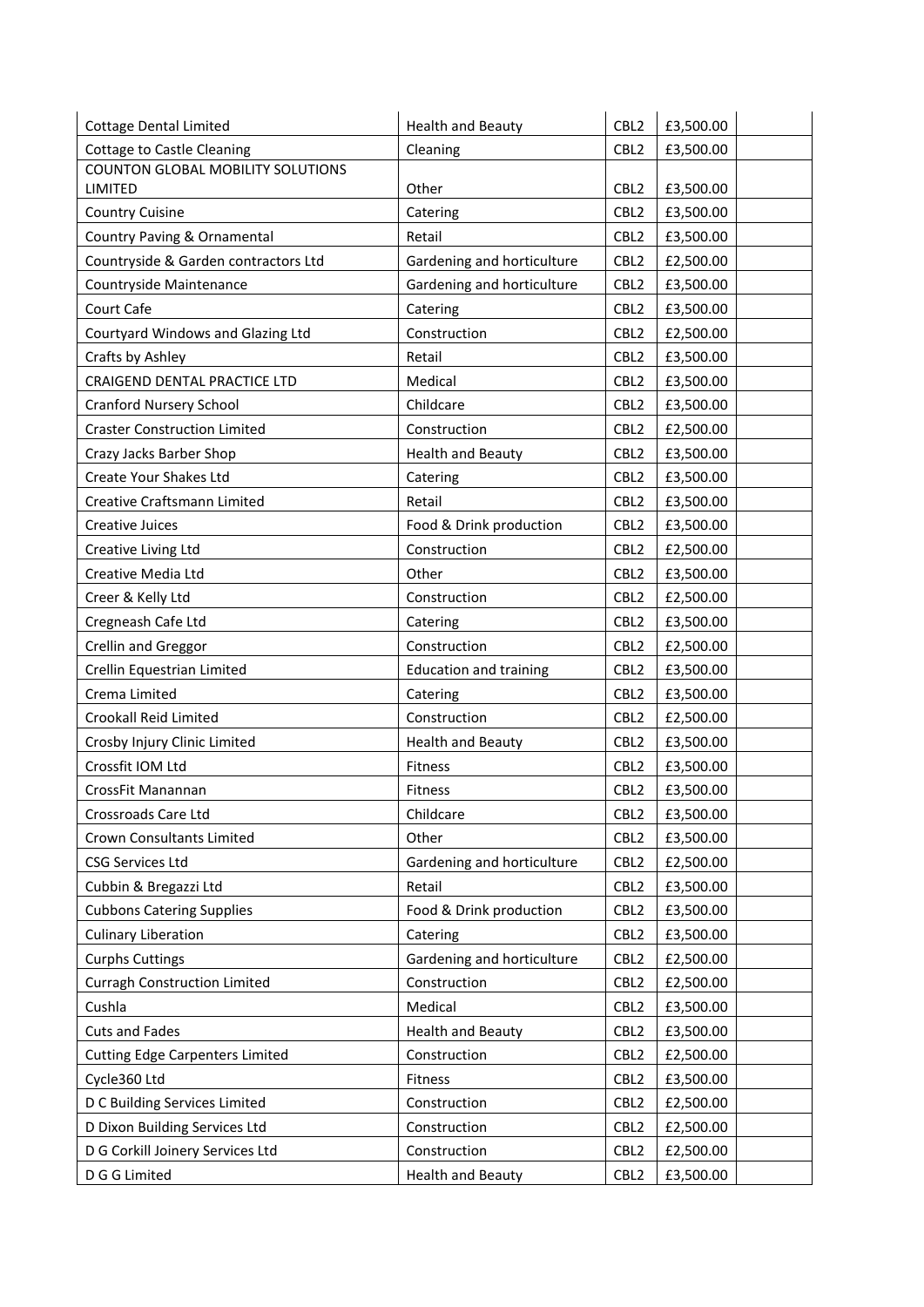| D HUTTON PAINTING AND DECORATING                 |                               |                  |           |
|--------------------------------------------------|-------------------------------|------------------|-----------|
| <b>CONTRACTORS LTD</b>                           | Construction                  | CBL <sub>2</sub> | £3,500.00 |
| D Miller Building Services Ltd                   | Construction                  | CBL <sub>2</sub> | £2,500.00 |
| D Q Bairstow Windows & Glazing Ltd               | Construction                  | CBL <sub>2</sub> | £2,500.00 |
| D Trimble Building Services Limited              | Construction                  | CBL <sub>2</sub> | £2,500.00 |
| D&G Foods Ltd. T/A Peel Fisheries                | Catering                      | CBL <sub>2</sub> | £3,500.00 |
| D.clague electrical                              | Construction                  | CBL <sub>2</sub> | £1,500.00 |
| D.G.P. Station Road Garage Limited               | Repair services               | CBL <sub>2</sub> | £3,500.00 |
| D.P.& H.S. ltd.                                  | Construction                  | CBL <sub>2</sub> | £2,500.00 |
| D.w. Cars Limited                                | Retail                        | CBL <sub>2</sub> | £3,500.00 |
| D4 doors limited                                 | Construction                  | CBL <sub>2</sub> | £2,500.00 |
| DA Smith Plumbing and Heating Ltd                | Construction                  | CBL <sub>2</sub> | £2,500.00 |
| Dale & Co Ltd                                    | Repair services               | CBL <sub>2</sub> | £3,500.00 |
| Dale Cleaning Services Ltd                       | Cleaning                      | CBL <sub>2</sub> | £3,500.00 |
| Dam Plant Hire Ltd                               | Construction                  | CBL <sub>2</sub> | £2,500.00 |
|                                                  | Construction                  | CBL <sub>2</sub> | £3,500.00 |
| Dan Del Car Mann                                 | Repair services               | CBL <sub>2</sub> | £3,500.00 |
| Danadri Ltd T/A Greenfields Joinery              | Construction                  | CBL <sub>2</sub> | £2,500.00 |
| Dance and Fun Factory                            | Entertainment & Leisure       | CBL <sub>2</sub> | £3,500.00 |
| Dance Wear of Douglas                            | Retail                        | CBL <sub>2</sub> | £3,500.00 |
| Dangerous Apparel Ltd                            | Retail                        | CBL <sub>2</sub> | £3,500.00 |
| Daniel Cullen P&H LTD                            | Construction                  | CBL <sub>2</sub> | £2,500.00 |
| Daniel Foster domestic and commercial flooring   | Construction                  | CBL <sub>2</sub> | £2,500.00 |
| Daniel Hamblett Joinery                          | Construction                  | CBL <sub>2</sub> | £2,500.00 |
| Daniel Lace Joinery Limited                      | Construction                  | CBL <sub>2</sub> | £2,500.00 |
|                                                  | Construction                  | CBL <sub>2</sub> | £3,500.00 |
| Daniel Rice Limited                              | Construction                  | CBL <sub>2</sub> | £2,500.00 |
| Danver Limited                                   | Construction                  | CBL <sub>2</sub> | £2,500.00 |
| Dario Ltd                                        | <b>Health and Beauty</b>      | CBL <sub>2</sub> | £3,500.00 |
| Darragh Design Limited                           | Construction                  | CBL <sub>2</sub> | £2,500.00 |
|                                                  | Construction                  | CBL <sub>2</sub> | £3,500.00 |
| Darren Challis Kitchen Installation Services Ltd | Construction                  | CBL <sub>2</sub> | £2,500.00 |
|                                                  | Construction                  | CBL <sub>2</sub> | £2,500.00 |
|                                                  | <b>Education and training</b> | CBL <sub>2</sub> | £3,500.00 |
| Daryl Blake Construction Ltd                     | Construction                  | CBL <sub>2</sub> | £2,500.00 |
|                                                  | Construction                  | CBL <sub>2</sub> | £3,500.00 |
| Dave Corrin Developments                         | Construction                  | CBL <sub>2</sub> | £2,500.00 |
| Dave Noble Gardening Limited                     | Gardening and horticulture    | CBL <sub>2</sub> | £2,500.00 |
| Dave Osullivan & Co Ltd                          | Construction                  | CBL <sub>2</sub> | £2,500.00 |
| Dave Perry Electrical Contractors Ltd            | Construction                  | CBL <sub>2</sub> | £2,500.00 |
| Dave Rielly Tree Surgery                         | Gardening and horticulture    | CBL <sub>2</sub> | £2,500.00 |
|                                                  | Construction                  | CBL <sub>2</sub> | £2,500.00 |
| Dave the White Van Man                           | Logistics                     | CBL <sub>2</sub> | £3,500.00 |
| Davenport Landscape Services                     | Construction                  | CBL <sub>2</sub> | £2,500.00 |
| Daves Delicious Dogs Limited                     | Catering                      | CBL <sub>2</sub> | £3,500.00 |
|                                                  |                               |                  |           |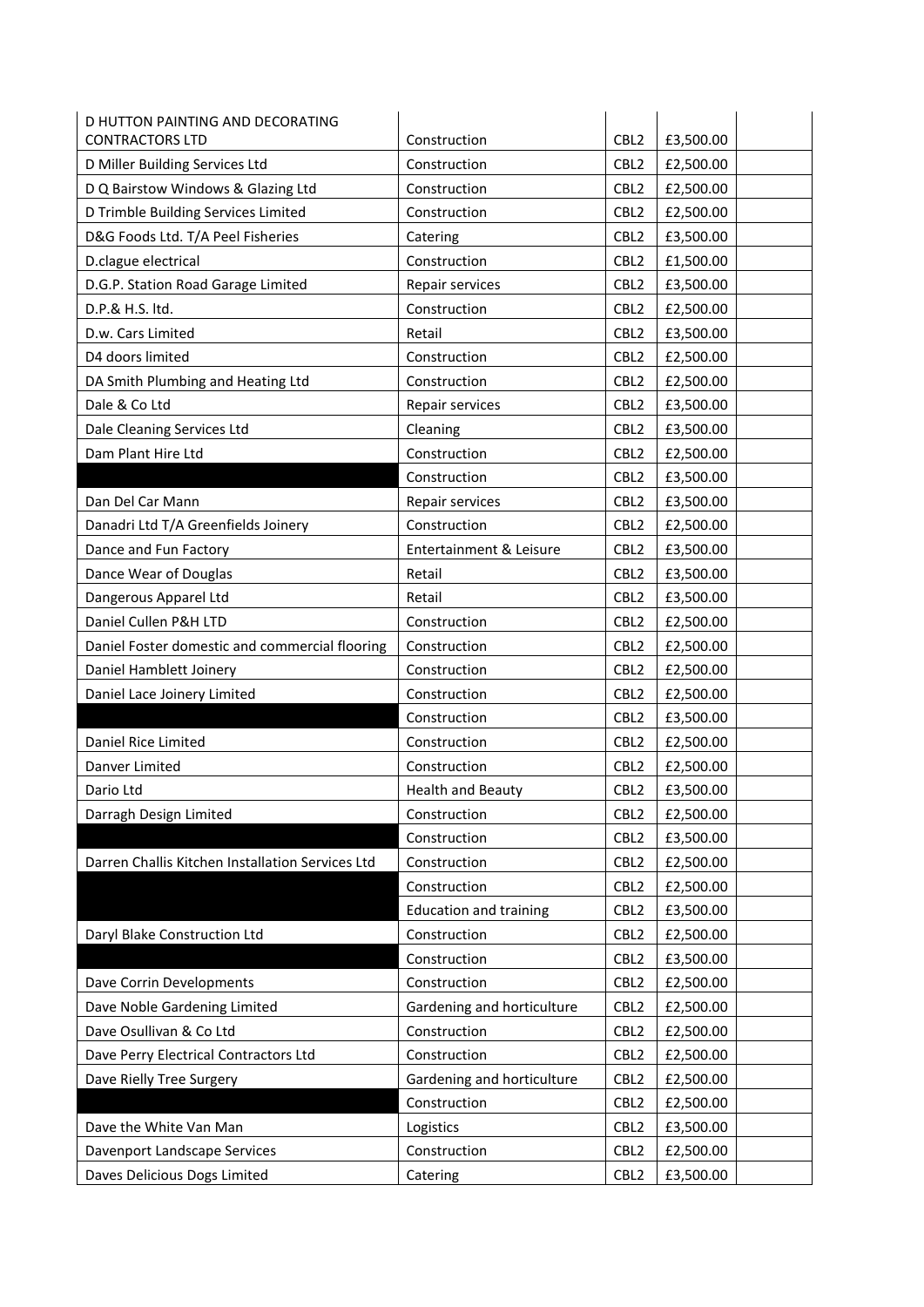| Daves Doors and Gate Automation              | Construction                       | CBL <sub>2</sub> | £2,500.00 |
|----------------------------------------------|------------------------------------|------------------|-----------|
| David Cleator Joinery Limited                | Construction                       | CBL <sub>2</sub> | £2,500.00 |
| David Creasey Chartered Surveyors Limited    | Construction                       | CBL <sub>2</sub> | £2,500.00 |
| David Kneale Plumbing and Heating Limited    | Construction                       | CBL <sub>2</sub> | £2,500.00 |
| David Knight Racing Limited                  | <b>Entertainment &amp; Leisure</b> | CBL <sub>2</sub> | £3,500.00 |
| David Roberts Joinery Ltd                    | Construction                       | CBL <sub>2</sub> | £2,500.00 |
| David Skillen Painter and Decorator          | Construction                       | CBL <sub>2</sub> | £2,500.00 |
| Davies Construction Ltd                      | Construction                       | CBL <sub>2</sub> | £2,500.00 |
| Davisons Ice cream cafe Itd                  | Retail                             | CBL <sub>2</sub> | £3,500.00 |
| Dawson Family Chiropractic Clinic Limited    | Medical                            | CBL <sub>2</sub> | £3,500.00 |
| DB Autos and Sons Ltd                        | Repair services                    | CBL <sub>2</sub> | £3,500.00 |
| <b>DC Valeting</b>                           | Windows & Exterior cleaning        | CBL <sub>2</sub> | £2,500.00 |
| <b>DCS Construction Ltd</b>                  | Construction                       | CBL <sub>2</sub> | £2,500.00 |
| Deanwood Agencies Ltd                        | Other                              | CBL <sub>2</sub> | £3,500.00 |
| Deanwood Limited                             | Other                              | CBL <sub>2</sub> | £3,500.00 |
| Decatur Limited TA Christophers Dry Cleaners | Other                              | CBL <sub>2</sub> | £3,500.00 |
| DeeDee Limited                               | Catering                           | CBL <sub>2</sub> | £3,500.00 |
| D'Elia Developments Ltd                      | Construction                       | CBL <sub>2</sub> | £3,500.00 |
| Deluxe cleaning company                      | Cleaning                           | CBL <sub>2</sub> | £3,500.00 |
| Demetris barber shop                         | <b>Health and Beauty</b>           | CBL <sub>2</sub> | £3,500.00 |
| <b>Denis Taxis</b>                           | Other                              | CBL <sub>2</sub> | £3,500.00 |
| Denning Millar Projects Limted               | Construction                       | CBL <sub>2</sub> | £2,500.00 |
| Dentim Ltd TA Quay Dental                    | <b>Health and Beauty</b>           | CBL <sub>2</sub> | £3,500.00 |
| Derek Callister Plumbing & Heating Limited   | Construction                       | CBL <sub>2</sub> | £2,500.00 |
| Descon Ltd                                   | Construction                       | CBL <sub>2</sub> | £2,500.00 |
| Designer Glass Limited                       | Construction                       | CBL <sub>2</sub> | £2,500.00 |
| <b>Desmond Thornton Roofing</b>              | Construction                       | CBL <sub>2</sub> | £2,500.00 |
| DeTour Artists Ltd.                          | Entertainment & Leisure            | CBL <sub>2</sub> | £3,500.00 |
| Devey Limited                                | Gardening and horticulture         | CBL <sub>2</sub> | £2,500.00 |
| DG wood and son garden maintenance           | Gardening and horticulture         | CBL <sub>2</sub> | £2,500.00 |
| <b>DH SERVICES</b>                           | Construction                       | CBL <sub>2</sub> | £3,500.00 |
| Di's Limited                                 | <b>Health and Beauty</b>           | CBL <sub>2</sub> | £3,500.00 |
| Diamond ceramics                             | Construction                       | CBL <sub>2</sub> | £3,500.00 |
| Diamond cleaning                             | Cleaning                           | CBL <sub>2</sub> | £3,500.00 |
| Diane Wild TA The Rainbow Room               | <b>Health and Beauty</b>           | CBL <sub>2</sub> | £3,500.00 |
| Digital Group                                | IT / ICT / Digital                 | CBL <sub>2</sub> | £3,500.00 |
| Digital Satellite Services Limited           | Other                              | CBL <sub>2</sub> | £3,500.00 |
| <b>Direct Maintenance Services</b>           | Gardening and horticulture         | CBL <sub>2</sub> | £2,500.00 |
| Dirt Buster Limited                          | Cleaning                           | CBL <sub>2</sub> | £3,500.00 |
| <b>Discount Carpets Limited</b>              | Other                              | CBL <sub>2</sub> | £3,500.00 |
| Discount Plastic Merchants Limited           | Other                              | CBL <sub>2</sub> | £3,500.00 |
| Diva Limited                                 | <b>Health and Beauty</b>           | CBL <sub>2</sub> | £3,500.00 |
| Diverse Signs LTD                            | Retail                             | CBL <sub>2</sub> | £3,500.00 |
| DJ Thompson Ltd                              | Construction                       | CBL <sub>2</sub> | £3,500.00 |
| DJL Services Ltd                             | Construction                       | CBL <sub>2</sub> | £2,500.00 |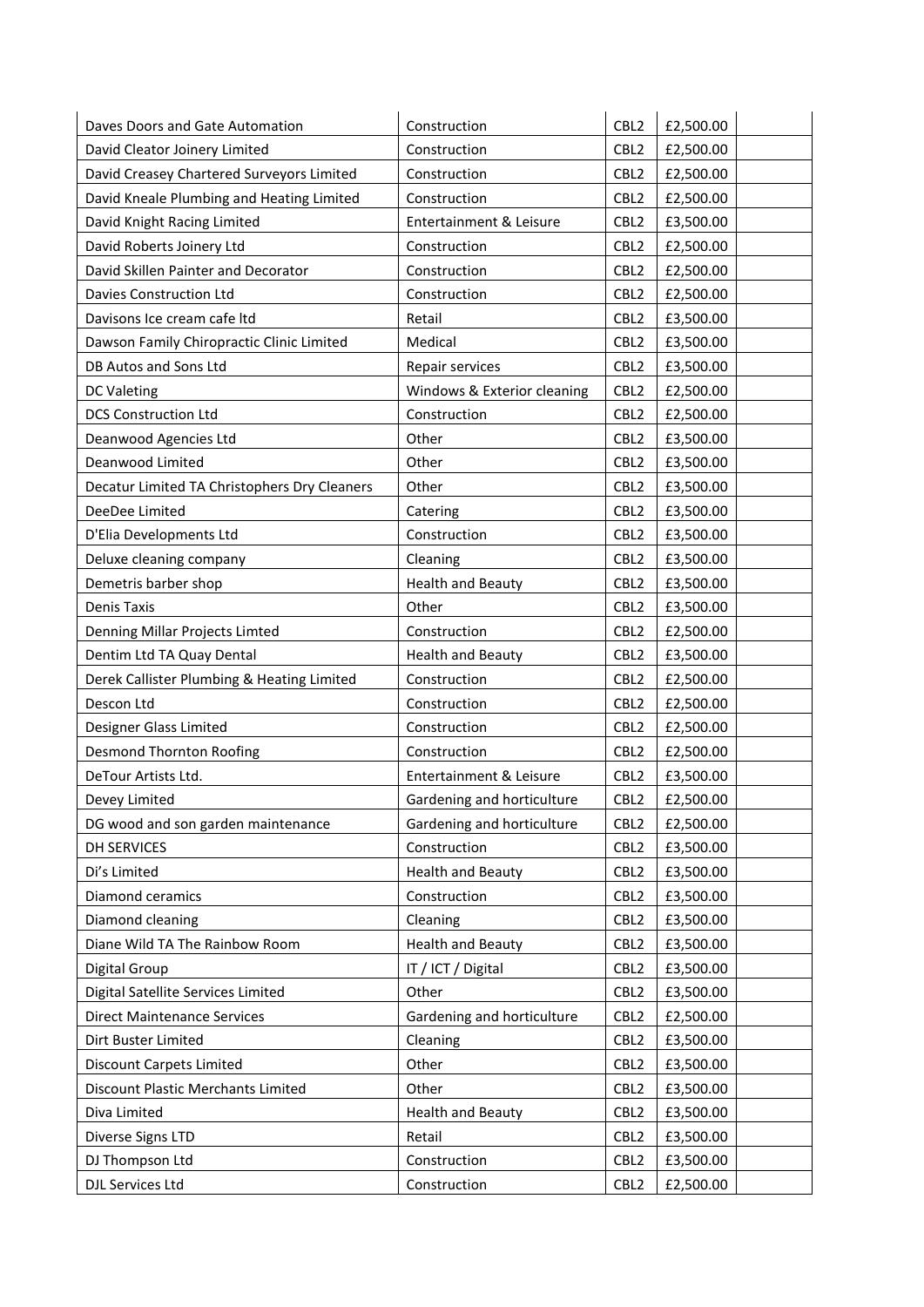| <b>DKW Installations Ltd</b>                | Construction                  | CBL <sub>2</sub> | £2,500.00 |
|---------------------------------------------|-------------------------------|------------------|-----------|
| <b>DLJ Builders</b>                         | Construction                  | CBL <sub>2</sub> | £2,500.00 |
| <b>DMS Accounting Services Limited</b>      | Other                         | CBL <sub>2</sub> | £3,500.00 |
| DMW Will & Estate Practitioner Services Ltd | Other                         | CBL <sub>2</sub> | £3,500.00 |
| Doherty Joinery Limited                     | Construction                  | CBL <sub>2</sub> | £2,500.00 |
| Dolls House Ltd                             | <b>Health and Beauty</b>      | CBL <sub>2</sub> | £3,500.00 |
| Dolyn's Barber Shop                         | <b>Health and Beauty</b>      | CBL <sub>2</sub> | £3,500.00 |
| Domestic Building Services Ltd              | Construction                  | CBL <sub>2</sub> | £2,500.00 |
| <b>Domestic Gas Services</b>                | Construction                  | CBL <sub>2</sub> | £2,500.00 |
| Douglas & Co Ltd                            | Other                         | CBL <sub>2</sub> | £3,500.00 |
| Douglas Bay Yacht Club                      | Other                         | CBL <sub>2</sub> | £3,500.00 |
| Douglas East Taxi A119                      | Other                         | CBL <sub>2</sub> | £3,500.00 |
| Douglas Physiotherapy Clinic                | <b>Health and Beauty</b>      | CBL <sub>2</sub> | £3,500.00 |
| Doyle and Jones Plumbing solutions Ltd.     | Construction                  | CBL <sub>2</sub> | £2,500.00 |
| <b>DPM Scaffolding Limited</b>              | Construction                  | CBL <sub>2</sub> | £2,500.00 |
| <b>DPS Plastering Limited</b>               | Construction                  | CBL <sub>2</sub> | £2,500.00 |
| <b>Dream Decorators</b>                     | Construction                  | CBL <sub>2</sub> | £3,500.00 |
| <b>Dream Theme Party Planners</b>           | Entertainment & Leisure       | CBL <sub>2</sub> | £3,500.00 |
| <b>DRF Services</b>                         | Repair services               | CBL <sub>2</sub> | £3,500.00 |
| Drive Right                                 | <b>Education and training</b> | CBL <sub>2</sub> | £3,500.00 |
| <b>DRN Services Limited</b>                 | Construction                  | CBL <sub>2</sub> | £2,500.00 |
| <b>DSS</b>                                  | Cleaning                      | CBL <sub>2</sub> | £3,500.00 |
| <b>DSV Building Services</b>                | Construction                  | CBL <sub>2</sub> | £2,500.00 |
| DT Gas services Ltd                         | Construction                  | CBL <sub>2</sub> | £2,500.00 |
| <b>Duke Decorators</b>                      | Construction                  | CBL <sub>2</sub> | £2,500.00 |
| Duncan Livingstone driving tuition          | <b>Education and training</b> | CBL <sub>2</sub> | £3,500.00 |
| Duncox Travel Ltd                           | Other                         | CBL <sub>2</sub> | £3,500.00 |
| Dunwell Jewellers Limited                   | Repair services               | CBL <sub>2</sub> | £3,500.00 |
| DUSK LTD T/A CLUCAS FLORISTS AND THE HEEL   |                               |                  |           |
| BAR                                         | Retail                        | CBL <sub>2</sub> | £3,500.00 |
| DW QUALITY COATINGS LIMITED                 | Construction                  | CBL <sub>2</sub> | £2,500.00 |
| E & S Plumbing and Heating Limited          | Construction                  | CBL <sub>2</sub> | £2,500.00 |
| E C Taxi Ltd                                | Logistics                     | CBL <sub>2</sub> | £3,500.00 |
| E Watson Painting Services Limited          | Construction                  | CBL <sub>2</sub> | £2,500.00 |
| E&J Ltd t/a Enzo's Restaurant               | Catering                      | CBL <sub>2</sub> | £3,500.00 |
| <b>E&amp;J Properties Ltd</b>               | Construction                  | CBL <sub>2</sub> | £2,500.00 |
| E.G. Services Ltd                           | Construction                  | CBL <sub>2</sub> | £2,500.00 |
| Eagle Security Ltd                          | Other                         | CBL <sub>2</sub> | £3,500.00 |
| Eamon Mceleney Joinery Limited              | Construction                  | CBL <sub>2</sub> | £2,500.00 |
| East coast Autos Itd                        | Repair services               | CBL <sub>2</sub> | £3,500.00 |
| Easymix Concrete Ltd                        | Construction                  | CBL <sub>2</sub> | £2,500.00 |
| Eat Itd ta Quayside cafe                    | Catering                      | CBL <sub>2</sub> | £3,500.00 |
| Eco Facilities Ltd                          | Cleaning                      | CBL <sub>2</sub> | £3,500.00 |
| Ecobuild Ltd                                | Construction                  | CBL <sub>2</sub> | £2,500.00 |
| <b>Ecoco living</b>                         | Construction                  | CBL <sub>2</sub> | £2,500.00 |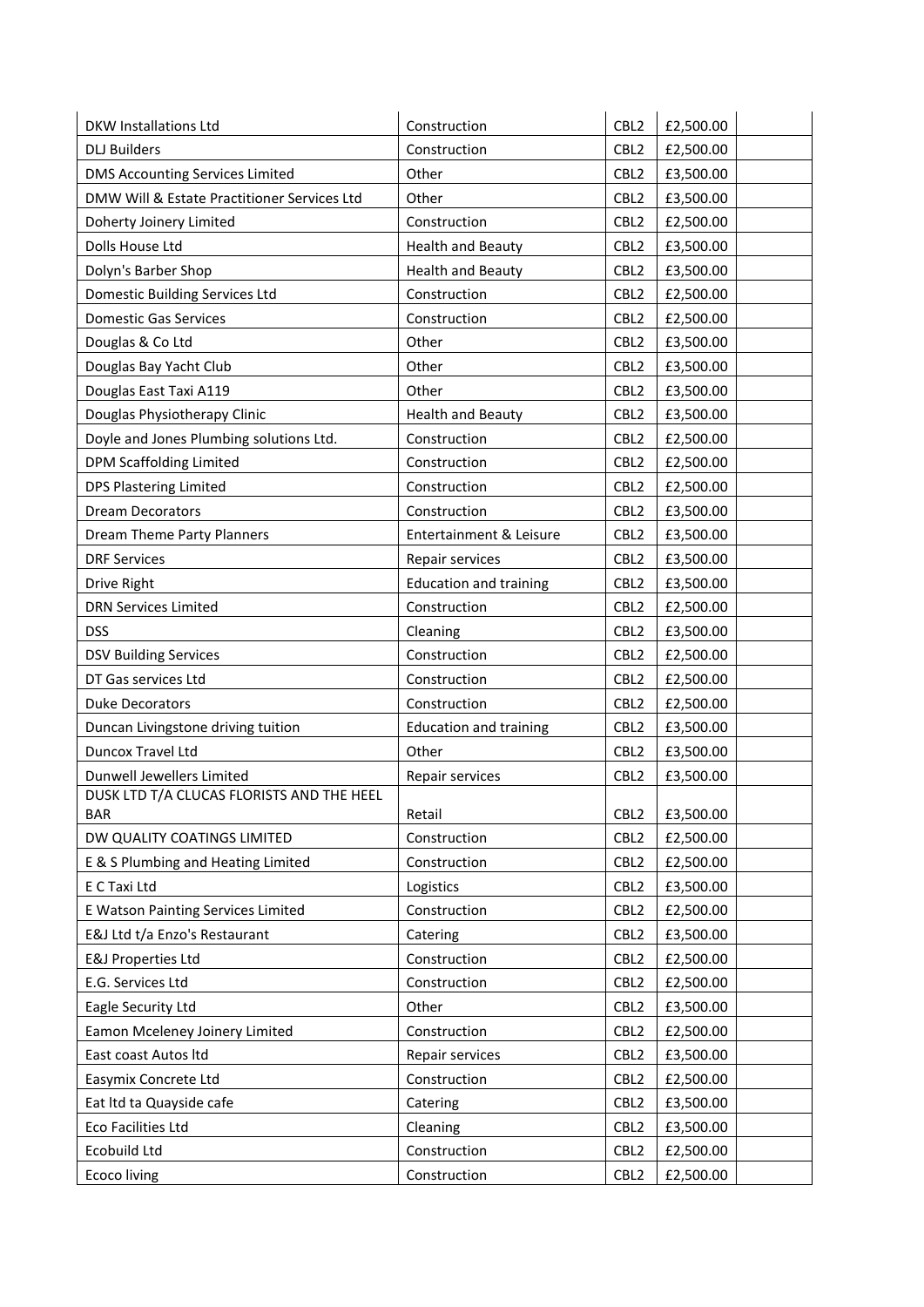| EcoShine IOM                                | Windows & Exterior cleaning | CBL <sub>2</sub> | £2,500.00 |
|---------------------------------------------|-----------------------------|------------------|-----------|
|                                             | Construction                | CBL <sub>2</sub> | £2,500.00 |
| <b>Edward Bryan Removals</b>                | Logistics                   | CBL <sub>2</sub> | £3,500.00 |
| <b>EDWINA's</b>                             | Retail                      | CBL <sub>2</sub> | £3,500.00 |
| Eics                                        | Construction                | CBL <sub>2</sub> | £3,500.00 |
| Eire electrical Limited                     | Construction                | CBL <sub>2</sub> | £3,500.00 |
| <b>EJC Design</b>                           | Other                       | CBL <sub>2</sub> | £3,500.00 |
| <b>Electrical Design Solutions Ltd</b>      | Construction                | CBL <sub>2</sub> | £2,500.00 |
| <b>Electrical Repairs and Installations</b> | Construction                | CBL <sub>2</sub> | £2,500.00 |
| Electro-Freeze Ltd                          | Other                       | CBL <sub>2</sub> | £3,500.00 |
| Elegance Management Systems limited         | Other                       | CBL <sub>2</sub> | £3,500.00 |
| <b>Element Design</b>                       | Construction                | CBL <sub>2</sub> | £2,500.00 |
| Element Isle Limited                        | Retail                      | CBL <sub>2</sub> | £3,500.00 |
| Elements natural health centre Itd          | <b>Health and Beauty</b>    | CBL <sub>2</sub> | £3,500.00 |
| <b>Elements of Beauty</b>                   | <b>Health and Beauty</b>    | CBL <sub>2</sub> | £3,500.00 |
| <b>Elite Elecrtrical Services</b>           | Construction                | CBL <sub>2</sub> | £2,500.00 |
| <b>Elite Fitness</b>                        | <b>Fitness</b>              | CBL <sub>2</sub> | £3,500.00 |
| <b>Elite Voyages Limited</b>                | Other                       | CBL <sub>2</sub> | £3,500.00 |
| Ellan Vannin Chiropractic Clinic            | <b>Health and Beauty</b>    | CBL <sub>2</sub> | £3,500.00 |
| Ellan vannin cleaning services              | Cleaning                    | CBL <sub>2</sub> | £3,500.00 |
| Ellan Vannin Dental Laboratory              | Medical                     | CBL <sub>2</sub> | £3,500.00 |
| Ellan Vannin Gymnastics Club Limited        | Fitness                     | CBL <sub>2</sub> | £3,500.00 |
| Ellan Vannin Plumbing & Heating Ltd         | Construction                | CBL <sub>2</sub> | £2,500.00 |
| <b>Elliott Investments Ltd</b>              | Construction                | CBL <sub>2</sub> | £2,500.00 |
| ellisons decorating services Itd            | Construction                | CBL <sub>2</sub> | £2,500.00 |
| Ellunn Mannan Joinery Limited               | Construction                | CBL <sub>2</sub> | £3,500.00 |
| <b>ELS Limited</b>                          | Other                       | CBL <sub>2</sub> | £3,500.00 |
| Elso Limited TA Wonderwalls Events          | Other                       | CBL <sub>2</sub> | £3,500.00 |
| <b>EMCS International Ltd</b>               | Other                       | CBL <sub>2</sub> | £3,500.00 |
| Emerald home and office                     | Construction                | CBL <sub>2</sub> | £3,500.00 |
|                                             | <b>Health and Beauty</b>    | CBL <sub>2</sub> | £3,500.00 |
|                                             | Childcare                   | CBL <sub>2</sub> | £3,500.00 |
|                                             | Construction                | CBL <sub>2</sub> | £2,500.00 |
| <b>Endless Summer Ltd</b>                   | Construction                | CBL <sub>2</sub> | £2,500.00 |
| <b>Energy Communications Ltd</b>            | Other                       | CBL <sub>2</sub> | £3,500.00 |
| <b>Energy Management Systems Ltd</b>        | Construction                | CBL <sub>2</sub> | £2,500.00 |
| Enhance.im limited                          | Other                       | CBL <sub>2</sub> | £3,500.00 |
| <b>ENTR Limited</b>                         | Medical                     | CBL <sub>2</sub> | £3,500.00 |
| Enviroair Ltd                               | Construction                | CBL <sub>2</sub> | £2,500.00 |
| <b>Envy Furnishings</b>                     | Retail                      | CBL <sub>2</sub> | £3,500.00 |
| Eoin Art Antiques and Collectables          | Retail                      | CBL <sub>2</sub> | £3,500.00 |
| Eon Blue Limited                            | Other                       | CBL <sub>2</sub> | £3,500.00 |
| <b>EPL Ltd</b>                              | Other                       | CBL <sub>2</sub> | £3,500.00 |
| Equi Ag                                     | Construction                | CBL <sub>2</sub> | £2,500.00 |
| Equilibrium                                 | <b>Health and Beauty</b>    | CBL <sub>2</sub> | £3,500.00 |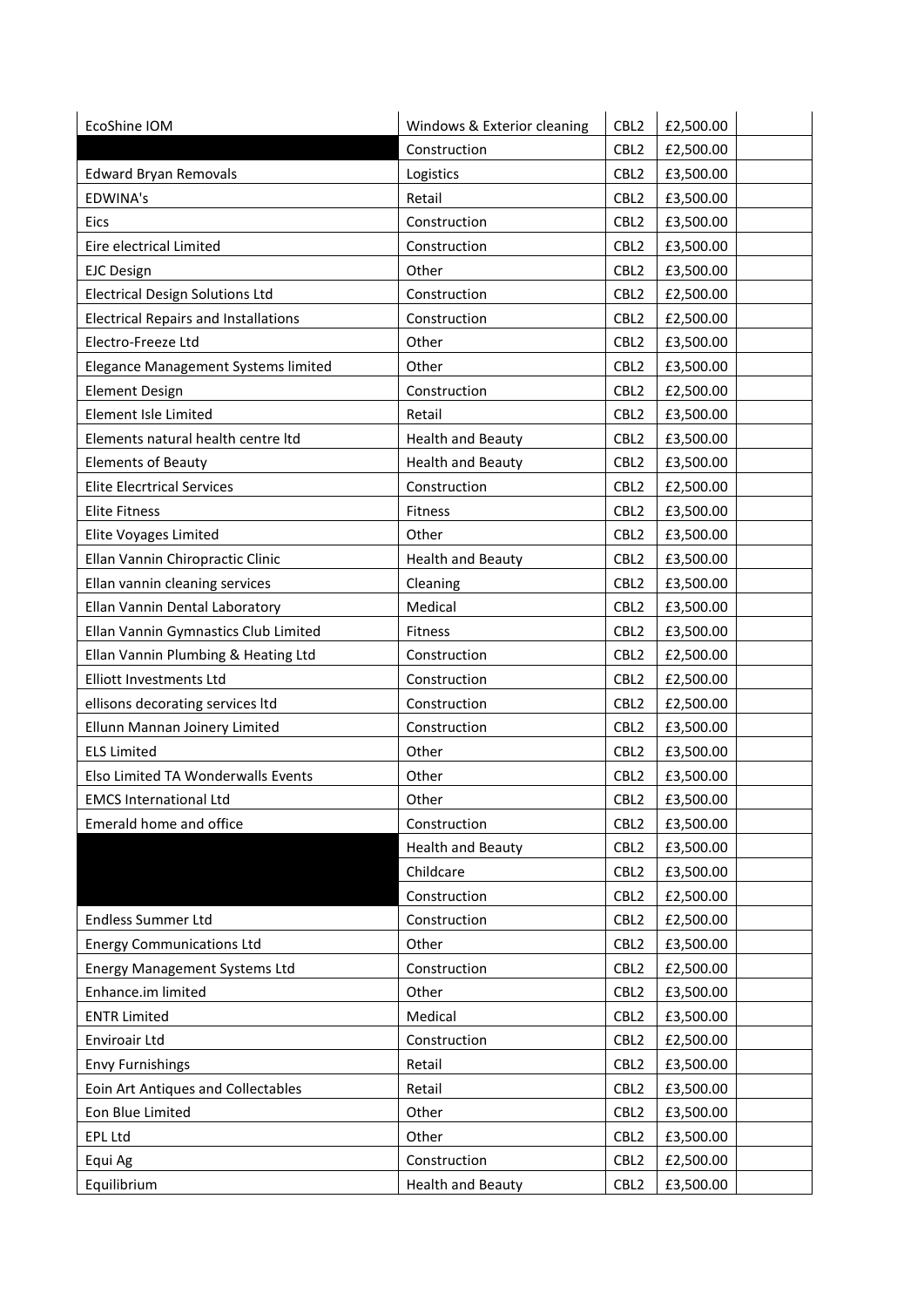| <b>Equissential Limited</b>                                        | Entertainment & Leisure       | CBL <sub>2</sub> | £3,500.00 |
|--------------------------------------------------------------------|-------------------------------|------------------|-----------|
|                                                                    | Construction                  | CBL <sub>2</sub> | £2,500.00 |
| Erin Arts Centre                                                   | Other                         | CBL <sub>2</sub> | £3,500.00 |
| <b>Essential Plumbing and Heating Limited</b>                      | Construction                  | CBL <sub>2</sub> | £2,500.00 |
| Esther Jones Yoga Limited                                          | <b>Education and training</b> | CBL <sub>2</sub> | £3,500.00 |
| Estiaga Private Hire                                               | Logistics                     | CBL <sub>2</sub> | £3,500.00 |
| <b>Eternal Beauty Limited</b>                                      | <b>Health and Beauty</b>      | CBL <sub>2</sub> | £3,500.00 |
| <b>Eternity Hair Specialists</b>                                   | <b>Health and Beauty</b>      | CBL <sub>2</sub> | £3,500.00 |
| <b>Ettyl Limited</b>                                               | Other                         | CBL <sub>2</sub> | £3,500.00 |
| <b>Eurasia Trading Ltd</b>                                         | Logistics                     | CBL <sub>2</sub> | £3,500.00 |
| <b>Evans Building Services Ltd</b>                                 | Construction                  | CBL <sub>2</sub> | £2,500.00 |
| <b>Evans Electrical Limited</b>                                    | Construction                  | CBL <sub>2</sub> | £2,500.00 |
| <b>Event Management Solutions Ltd</b>                              | Entertainment & Leisure       | CBL <sub>2</sub> | £3,500.00 |
| Every last detail                                                  | <b>Education and training</b> | CBL <sub>2</sub> | £3,500.00 |
| <b>Evolution Accounting Limited</b>                                | Other                         | CBL <sub>2</sub> | £3,500.00 |
| Evolution Fitness & 11:11 Fitness                                  | Fitness                       | CBL <sub>2</sub> | £3,500.00 |
| <b>Evolution Ltd</b>                                               | Other                         | CBL <sub>2</sub> | £3,500.00 |
| Evolve Health and Beauty/ The 1:1 Diet by<br>Cambridge Weight Plan | <b>Health and Beauty</b>      | CBL <sub>2</sub> | £3,500.00 |
| <b>EVOLVE LIMITED</b>                                              | Construction                  | CBL <sub>2</sub> | £2,500.00 |
| <b>Executive Barber Shop</b>                                       | Other                         | CBL <sub>2</sub> | £3,500.00 |
| Ex-Isle Film                                                       | Other                         | CBL <sub>2</sub> | £3,500.00 |
| <b>Exit Strategy Ltd</b>                                           | Entertainment & Leisure       | CBL <sub>2</sub> | £3,500.00 |
| <b>Expert Cleaning Services Ltd</b>                                | Cleaning                      | CBL <sub>2</sub> | £3,500.00 |
| <b>Expol Ltd</b>                                                   | Other                         | CBL <sub>2</sub> | £3,500.00 |
| <b>Express Fixings and Fittings Limited</b>                        | Retail                        | CBL <sub>2</sub> | £3,500.00 |
| <b>Extra Fancy Limited</b>                                         | Entertainment & Leisure       | CBL <sub>2</sub> | £3,500.00 |
| <b>Extreme Arts and Gadgets Ltd</b>                                | Retail                        | CBL <sub>2</sub> | £3,500.00 |
|                                                                    | Construction                  | CBL <sub>2</sub> | £2,500.00 |
| <b>Fabric Flair</b>                                                | Other                         | CBL2             | £3,500.00 |
| Fabrizio Limited TA Utopia Hair and Beauty                         |                               |                  |           |
| Salon                                                              | <b>Health and Beauty</b>      | CBL <sub>2</sub> | £3,500.00 |
| Fairmitre Windows (IOM) Ltd                                        | Construction                  | CBL <sub>2</sub> | £2,500.00 |
| Fairy Dogmother                                                    | Animal care                   | CBL <sub>2</sub> | £3,500.00 |
| <b>Falcon Heating Ltd</b>                                          | Construction                  | CBL <sub>2</sub> | £2,500.00 |
| Fancy a Coffee Ltd                                                 | Catering                      | CBL <sub>2</sub> | £3,500.00 |
| Farmhill physiotherapy                                             | <b>Health and Beauty</b>      | CBL <sub>2</sub> | £3,500.00 |
| Farrell's Baber Shop                                               | <b>Health and Beauty</b>      | CBL <sub>2</sub> | £3,500.00 |
| <b>Fastlane Limited</b>                                            | Retail                        | CBL <sub>2</sub> | £3,500.00 |
| Fayle Safe Security Limited                                        | Other                         | CBL <sub>2</sub> | £3,500.00 |
| <b>FELTONS IRONMONGERS</b>                                         | Retail                        | CBL <sub>2</sub> | £3,500.00 |
| Fenbridge Ltd                                                      | Other                         | CBL <sub>2</sub> | £3,500.00 |
| Ferncroft Environmental (IOM) Ltd                                  | <b>Education and training</b> | CBL <sub>2</sub> | £3,500.00 |
| Filbey's Restaurant                                                | Catering                      | CBL <sub>2</sub> | £3,500.00 |
| Fire and Ice / Campervannin                                        | Food & Drink production       | CBL <sub>2</sub> | £3,500.00 |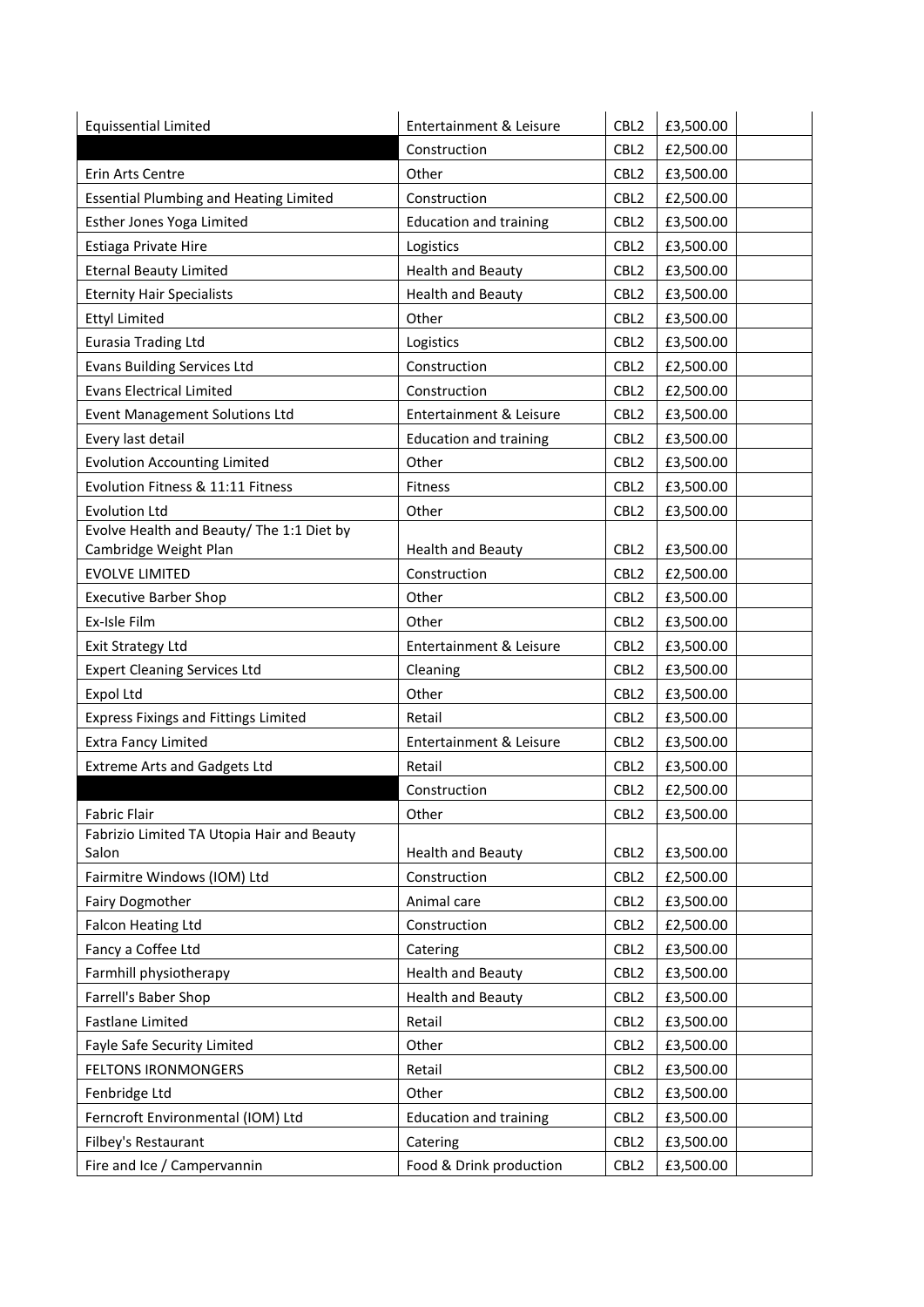| Firebear & Me Limited                          | Other                                         | CBL <sub>2</sub> | £3,500.00 |
|------------------------------------------------|-----------------------------------------------|------------------|-----------|
| <b>First Choice Construction Limited</b>       | Construction                                  | CBL <sub>2</sub> | £2,500.00 |
| <b>First Choice Installations</b>              | Construction                                  | CBL <sub>2</sub> | £2,500.00 |
| First choice tiling Ltd                        | Construction                                  | CBL <sub>2</sub> | £2,500.00 |
| Fitbody fitness                                | Fitness                                       | CBL <sub>2</sub> | £3,500.00 |
| Fitnesspod Ltd                                 | Fitness                                       | CBL <sub>2</sub> | £3,500.00 |
| Fix My Flatpack                                | Construction                                  | CBL <sub>2</sub> | £2,500.00 |
| Fla woodwork and design                        | Construction                                  | CBL <sub>2</sub> | £3,500.00 |
| FLAMING GREAT (BALLAKEBABS) LIMITED            | Catering                                      | CBL <sub>2</sub> | £3,500.00 |
| <b>Flavours Indian Cuisine</b>                 | Catering                                      | CBL <sub>2</sub> | £3,500.00 |
| flowergirl                                     | Other                                         | CBL <sub>2</sub> | £3,500.00 |
| Food4Thought IOM                               | Catering                                      | CBL <sub>2</sub> | £3,500.00 |
| <b>Foraging Vintners Ltd</b>                   | Catering                                      | CBL <sub>2</sub> | £3,500.00 |
| Forget Me Not Home Care IOM LIMITED            | Other                                         | CBL <sub>2</sub> | £3,500.00 |
| Fortress IT IOM Limited                        | Other                                         | CBL <sub>2</sub> | £3,500.00 |
| Fortuna Antiques                               | Retail                                        | CBL <sub>2</sub> | £3,500.00 |
| Four Seasons Chinese Restaurant                | Catering                                      | CBL <sub>2</sub> | £3,500.00 |
| <b>Fourfront Properties Limited</b>            | Entertainment & Leisure                       | CBL <sub>2</sub> | £3,500.00 |
| <b>Foxys Garage Limited</b>                    | Repair services                               | CBL <sub>2</sub> | £3,500.00 |
| Fraggle Rock Properties Ltd T/A Victoria House |                                               |                  |           |
| Nursery                                        | <b>Education and training</b>                 | CBL <sub>2</sub> | £3,500.00 |
| Francesca Spiers Make Up Artist                | <b>Health and Beauty</b>                      | CBL <sub>2</sub> | £3,500.00 |
| Frank Jones Services Limited                   | Construction                                  | CBL <sub>2</sub> | £2,500.00 |
|                                                | Construction                                  | CBL <sub>2</sub> | £2,500.00 |
| Fraser Reid Design Limited                     | Construction                                  | CBL <sub>2</sub> | £3,500.00 |
| Fred Meadowcroft Ltd                           | Construction                                  | CBL <sub>2</sub> | £2,500.00 |
| Freemasons Hall (Douglas, Isle of Man) Limited | Entertainment & Leisure                       | CBL <sub>2</sub> | £3,500.00 |
| <b>French Trimmings</b>                        | Cleaning                                      | CBL <sub>2</sub> | £3,500.00 |
| Frey Limited                                   | Commercial fishing boats /<br>Share fishermen | CBL <sub>2</sub> | £3,500.00 |
| Frozzd Ltd                                     | Food & Drink production                       | CBL <sub>2</sub> | £3,500.00 |
| Fryers fish and chips                          | Catering                                      | CBL <sub>2</sub> | £3,500.00 |
| FULLER LTD FAZE 2                              | Retail                                        | CBL <sub>2</sub> | £3,500.00 |
| Fun Farm Limited                               | Entertainment & Leisure                       | CBL <sub>2</sub> | £3,500.00 |
| Fun4all Ltd                                    | Entertainment & Leisure                       | CBL <sub>2</sub> | £3,500.00 |
| <b>Functional Fitness Ltd</b>                  | Fitness                                       | CBL <sub>2</sub> | £3,500.00 |
| <b>Furbate Limited</b>                         | Other                                         | CBL <sub>2</sub> | £3,500.00 |
| <b>Furry Friends Professional Grooming</b>     | Animal care                                   | CBL <sub>2</sub> | £3,500.00 |
| Fuschia Services Ltd                           | Gardening and horticulture                    | CBL <sub>2</sub> | £2,500.00 |
| G & F School of Motoring                       | <b>Education and training</b>                 | CBL <sub>2</sub> | £3,500.00 |
| G and R Maginn Limited                         | Construction                                  | CBL <sub>2</sub> | £2,500.00 |
| <b>G C Electrical</b>                          | Construction                                  | CBL <sub>2</sub> | £2,500.00 |
| G F Forktrucks Ltd                             | Construction                                  | CBL <sub>2</sub> | £2,500.00 |
| g kelly services                               | Construction                                  | CBL <sub>2</sub> | £2,500.00 |
| G M Soterio Limited                            | Construction                                  | CBL <sub>2</sub> | £2,500.00 |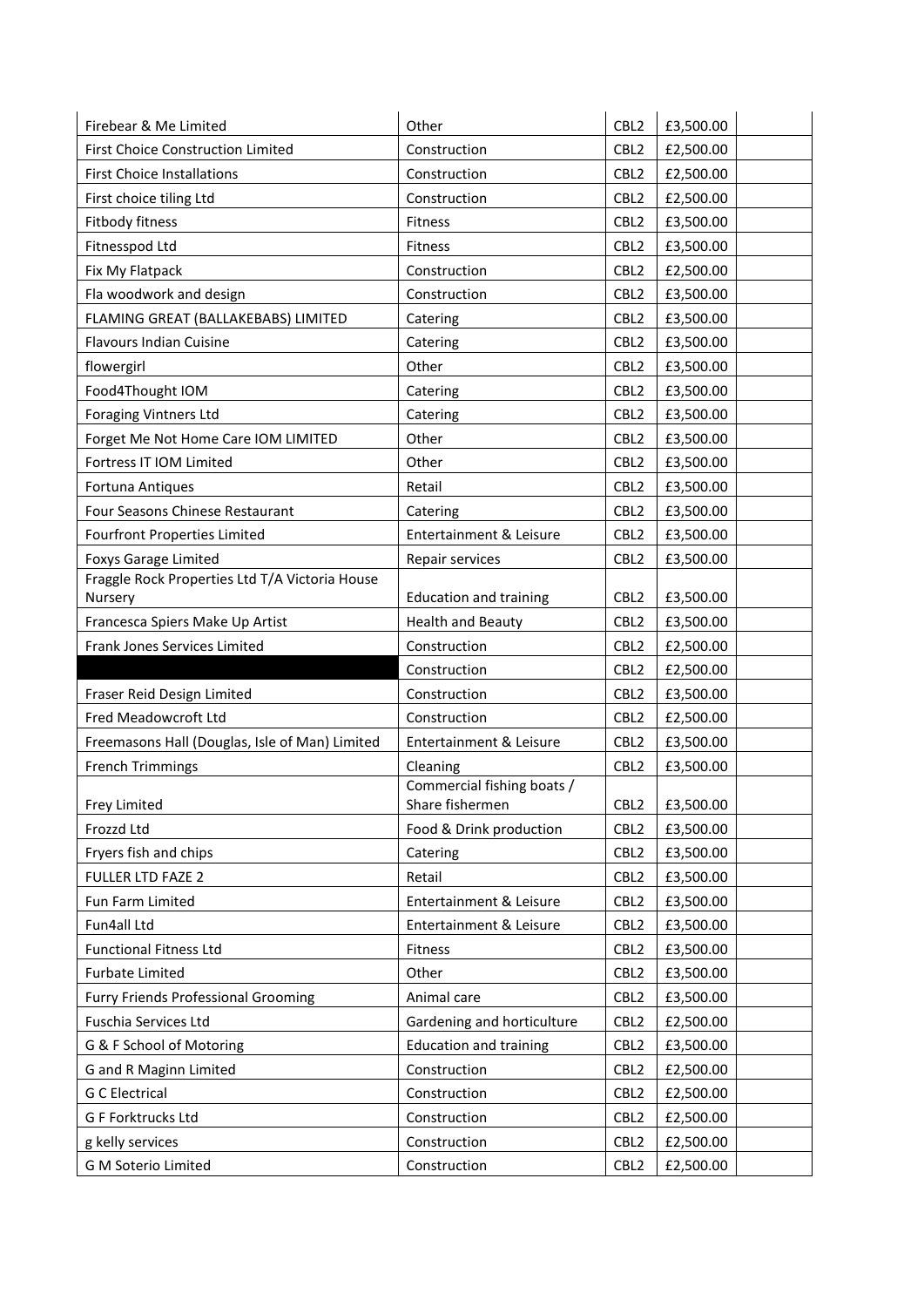| G M Tiling Limited                            | Construction                  | CBL <sub>2</sub> | £2,500.00 |
|-----------------------------------------------|-------------------------------|------------------|-----------|
|                                               | Construction                  | CBL <sub>2</sub> | £2,500.00 |
|                                               | Construction                  | CBL <sub>2</sub> | £2,500.00 |
| G&D Limited                                   | Construction                  | CBL <sub>2</sub> | £2,500.00 |
| G.C Joinery                                   | Construction                  | CBL <sub>2</sub> | £2,500.00 |
| Gadget Mann LTD                               | Retail                        | CBL <sub>2</sub> | £3,500.00 |
| Gallaghergroundworks Ltd                      | Construction                  | CBL <sub>2</sub> | £2,500.00 |
| Galla's Foundry Ltd                           | Construction                  | CBL <sub>2</sub> | £2,500.00 |
| Gandy & Riding Electrical Services Ltd        | Construction                  | CBL <sub>2</sub> | £2,500.00 |
| Gareth Kinrade Electrical Contractors Limited | Construction                  | CBL <sub>2</sub> | £2,500.00 |
| Garforthgray Limited                          | Other                         | CBL <sub>2</sub> | £3,500.00 |
|                                               | <b>Education and training</b> | CBL <sub>2</sub> | £3,500.00 |
| Gas Boiler Company                            | Construction                  | CBL <sub>2</sub> | £2,500.00 |
| Gas Safety Solutions Ltd                      | Construction                  | CBL <sub>2</sub> | £2,500.00 |
| <b>Gas Services</b>                           | Construction                  | CBL <sub>2</sub> | £2,500.00 |
| Gaslight Gift Shop                            | Retail                        | CBL <sub>2</sub> | £3,500.00 |
| <b>GASMANN LIMITED</b>                        | Construction                  | CBL <sub>2</sub> | £2,500.00 |
| Gas-Tec Plumbing & Heating LTD                | Construction                  | CBL <sub>2</sub> | £2,500.00 |
| Gateway Trade and Investment                  | Other                         | CBL <sub>2</sub> | £3,500.00 |
| Gavin Clague Excavations Limited              | Construction                  | CBL <sub>2</sub> | £2,500.00 |
| <b>Geak Limited</b>                           | Construction                  | CBL <sub>2</sub> | £2,500.00 |
| Gelatory                                      | Food & Drink production       | CBL <sub>2</sub> | £3,500.00 |
| <b>Gellings Removals</b>                      | Logistics                     | CBL <sub>2</sub> | £3,500.00 |
| <b>GEM Electrical Contractors</b>             | Construction                  | CBL <sub>2</sub> | £2,500.00 |
| GeminiCharter Boat                            | Other                         | CBL <sub>2</sub> | £3,500.00 |
| Gena's Dance Academy                          | <b>Education and training</b> | CBL <sub>2</sub> | £3,500.00 |
| <b>Genesis Gallery Limited</b>                | Other                         | CBL <sub>2</sub> | £3,500.00 |
| Genova Limited TA Homeco                      | Retail                        | CBL <sub>2</sub> | £3,500.00 |
| Geoff Cormode Ltd                             | Construction                  | CBL <sub>2</sub> | £2,500.00 |
|                                               | Other                         | CBL <sub>2</sub> | £3,500.00 |
| <b>Getting It Done Personal Training</b>      | Fitness                       | CBL <sub>2</sub> | £3,500.00 |
| <b>GH Corlett Ltd</b>                         | Retail                        | CBL <sub>2</sub> | £3,500.00 |
| Giles Adams landscaping Itd                   | Construction                  | CBL <sub>2</sub> | £2,500.00 |
| <b>Ginger Limited</b>                         | Entertainment & Leisure       | CBL <sub>2</sub> | £3,500.00 |
| GJ Ingham & Sons Ltd                          | Construction                  | CBL <sub>2</sub> | £2,500.00 |
| <b>GLAMPERVAN</b>                             | <b>Health and Beauty</b>      | CBL <sub>2</sub> | £3,500.00 |
| <b>Glass Fibre Supplies</b>                   | Construction                  | CBL <sub>2</sub> | £2,500.00 |
| Glenview Limited TA Cafe Red                  | Catering                      | CBL <sub>2</sub> | £3,500.00 |
| <b>Glitzy Nailz Fairy</b>                     | <b>Health and Beauty</b>      | CBL <sub>2</sub> | £3,500.00 |
| Global People Solutions Ltd                   | Other                         | CBL <sub>2</sub> | £3,500.00 |
| <b>Gloryland Preschool Nursery</b>            | Childcare                     | CBL <sub>2</sub> | £3,500.00 |
| <b>GM Queens Limited</b>                      | Entertainment & Leisure       | CBL <sub>2</sub> | £3,500.00 |
| <b>GMA Engineering</b>                        | Manufacturing                 | CBL <sub>2</sub> | £3,500.00 |
| <b>GMB Ltd</b>                                | <b>Health and Beauty</b>      | CBL <sub>2</sub> | £3,500.00 |
| Go Drive                                      | <b>Education and training</b> | CBL <sub>2</sub> | £3,500.00 |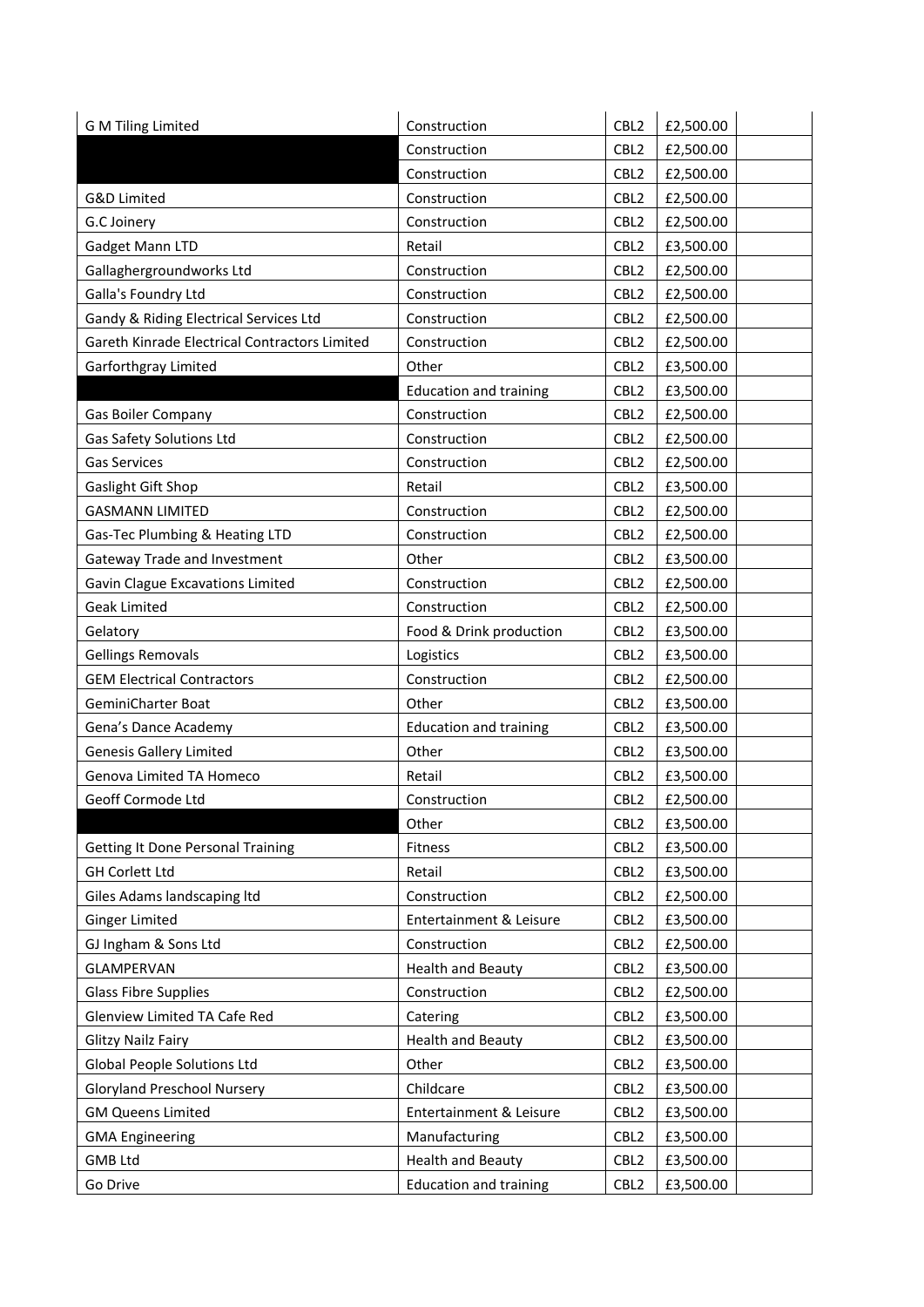| Go Marketing Ltd                                | Other                                          | CBL <sub>2</sub> | £3,500.00 |
|-------------------------------------------------|------------------------------------------------|------------------|-----------|
| Golden Orchid Limited                           | Retail                                         | CBL <sub>2</sub> | £3,500.00 |
| Good for You Beauty                             | <b>Health and Beauty</b>                       | CBL <sub>2</sub> | £3,500.00 |
| Good Stuff Restaurants Ltd                      | Catering                                       | CBL <sub>2</sub> | £3,500.00 |
| Good with Wood                                  | Construction                                   | CBL <sub>2</sub> | £2,500.00 |
| <b>GOPHERS</b>                                  | Catering                                       | CBL <sub>2</sub> | £3,500.00 |
| GoRepair                                        | Construction                                   | CBL <sub>2</sub> | £3,500.00 |
| <b>GORILLA QUALITY</b>                          | Other                                          | CBL <sub>2</sub> | £3,500.00 |
| Gough Electrical Ltd                            | Construction                                   | CBL <sub>2</sub> | £2,500.00 |
| Gourmet Foods Limited                           | Food & Drink production                        | CBL <sub>2</sub> | £3,500.00 |
| Gracie Barra IOM Limited                        | Fitness                                        | CBL <sub>2</sub> | £3,500.00 |
| <b>Gradely Holdings Limited</b>                 | Entertainment & Leisure                        | CBL <sub>2</sub> | £3,500.00 |
|                                                 | Construction                                   | CBL <sub>2</sub> | £2,500.00 |
| Graham Moore Builder Ltd                        | Construction                                   | CBL <sub>2</sub> | £3,500.00 |
| <b>Grasshoppers Nursery</b>                     | Childcare                                      | CBL <sub>2</sub> | £3,500.00 |
| Grassman Garden Care                            | Gardening and horticulture                     | CBL <sub>2</sub> | £2,500.00 |
| <b>Grays Estates Agents Limited</b>             | Other                                          | CBL <sub>2</sub> | £3,500.00 |
| Greeba Crafts                                   | Retail                                         | CBL <sub>2</sub> | £3,500.00 |
| Green Gardens Ltd                               | Construction                                   | CBL <sub>2</sub> | £3,500.00 |
| Green Island Coffee Limited                     | Catering                                       | CBL <sub>2</sub> | £3,500.00 |
| Green Mann Spring Ltd                           | Food & Drink production                        | CBL <sub>2</sub> | £3,500.00 |
| Green Powers Electrical Ltd                     | Construction                                   | CBL <sub>2</sub> | £2,500.00 |
| <b>GREENLEES &amp; GRANT LTD</b>                | Other                                          | CBL <sub>2</sub> | £3,500.00 |
| <b>Greens Limited</b>                           | Catering                                       | CBL <sub>2</sub> | £3,500.00 |
| GreenScene Limited                              | Gardening and horticulture                     | CBL <sub>2</sub> | £2,500.00 |
| Greenwave Limited                               | Other                                          | CBL <sub>2</sub> | £3,500.00 |
| <b>Gregg Memorials Ltd</b>                      | Manufacturing                                  | CBL <sub>2</sub> | £3,500.00 |
| Greggor Speach and Language Therapy             | <b>Education and training</b>                  | CBL <sub>2</sub> | £3,500.00 |
| Gregory & Moore Logistics Training Services Ltd | <b>Education and training</b>                  | CBL <sub>2</sub> | £3,500.00 |
| Greystar Capital Ltd                            | Other                                          | CBL <sub>2</sub> | £3,500.00 |
| Griffiths plumbing and heating ltd              | Construction                                   | CBL <sub>2</sub> | £2,500.00 |
|                                                 | IT / ICT / Digital (With 25                    |                  |           |
|                                                 | employees or less and the                      |                  |           |
| Grose Design Limited                            | majority of clients are on the<br>Isle of Man) | CBL <sub>2</sub> | £3,500.00 |
| <b>Grose Electrical</b>                         | Construction                                   | CBL <sub>2</sub> | £3,500.00 |
| GroundsMann Maintenance                         | Gardening and horticulture                     | CBL <sub>2</sub> | £2,500.00 |
| <b>GRQ Consulting Ltd</b>                       | Construction                                   | CBL <sub>2</sub> | £2,500.00 |
| Gurgur Ltd                                      | Catering                                       | CBL <sub>2</sub> | £3,500.00 |
| H MOODY JOINERY                                 | Construction                                   | CBL <sub>2</sub> | £2,500.00 |
| H&B Wholesale Limited                           | Retail                                         | CBL <sub>2</sub> | £3,500.00 |
| Hair & Beauty by Eleanor Emily                  | <b>Health and Beauty</b>                       | CBL <sub>2</sub> | £3,500.00 |
| Hair and Beauty by Gemma                        | <b>Health and Beauty</b>                       | CBL <sub>2</sub> | £3,500.00 |
| Hair and Beauty Ltd                             | <b>Health and Beauty</b>                       | CBL <sub>2</sub> | £3,500.00 |
| Hair and Beauty Network Ltd                     | <b>Health and Beauty</b>                       | CBL <sub>2</sub> | £3,500.00 |
|                                                 |                                                |                  |           |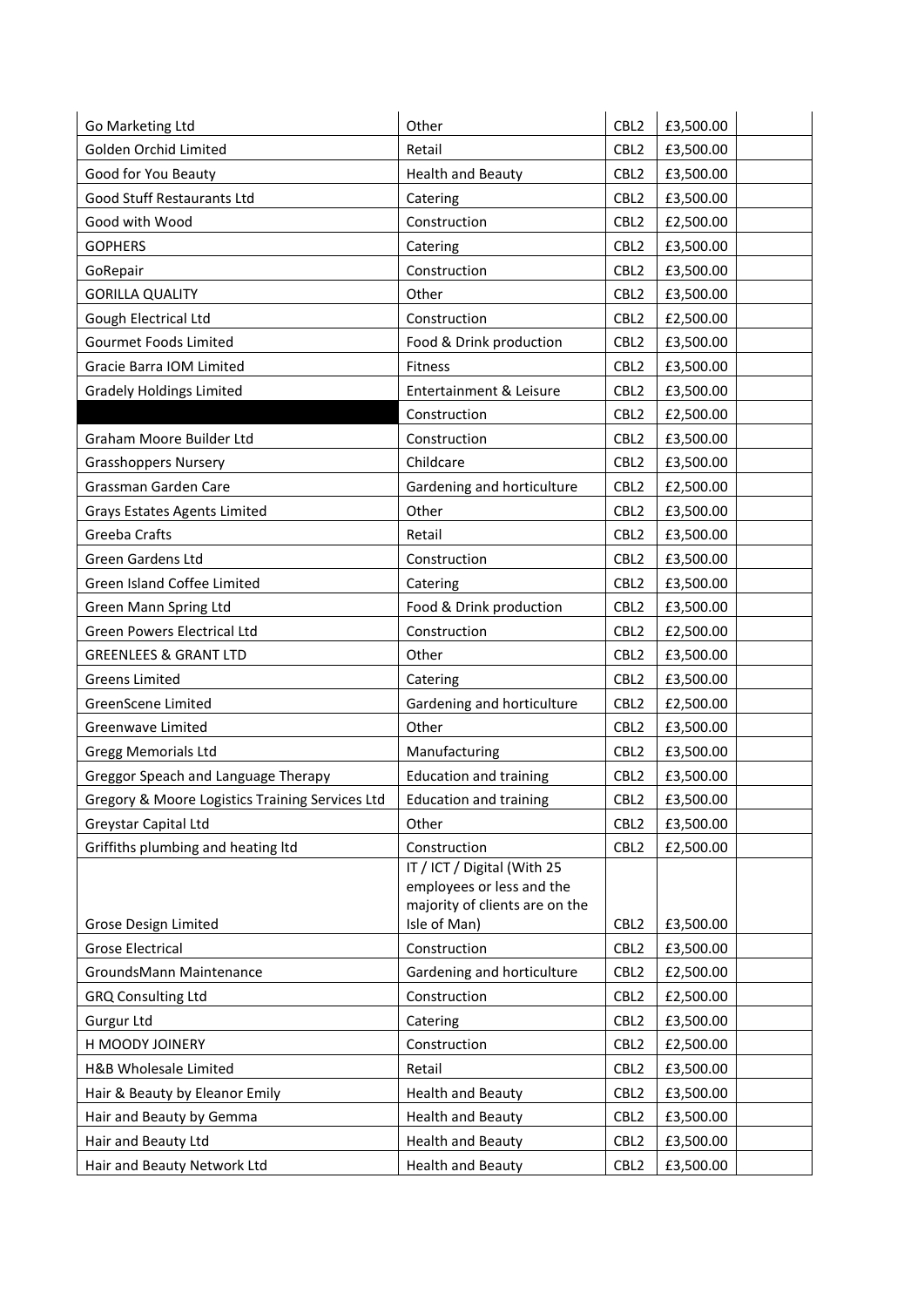| Hair and Nails by Sophie             | <b>Health and Beauty</b>    | CBL <sub>2</sub> | £3,500.00 |
|--------------------------------------|-----------------------------|------------------|-----------|
| Hair Art by Jordan                   | <b>Health and Beauty</b>    | CBL <sub>2</sub> | £3,500.00 |
| Hair by abbie                        | <b>Health and Beauty</b>    | CBL <sub>2</sub> | £3,500.00 |
| Hair by Catherine                    | <b>Health and Beauty</b>    | CBL <sub>2</sub> | £3,500.00 |
| Hair by Charmaine                    | <b>Health and Beauty</b>    | CBL <sub>2</sub> | £3,500.00 |
| Hair by Ellie Wilson                 | <b>Health and Beauty</b>    | CBL <sub>2</sub> | £3,500.00 |
| Hair by Fiona                        | <b>Health and Beauty</b>    | CBL <sub>2</sub> | £3,500.00 |
| Hair by Jenna-Marie                  | <b>Health and Beauty</b>    | CBL <sub>2</sub> | £3,500.00 |
| Hair by Louise at Hairzone           | <b>Health and Beauty</b>    | CBL <sub>2</sub> | £3,500.00 |
| <b>Hair Razors</b>                   | <b>Health and Beauty</b>    | CBL <sub>2</sub> | £3,500.00 |
| Hairtraffic Ltd                      | <b>Health and Beauty</b>    | CBL <sub>2</sub> | £3,500.00 |
| Hairzone                             | <b>Health and Beauty</b>    | CBL <sub>2</sub> | £3,500.00 |
| Halcyon Beauty Limited               | <b>Health and Beauty</b>    | CBL <sub>2</sub> | £3,500.00 |
| Halls Hoist Hire                     | Construction                | CBL <sub>2</sub> | £2,500.00 |
| HAMER AND SMITH PLUMBING AND HEATING |                             |                  |           |
| <b>LTD</b>                           | Construction                | CBL <sub>2</sub> | £2,500.00 |
| Hamilton antique restoration         | Repair services             | CBL <sub>2</sub> | £3,500.00 |
| Hampson Holding LTD T/A Tanfastic    | <b>Health and Beauty</b>    | CBL <sub>2</sub> | £3,500.00 |
| Handy Harry Island Diesel Specialist | Repair services             | CBL <sub>2</sub> | £3,500.00 |
| <b>Handy Services</b>                | Construction                | CBL <sub>2</sub> | £2,500.00 |
| Handy Wash                           | Windows & Exterior cleaning | CBL <sub>2</sub> | £3,500.00 |
| <b>Hanson Groundworks</b>            | Construction                | CBL <sub>2</sub> | £2,500.00 |
| <b>Happy Days Operations Limited</b> | Entertainment & Leisure     | CBL <sub>2</sub> | £3,500.00 |
| <b>Happy Dog Image Solutions</b>     | Retail                      | CBL <sub>2</sub> | £3,500.00 |
| Happy Valley Play School             | Childcare                   | CBL <sub>2</sub> | £3,500.00 |
| Happydays Motors (1947) ltd          | Repair services             | CBL <sub>2</sub> | £3,500.00 |
| <b>HARBOUR HIGHLIGHTS</b>            | <b>Health and Beauty</b>    | CBL <sub>2</sub> | £3,500.00 |
| Harbour Lights at the Sefton         | Catering                    | CBL <sub>2</sub> | £3,500.00 |
| Harbour View Bistro Ltd              | Catering                    | CBL <sub>2</sub> | £3,500.00 |
| Harding Lewis Limited                | Other                       | CBL <sub>2</sub> | £3,500.00 |
| Harmony Beauty                       | <b>Health and Beauty</b>    | CBL <sub>2</sub> | £3,500.00 |
| Harrison & Garrett (Douglas) Ltd     | Food & Drink production     | CBL <sub>2</sub> | £3,500.00 |
| Harveys Nails Limited                | <b>Health and Beauty</b>    | CBL <sub>2</sub> | £3,500.00 |
|                                      | Commercial fishing boats /  |                  |           |
| Hatton Fishing limited               | Share fishermen             | CBL <sub>2</sub> | £3,500.00 |
|                                      | <b>Health and Beauty</b>    | CBL <sub>2</sub> | £3,500.00 |
| <b>HDBroers LTD</b>                  | Construction                | CBL2             | £2,500.00 |
| Heads Inn                            | <b>Health and Beauty</b>    | CBL <sub>2</sub> | £3,500.00 |
| Headstart                            | <b>Health and Beauty</b>    | CBL <sub>2</sub> | £3,500.00 |
| <b>Health &amp; Beauty Matters</b>   | <b>Health and Beauty</b>    | CBL <sub>2</sub> | £3,500.00 |
| <b>Heathers Baps</b>                 | Catering                    | CBL <sub>2</sub> | £3,500.00 |
| Heatwave Hair Salon                  | <b>Health and Beauty</b>    | CBL <sub>2</sub> | £3,500.00 |
| <b>Heavenly Beauty</b>               | <b>Health and Beauty</b>    | CBL <sub>2</sub> | £3,500.00 |
| <b>Heavenly Hounds</b>               | Animal care                 | CBL <sub>2</sub> | £3,500.00 |
| <b>Hedgerow Horticulture</b>         | Gardening and horticulture  | CBL <sub>2</sub> | £2,500.00 |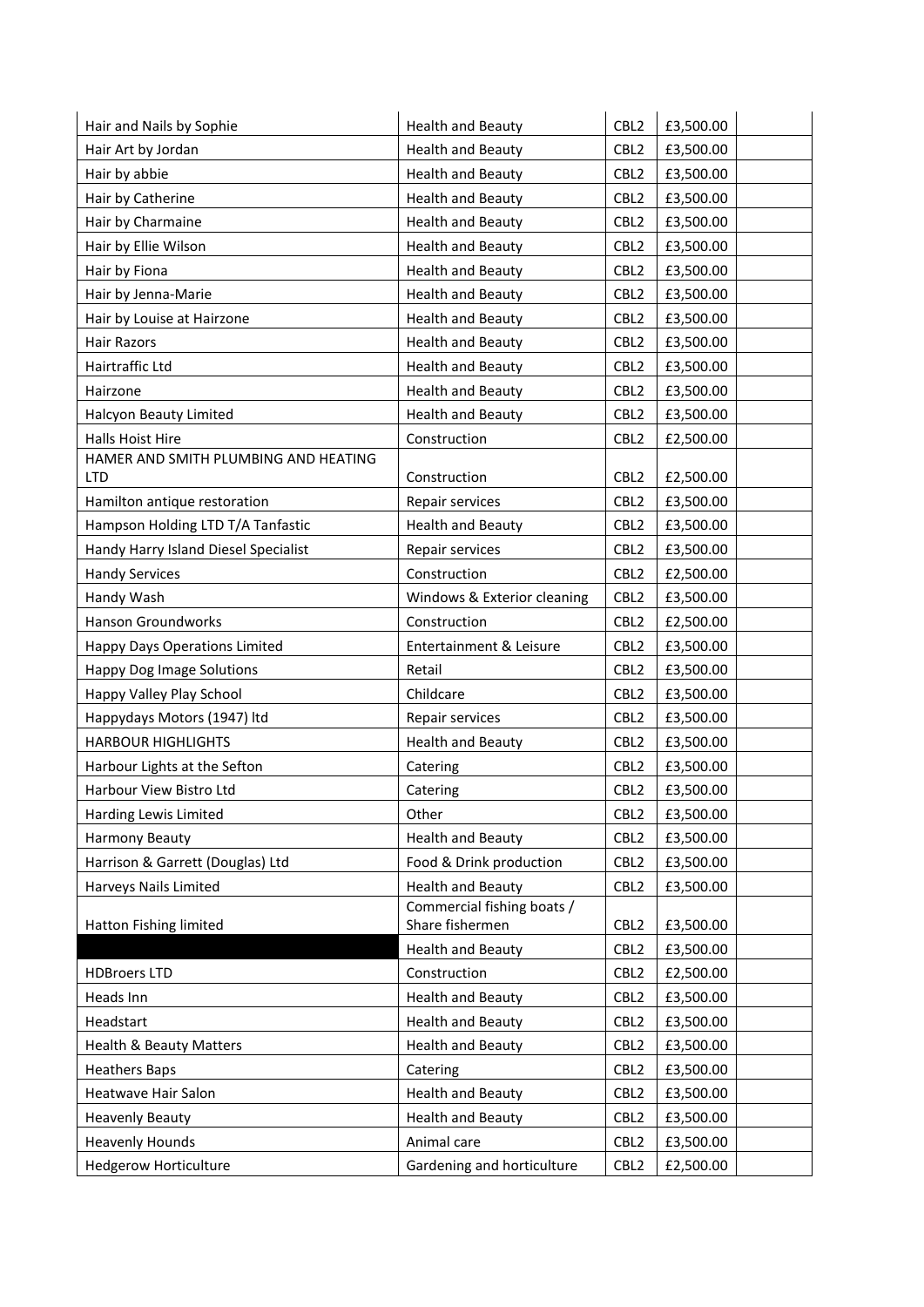| Heidi's fish n bits                                                 | Retail                        | CBL <sub>2</sub> | £3,500.00 |
|---------------------------------------------------------------------|-------------------------------|------------------|-----------|
| Helen Winter Textile Art                                            | Other                         | CBL <sub>2</sub> | £3,500.00 |
| <b>HELLO LITTLE PEOPLE</b>                                          | Entertainment & Leisure       | CBL <sub>2</sub> | £3,500.00 |
| <b>Helping Hands</b>                                                | Construction                  | CBL <sub>2</sub> | £2,500.00 |
| <b>Hemensleys Pharmacy</b>                                          | Retail                        | CBL <sub>2</sub> | £3,500.00 |
| Heritage Coach Works                                                | Repair services               | CBL <sub>2</sub> | £3,500.00 |
| Hersham Electrical Engineers Ltd                                    | Retail                        | CBL <sub>2</sub> | £3,500.00 |
| <b>HGV Driver Tuition Limited</b>                                   | <b>Education and training</b> | CBL <sub>2</sub> | £3,500.00 |
| Hi Speed Express                                                    | Logistics                     | CBL <sub>2</sub> | £3,500.00 |
| <b>Hidden Beauty</b>                                                | <b>Health and Beauty</b>      | CBL <sub>2</sub> | £3,500.00 |
| Highway Express Ltd                                                 | Logistics                     | CBL <sub>2</sub> | £3,500.00 |
| HJ Handyman Services                                                | Construction                  | CBL <sub>2</sub> | £2,500.00 |
| Hoistline                                                           | Construction                  | CBL <sub>2</sub> | £3,500.00 |
| Home & Garden Services                                              | Construction                  | CBL <sub>2</sub> | £2,500.00 |
| Home Build Solutions Limited                                        | Construction                  | CBL <sub>2</sub> | £2,500.00 |
| Home improvements                                                   | Construction                  | CBL <sub>2</sub> | £2,500.00 |
| Home Intelligence Limited                                           | Retail                        | CBL <sub>2</sub> | £3,500.00 |
| Home Run Pizza Limited                                              | Catering                      | CBL <sub>2</sub> | £3,500.00 |
| Homestyle Solutions                                                 | Construction                  | CBL <sub>2</sub> | £2,500.00 |
| Honeycomb Limited                                                   | <b>Health and Beauty</b>      | CBL <sub>2</sub> | £3,500.00 |
| <b>Hopes and Dreams Limited</b>                                     | Childcare                     | CBL <sub>2</sub> | £3,500.00 |
| <b>Hot Dogs</b>                                                     | Animal care                   | CBL <sub>2</sub> | £3,500.00 |
| <b>Hot Gossip</b>                                                   | <b>Health and Beauty</b>      | CBL <sub>2</sub> | £3,500.00 |
| Hot Rocks Ltd                                                       | Fitness                       | CBL <sub>2</sub> | £3,500.00 |
| Hot Tub Hire Isle of Man                                            | <b>Health and Beauty</b>      | CBL <sub>2</sub> | £3,500.00 |
| Hound and Howl Ltd                                                  | Food & Drink production       | CBL <sub>2</sub> | £3,500.00 |
| Hounds Hydro Limited                                                | Animal care                   | CBL <sub>2</sub> | £3,500.00 |
| House Of Hair                                                       | <b>Health and Beauty</b>      | CBL <sub>2</sub> | £3,500.00 |
| House of Holden                                                     | <b>Health and Beauty</b>      | CBL <sub>2</sub> | £3,500.00 |
| Hoverkart City IOM                                                  | Entertainment & Leisure       | CBL <sub>2</sub> | £3,500.00 |
| Howard Inns Ltd                                                     | Catering                      | CBL <sub>2</sub> | £3,500.00 |
| <b>Howcroft Services Limited</b>                                    | Construction                  | CBL <sub>2</sub> | £2,500.00 |
| Howland Plumbing Limited                                            | Construction                  | CBL <sub>2</sub> | £2,500.00 |
| <b>HT Dental Solutions</b>                                          | Medical                       | CBL <sub>2</sub> | £3,500.00 |
| Hughes Construction Ltd                                             | Construction                  | CBL <sub>2</sub> | £2,500.00 |
| Hullard masonry Itd                                                 | Construction                  | CBL <sub>2</sub> | £3,500.00 |
| Human                                                               | Fitness                       | CBL <sub>2</sub> | £3,500.00 |
| Hunter Holdings Limited - The Railway Station<br>Hotel Port St Mary | Entertainment & Leisure       | CBL <sub>2</sub> | £3,500.00 |
| Hutchinson Construction Ltd                                         | Construction                  | CBL <sub>2</sub> | £2,500.00 |
| Hydro-Pro Ltd                                                       | Construction                  | CBL <sub>2</sub> | £3,500.00 |
| Hydrotec Plumbing & Heating Ltd                                     | Construction                  | CBL <sub>2</sub> | £2,500.00 |
| i Gilmour Airport taxis (easycabs)                                  | Other                         | CBL <sub>2</sub> | £3,500.00 |
| Ian Barnes Stonemasonry Limited                                     | Construction                  | CBL <sub>2</sub> | £2,500.00 |
|                                                                     | Construction                  | CBL <sub>2</sub> | £2,500.00 |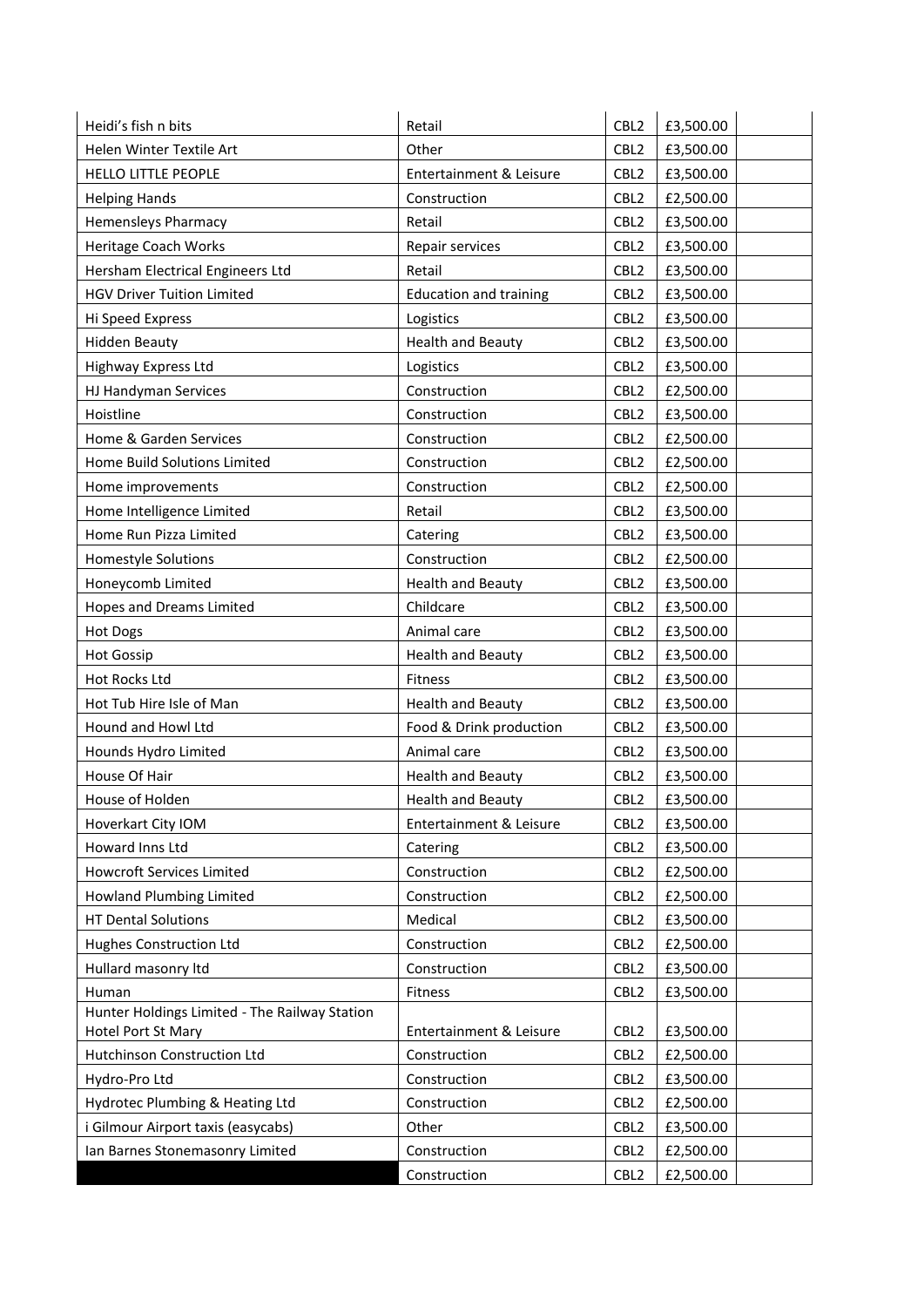|                                                                                                                                         | CBL <sub>2</sub><br>£2,500.00 |
|-----------------------------------------------------------------------------------------------------------------------------------------|-------------------------------|
| Construction                                                                                                                            |                               |
| Ian Rigby Dentistry Limited                                                                                                             | CBL <sub>2</sub>              |
| Medical                                                                                                                                 | £3,500.00                     |
| Construction                                                                                                                            | CBL <sub>2</sub><br>£2,500.00 |
| Cleaning                                                                                                                                | CBL <sub>2</sub>              |
| iclean                                                                                                                                  | £3,500.00                     |
| IT / ICT / Digital (With 25<br>employees or less and the<br>majority of clients are on the<br>Isle of Man)<br><b>ICR Retail Systems</b> | CBL <sub>2</sub><br>£3,500.00 |
| <b>IM1 CAR CENTRE LTD</b>                                                                                                               | CBL <sub>2</sub>              |
| Retail                                                                                                                                  | £3,500.00                     |
| Impact Kickboxing                                                                                                                       | CBL <sub>2</sub>              |
| <b>Fitness</b>                                                                                                                          | £3,500.00                     |
| In Vogue Kitchens Limited                                                                                                               | CBL <sub>2</sub>              |
| Construction                                                                                                                            | £2,500.00                     |
| Inca Ltd T/A The Mangrove Cafe                                                                                                          | CBL <sub>2</sub>              |
| Catering                                                                                                                                | £3,500.00                     |
| Incanto A&K Ltd TA Nutty Chef Cafe                                                                                                      | CBL <sub>2</sub>              |
| Catering                                                                                                                                | £3,500.00                     |
| <b>Health and Beauty</b>                                                                                                                | CBL <sub>2</sub>              |
| Independent Medical services                                                                                                            | £3,500.00                     |
| Indulgence                                                                                                                              | CBL <sub>2</sub>              |
| Retail                                                                                                                                  | £3,500.00                     |
| <b>Health and Beauty</b>                                                                                                                | CBL <sub>2</sub>              |
| Infinity Dental & Beauty Spa Ltd.                                                                                                       | £3,500.00                     |
| Infinity Language Services Limited                                                                                                      | CBL <sub>2</sub>              |
| <b>Education and training</b>                                                                                                           | £3,500.00                     |
| Infront Systems Ltd                                                                                                                     | CBL <sub>2</sub>              |
| Construction                                                                                                                            | £2,500.00                     |
| Retail                                                                                                                                  | CBL <sub>2</sub>              |
| Ingear Car Sales Ltd                                                                                                                    | £3,500.00                     |
| Ink Me Tattoo Studio Ltd                                                                                                                | CBL <sub>2</sub>              |
| <b>Health and Beauty</b>                                                                                                                | £3,500.00                     |
| <b>Health and Beauty</b>                                                                                                                | CBL <sub>2</sub>              |
| Inner Alchemy                                                                                                                           | £3,500.00                     |
| Other                                                                                                                                   | CBL <sub>2</sub>              |
| Inspire XL Limited                                                                                                                      | £3,500.00                     |
| Integrated Office Machines Ltd                                                                                                          | CBL <sub>2</sub>              |
| Other                                                                                                                                   | £3,500.00                     |
| Intelligent Installations Limited                                                                                                       | CBL <sub>2</sub>              |
| Construction                                                                                                                            | £2,500.00                     |
| Investico Management Ltd                                                                                                                | CBL <sub>2</sub>              |
| Entertainment & Leisure                                                                                                                 | £3,500.00                     |
| Other                                                                                                                                   | CBL <sub>2</sub>              |
| Invicta Accounting Limited                                                                                                              | £3,500.00                     |
| IOM Chinese Medicine Ltd                                                                                                                | CBL <sub>2</sub>              |
| Medical                                                                                                                                 | £3,500.00                     |
| Iom platering                                                                                                                           | CBL <sub>2</sub>              |
| Construction                                                                                                                            | £2,500.00                     |
| IOM Therapy Services Limited                                                                                                            | CBL <sub>2</sub>              |
| <b>Health and Beauty</b>                                                                                                                | £3,500.00                     |
| IOM Trike Tours Limited                                                                                                                 | CBL <sub>2</sub>              |
| Retail                                                                                                                                  | £3,500.00                     |
| <b>IOMKRA Tracks Limited</b>                                                                                                            | CBL <sub>2</sub>              |
| Entertainment & Leisure                                                                                                                 | £3,500.00                     |
| iPaint                                                                                                                                  | CBL <sub>2</sub>              |
| Construction                                                                                                                            | £2,500.00                     |
| I-Shine                                                                                                                                 | CBL <sub>2</sub>              |
| Cleaning                                                                                                                                | £3,500.00                     |
| <b>Island Adjusting Services Limited</b>                                                                                                | CBL <sub>2</sub>              |
| Other                                                                                                                                   | £3,500.00                     |
| <b>ISLAND CATERING &amp; HEATING ENGINEERS</b><br>LIMITED<br>Other                                                                      | CBL <sub>2</sub><br>£3,500.00 |
| Island Civils & Plant Ltd                                                                                                               | CBL <sub>2</sub>              |
| Construction                                                                                                                            | £2,500.00                     |
| Island Coins Limited (IM8 Vehicle Sales)                                                                                                | CBL <sub>2</sub>              |
| Retail                                                                                                                                  | £3,500.00                     |
| <b>Island Cottage Care Limited</b>                                                                                                      | CBL <sub>2</sub>              |
| Cleaning                                                                                                                                | £3,500.00                     |
| <b>Island Design Ltd</b>                                                                                                                | CBL <sub>2</sub>              |
| Construction                                                                                                                            | £2,500.00                     |
| <b>Island Escapes Ltd</b>                                                                                                               | CBL <sub>2</sub>              |
| Entertainment & Leisure                                                                                                                 | £3,500.00                     |
| <b>Island Exhaust Systems</b>                                                                                                           | CBL <sub>2</sub>              |
| Repair services                                                                                                                         | £3,500.00                     |
| <b>Island Hearing</b>                                                                                                                   | CBL <sub>2</sub>              |
| Health and Beauty                                                                                                                       | £3,500.00                     |
| <b>Island Insulation Limited</b>                                                                                                        | CBL <sub>2</sub>              |
| Construction                                                                                                                            | £2,500.00                     |
| <b>Island Iron Craft</b>                                                                                                                | CBL <sub>2</sub>              |
| Manufacturing                                                                                                                           | £3,500.00                     |
| Island Joinery Manufacturers Ltd                                                                                                        | £2,500.00                     |
| Construction                                                                                                                            | CBL <sub>2</sub>              |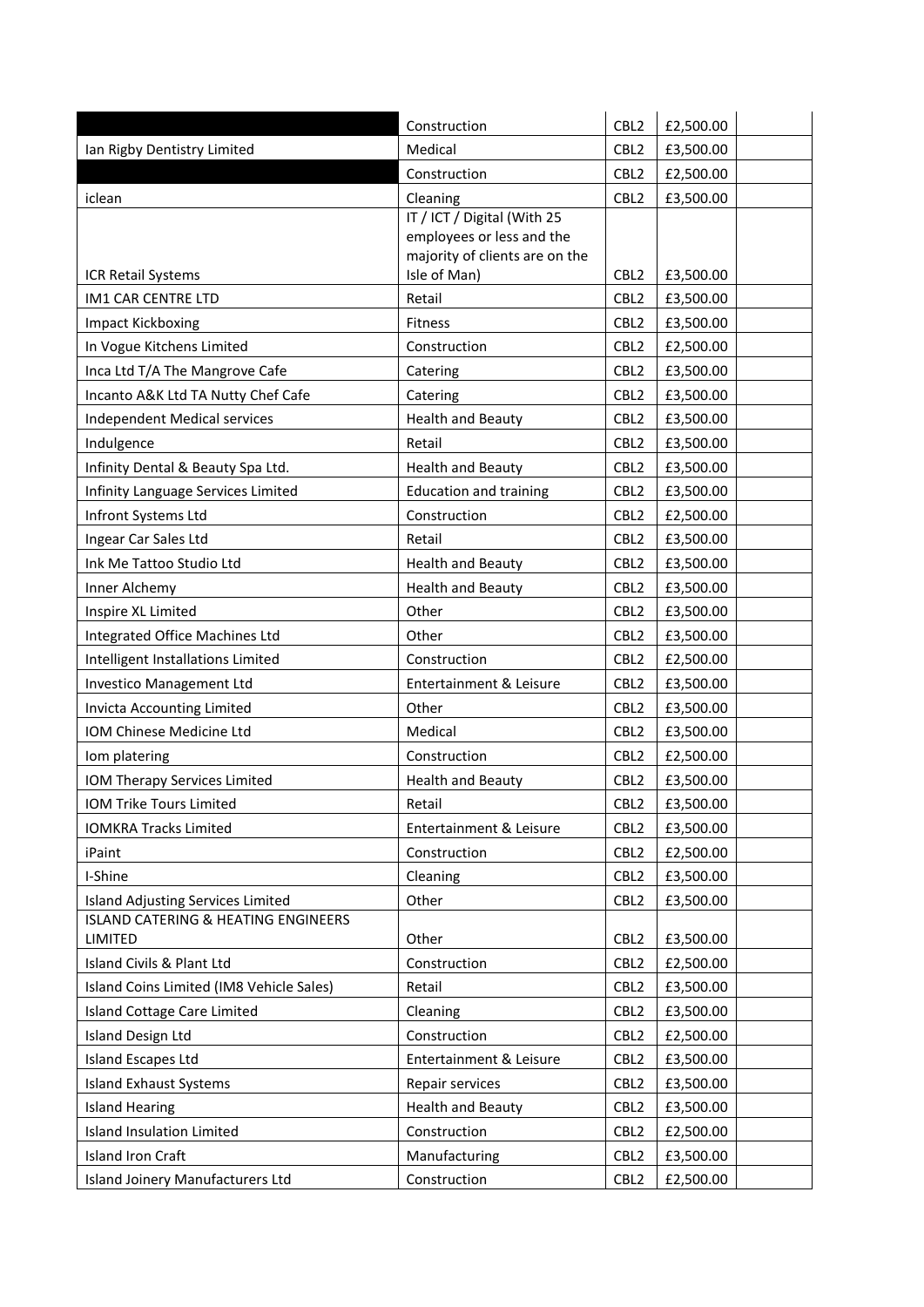| CBL <sub>2</sub><br><b>Island Landscape</b><br>Construction<br>£2,500.00<br><b>Island Psychology</b><br>Medical<br>CBL <sub>2</sub><br>£3,500.00<br><b>ISLAND SEAFARE, LTD</b><br>Food & Drink production<br>CBL <sub>2</sub><br>£3,500.00<br>Island Truck & Plant Services Ltd<br>Repair services<br>CBL <sub>2</sub><br>£3,500.00<br>Island weight loss centre limitd<br><b>Health and Beauty</b><br>CBL <sub>2</sub><br>£3,500.00<br>Isle Be Creative<br><b>Education and training</b><br>CBL <sub>2</sub><br>£3,500.00<br>Construction<br>CBL <sub>2</sub><br>£2,500.00<br>Isle Maintain Ltd<br>Isle of Cider<br>Retail<br>CBL <sub>2</sub><br>£3,500.00<br>Isle of Fix It Ltd<br>Construction<br>CBL <sub>2</sub><br>£2,500.00<br>Isle of Gelato Limited<br>CBL <sub>2</sub><br>£3,500.00<br>Catering<br>Other<br>CBL <sub>2</sub><br>Isle of Man Adjusters Limited<br>£3,500.00<br>ISLE OF MAN ADVERTISING & PR LIMITED<br>Other<br>CBL <sub>2</sub><br>£3,500.00<br>Isle Of Man Aircraft Interior Services Jim<br>Doherty Upholstery<br>Other<br>CBL <sub>2</sub><br>£3,500.00<br>Isle of Man Farmers' Markets<br>CBL <sub>2</sub><br>Retail<br>£3,500.00<br>Other<br>isle of man goats<br>CBL <sub>2</sub><br>£3,500.00<br>Isle of Man Live at Home Schemes<br>Other<br>CBL <sub>2</sub><br>£3,500.00<br>Isle of Man Orthodontics Ltd<br>CBL <sub>2</sub><br>Medical<br>£3,500.00<br>Isle of Man Vagabonds Rugby Union Football<br>Club Ltd<br>Other<br>CBL <sub>2</sub><br>£3,500.00<br>Isle of Man Visionplus Ltd<br>Medical<br>CBL <sub>2</sub><br>£3,500.00<br>Isle of Man Yacht Club<br>Entertainment & Leisure<br>CBL <sub>2</sub><br>£3,500.00<br>Issima Ltd<br>CBL <sub>2</sub><br>Catering<br>£3,500.00 |
|--------------------------------------------------------------------------------------------------------------------------------------------------------------------------------------------------------------------------------------------------------------------------------------------------------------------------------------------------------------------------------------------------------------------------------------------------------------------------------------------------------------------------------------------------------------------------------------------------------------------------------------------------------------------------------------------------------------------------------------------------------------------------------------------------------------------------------------------------------------------------------------------------------------------------------------------------------------------------------------------------------------------------------------------------------------------------------------------------------------------------------------------------------------------------------------------------------------------------------------------------------------------------------------------------------------------------------------------------------------------------------------------------------------------------------------------------------------------------------------------------------------------------------------------------------------------------------------------------------------------------------------------------------------------------------------------------------------------------|
|                                                                                                                                                                                                                                                                                                                                                                                                                                                                                                                                                                                                                                                                                                                                                                                                                                                                                                                                                                                                                                                                                                                                                                                                                                                                                                                                                                                                                                                                                                                                                                                                                                                                                                                          |
|                                                                                                                                                                                                                                                                                                                                                                                                                                                                                                                                                                                                                                                                                                                                                                                                                                                                                                                                                                                                                                                                                                                                                                                                                                                                                                                                                                                                                                                                                                                                                                                                                                                                                                                          |
|                                                                                                                                                                                                                                                                                                                                                                                                                                                                                                                                                                                                                                                                                                                                                                                                                                                                                                                                                                                                                                                                                                                                                                                                                                                                                                                                                                                                                                                                                                                                                                                                                                                                                                                          |
|                                                                                                                                                                                                                                                                                                                                                                                                                                                                                                                                                                                                                                                                                                                                                                                                                                                                                                                                                                                                                                                                                                                                                                                                                                                                                                                                                                                                                                                                                                                                                                                                                                                                                                                          |
|                                                                                                                                                                                                                                                                                                                                                                                                                                                                                                                                                                                                                                                                                                                                                                                                                                                                                                                                                                                                                                                                                                                                                                                                                                                                                                                                                                                                                                                                                                                                                                                                                                                                                                                          |
|                                                                                                                                                                                                                                                                                                                                                                                                                                                                                                                                                                                                                                                                                                                                                                                                                                                                                                                                                                                                                                                                                                                                                                                                                                                                                                                                                                                                                                                                                                                                                                                                                                                                                                                          |
|                                                                                                                                                                                                                                                                                                                                                                                                                                                                                                                                                                                                                                                                                                                                                                                                                                                                                                                                                                                                                                                                                                                                                                                                                                                                                                                                                                                                                                                                                                                                                                                                                                                                                                                          |
|                                                                                                                                                                                                                                                                                                                                                                                                                                                                                                                                                                                                                                                                                                                                                                                                                                                                                                                                                                                                                                                                                                                                                                                                                                                                                                                                                                                                                                                                                                                                                                                                                                                                                                                          |
|                                                                                                                                                                                                                                                                                                                                                                                                                                                                                                                                                                                                                                                                                                                                                                                                                                                                                                                                                                                                                                                                                                                                                                                                                                                                                                                                                                                                                                                                                                                                                                                                                                                                                                                          |
|                                                                                                                                                                                                                                                                                                                                                                                                                                                                                                                                                                                                                                                                                                                                                                                                                                                                                                                                                                                                                                                                                                                                                                                                                                                                                                                                                                                                                                                                                                                                                                                                                                                                                                                          |
|                                                                                                                                                                                                                                                                                                                                                                                                                                                                                                                                                                                                                                                                                                                                                                                                                                                                                                                                                                                                                                                                                                                                                                                                                                                                                                                                                                                                                                                                                                                                                                                                                                                                                                                          |
|                                                                                                                                                                                                                                                                                                                                                                                                                                                                                                                                                                                                                                                                                                                                                                                                                                                                                                                                                                                                                                                                                                                                                                                                                                                                                                                                                                                                                                                                                                                                                                                                                                                                                                                          |
|                                                                                                                                                                                                                                                                                                                                                                                                                                                                                                                                                                                                                                                                                                                                                                                                                                                                                                                                                                                                                                                                                                                                                                                                                                                                                                                                                                                                                                                                                                                                                                                                                                                                                                                          |
|                                                                                                                                                                                                                                                                                                                                                                                                                                                                                                                                                                                                                                                                                                                                                                                                                                                                                                                                                                                                                                                                                                                                                                                                                                                                                                                                                                                                                                                                                                                                                                                                                                                                                                                          |
|                                                                                                                                                                                                                                                                                                                                                                                                                                                                                                                                                                                                                                                                                                                                                                                                                                                                                                                                                                                                                                                                                                                                                                                                                                                                                                                                                                                                                                                                                                                                                                                                                                                                                                                          |
|                                                                                                                                                                                                                                                                                                                                                                                                                                                                                                                                                                                                                                                                                                                                                                                                                                                                                                                                                                                                                                                                                                                                                                                                                                                                                                                                                                                                                                                                                                                                                                                                                                                                                                                          |
|                                                                                                                                                                                                                                                                                                                                                                                                                                                                                                                                                                                                                                                                                                                                                                                                                                                                                                                                                                                                                                                                                                                                                                                                                                                                                                                                                                                                                                                                                                                                                                                                                                                                                                                          |
|                                                                                                                                                                                                                                                                                                                                                                                                                                                                                                                                                                                                                                                                                                                                                                                                                                                                                                                                                                                                                                                                                                                                                                                                                                                                                                                                                                                                                                                                                                                                                                                                                                                                                                                          |
|                                                                                                                                                                                                                                                                                                                                                                                                                                                                                                                                                                                                                                                                                                                                                                                                                                                                                                                                                                                                                                                                                                                                                                                                                                                                                                                                                                                                                                                                                                                                                                                                                                                                                                                          |
|                                                                                                                                                                                                                                                                                                                                                                                                                                                                                                                                                                                                                                                                                                                                                                                                                                                                                                                                                                                                                                                                                                                                                                                                                                                                                                                                                                                                                                                                                                                                                                                                                                                                                                                          |
|                                                                                                                                                                                                                                                                                                                                                                                                                                                                                                                                                                                                                                                                                                                                                                                                                                                                                                                                                                                                                                                                                                                                                                                                                                                                                                                                                                                                                                                                                                                                                                                                                                                                                                                          |
|                                                                                                                                                                                                                                                                                                                                                                                                                                                                                                                                                                                                                                                                                                                                                                                                                                                                                                                                                                                                                                                                                                                                                                                                                                                                                                                                                                                                                                                                                                                                                                                                                                                                                                                          |
|                                                                                                                                                                                                                                                                                                                                                                                                                                                                                                                                                                                                                                                                                                                                                                                                                                                                                                                                                                                                                                                                                                                                                                                                                                                                                                                                                                                                                                                                                                                                                                                                                                                                                                                          |
| Itchyfeet Recruitment Agency<br>Other<br>CBL <sub>2</sub><br>£3,500.00                                                                                                                                                                                                                                                                                                                                                                                                                                                                                                                                                                                                                                                                                                                                                                                                                                                                                                                                                                                                                                                                                                                                                                                                                                                                                                                                                                                                                                                                                                                                                                                                                                                   |
| J & M Building Solutions Ltd<br>Construction<br>CBL <sub>2</sub><br>£2,500.00                                                                                                                                                                                                                                                                                                                                                                                                                                                                                                                                                                                                                                                                                                                                                                                                                                                                                                                                                                                                                                                                                                                                                                                                                                                                                                                                                                                                                                                                                                                                                                                                                                            |
| Construction<br>CBL <sub>2</sub><br>J A Carpentry<br>£2,500.00                                                                                                                                                                                                                                                                                                                                                                                                                                                                                                                                                                                                                                                                                                                                                                                                                                                                                                                                                                                                                                                                                                                                                                                                                                                                                                                                                                                                                                                                                                                                                                                                                                                           |
| J A Grimshaw Joinery Services Limited<br>CBL <sub>2</sub><br>£2,500.00<br>Construction                                                                                                                                                                                                                                                                                                                                                                                                                                                                                                                                                                                                                                                                                                                                                                                                                                                                                                                                                                                                                                                                                                                                                                                                                                                                                                                                                                                                                                                                                                                                                                                                                                   |
| J A McCulloch Ltd<br>Construction<br>CBL <sub>2</sub><br>£2,500.00                                                                                                                                                                                                                                                                                                                                                                                                                                                                                                                                                                                                                                                                                                                                                                                                                                                                                                                                                                                                                                                                                                                                                                                                                                                                                                                                                                                                                                                                                                                                                                                                                                                       |
| J A McKinlay Limited<br>CBL <sub>2</sub><br>£2,500.00<br>Construction                                                                                                                                                                                                                                                                                                                                                                                                                                                                                                                                                                                                                                                                                                                                                                                                                                                                                                                                                                                                                                                                                                                                                                                                                                                                                                                                                                                                                                                                                                                                                                                                                                                    |
| Construction<br>CBL <sub>2</sub><br>£3,500.00                                                                                                                                                                                                                                                                                                                                                                                                                                                                                                                                                                                                                                                                                                                                                                                                                                                                                                                                                                                                                                                                                                                                                                                                                                                                                                                                                                                                                                                                                                                                                                                                                                                                            |
| Construction<br>CBL <sub>2</sub><br>J D Heating & Plumbing Svcs Ltd<br>£3,500.00                                                                                                                                                                                                                                                                                                                                                                                                                                                                                                                                                                                                                                                                                                                                                                                                                                                                                                                                                                                                                                                                                                                                                                                                                                                                                                                                                                                                                                                                                                                                                                                                                                         |
| J D Landscapes Ltd<br>CBL <sub>2</sub><br>Construction<br>£2,500.00                                                                                                                                                                                                                                                                                                                                                                                                                                                                                                                                                                                                                                                                                                                                                                                                                                                                                                                                                                                                                                                                                                                                                                                                                                                                                                                                                                                                                                                                                                                                                                                                                                                      |
| J Darbyshire Limited<br>CBL <sub>2</sub><br>Construction<br>£2,500.00                                                                                                                                                                                                                                                                                                                                                                                                                                                                                                                                                                                                                                                                                                                                                                                                                                                                                                                                                                                                                                                                                                                                                                                                                                                                                                                                                                                                                                                                                                                                                                                                                                                    |
| J F Electrical Ltd<br>Construction<br>CBL <sub>2</sub><br>£2,500.00                                                                                                                                                                                                                                                                                                                                                                                                                                                                                                                                                                                                                                                                                                                                                                                                                                                                                                                                                                                                                                                                                                                                                                                                                                                                                                                                                                                                                                                                                                                                                                                                                                                      |
| Construction<br>CBL <sub>2</sub><br>£2,500.00                                                                                                                                                                                                                                                                                                                                                                                                                                                                                                                                                                                                                                                                                                                                                                                                                                                                                                                                                                                                                                                                                                                                                                                                                                                                                                                                                                                                                                                                                                                                                                                                                                                                            |
| Repair services<br>CBL <sub>2</sub><br>£3,500.00<br>J H Murray Auto Engineers                                                                                                                                                                                                                                                                                                                                                                                                                                                                                                                                                                                                                                                                                                                                                                                                                                                                                                                                                                                                                                                                                                                                                                                                                                                                                                                                                                                                                                                                                                                                                                                                                                            |
| Construction<br>CBL <sub>2</sub><br>£2,500.00<br>J J LIMITED                                                                                                                                                                                                                                                                                                                                                                                                                                                                                                                                                                                                                                                                                                                                                                                                                                                                                                                                                                                                                                                                                                                                                                                                                                                                                                                                                                                                                                                                                                                                                                                                                                                             |
| Construction<br>J J Survices<br>CBL <sub>2</sub><br>£2,500.00                                                                                                                                                                                                                                                                                                                                                                                                                                                                                                                                                                                                                                                                                                                                                                                                                                                                                                                                                                                                                                                                                                                                                                                                                                                                                                                                                                                                                                                                                                                                                                                                                                                            |
| J K R Ltd<br>Gardening and horticulture<br>CBL <sub>2</sub><br>£2,500.00                                                                                                                                                                                                                                                                                                                                                                                                                                                                                                                                                                                                                                                                                                                                                                                                                                                                                                                                                                                                                                                                                                                                                                                                                                                                                                                                                                                                                                                                                                                                                                                                                                                 |
| Construction<br>CBL <sub>2</sub><br>£2,500.00                                                                                                                                                                                                                                                                                                                                                                                                                                                                                                                                                                                                                                                                                                                                                                                                                                                                                                                                                                                                                                                                                                                                                                                                                                                                                                                                                                                                                                                                                                                                                                                                                                                                            |
| J M Electrical Limited<br>Construction<br>CBL <sub>2</sub><br>£3,500.00                                                                                                                                                                                                                                                                                                                                                                                                                                                                                                                                                                                                                                                                                                                                                                                                                                                                                                                                                                                                                                                                                                                                                                                                                                                                                                                                                                                                                                                                                                                                                                                                                                                  |
| Retail<br>CBL <sub>2</sub><br>J N C Interior Design Ltd.<br>£3,500.00                                                                                                                                                                                                                                                                                                                                                                                                                                                                                                                                                                                                                                                                                                                                                                                                                                                                                                                                                                                                                                                                                                                                                                                                                                                                                                                                                                                                                                                                                                                                                                                                                                                    |
| J O'Rourke Plumbing Services Ltd<br>Construction<br>CBL <sub>2</sub><br>£2,500.00                                                                                                                                                                                                                                                                                                                                                                                                                                                                                                                                                                                                                                                                                                                                                                                                                                                                                                                                                                                                                                                                                                                                                                                                                                                                                                                                                                                                                                                                                                                                                                                                                                        |
| J Page Joinery Ltd<br>Construction<br>CBL <sub>2</sub><br>£2,500.00                                                                                                                                                                                                                                                                                                                                                                                                                                                                                                                                                                                                                                                                                                                                                                                                                                                                                                                                                                                                                                                                                                                                                                                                                                                                                                                                                                                                                                                                                                                                                                                                                                                      |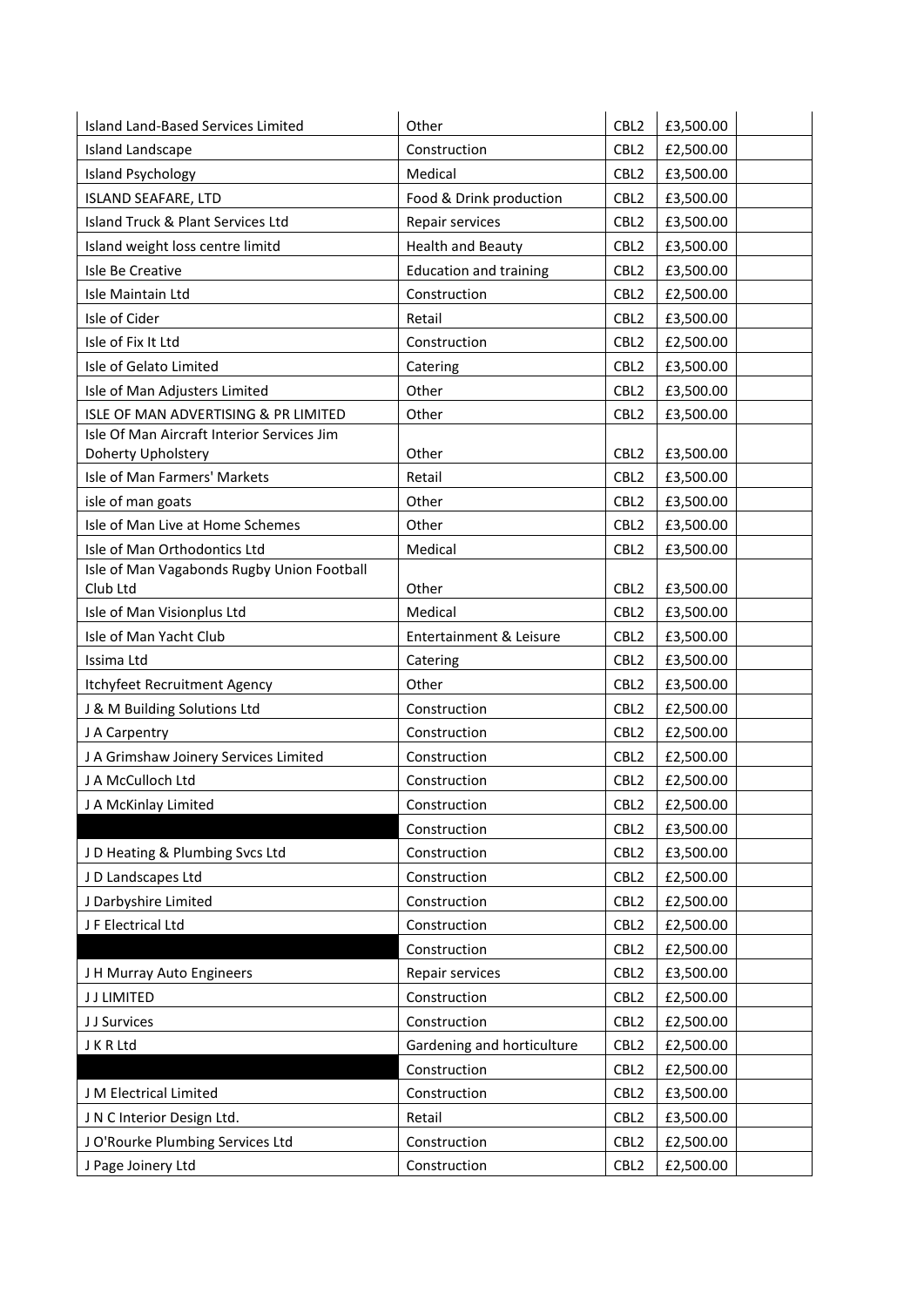| J R Dudley & Son                                | Construction               | CBL <sub>2</sub> | £2,500.00 |
|-------------------------------------------------|----------------------------|------------------|-----------|
| J R Riley Ltd                                   | Gardening and horticulture | CBL <sub>2</sub> | £2,500.00 |
|                                                 | Construction               | CBL <sub>2</sub> | £2,500.00 |
|                                                 | Construction               | CBL <sub>2</sub> | £2,500.00 |
| J Wheeler Carpentry & Joinery                   | Construction               | CBL <sub>2</sub> | £2,500.00 |
| J&ABrickworx Limited                            | Construction               | CBL <sub>2</sub> | £2,500.00 |
| J&J Building Contractors Ltd                    | Construction               | CBL <sub>2</sub> | £2,500.00 |
| J&J Travel Services Ltd t/a Splinters DIY       | Retail                     | CBL <sub>2</sub> | £3,500.00 |
| j.kaneen limited                                | Other                      | CBL <sub>2</sub> | £3,500.00 |
| J.L.R. Plumbing & Heating Limited               | Construction               | CBL <sub>2</sub> | £2,500.00 |
| J9 Performance                                  | Fitness                    | CBL <sub>2</sub> | £3,500.00 |
| <b>JABBA LIMITED</b>                            | Other                      | CBL <sub>2</sub> | £3,500.00 |
| <b>JAC Stores</b>                               | Retail                     | CBL <sub>2</sub> | £3,500.00 |
| Jackie Mc's Snacks                              | Catering                   | CBL <sub>2</sub> | £3,500.00 |
| Jackson Engineering Merchants Ltd               | Retail                     | CBL <sub>2</sub> | £3,500.00 |
| Jacksons (IoM)2015 Limited                      | Other                      | CBL <sub>2</sub> | £3,500.00 |
| Jacob Limited                                   | Construction               | CBL <sub>2</sub> | £2,500.00 |
| Jade Harbour Ltd                                | Catering                   | CBL <sub>2</sub> | £3,500.00 |
| Jagger electrical limited                       | Construction               | CBL <sub>2</sub> | £2,500.00 |
| Jakal Construction                              | Construction               | CBL <sub>2</sub> | £2,500.00 |
| Jake Clague Vehicle Servicing & Repairs Limited | Repair services            | CBL <sub>2</sub> | £3,500.00 |
| Jaks Ltd                                        | Catering                   | CBL <sub>2</sub> | £3,500.00 |
| James Caine LTD                                 | Retail                     | CBL <sub>2</sub> | £3,500.00 |
| James Coulter Joinery Ltd                       | Construction               | CBL <sub>2</sub> | £2,500.00 |
|                                                 | Construction               | CBL <sub>2</sub> | £2,500.00 |
|                                                 | Construction               | CBL <sub>2</sub> | £2,500.00 |
|                                                 | Construction               | CBL <sub>2</sub> | £2,500.00 |
| Jamie's Removals Ltd                            | Logistics                  | CBL <sub>2</sub> | £3,500.00 |
| JAMIESON UTILITY SERVICES LTD                   | Construction               | CBL <sub>2</sub> | £2,500.00 |
| Jane Cowley Physiotherapy Ltd                   | <b>Health and Beauty</b>   | CBL <sub>2</sub> | £3,500.00 |
| Jan's Folt Bane Hairdressers                    | <b>Health and Beauty</b>   | CBL <sub>2</sub> | £3,500.00 |
| JASON BULLIMENT JOINERY & CONSTRUCTION          |                            |                  |           |
| LIMITED                                         | Construction               | CBL <sub>2</sub> | £3,500.00 |
| JASON GRIFFITHS MOTORCYCLES LTD                 | Other                      | CBL <sub>2</sub> | £3,500.00 |
|                                                 | Construction               | CBL <sub>2</sub> | £2,500.00 |
| Java Express Ltd                                | Catering                   | CBL <sub>2</sub> | £3,500.00 |
| Jay Wood Plastering Limited                     | Construction               | CBL <sub>2</sub> | £2,500.00 |
| JBC Building Maintenance Limited                | Construction               | CBL <sub>2</sub> | £2,500.00 |
| <b>JBINSPIRE</b>                                | Catering                   | CBL <sub>2</sub> | £3,500.00 |
| JC Fargher 1985 Ltd                             | Construction               | CBL <sub>2</sub> | £3,500.00 |
| JC Joinery Limited                              | Construction               | CBL <sub>2</sub> | £2,500.00 |
| JCain Hair                                      | <b>Health and Beauty</b>   | CBL <sub>2</sub> | £3,500.00 |
| <b>JCB Windows</b>                              | Construction               | CBL <sub>2</sub> | £2,500.00 |
| <b>JCK Limited</b>                              | Construction               | CBL <sub>2</sub> | £2,500.00 |
| JDM Building services Ltd                       | Construction               | CBL <sub>2</sub> | £2,500.00 |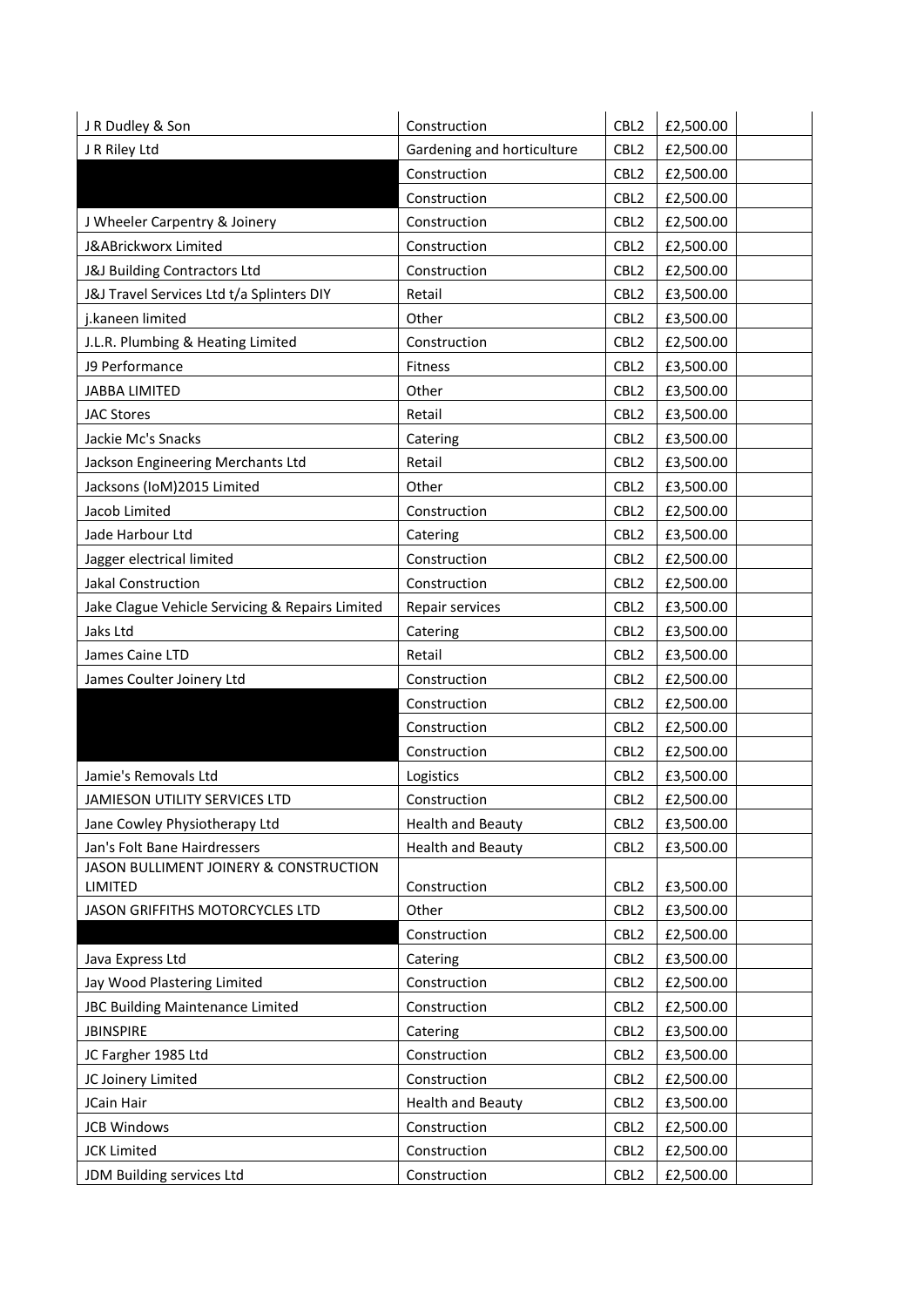| JDW Engineering Ltd                        | Retail                        | CBL <sub>2</sub> | £3,500.00 |
|--------------------------------------------|-------------------------------|------------------|-----------|
| Jeanne's                                   | <b>Health and Beauty</b>      | CBL <sub>2</sub> | £3,500.00 |
| Jelly Beans Nursery Ltd                    | <b>Education and training</b> | CBL <sub>2</sub> | £3,500.00 |
| Jenny James Therapies                      | <b>Health and Beauty</b>      | CBL <sub>2</sub> | £3,500.00 |
| Jewell of your Eye                         | <b>Health and Beauty</b>      | CBL <sub>2</sub> | £3,500.00 |
| JH Security Limited                        | Other                         | CBL <sub>2</sub> | £3,500.00 |
| Jigsaw Consulting Limited                  | Other                         | CBL <sub>2</sub> | £3,500.00 |
| Jim Bentham Ltd                            | Construction                  | CBL <sub>2</sub> | £2,500.00 |
| Jimes Ltd                                  | Catering                      | CBL <sub>2</sub> | £3,500.00 |
| JJ Ribbons                                 | Retail                        | CBL <sub>2</sub> | £3,500.00 |
| <b>JKL Plastering Services</b>             | Construction                  | CBL <sub>2</sub> | £3,500.00 |
| JLG Services LTD                           | Construction                  | CBL <sub>2</sub> | £2,500.00 |
| <b>JLM Limited</b>                         | <b>Health and Beauty</b>      | CBL <sub>2</sub> | £3,500.00 |
| <b>JLS LTD</b>                             | <b>Health and Beauty</b>      | CBL <sub>2</sub> | £3,500.00 |
| <b>JLS MOTORCYCLES</b>                     | Repair services               | CBL <sub>2</sub> | £3,500.00 |
| JM Manx Ltd                                | Construction                  | CBL <sub>2</sub> | £2,500.00 |
| JM Teare & son Itd                         | Construction                  | CBL <sub>2</sub> | £2,500.00 |
| JMF Carpentry & Joinery Ltd                | Construction                  | CBL <sub>2</sub> | £3,500.00 |
| Jo Howie Equine Therapy                    | Other                         | CBL <sub>2</sub> | £3,500.00 |
| Joans Wolls & Crafts                       | Retail                        | CBL <sub>2</sub> | £3,500.00 |
| joe doyle plumbing&heating limited         | Construction                  | CBL <sub>2</sub> | £2,500.00 |
| Joe Wood Tree & Garden Services LTD        | Gardening and horticulture    | CBL <sub>2</sub> | £2,500.00 |
| john cain haulage&tarmac contractors       | Construction                  | CBL <sub>2</sub> | £2,500.00 |
|                                            | Gardening and horticulture    | CBL <sub>2</sub> | £2,500.00 |
| John Fitzsimmons painters & Decorators Itd | Construction                  | CBL <sub>2</sub> | £3,500.00 |
|                                            | Construction                  | CBL <sub>2</sub> | £2,500.00 |
| John Skelton Painting and Decorating Ltd   | Construction                  | CBL <sub>2</sub> | £2,500.00 |
| Johnson Technical Services                 | Construction                  | CBL <sub>2</sub> | £2,500.00 |
| Jomar Woodworks & Property Maintenance     | Construction                  | CBL <sub>2</sub> | £2,500.00 |
| Jones Services Limited                     | Windows & Exterior cleaning   | CBL <sub>2</sub> | £2,500.00 |
| Jonny Kelly Services Limited               | Repair services               | CBL <sub>2</sub> | £3,500.00 |
| Jon's Country Ironwork Ltd                 | Manufacturing                 | CBL <sub>2</sub> | £3,500.00 |
| Joseph Bucknall Limited                    | Entertainment & Leisure       | CBL <sub>2</sub> | £3,500.00 |
|                                            | Construction                  | CBL <sub>2</sub> | £3,500.00 |
| Jough Ltd                                  | Entertainment & Leisure       | CBL <sub>2</sub> | £3,500.00 |
| Jough Vie Ltd                              | Catering                      | CBL <sub>2</sub> | £3,500.00 |
| Joyed Private Hire                         | Other                         | CBL <sub>2</sub> | £3,500.00 |
| JR Hinchliffe Plumbing and Heating Ltd     | Construction                  | CBL <sub>2</sub> | £2,500.00 |
| <b>JR Services</b>                         | Gardening and horticulture    | CBL <sub>2</sub> | £2,500.00 |
| JS Associates Ltd                          | Construction                  | CBL <sub>2</sub> | £3,500.00 |
| JS Construction                            | Construction                  | CBL <sub>2</sub> | £2,500.00 |
| JT Psychological Consultancy Services Ltd  | Medical                       | CBL <sub>2</sub> | £3,500.00 |
| JTM Architecture Limited                   | Construction                  | CBL <sub>2</sub> | £3,500.00 |
| JTM Joinery                                | Construction                  | CBL <sub>2</sub> | £2,500.00 |
| Juan Knight Off Road & ATV                 | Repair services               | CBL <sub>2</sub> | £3,500.00 |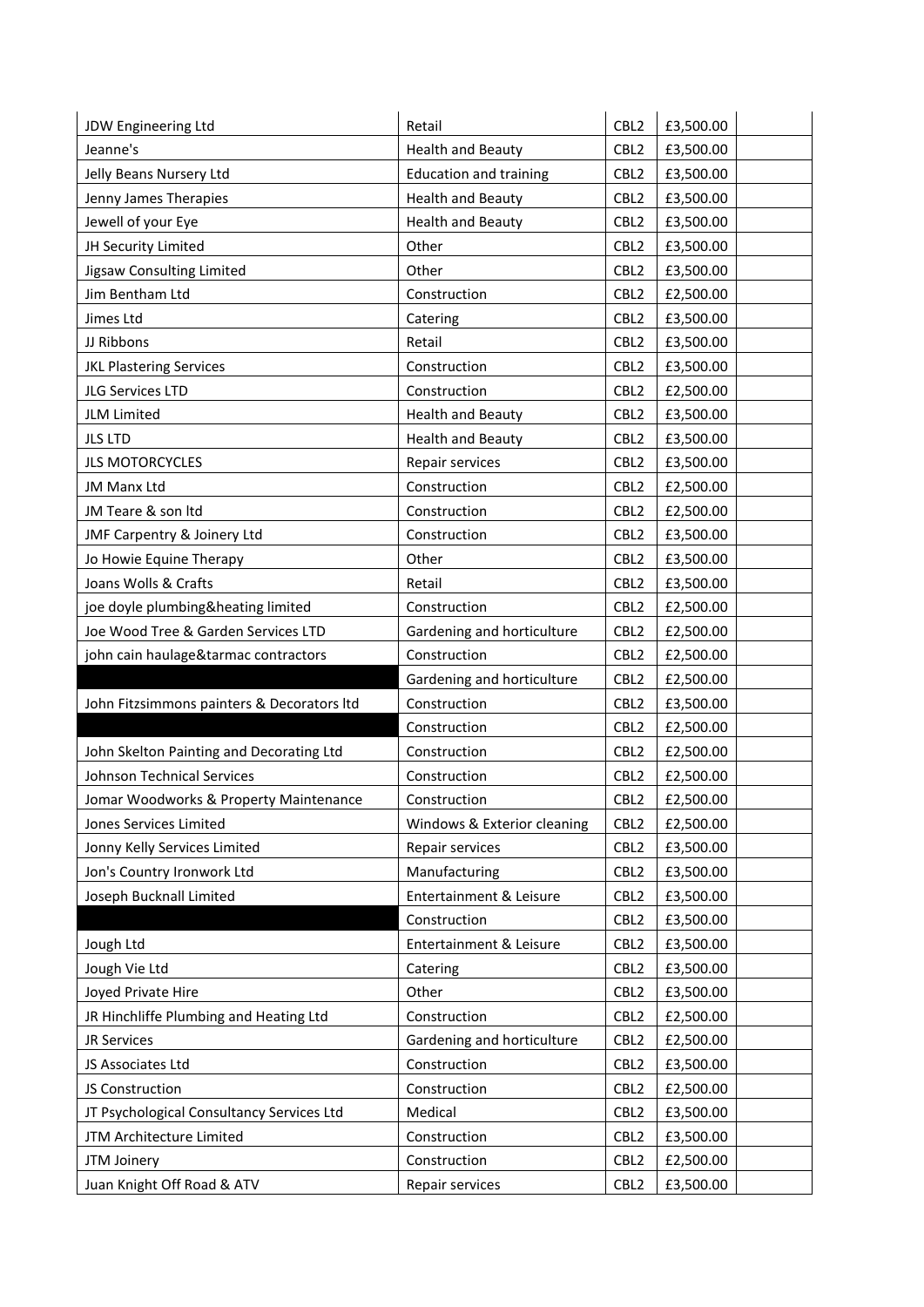|                                          | Construction               | CBL <sub>2</sub> | £3,500.00 |
|------------------------------------------|----------------------------|------------------|-----------|
|                                          | Construction               | CBL <sub>2</sub> | £2,500.00 |
|                                          | <b>Health and Beauty</b>   | CBL <sub>2</sub> | £3,500.00 |
| Julies fitness studio                    | <b>Fitness</b>             | CBL <sub>2</sub> | £3,500.00 |
| Just Barbering Limited                   | <b>Health and Beauty</b>   | CBL <sub>2</sub> | £3,500.00 |
| <b>Just Care Products Ltd</b>            | Retail                     | CBL <sub>2</sub> | £3,500.00 |
| JW Kneen & Son Limited                   | Construction               | CBL <sub>2</sub> | £2,500.00 |
| JW Welding Ltd                           | Other                      | CBL <sub>2</sub> | £3,500.00 |
| JWD Plumbing & Heating Ltd               | Construction               | CBL <sub>2</sub> | £2,500.00 |
|                                          | Construction               | CBL <sub>2</sub> | £2,500.00 |
| K Ds Barbers                             | <b>Health and Beauty</b>   | CBL <sub>2</sub> | £3,500.00 |
|                                          | Construction               | CBL <sub>2</sub> | £3,500.00 |
|                                          | Construction               | CBL <sub>2</sub> | £2,500.00 |
| K L Joinery                              | Construction               | CBL <sub>2</sub> | £2,500.00 |
| K McPhillips Limited                     | Construction               | CBL <sub>2</sub> | £2,500.00 |
| <b>K R Fitness</b>                       | <b>Fitness</b>             | CBL <sub>2</sub> | £3,500.00 |
| K S Skinner & Sons Ltd                   | Construction               | CBL <sub>2</sub> | £2,500.00 |
| K.C. FOODS LIMITED                       | Retail                     | CBL <sub>2</sub> | £3,500.00 |
| K9 X Limited                             | Animal care                | CBL <sub>2</sub> | £3,500.00 |
| Kallow Point Seafoods                    | Food & Drink production    | CBL <sub>2</sub> | £3,500.00 |
| Kalum Raby Plastering                    | Construction               | CBL <sub>2</sub> | £2,500.00 |
| Kandi Project                            | Retail                     | CBL <sub>2</sub> | £3,500.00 |
| Kane Brother Limited                     | <b>Fitness</b>             | CBL <sub>2</sub> | £3,500.00 |
| Katie Grace Ltd                          | Gardening and horticulture | CBL <sub>2</sub> | £3,500.00 |
| Kat's Childcare                          | Childcare                  | CBL <sub>2</sub> | £3,500.00 |
| Katz&Co. Accounting Company Limited      | Other                      | CBL <sub>2</sub> | £3,500.00 |
| Kay Associates Limited                   | Construction               | CBL <sub>2</sub> | £2,500.00 |
| <b>KB LIMITED</b>                        | <b>Health and Beauty</b>   | CBL <sub>2</sub> | £3,500.00 |
| <b>KBH Limited</b>                       | Other                      | CBL <sub>2</sub> | £3,500.00 |
| KC Joinery & Flooring Limited            | Construction               | CBL <sub>2</sub> | £3,500.00 |
| <b>KD Occasions</b>                      | Entertainment & Leisure    | CBL <sub>2</sub> | £3,500.00 |
| Keating's Cleaning Services Limited      | Cleaning                   | CBL <sub>2</sub> | £3,500.00 |
| <b>KEENAN CONSTRUCTION SERVICES</b>      | Construction               | CBL <sub>2</sub> | £2,500.00 |
| Keith Murray Limited                     | Construction               | CBL <sub>2</sub> | £2,500.00 |
| Kelco Electrical                         | Construction               | CBL <sub>2</sub> | £2,500.00 |
| Kelcur (IOM) Limited                     | Catering                   | CBL <sub>2</sub> | £3,500.00 |
| Kella Catering Limited                   | Catering                   | CBL <sub>2</sub> | £3,500.00 |
| Kelly & Roberts Ltd                      | Construction               | CBL <sub>2</sub> | £2,500.00 |
| Kelly Clips Limited                      | <b>Health and Beauty</b>   | CBL <sub>2</sub> | £3,500.00 |
| KELLY LEWTHWAITE BUILDING DESIGN LIMITED | Construction               | CBL <sub>2</sub> | £2,500.00 |
| Kelly's Cafe                             | Catering                   | CBL <sub>2</sub> | £3,500.00 |
| Ken Joynes & Sons                        | Entertainment & Leisure    | CBL <sub>2</sub> | £3,500.00 |
| Kennaugh & Skinner Limited               | Construction               | CBL <sub>2</sub> | £2,500.00 |
| Kensington Aesthetic Clinic              | Medical                    | CBL <sub>2</sub> | £3,500.00 |
| Kerrdaz Limited T/A Ramsey Pet Supplies  | Retail                     | CBL <sub>2</sub> | £3,500.00 |
|                                          |                            |                  |           |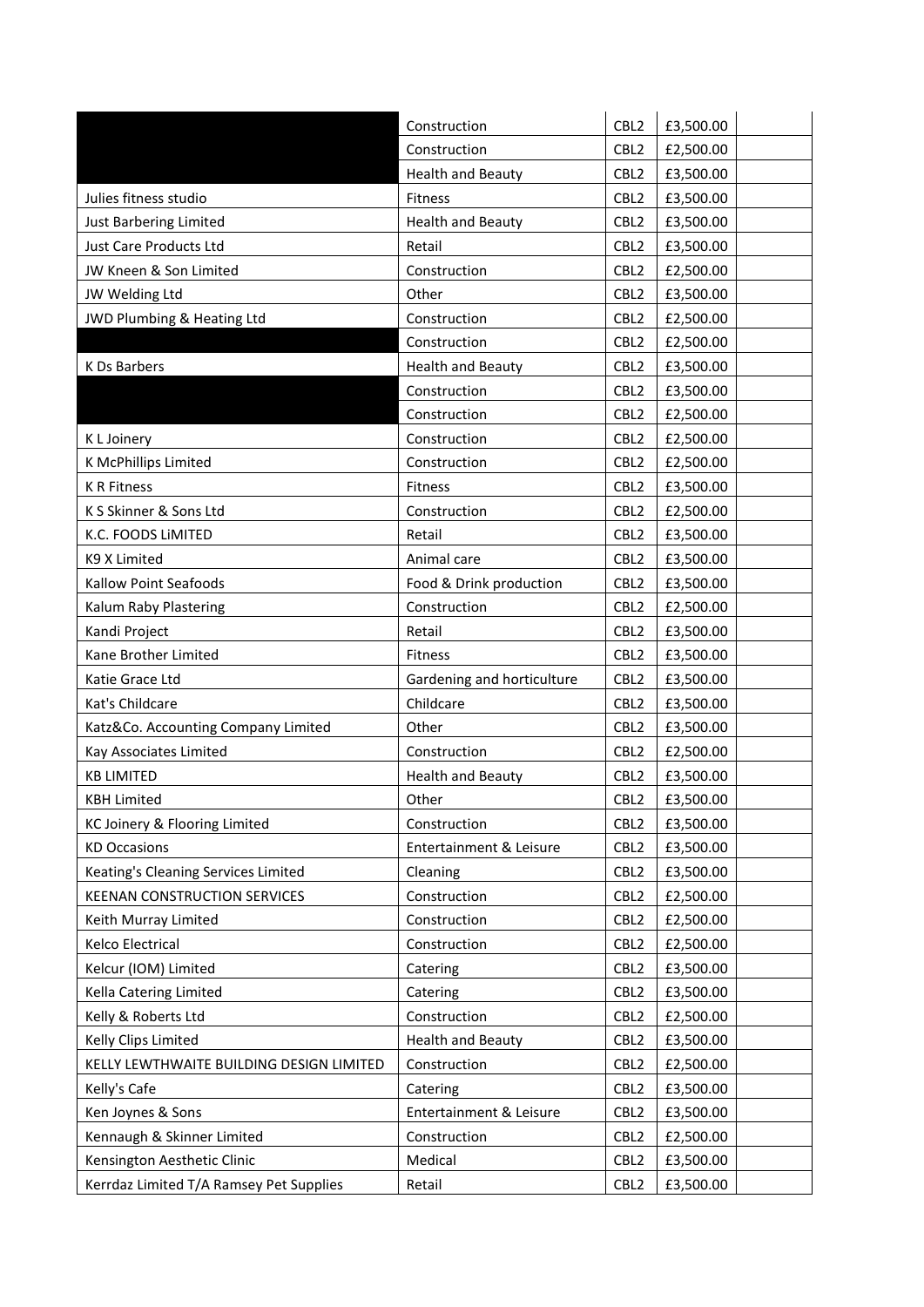| Kevin Griffiths Itd                          | Construction                  | CBL <sub>2</sub> | £2,500.00 |
|----------------------------------------------|-------------------------------|------------------|-----------|
| Kevin Quilliam Construction Limited          | Construction                  | CBL <sub>2</sub> | £3,500.00 |
| Kevin Sloan Painting and Decorating Services | Construction                  | CBL <sub>2</sub> | £2,500.00 |
| Key Group Limited                            | Construction                  | CBL <sub>2</sub> | £2,500.00 |
| Keystone developments ltd                    | Construction                  | CBL <sub>2</sub> | £2,500.00 |
| Kiljar Lightning Ltd TA Cafe Villa           | Catering                      | CBL <sub>2</sub> | £3,500.00 |
| KILLOPS CONTRACTS LIMITED                    | Construction                  | CBL <sub>2</sub> | £2,500.00 |
| Killyman Limited                             | Construction                  | CBL <sub>2</sub> | £2,500.00 |
| Kim Gee Studio Ltd                           | Other                         | CBL <sub>2</sub> | £3,500.00 |
| Kinetic Sports Therapy                       | Other                         | CBL <sub>2</sub> | £3,500.00 |
| King William's College                       | <b>Education and training</b> | CBL <sub>2</sub> | £3,500.00 |
| Kingswood Honda Limited                      | Retail                        | CBL <sub>2</sub> | £3,500.00 |
| Kingwood Carpentry & Building Contractors    |                               |                  |           |
| Limited                                      | Construction                  | CBL <sub>2</sub> | £2,500.00 |
| Kinrade Bros Builders Ltd                    | Construction                  | CBL <sub>2</sub> | £2,500.00 |
| Kinvig Farm Services Limited                 | Other                         | CBL <sub>2</sub> | £3,500.00 |
| Kirk Michael Play group                      | Childcare                     | CBL <sub>2</sub> | £3,500.00 |
| Kissack Care Ltd                             | Retail                        | CBL <sub>2</sub> | £3,500.00 |
| Kizuna                                       | Catering                      | CBL <sub>2</sub> | £3,500.00 |
| <b>KLLBR8 Limited</b>                        | Other                         | CBL <sub>2</sub> | £3,500.00 |
| <b>KLM Limited</b>                           | <b>Health and Beauty</b>      | CBL <sub>2</sub> | £3,500.00 |
| <b>KLP Ltd</b>                               | <b>Health and Beauty</b>      | CBL <sub>2</sub> | £3,500.00 |
| <b>KMC Plastering Limited</b>                | Construction                  | CBL <sub>2</sub> | £2,500.00 |
| <b>KMS IOM</b>                               | Repair services               | CBL <sub>2</sub> | £3,500.00 |
| Kneen Construction Ltd                       | Construction                  | CBL <sub>2</sub> | £2,500.00 |
| <b>KNR Construction Ltd</b>                  | Construction                  | CBL <sub>2</sub> | £2,500.00 |
| Kowloon House takeaway                       | Catering                      | CBL <sub>2</sub> | £3,500.00 |
| Kpe painting and decorating                  | Construction                  | CBL <sub>2</sub> | £2,500.00 |
| Krisanns Home Maintenance Services           | Construction                  | CBL <sub>2</sub> | £2,500.00 |
| Kudos Joinery & Construction                 | Construction                  | CBL2             | £2,500.00 |
| Kurries and Steak Limited                    | Catering                      | CBL <sub>2</sub> | £3,500.00 |
| <b>KWC Enterprises Limited</b>               | Other                         | CBL <sub>2</sub> | £3,500.00 |
| L and J Automotive                           | Repair services               | CBL <sub>2</sub> | £3,500.00 |
| L B Plumbing and Heating                     | Construction                  | CBL <sub>2</sub> | £2,500.00 |
| L C Plant Hire LTD                           | Construction                  | CBL <sub>2</sub> | £2,500.00 |
| L Gelling Building Services Ltd              | Construction                  | CBL <sub>2</sub> | £2,500.00 |
| L&L McMurdo                                  | Other                         | CBL <sub>2</sub> | £3,500.00 |
| L.S. Boyd Building Company Ltd               | Construction                  | CBL <sub>2</sub> | £2,500.00 |
| LA Ltd t/a Angels Hair & Beauty              | <b>Health and Beauty</b>      | CBL <sub>2</sub> | £3,500.00 |
| La Mona Lisa Limited                         | Food & Drink production       | CBL <sub>2</sub> | £3,500.00 |
| La Piazza Limited                            | Catering                      | CBL <sub>2</sub> | £3,500.00 |
| Lace Auto Centre Ltd                         | Repair services               | CBL <sub>2</sub> | £3,500.00 |
| Ladies by Lisa                               | <b>Health and Beauty</b>      | CBL <sub>2</sub> | £3,500.00 |
| Landmark Consultants Ltd                     | Other                         | CBL <sub>2</sub> | £3,500.00 |
| Landscape.im Ltd                             | Construction                  | CBL <sub>2</sub> | £2,500.00 |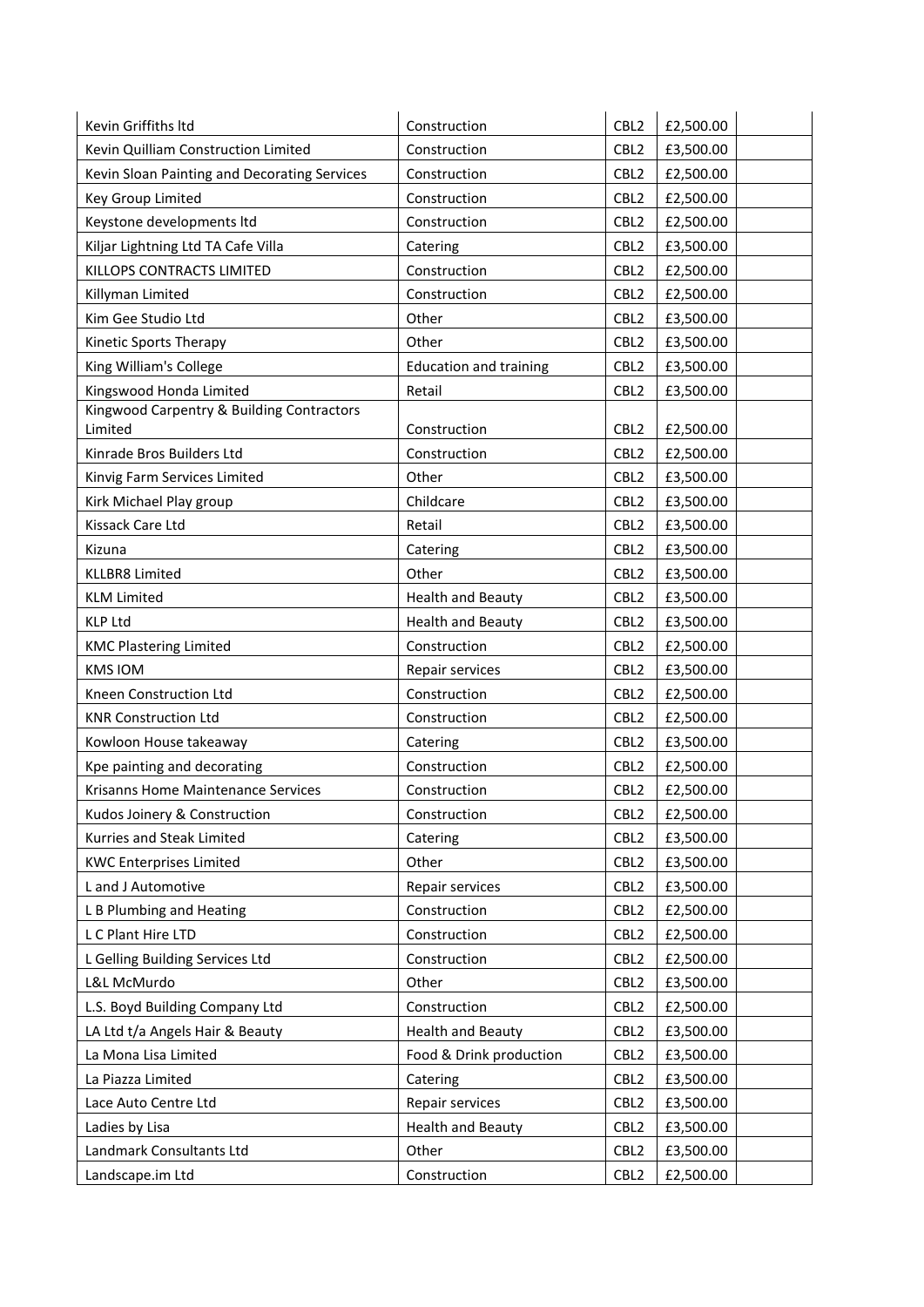| Land-Tec landscaping Services Ltd     | Gardening and horticulture                               | CBL <sub>2</sub> | £2,500.00 |
|---------------------------------------|----------------------------------------------------------|------------------|-----------|
| Langness Maintenance Services Limited | Construction                                             | CBL <sub>2</sub> | £2,500.00 |
| Laser Mayhem Ltd                      | Entertainment & Leisure                                  | CBL <sub>2</sub> | £3,500.00 |
| Lash Luxe                             | <b>Health and Beauty</b>                                 | CBL <sub>2</sub> | £3,500.00 |
| Lashifed                              | <b>Health and Beauty</b>                                 | CBL <sub>2</sub> | £3,500.00 |
| Lauren Murphy                         | <b>Health and Beauty</b>                                 | CBL <sub>2</sub> | £3,500.00 |
| Laxey Child Care                      | Childcare                                                | CBL <sub>2</sub> | £3,500.00 |
| Laxey Kitchen Cafe & Micro bakery     | Catering                                                 | CBL <sub>2</sub> | £3,500.00 |
| LD Developments Limited               | Construction                                             | CBL <sub>2</sub> | £2,500.00 |
|                                       | <b>Health and Beauty</b>                                 | CBL <sub>2</sub> | £3,500.00 |
|                                       | Construction                                             | CBL <sub>2</sub> | £2,500.00 |
| <b>LEGG Surfacing Limited</b>         | Construction                                             | CBL <sub>2</sub> | £2,500.00 |
| Leo Construction                      | Construction                                             | CBL <sub>2</sub> | £2,500.00 |
| Let's drive school of motoring        | <b>Education and training</b>                            | CBL <sub>2</sub> | £3,500.00 |
| Level up builders                     | Construction                                             | CBL <sub>2</sub> | £2,500.00 |
| Lexicon Bookshop                      | Retail                                                   | CBL <sub>2</sub> | £3,500.00 |
| Lezayre Roofing                       | Construction                                             | CBL <sub>2</sub> | £2,500.00 |
| Liam Gilman Photography Limited       | Other                                                    | CBL <sub>2</sub> | £3,500.00 |
| LibertyWorksIOM                       | Repair services                                          | CBL <sub>2</sub> | £3,500.00 |
| Life - Furniture for Living           | Retail                                                   | CBL <sub>2</sub> | £3,500.00 |
| Lifestyle furniture                   | Retail                                                   | CBL <sub>2</sub> | £3,500.00 |
| LIME STUDIO                           | <b>Health and Beauty</b>                                 | CBL <sub>2</sub> | £3,500.00 |
| lindsey's Childminding                | Childcare                                                | CBL <sub>2</sub> | £3,500.00 |
| <b>Lings Building Services</b>        | Construction                                             | CBL <sub>2</sub> | £2,500.00 |
| Little Bears Nursery Ltd              | Childcare                                                | CBL <sub>2</sub> | £3,500.00 |
| Little Bunnies Childcare Services     | Childcare                                                | CBL <sub>2</sub> | £3,500.00 |
| Little Cherubs Kindergarten           | Childcare                                                | CBL <sub>2</sub> | £3,500.00 |
|                                       | IT / ICT / Digital (With 25<br>employees or less and the |                  |           |
|                                       | majority of clients are on the                           |                  |           |
| Little City                           | Isle of Man)                                             | CBL <sub>2</sub> | £3,500.00 |
| Little Darlings kindergarten          | Childcare                                                | CBL <sub>2</sub> | £3,500.00 |
| Little Hands, Little Feet Keepsakes   | Retail                                                   | CBL <sub>2</sub> | £3,500.00 |
| <b>LITTLE PANDA</b>                   | Catering                                                 | CBL <sub>2</sub> | £3,500.00 |
| Little Rascals Nursery                | Childcare                                                | CBL <sub>2</sub> | £3,500.00 |
| Little Shed at The Glen               | Catering                                                 | CBL <sub>2</sub> | £3,500.00 |
| Little Sister Limited (Baltic Inn)    | Entertainment & Leisure                                  | CBL <sub>2</sub> | £3,500.00 |
| Live Electrical Ltd                   | Construction                                             | CBL <sub>2</sub> | £2,500.00 |
| LLamedos Equestrian Ltd               | Entertainment & Leisure                                  | CBL <sub>2</sub> | £3,500.00 |
| <b>LM Construction Limited</b>        | Construction                                             | CBL <sub>2</sub> | £2,500.00 |
| Loadrunner Removals                   | Logistics                                                | CBL <sub>2</sub> | £3,500.00 |
| Locke Locke                           | Other                                                    | CBL <sub>2</sub> | £3,500.00 |
| Lockwood Joinery                      | Construction                                             | CBL <sub>2</sub> | £2,500.00 |
| Lonan Patio & Garden Sevices          | Gardening and horticulture                               | CBL <sub>2</sub> | £2,500.00 |
| LOONG TAN GARDEN LIMITED              | Catering                                                 | CBL <sub>2</sub> | £3,500.00 |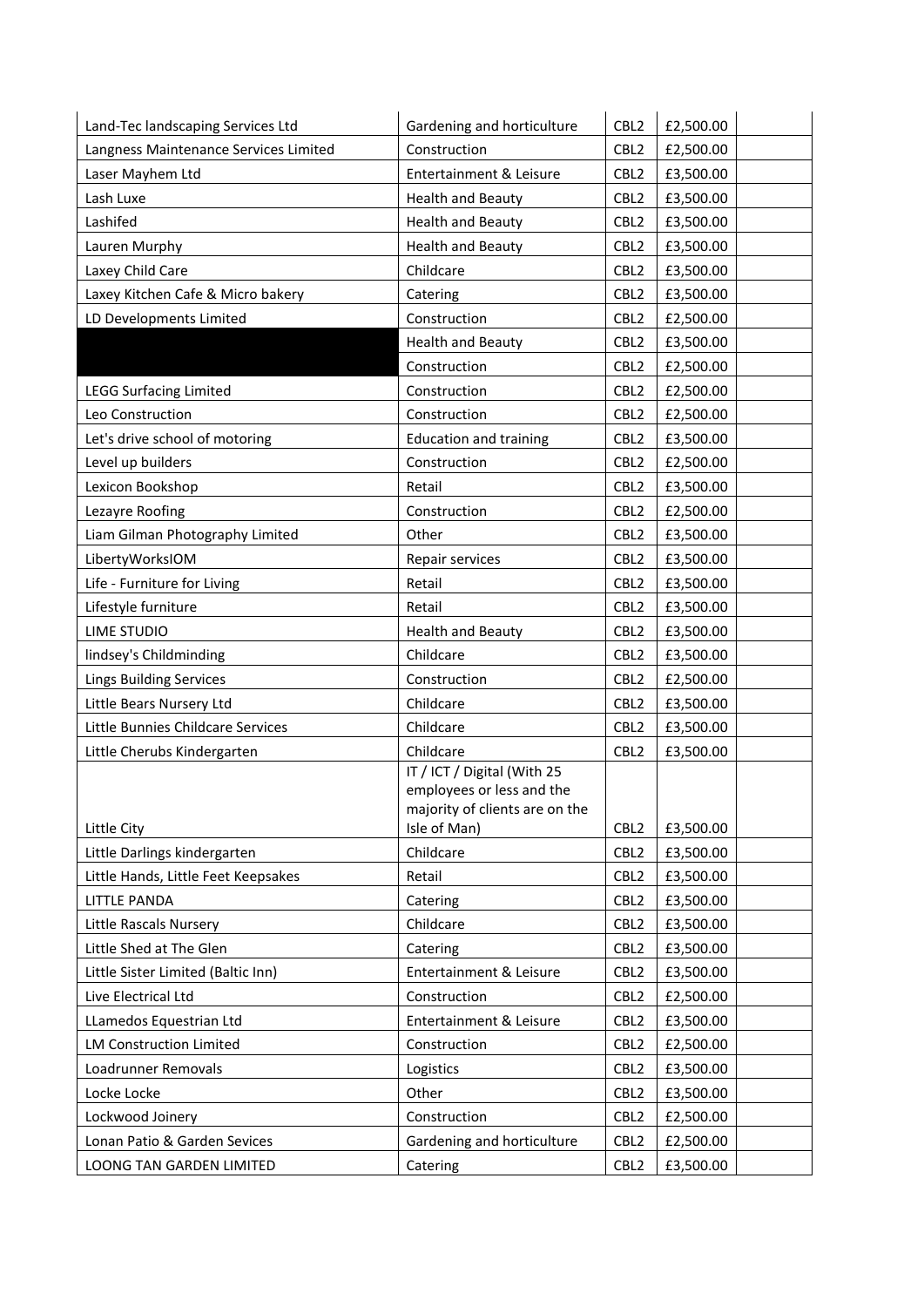| Lotus Nails & Beauty                         | <b>Health and Beauty</b>                      | CBL <sub>2</sub> | £3,500.00 |
|----------------------------------------------|-----------------------------------------------|------------------|-----------|
| Lou Living Limited                           | Retail                                        | CBL <sub>2</sub> | £3,500.00 |
| Lough Dhoo Farms Ltd                         | Food & Drink production                       | CBL <sub>2</sub> | £3,500.00 |
| Louis Barbers                                | Health and Beauty                             | CBL <sub>2</sub> | £3,500.00 |
| Love Hair                                    | <b>Health and Beauty</b>                      | CBL <sub>2</sub> | £3,500.00 |
| <b>LTR Tree Care</b>                         | Gardening and horticulture                    | CBL <sub>2</sub> | £2,500.00 |
| Luke Robinson roofing Ltd                    | Construction                                  | CBL <sub>2</sub> | £2,500.00 |
| Lush Groundcare Services                     | Gardening and horticulture                    | CBL <sub>2</sub> | £2,500.00 |
| Luxe Beauty Lounge                           | <b>Health and Beauty</b>                      | CBL <sub>2</sub> | £3,500.00 |
| LVW Law Ltd                                  | Other                                         | CBL <sub>2</sub> | £3,500.00 |
| Lynn Marie Limited                           | Commercial fishing boats /<br>Share fishermen | CBL <sub>2</sub> | £3,500.00 |
| M & B Construction Limited                   | Construction                                  | CBL <sub>2</sub> | £3,500.00 |
| M A Gelling Ltd                              | Construction                                  | CBL <sub>2</sub> | £2,500.00 |
| M b s joinery                                | Construction                                  | CBL <sub>2</sub> | £2,500.00 |
| M Barron Services                            | Repair services                               | CBL <sub>2</sub> | £3,500.00 |
| M D Joinery                                  | Construction                                  | CBL <sub>2</sub> | £2,500.00 |
| M Friel Plastering                           | Construction                                  | CBL <sub>2</sub> | £2,500.00 |
| M R Electric                                 | Construction                                  | CBL <sub>2</sub> | £2,500.00 |
| M S Cleator Construction Ltd                 | Construction                                  | CBL <sub>2</sub> | £2,500.00 |
| M W Services Ltd                             | Construction                                  | CBL <sub>2</sub> | £2,500.00 |
| M&K Automotive Engineers 2011 Limited        | Repair services                               | CBL <sub>2</sub> | £3,500.00 |
| <b>M&amp;M Maintenance Services</b>          | Construction                                  | CBL <sub>2</sub> | £2,500.00 |
| M&W Plastering Ltd                           | Construction                                  | CBL <sub>2</sub> | £2,500.00 |
| m.Kennaugh Ltd                               | Construction                                  | CBL <sub>2</sub> | £2,500.00 |
| M.S. Building & Maintenance Services Limited | Construction                                  | CBL <sub>2</sub> | £2,500.00 |
| Macbeths Limited                             | Entertainment & Leisure                       | CBL <sub>2</sub> | £3,500.00 |
| Mackerel Mann                                | Commercial fishing boats /<br>Share fishermen | CBL <sub>2</sub> | £3,500.00 |
| MACLO CONSTRUCTION LIMITED                   | Construction                                  | CBL <sub>2</sub> | £2,500.00 |
| MacOwan Collett Consulting Engineers Limited | Construction                                  | CBL <sub>2</sub> | £2,500.00 |
| Macs Builders Merchants Ltd                  | Retail                                        | CBL <sub>2</sub> | £3,500.00 |
| Mad jacks                                    | Entertainment & Leisure                       | CBL <sub>2</sub> | £3,500.00 |
| Madora Plastering Services Limited           | Construction                                  | CBL <sub>2</sub> | £2,500.00 |
| MAGIC CABS LIMITED                           | Other                                         | CBL <sub>2</sub> | £3,500.00 |
| Magic Carpets Limited                        | Retail                                        | CBL <sub>2</sub> | £3,500.00 |
| <b>Magic Leather Repairs</b>                 | Repair services                               | CBL <sub>2</sub> | £3,500.00 |
| <b>Magic maids Cleaning</b>                  | Cleaning                                      | CBL <sub>2</sub> | £3,500.00 |
| Magoo's Optical Centre                       | Medical                                       | CBL <sub>2</sub> | £3,500.00 |
| Maguire Electrical Services Ltd              | Construction                                  | CBL <sub>2</sub> | £2,500.00 |
| Main Electrical Ltd                          | Construction                                  | CBL <sub>2</sub> | £2,500.00 |
| <b>Main Plumbing</b>                         | Construction                                  | CBL <sub>2</sub> | £2,500.00 |
| Mainstream Media Limited                     | Other                                         | CBL <sub>2</sub> | £3,500.00 |
| Majestic Restaurant Limited                  | Catering                                      | CBL <sub>2</sub> | £3,500.00 |
| Mals butchers Itd                            | Retail                                        | CBL <sub>2</sub> | £3,500.00 |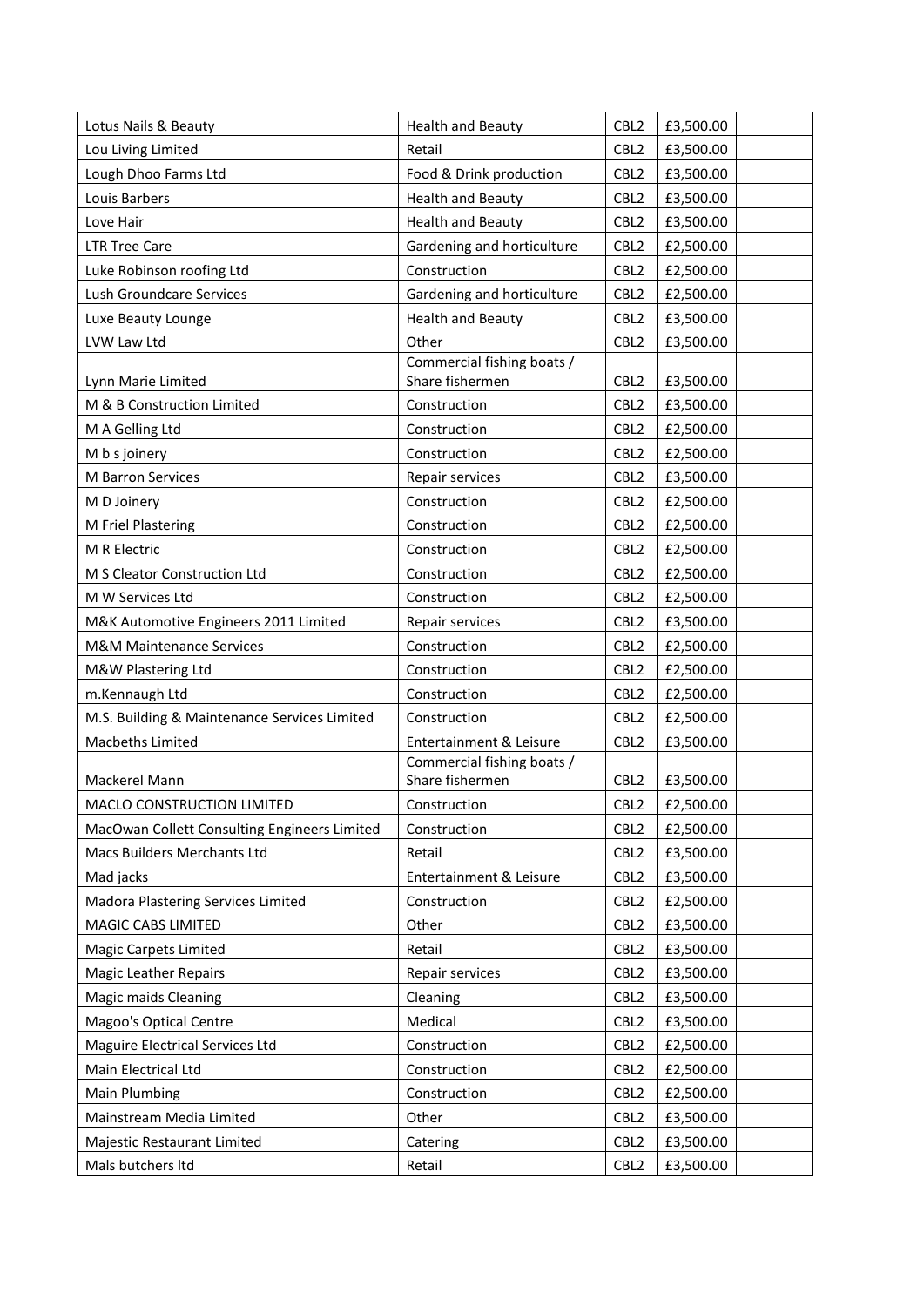| Mama Bear's Ltd                              | Entertainment & Leisure                                                                                    | CBL <sub>2</sub> | £3,500.00 |  |
|----------------------------------------------|------------------------------------------------------------------------------------------------------------|------------------|-----------|--|
| Mancam Ltd Trading As Laxey Laundry          | Other                                                                                                      | CBL <sub>2</sub> | £3,500.00 |  |
| Mandarin Takeaway (PORT ERIN)                | Catering                                                                                                   | CBL <sub>2</sub> | £3,500.00 |  |
| Mandarin takeaway (Ramsey)                   | Catering                                                                                                   | CBL <sub>2</sub> | £3,500.00 |  |
| Mann Crane Hire Ltd                          | Construction                                                                                               | CBL <sub>2</sub> | £2,500.00 |  |
| Mann Hire Ltd                                | Construction                                                                                               | CBL <sub>2</sub> | £2,500.00 |  |
| Mann plastering                              | Construction                                                                                               | CBL <sub>2</sub> | £2,500.00 |  |
| Mann Plastering Services Ltd                 | Construction                                                                                               | CBL <sub>2</sub> | £2,500.00 |  |
| Mann Profile Ltd                             | Construction                                                                                               | CBL <sub>2</sub> | £2,500.00 |  |
| Mann Sightseeing Tours                       | Entertainment & Leisure                                                                                    | CBL <sub>2</sub> | £3,500.00 |  |
| Mann Waste Recycling Limited                 | Logistics                                                                                                  | CBL <sub>2</sub> | £3,500.00 |  |
| Mann4 plumbing, heating and gas limited      | Construction                                                                                               | CBL <sub>2</sub> | £2,500.00 |  |
| MannageIT Limited                            | IT / ICT / Digital (With 25<br>employees or less and the<br>majority of clients are on the<br>Isle of Man) | CBL <sub>2</sub> | £3,500.00 |  |
| Mannin Barbershop Ltd                        | <b>Health and Beauty</b>                                                                                   | CBL <sub>2</sub> | £3,500.00 |  |
| <b>Mannin Motors</b>                         | Repair services                                                                                            | CBL <sub>2</sub> | £3,500.00 |  |
| Mannin Music                                 | <b>Entertainment &amp; Leisure</b>                                                                         | CBL <sub>2</sub> | £3,500.00 |  |
| Mannin property and maintenance solutions    | Gardening and horticulture                                                                                 | CBL <sub>2</sub> | £2,500.00 |  |
| Mannin Roofing Ltd                           | Construction                                                                                               | CBL <sub>2</sub> | £2,500.00 |  |
| MannVend Ltd                                 | Other                                                                                                      | CBL <sub>2</sub> | £3,500.00 |  |
| Mantons Cards Isle of Man                    | Retail                                                                                                     | CBL <sub>2</sub> | £3,500.00 |  |
| Manx Agri Plant Services Limited             | Repair services                                                                                            | CBL <sub>2</sub> | £3,500.00 |  |
| Manx Auto Mechanical Ltd                     | Repair services                                                                                            | CBL <sub>2</sub> | £3,500.00 |  |
| Manx Boiler Mann                             | Construction                                                                                               | CBL <sub>2</sub> | £3,500.00 |  |
| Manx Building Contractors Itd                | Construction                                                                                               | CBL <sub>2</sub> | £2,500.00 |  |
| Manx By Design                               | IT / ICT / Digital (With 25<br>employees or less and the<br>majority of clients are on the<br>Isle of Man) | CBL <sub>2</sub> | £3,500.00 |  |
| Manx Car Solutions Ltd                       | Retail                                                                                                     | CBL <sub>2</sub> | £3,500.00 |  |
| Manx Clean Limited                           | Cleaning                                                                                                   | CBL <sub>2</sub> | £3,500.00 |  |
| Manx Construction & Groundworks Ltd          | Construction                                                                                               | CBL <sub>2</sub> | £2,500.00 |  |
| Manx Disinfection and Odour Control          | Cleaning                                                                                                   | CBL <sub>2</sub> | £3,500.00 |  |
| Manx Electrical Services Ltd                 | Construction                                                                                               | CBL <sub>2</sub> | £2,500.00 |  |
| Manx Elite Plumbing and Heating Services Ltd | Construction                                                                                               | CBL <sub>2</sub> | £2,500.00 |  |
| <b>Manx Environmental Services</b>           | Other                                                                                                      | CBL <sub>2</sub> | £3,500.00 |  |
| Manx Equitherapy                             | <b>Education and training</b>                                                                              | CBL <sub>2</sub> | £3,500.00 |  |
| Manx Fish Producers Organisation Ltd         | Retail                                                                                                     | CBL <sub>2</sub> | £3,500.00 |  |
| Manx Flat Roofs Ltd                          | Construction                                                                                               | CBL <sub>2</sub> | £2,500.00 |  |
| Manx Fork Trucks Ltd                         | Repair services                                                                                            | CBL <sub>2</sub> | £3,500.00 |  |
| Manx Glass and Glazing Ltd                   | Construction                                                                                               | CBL <sub>2</sub> | £2,500.00 |  |
| Manx Ices Limited                            | Manufacturing                                                                                              | CBL <sub>2</sub> | £3,500.00 |  |
| Manx Inspirations                            | Retail                                                                                                     | CBL <sub>2</sub> | £3,500.00 |  |
| Manx Legion Club                             | Entertainment & Leisure                                                                                    | CBL <sub>2</sub> | £3,500.00 |  |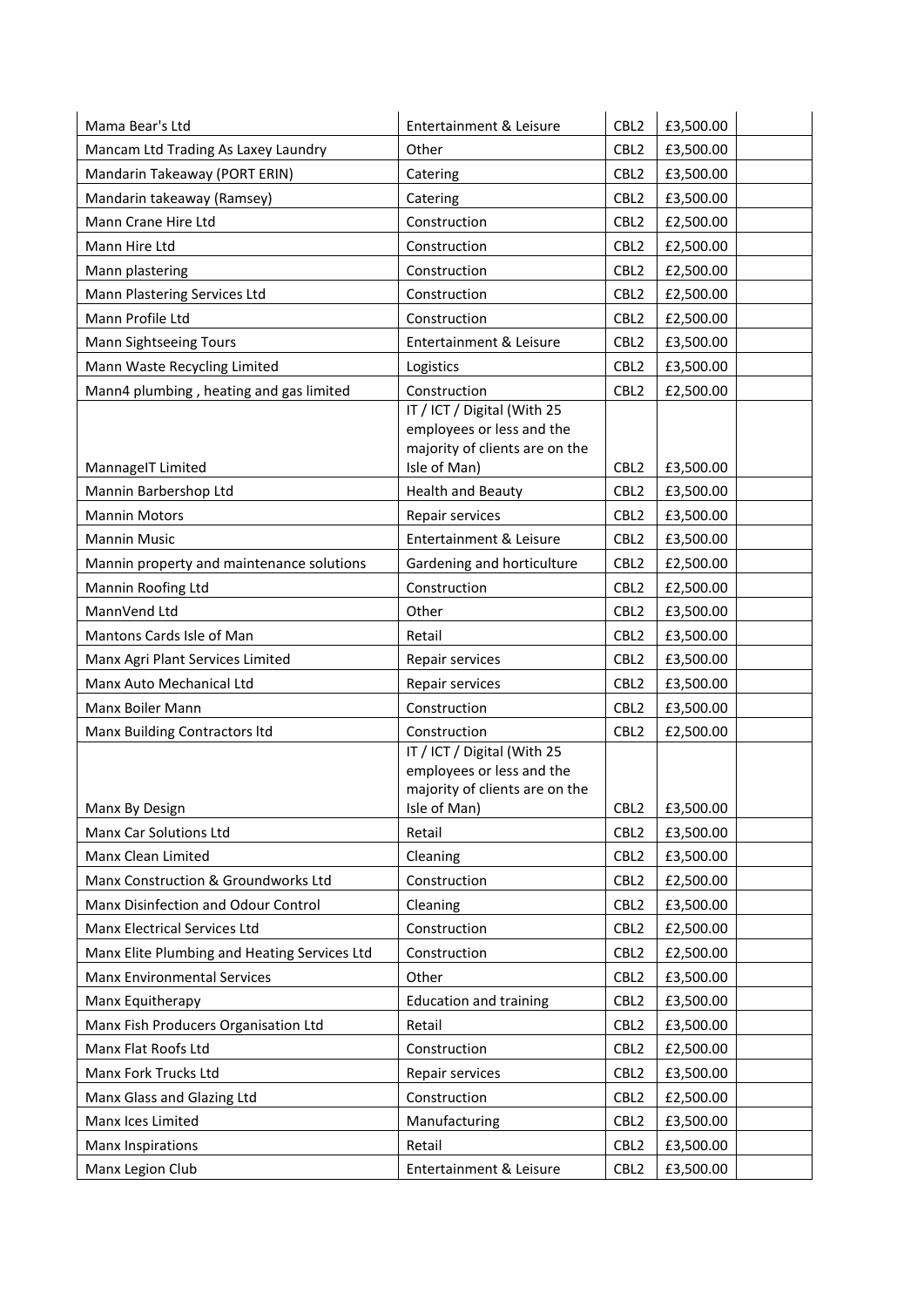| Manx Legion Peel Branch Ltd                   | Entertainment & Leisure                       | CBL <sub>2</sub> | £3,500.00 |
|-----------------------------------------------|-----------------------------------------------|------------------|-----------|
| <b>Manx Local Butchers</b>                    | Retail                                        | CBL <sub>2</sub> | £3,500.00 |
| Manx Maid Cleaning                            | Cleaning                                      | CBL <sub>2</sub> | £3,500.00 |
| Manx Marketing Exchange                       | <b>Education and training</b>                 | CBL <sub>2</sub> | £3,500.00 |
| Manx Marvel Gardens Ltd                       | Gardening and horticulture                    | CBL <sub>2</sub> | £2,500.00 |
| Manx Memorials Ltd                            | Manufacturing                                 | CBL <sub>2</sub> | £3,500.00 |
| Manx Motorcycle Tuition Limited               | <b>Education and training</b>                 | CBL <sub>2</sub> | £3,500.00 |
| manx oriental                                 | Retail                                        | CBL <sub>2</sub> | £3,500.00 |
| Manx Pack Ltd                                 | Fitness                                       | CBL <sub>2</sub> | £3,500.00 |
| MANX PROPERTY CONVERSIONS LIMITED             | Construction                                  | CBL <sub>2</sub> | £2,500.00 |
| Manx quality sheds                            | Construction                                  | CBL <sub>2</sub> | £2,500.00 |
|                                               | Commercial fishing boats /                    |                  |           |
| Manx Ranger Limited                           | Share fishermen                               | CBL <sub>2</sub> | £3,500.00 |
| <b>MANX SHIRTS LTD</b>                        | Retail                                        | CBL <sub>2</sub> | £3,500.00 |
| Manx Solar Electrical Limited                 | Construction                                  | CBL <sub>2</sub> | £2,500.00 |
| <b>Manx Steel Services</b>                    | Manufacturing                                 | CBL <sub>2</sub> | £3,500.00 |
| Manx Stonework & Landscapes Ltd               | Construction                                  | CBL <sub>2</sub> | £2,500.00 |
| manx structural solutions                     | Construction                                  | CBL <sub>2</sub> | £2,500.00 |
| Manx Tattoo Limited                           | <b>Health and Beauty</b>                      | CBL <sub>2</sub> | £3,500.00 |
| Manx Textile Recycling Limited                | Other                                         | CBL <sub>2</sub> | £3,500.00 |
| MANX ULTRASONIC BLIND SOLUTIONS LIMITED       | Retail                                        | CBL <sub>2</sub> | £3,500.00 |
| Manx Vehicle Glass                            | Repair services                               | CBL <sub>2</sub> | £3,500.00 |
| Manx Waste Solutions Limited                  | Other                                         | CBL <sub>2</sub> | £3,500.00 |
| Manxmove Limited                              | Other                                         | CBL <sub>2</sub> | £3,500.00 |
| MAP Groundworks Limited                       | Construction                                  | CBL <sub>2</sub> | £2,500.00 |
| Marbree Motors (IOM) Limited                  | Repair services                               | CBL <sub>2</sub> | £3,500.00 |
| <b>MARIANNES FLOWERS</b>                      | Retail                                        | CBL <sub>2</sub> | £3,500.00 |
| <b>MARIDA LIMITED</b>                         | Commercial fishing boats /<br>Share fishermen | CBL <sub>2</sub> | £3,500.00 |
|                                               | Construction                                  | CBL <sub>2</sub> | £2,500.00 |
| MARK PEYTON UPVC SERVICES LTD                 | Construction                                  | CBL <sub>2</sub> | £2,500.00 |
| Mark Potts Property Repairs & Maintenance Ltd | Construction                                  | CBL <sub>2</sub> | £2,500.00 |
|                                               | Construction                                  | CBL <sub>2</sub> | £2,500.00 |
|                                               | Construction                                  | CBL <sub>2</sub> | £2,500.00 |
|                                               | Construction                                  | CBL <sub>2</sub> | £3,500.00 |
| Marksmann                                     | Repair services                               | CBL <sub>2</sub> | £3,500.00 |
| Marlow Construction Ltd                       | Construction                                  | CBL <sub>2</sub> | £2,500.00 |
| Marown Tv Ltd t/a Marown Electricals          | Retail                                        | CBL <sub>2</sub> | £3,500.00 |
| Marple Joinery                                | Construction                                  | CBL <sub>2</sub> | £3,500.00 |
| Marshall Garden Services Ltd                  | Gardening and horticulture                    | CBL <sub>2</sub> | £2,500.00 |
| Martin Associates Ltd                         | Other                                         | CBL <sub>2</sub> | £3,500.00 |
|                                               | Construction                                  | CBL <sub>2</sub> | £2,500.00 |
| Martynka Limited                              | Catering                                      | CBL <sub>2</sub> | £3,500.00 |
| Masala Zone Limited                           | Catering                                      | CBL <sub>2</sub> | £3,500.00 |
| Mason motorcycles and clocks                  | Repair services                               | CBL <sub>2</sub> | £3,500.00 |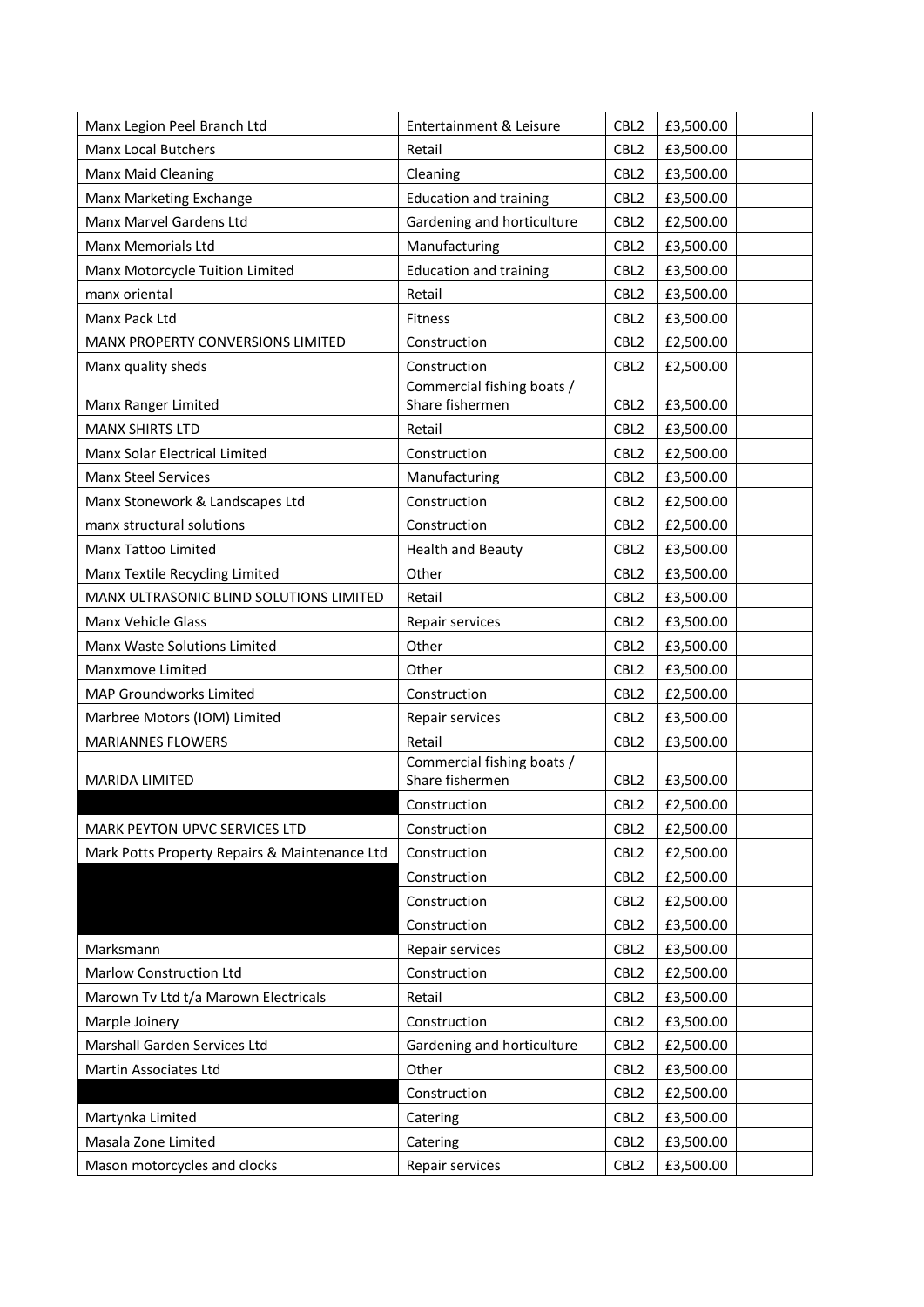| Master Cabs                                 | Entertainment & Leisure       | CBL <sub>2</sub> | £3,500.00 |         |
|---------------------------------------------|-------------------------------|------------------|-----------|---------|
| MASTERCLASS LIMITED                         | Other                         | CBL <sub>2</sub> | £3,500.00 |         |
| Masterpiece Group Ltd                       | Cleaning                      | CBL <sub>2</sub> | £3,500.00 |         |
| Matthew Carter Motors Ltd                   | Repair services               | CBL <sub>2</sub> | £3,500.00 |         |
| Matthews & Craig Limited                    | Construction                  | CBL <sub>2</sub> | £2,500.00 |         |
| <b>Mattress Cleaning Company</b>            | Cleaning                      | CBL <sub>2</sub> | £3,500.00 |         |
| Maurice Hughes Joinery Limited              | Construction                  | CBL <sub>2</sub> | £2,500.00 |         |
| MB Plastering & Maintenance                 | Construction                  | CBL <sub>2</sub> | £2,500.00 |         |
| MC Joinery and Maintenance Ltd              | Construction                  | CBL <sub>2</sub> | £2,500.00 |         |
| McCanney Construction (2001) Limited        | Construction                  | CBL <sub>2</sub> | £2,500.00 |         |
| McCavana Timber Frame Homes IOM Ltd         | Manufacturing                 | CBL <sub>2</sub> | £3,500.00 |         |
| MCDOWELL CONSTRUCTION LIMITED               | Construction                  | CBL <sub>2</sub> | £2,500.00 |         |
| <b>McGarrigle Architects</b>                | Construction                  | CBL <sub>2</sub> | £2,500.00 |         |
| <b>Mchenry Construction</b>                 | Construction                  | CBL <sub>2</sub> | £2,500.00 |         |
| MCI Joinery Limited                         | Construction                  | CBL <sub>2</sub> | £2,500.00 |         |
| Mckenna joinery                             | Construction                  | CBL <sub>2</sub> | £2,500.00 |         |
|                                             |                               |                  |           | Repaid  |
| McKenzie Fox Limited                        | Retail                        | CBL <sub>2</sub> | £3,500.00 | in Full |
| McKeowns Haulage Limited                    | Other                         | CBL <sub>2</sub> | £3,500.00 |         |
| McKiernan & Hill Ltd T/A Just Bathrooms     | Construction                  | CBL <sub>2</sub> | £2,500.00 |         |
| MCN AIR CONDITIONING LTD                    | Construction                  | CBL <sub>2</sub> | £2,500.00 |         |
| <b>MDC Plasterers</b>                       | Construction                  | CBL <sub>2</sub> | £2,500.00 |         |
| <b>Mechanical Mann</b>                      | Repair services               | CBL <sub>2</sub> | £3,500.00 |         |
| Medicaid Training Ltd                       | <b>Education and training</b> | CBL <sub>2</sub> | £3,500.00 |         |
| Medical Equipment Maintenance Services Ltd  | Repair services               | CBL <sub>2</sub> | £3,500.00 |         |
| Medicor Veterinary Practice Ltd             | Animal care                   | CBL <sub>2</sub> | £3,500.00 |         |
| <b>Medran Construction Ltd</b>              | Construction                  | CBL <sub>2</sub> | £2,500.00 |         |
| Melisa May Limited                          | Catering                      | CBL <sub>2</sub> | £3,500.00 |         |
| <b>Melmins Drip</b>                         | Retail                        | CBL <sub>2</sub> | £3,500.00 |         |
| Memory Lane Sweet Shop Ltd                  | Retail                        | CBL2             | £3,500.00 |         |
| MenZone Itd                                 | <b>Health and Beauty</b>      | CBL <sub>2</sub> | £3,500.00 |         |
| Mercury Maintenance Services Limited        | Other                         | CBL <sub>2</sub> | £3,500.00 |         |
| Meridian Plumbing & Heating                 | Construction                  | CBL <sub>2</sub> | £2,500.00 |         |
| Merlin Electrical Engineers Ltd             | Construction                  | CBL <sub>2</sub> | £3,500.00 |         |
| Metalco Engineering Limited                 | Construction                  | CBL <sub>2</sub> | £3,500.00 |         |
| Meximann                                    | Catering                      | CBL <sub>2</sub> | £3,500.00 |         |
| Mezzo Management Group                      | Other                         | CBL <sub>2</sub> | £3,500.00 |         |
| M-Fit                                       | Fitness                       | CBL <sub>2</sub> | £3,500.00 |         |
| MFP Furniture Ltd ta Philip Charles Kitchen | Retail                        | CBL <sub>2</sub> | £3,500.00 |         |
| Michael Culshaw Builders Ltd                | Construction                  | CBL <sub>2</sub> | £2,500.00 |         |
|                                             | Construction                  | CBL <sub>2</sub> | £3,500.00 |         |
| Mike Clark Plumbing & Heating Limited       | Construction                  | CBL <sub>2</sub> | £2,500.00 |         |
|                                             | Construction                  | CBL <sub>2</sub> | £2,500.00 |         |
| Mike Kerruish Ltd                           | Construction                  | CBL <sub>2</sub> | £3,500.00 |         |
| Mike Sweeney Groundworks & Mini Plant Hire  | Construction                  | CBL <sub>2</sub> | £3,500.00 |         |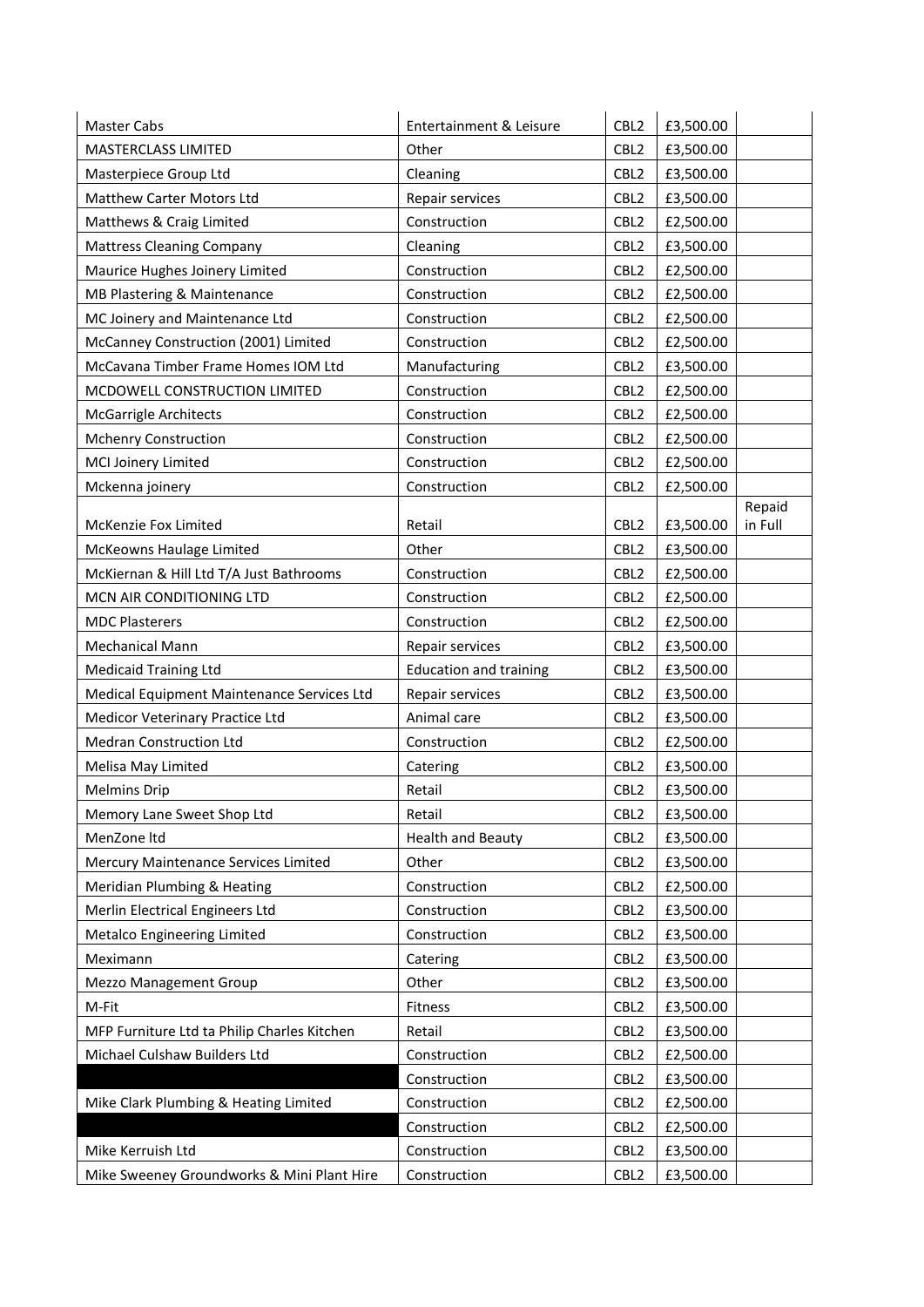| CBL <sub>2</sub><br>Other<br>£3,500.00<br>Other<br>CBL <sub>2</sub><br>£3,500.00<br>CBL <sub>2</sub><br>£3,500.00<br>Mikes Motors Ltd<br>Retail<br>MILC Ltd<br><b>Education and training</b><br>CBL <sub>2</sub><br>£3,500.00<br><b>Millennium Music</b><br><b>Education and training</b><br>CBL <sub>2</sub><br>£3,500.00<br>Miller Inns Ltd<br>Retail<br>CBL <sub>2</sub><br>£3,500.00<br>Million Dollar Beauty<br><b>Health and Beauty</b><br>CBL <sub>2</sub><br>£3,500.00<br>Mills Bros Ltd<br>Construction<br>CBL <sub>2</sub><br>£2,500.00<br>Construction<br><b>Mills Property Services</b><br>CBL <sub>2</sub><br>£3,500.00<br>Milntown Trading Limited<br>Other<br>CBL <sub>2</sub><br>£3,500.00<br>MIM'S MINDING<br>Childcare<br>CBL <sub>2</sub><br>£3,500.00<br><b>MINI CAFE</b><br>CBL <sub>2</sub><br>Catering<br>£3,500.00<br>Minibuses isle of man<br>Entertainment & Leisure<br>CBL <sub>2</sub><br>£3,500.00<br>Minky Metals Limited<br>CBL <sub>2</sub><br>£3,500.00<br>Repair services<br>Mint pvc & window cleaning<br>Windows & Exterior cleaning<br>CBL <sub>2</sub><br>£2,500.00<br>IT / ICT / Digital (With 25<br>employees or less and the<br>majority of clients are on the<br>Isle of Man)<br>MiQuando Limited<br>CBL <sub>2</sub><br>£3,500.00<br>CBL <sub>2</sub><br><b>Mission Limited</b><br>Fitness<br>£3,500.00<br>MJM Consultancy Limited<br>Medical<br>CBL <sub>2</sub><br>£3,500.00<br><b>MK JOINERY</b><br>Construction<br>CBL <sub>2</sub><br>£2,500.00<br>mkenzie estates Imited<br>CBL <sub>2</sub><br>Logistics<br>£3,500.00<br><b>MKF Limited</b><br>Construction<br>CBL <sub>2</sub><br>£2,500.00<br>MNH Accountancy Services Limited<br>Retail<br>CBL <sub>2</sub><br>£3,500.00<br>Mode7<br>Health and Beauty<br>CBL <sub>2</sub><br>£3,500.00<br>Retail<br>CBL <sub>2</sub><br>£3,500.00<br>MODEL WORLD<br>Modern Earth Limited<br>Construction<br>CBL <sub>2</sub><br>£2,500.00<br>CBL <sub>2</sub><br>£3,500.00<br><b>Modern Homes</b><br>Construction<br>Modus Architects Limited<br>CBL <sub>2</sub><br>£2,500.00<br>Construction<br>Moffitt Painter and Decorator<br>Construction<br>CBL <sub>2</sub><br>£2,500.00<br>Moffitt plumbing Ltd<br>Construction<br>CBL <sub>2</sub><br>£2,500.00<br>Moloney & Robinson Electrical Services Ltd<br>CBL <sub>2</sub><br>Construction<br>£2,500.00<br>Monarch Roofing Ltd<br>Construction<br>CBL <sub>2</sub><br>£2,500.00<br>Childcare<br>Mooinjer Veggey<br>CBL <sub>2</sub><br>£3,500.00<br>Moore Brothers Ltd<br>Construction<br>CBL <sub>2</sub><br>£2,500.00<br><b>Moores Traditional Curers</b><br>Food & Drink production<br>CBL <sub>2</sub><br>£3,500.00<br>Mop Hair Limited<br><b>Health and Beauty</b><br>CBL <sub>2</sub><br>£3,500.00<br>Retail<br>Morrison Photos Ltd<br>CBL <sub>2</sub><br>£3,500.00<br>Construction<br>Morrissey plumbing<br>CBL <sub>2</sub><br>£3,500.00<br>Mother T's<br>Retail<br>CBL <sub>2</sub><br>£3,500.00<br>CBL <sub>2</sub><br>£3,500.00<br><b>Motivation Driving School</b><br><b>Education and training</b> | Mike Vipond Golf Limited      | Entertainment & Leisure | CBL <sub>2</sub> | £3,500.00 |
|---------------------------------------------------------------------------------------------------------------------------------------------------------------------------------------------------------------------------------------------------------------------------------------------------------------------------------------------------------------------------------------------------------------------------------------------------------------------------------------------------------------------------------------------------------------------------------------------------------------------------------------------------------------------------------------------------------------------------------------------------------------------------------------------------------------------------------------------------------------------------------------------------------------------------------------------------------------------------------------------------------------------------------------------------------------------------------------------------------------------------------------------------------------------------------------------------------------------------------------------------------------------------------------------------------------------------------------------------------------------------------------------------------------------------------------------------------------------------------------------------------------------------------------------------------------------------------------------------------------------------------------------------------------------------------------------------------------------------------------------------------------------------------------------------------------------------------------------------------------------------------------------------------------------------------------------------------------------------------------------------------------------------------------------------------------------------------------------------------------------------------------------------------------------------------------------------------------------------------------------------------------------------------------------------------------------------------------------------------------------------------------------------------------------------------------------------------------------------------------------------------------------------------------------------------------------------------------------------------------------------------------------------------------------------------------------------------------------------------------------------------------------------------------------------------------------------------------------------------------------------------------------------------------------------------------------------------------------------------------------------------------------------------------------------------|-------------------------------|-------------------------|------------------|-----------|
|                                                                                                                                                                                                                                                                                                                                                                                                                                                                                                                                                                                                                                                                                                                                                                                                                                                                                                                                                                                                                                                                                                                                                                                                                                                                                                                                                                                                                                                                                                                                                                                                                                                                                                                                                                                                                                                                                                                                                                                                                                                                                                                                                                                                                                                                                                                                                                                                                                                                                                                                                                                                                                                                                                                                                                                                                                                                                                                                                                                                                                                         |                               |                         |                  |           |
|                                                                                                                                                                                                                                                                                                                                                                                                                                                                                                                                                                                                                                                                                                                                                                                                                                                                                                                                                                                                                                                                                                                                                                                                                                                                                                                                                                                                                                                                                                                                                                                                                                                                                                                                                                                                                                                                                                                                                                                                                                                                                                                                                                                                                                                                                                                                                                                                                                                                                                                                                                                                                                                                                                                                                                                                                                                                                                                                                                                                                                                         |                               |                         |                  |           |
|                                                                                                                                                                                                                                                                                                                                                                                                                                                                                                                                                                                                                                                                                                                                                                                                                                                                                                                                                                                                                                                                                                                                                                                                                                                                                                                                                                                                                                                                                                                                                                                                                                                                                                                                                                                                                                                                                                                                                                                                                                                                                                                                                                                                                                                                                                                                                                                                                                                                                                                                                                                                                                                                                                                                                                                                                                                                                                                                                                                                                                                         |                               |                         |                  |           |
|                                                                                                                                                                                                                                                                                                                                                                                                                                                                                                                                                                                                                                                                                                                                                                                                                                                                                                                                                                                                                                                                                                                                                                                                                                                                                                                                                                                                                                                                                                                                                                                                                                                                                                                                                                                                                                                                                                                                                                                                                                                                                                                                                                                                                                                                                                                                                                                                                                                                                                                                                                                                                                                                                                                                                                                                                                                                                                                                                                                                                                                         |                               |                         |                  |           |
|                                                                                                                                                                                                                                                                                                                                                                                                                                                                                                                                                                                                                                                                                                                                                                                                                                                                                                                                                                                                                                                                                                                                                                                                                                                                                                                                                                                                                                                                                                                                                                                                                                                                                                                                                                                                                                                                                                                                                                                                                                                                                                                                                                                                                                                                                                                                                                                                                                                                                                                                                                                                                                                                                                                                                                                                                                                                                                                                                                                                                                                         |                               |                         |                  |           |
|                                                                                                                                                                                                                                                                                                                                                                                                                                                                                                                                                                                                                                                                                                                                                                                                                                                                                                                                                                                                                                                                                                                                                                                                                                                                                                                                                                                                                                                                                                                                                                                                                                                                                                                                                                                                                                                                                                                                                                                                                                                                                                                                                                                                                                                                                                                                                                                                                                                                                                                                                                                                                                                                                                                                                                                                                                                                                                                                                                                                                                                         |                               |                         |                  |           |
|                                                                                                                                                                                                                                                                                                                                                                                                                                                                                                                                                                                                                                                                                                                                                                                                                                                                                                                                                                                                                                                                                                                                                                                                                                                                                                                                                                                                                                                                                                                                                                                                                                                                                                                                                                                                                                                                                                                                                                                                                                                                                                                                                                                                                                                                                                                                                                                                                                                                                                                                                                                                                                                                                                                                                                                                                                                                                                                                                                                                                                                         |                               |                         |                  |           |
|                                                                                                                                                                                                                                                                                                                                                                                                                                                                                                                                                                                                                                                                                                                                                                                                                                                                                                                                                                                                                                                                                                                                                                                                                                                                                                                                                                                                                                                                                                                                                                                                                                                                                                                                                                                                                                                                                                                                                                                                                                                                                                                                                                                                                                                                                                                                                                                                                                                                                                                                                                                                                                                                                                                                                                                                                                                                                                                                                                                                                                                         |                               |                         |                  |           |
|                                                                                                                                                                                                                                                                                                                                                                                                                                                                                                                                                                                                                                                                                                                                                                                                                                                                                                                                                                                                                                                                                                                                                                                                                                                                                                                                                                                                                                                                                                                                                                                                                                                                                                                                                                                                                                                                                                                                                                                                                                                                                                                                                                                                                                                                                                                                                                                                                                                                                                                                                                                                                                                                                                                                                                                                                                                                                                                                                                                                                                                         |                               |                         |                  |           |
|                                                                                                                                                                                                                                                                                                                                                                                                                                                                                                                                                                                                                                                                                                                                                                                                                                                                                                                                                                                                                                                                                                                                                                                                                                                                                                                                                                                                                                                                                                                                                                                                                                                                                                                                                                                                                                                                                                                                                                                                                                                                                                                                                                                                                                                                                                                                                                                                                                                                                                                                                                                                                                                                                                                                                                                                                                                                                                                                                                                                                                                         |                               |                         |                  |           |
|                                                                                                                                                                                                                                                                                                                                                                                                                                                                                                                                                                                                                                                                                                                                                                                                                                                                                                                                                                                                                                                                                                                                                                                                                                                                                                                                                                                                                                                                                                                                                                                                                                                                                                                                                                                                                                                                                                                                                                                                                                                                                                                                                                                                                                                                                                                                                                                                                                                                                                                                                                                                                                                                                                                                                                                                                                                                                                                                                                                                                                                         |                               |                         |                  |           |
|                                                                                                                                                                                                                                                                                                                                                                                                                                                                                                                                                                                                                                                                                                                                                                                                                                                                                                                                                                                                                                                                                                                                                                                                                                                                                                                                                                                                                                                                                                                                                                                                                                                                                                                                                                                                                                                                                                                                                                                                                                                                                                                                                                                                                                                                                                                                                                                                                                                                                                                                                                                                                                                                                                                                                                                                                                                                                                                                                                                                                                                         |                               |                         |                  |           |
|                                                                                                                                                                                                                                                                                                                                                                                                                                                                                                                                                                                                                                                                                                                                                                                                                                                                                                                                                                                                                                                                                                                                                                                                                                                                                                                                                                                                                                                                                                                                                                                                                                                                                                                                                                                                                                                                                                                                                                                                                                                                                                                                                                                                                                                                                                                                                                                                                                                                                                                                                                                                                                                                                                                                                                                                                                                                                                                                                                                                                                                         |                               |                         |                  |           |
|                                                                                                                                                                                                                                                                                                                                                                                                                                                                                                                                                                                                                                                                                                                                                                                                                                                                                                                                                                                                                                                                                                                                                                                                                                                                                                                                                                                                                                                                                                                                                                                                                                                                                                                                                                                                                                                                                                                                                                                                                                                                                                                                                                                                                                                                                                                                                                                                                                                                                                                                                                                                                                                                                                                                                                                                                                                                                                                                                                                                                                                         |                               |                         |                  |           |
|                                                                                                                                                                                                                                                                                                                                                                                                                                                                                                                                                                                                                                                                                                                                                                                                                                                                                                                                                                                                                                                                                                                                                                                                                                                                                                                                                                                                                                                                                                                                                                                                                                                                                                                                                                                                                                                                                                                                                                                                                                                                                                                                                                                                                                                                                                                                                                                                                                                                                                                                                                                                                                                                                                                                                                                                                                                                                                                                                                                                                                                         |                               |                         |                  |           |
|                                                                                                                                                                                                                                                                                                                                                                                                                                                                                                                                                                                                                                                                                                                                                                                                                                                                                                                                                                                                                                                                                                                                                                                                                                                                                                                                                                                                                                                                                                                                                                                                                                                                                                                                                                                                                                                                                                                                                                                                                                                                                                                                                                                                                                                                                                                                                                                                                                                                                                                                                                                                                                                                                                                                                                                                                                                                                                                                                                                                                                                         |                               |                         |                  |           |
|                                                                                                                                                                                                                                                                                                                                                                                                                                                                                                                                                                                                                                                                                                                                                                                                                                                                                                                                                                                                                                                                                                                                                                                                                                                                                                                                                                                                                                                                                                                                                                                                                                                                                                                                                                                                                                                                                                                                                                                                                                                                                                                                                                                                                                                                                                                                                                                                                                                                                                                                                                                                                                                                                                                                                                                                                                                                                                                                                                                                                                                         |                               |                         |                  |           |
|                                                                                                                                                                                                                                                                                                                                                                                                                                                                                                                                                                                                                                                                                                                                                                                                                                                                                                                                                                                                                                                                                                                                                                                                                                                                                                                                                                                                                                                                                                                                                                                                                                                                                                                                                                                                                                                                                                                                                                                                                                                                                                                                                                                                                                                                                                                                                                                                                                                                                                                                                                                                                                                                                                                                                                                                                                                                                                                                                                                                                                                         |                               |                         |                  |           |
|                                                                                                                                                                                                                                                                                                                                                                                                                                                                                                                                                                                                                                                                                                                                                                                                                                                                                                                                                                                                                                                                                                                                                                                                                                                                                                                                                                                                                                                                                                                                                                                                                                                                                                                                                                                                                                                                                                                                                                                                                                                                                                                                                                                                                                                                                                                                                                                                                                                                                                                                                                                                                                                                                                                                                                                                                                                                                                                                                                                                                                                         |                               |                         |                  |           |
|                                                                                                                                                                                                                                                                                                                                                                                                                                                                                                                                                                                                                                                                                                                                                                                                                                                                                                                                                                                                                                                                                                                                                                                                                                                                                                                                                                                                                                                                                                                                                                                                                                                                                                                                                                                                                                                                                                                                                                                                                                                                                                                                                                                                                                                                                                                                                                                                                                                                                                                                                                                                                                                                                                                                                                                                                                                                                                                                                                                                                                                         |                               |                         |                  |           |
|                                                                                                                                                                                                                                                                                                                                                                                                                                                                                                                                                                                                                                                                                                                                                                                                                                                                                                                                                                                                                                                                                                                                                                                                                                                                                                                                                                                                                                                                                                                                                                                                                                                                                                                                                                                                                                                                                                                                                                                                                                                                                                                                                                                                                                                                                                                                                                                                                                                                                                                                                                                                                                                                                                                                                                                                                                                                                                                                                                                                                                                         |                               |                         |                  |           |
|                                                                                                                                                                                                                                                                                                                                                                                                                                                                                                                                                                                                                                                                                                                                                                                                                                                                                                                                                                                                                                                                                                                                                                                                                                                                                                                                                                                                                                                                                                                                                                                                                                                                                                                                                                                                                                                                                                                                                                                                                                                                                                                                                                                                                                                                                                                                                                                                                                                                                                                                                                                                                                                                                                                                                                                                                                                                                                                                                                                                                                                         |                               |                         |                  |           |
|                                                                                                                                                                                                                                                                                                                                                                                                                                                                                                                                                                                                                                                                                                                                                                                                                                                                                                                                                                                                                                                                                                                                                                                                                                                                                                                                                                                                                                                                                                                                                                                                                                                                                                                                                                                                                                                                                                                                                                                                                                                                                                                                                                                                                                                                                                                                                                                                                                                                                                                                                                                                                                                                                                                                                                                                                                                                                                                                                                                                                                                         |                               |                         |                  |           |
|                                                                                                                                                                                                                                                                                                                                                                                                                                                                                                                                                                                                                                                                                                                                                                                                                                                                                                                                                                                                                                                                                                                                                                                                                                                                                                                                                                                                                                                                                                                                                                                                                                                                                                                                                                                                                                                                                                                                                                                                                                                                                                                                                                                                                                                                                                                                                                                                                                                                                                                                                                                                                                                                                                                                                                                                                                                                                                                                                                                                                                                         |                               |                         |                  |           |
|                                                                                                                                                                                                                                                                                                                                                                                                                                                                                                                                                                                                                                                                                                                                                                                                                                                                                                                                                                                                                                                                                                                                                                                                                                                                                                                                                                                                                                                                                                                                                                                                                                                                                                                                                                                                                                                                                                                                                                                                                                                                                                                                                                                                                                                                                                                                                                                                                                                                                                                                                                                                                                                                                                                                                                                                                                                                                                                                                                                                                                                         |                               |                         |                  |           |
|                                                                                                                                                                                                                                                                                                                                                                                                                                                                                                                                                                                                                                                                                                                                                                                                                                                                                                                                                                                                                                                                                                                                                                                                                                                                                                                                                                                                                                                                                                                                                                                                                                                                                                                                                                                                                                                                                                                                                                                                                                                                                                                                                                                                                                                                                                                                                                                                                                                                                                                                                                                                                                                                                                                                                                                                                                                                                                                                                                                                                                                         |                               |                         |                  |           |
|                                                                                                                                                                                                                                                                                                                                                                                                                                                                                                                                                                                                                                                                                                                                                                                                                                                                                                                                                                                                                                                                                                                                                                                                                                                                                                                                                                                                                                                                                                                                                                                                                                                                                                                                                                                                                                                                                                                                                                                                                                                                                                                                                                                                                                                                                                                                                                                                                                                                                                                                                                                                                                                                                                                                                                                                                                                                                                                                                                                                                                                         |                               |                         |                  |           |
|                                                                                                                                                                                                                                                                                                                                                                                                                                                                                                                                                                                                                                                                                                                                                                                                                                                                                                                                                                                                                                                                                                                                                                                                                                                                                                                                                                                                                                                                                                                                                                                                                                                                                                                                                                                                                                                                                                                                                                                                                                                                                                                                                                                                                                                                                                                                                                                                                                                                                                                                                                                                                                                                                                                                                                                                                                                                                                                                                                                                                                                         |                               |                         |                  |           |
|                                                                                                                                                                                                                                                                                                                                                                                                                                                                                                                                                                                                                                                                                                                                                                                                                                                                                                                                                                                                                                                                                                                                                                                                                                                                                                                                                                                                                                                                                                                                                                                                                                                                                                                                                                                                                                                                                                                                                                                                                                                                                                                                                                                                                                                                                                                                                                                                                                                                                                                                                                                                                                                                                                                                                                                                                                                                                                                                                                                                                                                         |                               |                         |                  |           |
|                                                                                                                                                                                                                                                                                                                                                                                                                                                                                                                                                                                                                                                                                                                                                                                                                                                                                                                                                                                                                                                                                                                                                                                                                                                                                                                                                                                                                                                                                                                                                                                                                                                                                                                                                                                                                                                                                                                                                                                                                                                                                                                                                                                                                                                                                                                                                                                                                                                                                                                                                                                                                                                                                                                                                                                                                                                                                                                                                                                                                                                         |                               |                         |                  |           |
|                                                                                                                                                                                                                                                                                                                                                                                                                                                                                                                                                                                                                                                                                                                                                                                                                                                                                                                                                                                                                                                                                                                                                                                                                                                                                                                                                                                                                                                                                                                                                                                                                                                                                                                                                                                                                                                                                                                                                                                                                                                                                                                                                                                                                                                                                                                                                                                                                                                                                                                                                                                                                                                                                                                                                                                                                                                                                                                                                                                                                                                         |                               |                         |                  |           |
|                                                                                                                                                                                                                                                                                                                                                                                                                                                                                                                                                                                                                                                                                                                                                                                                                                                                                                                                                                                                                                                                                                                                                                                                                                                                                                                                                                                                                                                                                                                                                                                                                                                                                                                                                                                                                                                                                                                                                                                                                                                                                                                                                                                                                                                                                                                                                                                                                                                                                                                                                                                                                                                                                                                                                                                                                                                                                                                                                                                                                                                         |                               |                         |                  |           |
|                                                                                                                                                                                                                                                                                                                                                                                                                                                                                                                                                                                                                                                                                                                                                                                                                                                                                                                                                                                                                                                                                                                                                                                                                                                                                                                                                                                                                                                                                                                                                                                                                                                                                                                                                                                                                                                                                                                                                                                                                                                                                                                                                                                                                                                                                                                                                                                                                                                                                                                                                                                                                                                                                                                                                                                                                                                                                                                                                                                                                                                         |                               |                         |                  |           |
|                                                                                                                                                                                                                                                                                                                                                                                                                                                                                                                                                                                                                                                                                                                                                                                                                                                                                                                                                                                                                                                                                                                                                                                                                                                                                                                                                                                                                                                                                                                                                                                                                                                                                                                                                                                                                                                                                                                                                                                                                                                                                                                                                                                                                                                                                                                                                                                                                                                                                                                                                                                                                                                                                                                                                                                                                                                                                                                                                                                                                                                         |                               |                         |                  |           |
|                                                                                                                                                                                                                                                                                                                                                                                                                                                                                                                                                                                                                                                                                                                                                                                                                                                                                                                                                                                                                                                                                                                                                                                                                                                                                                                                                                                                                                                                                                                                                                                                                                                                                                                                                                                                                                                                                                                                                                                                                                                                                                                                                                                                                                                                                                                                                                                                                                                                                                                                                                                                                                                                                                                                                                                                                                                                                                                                                                                                                                                         |                               |                         |                  |           |
|                                                                                                                                                                                                                                                                                                                                                                                                                                                                                                                                                                                                                                                                                                                                                                                                                                                                                                                                                                                                                                                                                                                                                                                                                                                                                                                                                                                                                                                                                                                                                                                                                                                                                                                                                                                                                                                                                                                                                                                                                                                                                                                                                                                                                                                                                                                                                                                                                                                                                                                                                                                                                                                                                                                                                                                                                                                                                                                                                                                                                                                         |                               |                         |                  |           |
|                                                                                                                                                                                                                                                                                                                                                                                                                                                                                                                                                                                                                                                                                                                                                                                                                                                                                                                                                                                                                                                                                                                                                                                                                                                                                                                                                                                                                                                                                                                                                                                                                                                                                                                                                                                                                                                                                                                                                                                                                                                                                                                                                                                                                                                                                                                                                                                                                                                                                                                                                                                                                                                                                                                                                                                                                                                                                                                                                                                                                                                         |                               |                         |                  |           |
|                                                                                                                                                                                                                                                                                                                                                                                                                                                                                                                                                                                                                                                                                                                                                                                                                                                                                                                                                                                                                                                                                                                                                                                                                                                                                                                                                                                                                                                                                                                                                                                                                                                                                                                                                                                                                                                                                                                                                                                                                                                                                                                                                                                                                                                                                                                                                                                                                                                                                                                                                                                                                                                                                                                                                                                                                                                                                                                                                                                                                                                         |                               |                         |                  |           |
|                                                                                                                                                                                                                                                                                                                                                                                                                                                                                                                                                                                                                                                                                                                                                                                                                                                                                                                                                                                                                                                                                                                                                                                                                                                                                                                                                                                                                                                                                                                                                                                                                                                                                                                                                                                                                                                                                                                                                                                                                                                                                                                                                                                                                                                                                                                                                                                                                                                                                                                                                                                                                                                                                                                                                                                                                                                                                                                                                                                                                                                         |                               |                         |                  |           |
|                                                                                                                                                                                                                                                                                                                                                                                                                                                                                                                                                                                                                                                                                                                                                                                                                                                                                                                                                                                                                                                                                                                                                                                                                                                                                                                                                                                                                                                                                                                                                                                                                                                                                                                                                                                                                                                                                                                                                                                                                                                                                                                                                                                                                                                                                                                                                                                                                                                                                                                                                                                                                                                                                                                                                                                                                                                                                                                                                                                                                                                         |                               |                         |                  |           |
|                                                                                                                                                                                                                                                                                                                                                                                                                                                                                                                                                                                                                                                                                                                                                                                                                                                                                                                                                                                                                                                                                                                                                                                                                                                                                                                                                                                                                                                                                                                                                                                                                                                                                                                                                                                                                                                                                                                                                                                                                                                                                                                                                                                                                                                                                                                                                                                                                                                                                                                                                                                                                                                                                                                                                                                                                                                                                                                                                                                                                                                         |                               |                         |                  |           |
|                                                                                                                                                                                                                                                                                                                                                                                                                                                                                                                                                                                                                                                                                                                                                                                                                                                                                                                                                                                                                                                                                                                                                                                                                                                                                                                                                                                                                                                                                                                                                                                                                                                                                                                                                                                                                                                                                                                                                                                                                                                                                                                                                                                                                                                                                                                                                                                                                                                                                                                                                                                                                                                                                                                                                                                                                                                                                                                                                                                                                                                         | <b>Motivation Engineering</b> | Repair services         | CBL <sub>2</sub> | £3,500.00 |
| Motorsport Merchandise (I.O.M.) Ltd<br>Retail<br>CBL <sub>2</sub><br>£3,500.00                                                                                                                                                                                                                                                                                                                                                                                                                                                                                                                                                                                                                                                                                                                                                                                                                                                                                                                                                                                                                                                                                                                                                                                                                                                                                                                                                                                                                                                                                                                                                                                                                                                                                                                                                                                                                                                                                                                                                                                                                                                                                                                                                                                                                                                                                                                                                                                                                                                                                                                                                                                                                                                                                                                                                                                                                                                                                                                                                                          |                               |                         |                  |           |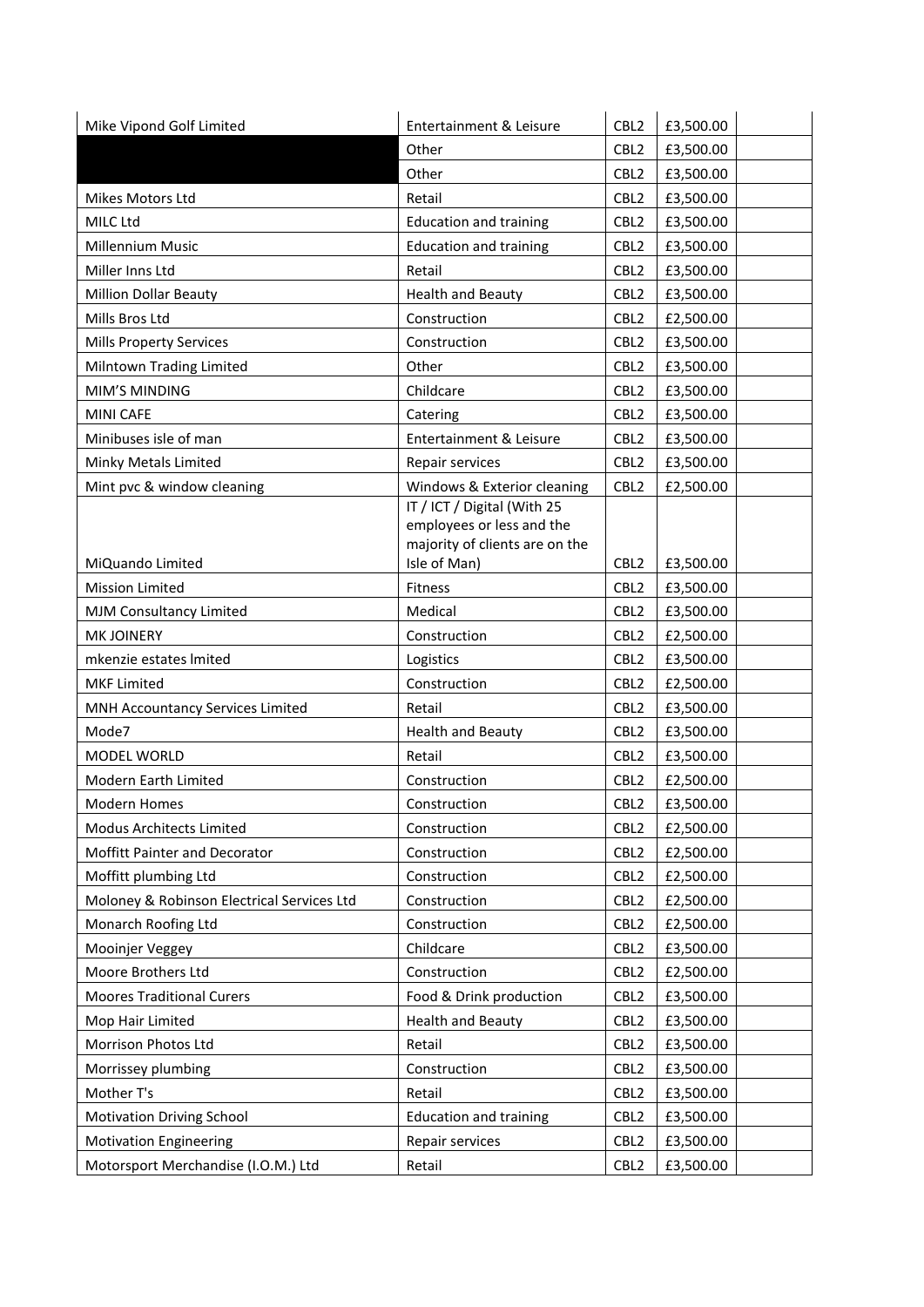| Motorworx Limited                        | Repair services               | CBL <sub>2</sub> | £3,500.00 |
|------------------------------------------|-------------------------------|------------------|-----------|
| motosyko                                 | Retail                        | CBL <sub>2</sub> | £3,500.00 |
| Move it Dance Ltd                        | <b>Education and training</b> | CBL <sub>2</sub> | £3,500.00 |
| Moving Clouds Media                      | Retail                        | CBL <sub>2</sub> | £3,500.00 |
| Mower Mann                               | Gardening and horticulture    | CBL <sub>2</sub> | £2,500.00 |
| <b>Moxon Associates</b>                  | Construction                  | CBL <sub>2</sub> | £2,500.00 |
| Mr Splash Ltd                            | Windows & Exterior cleaning   | CBL <sub>2</sub> | £2,500.00 |
| Mrs Yang's Restaurant                    | Catering                      | CBL <sub>2</sub> | £3,500.00 |
| Mrsbcleans                               | Cleaning                      | CBL <sub>2</sub> | £3,500.00 |
| MSN Roofing and Scaffolding Ltd          | Construction                  | CBL <sub>2</sub> | £2,500.00 |
| Muddy Paws IOM                           | Animal care                   | CBL <sub>2</sub> | £3,500.00 |
| Muffins Ltd                              | Food & Drink production       | CBL <sub>2</sub> | £3,500.00 |
| Mullen Consulting Ltd                    | Construction                  | CBL <sub>2</sub> | £2,500.00 |
| Multi magic smart repair                 | Repair services               | CBL <sub>2</sub> | £3,500.00 |
| Murray's motorcycle museum               | Other                         | CBL <sub>2</sub> | £3,500.00 |
| <b>MWR Motorcycles</b>                   | Other                         | CBL <sub>2</sub> | £3,500.00 |
| Myartstudio                              | <b>Education and training</b> | CBL <sub>2</sub> | £3,500.00 |
| Mylchreests Motors Ltd                   | Repair services               | CBL <sub>2</sub> | £3,500.00 |
| Mylvoirrey Limited                       | Construction                  | CBL <sub>2</sub> | £2,500.00 |
| N & W Joinery Limited                    | Construction                  | CBL <sub>2</sub> | £2,500.00 |
| N Callow & Sons Limited                  | Other                         | CBL <sub>2</sub> | £3,500.00 |
| Nails by Carly-Jane                      | Health and Beauty             | CBL <sub>2</sub> | £3,500.00 |
| Nails by Kev                             | <b>Health and Beauty</b>      | CBL <sub>2</sub> | £3,500.00 |
| Nails by Michela at signature rooms      | <b>Health and Beauty</b>      | CBL <sub>2</sub> | £3,500.00 |
| Nailz2beauty Ltd                         | <b>Health and Beauty</b>      | CBL <sub>2</sub> | £3,500.00 |
| <b>Natalie Smith Consulting</b>          | Other                         | CBL <sub>2</sub> | £3,500.00 |
| <b>Natural Healing</b>                   | <b>Health and Beauty</b>      | CBL <sub>2</sub> | £3,500.00 |
| NATURAL STONE - GRANITE & MARBLE LIMITED | Construction                  | CBL <sub>2</sub> | £2,500.00 |
| Nautilus Fitness Limited                 | Fitness                       | CBL <sub>2</sub> | £3,500.00 |
| Nectar IOM Limited                       | Retail                        | CBL <sub>2</sub> | £3,500.00 |
| Neil Brown Joinery Limited               | Construction                  | CBL <sub>2</sub> | £2,500.00 |
| Neil Harrison Electrical and Testing     | Construction                  | CBL <sub>2</sub> | £2,500.00 |
| Neill Skillen Painting and Decorating    | Construction                  | CBL <sub>2</sub> | £3,500.00 |
| Nemesis Paints Limited                   | Repair services               | CBL <sub>2</sub> | £3,500.00 |
| Neos Limited                             | Catering                      | CBL <sub>2</sub> | £3,500.00 |
| New Earth                                | Construction                  | CBL <sub>2</sub> | £2,500.00 |
| New Generation                           | Retail                        | CBL <sub>2</sub> | £3,500.00 |
| Newby and Padley                         | Other                         | CBL <sub>2</sub> | £3,500.00 |
| Newby's Limited                          | Retail                        | CBL <sub>2</sub> | £3,500.00 |
| NEWSBEAT LTD                             | Catering                      | CBL <sub>2</sub> | £3,500.00 |
| Newson Trading Co Ltd                    | Retail                        | CBL <sub>2</sub> | £3,500.00 |
| Next Level Fitness Ltd                   | Fitness                       | CBL <sub>2</sub> | £3,500.00 |
| Nicholas Brian Design Limited            | Construction                  | CBL <sub>2</sub> | £2,500.00 |
| Nicholson Haulage                        | Logistics                     | CBL <sub>2</sub> | £3,500.00 |
| Nick Hurt Joinery Limited                | Construction                  | CBL <sub>2</sub> | £2,500.00 |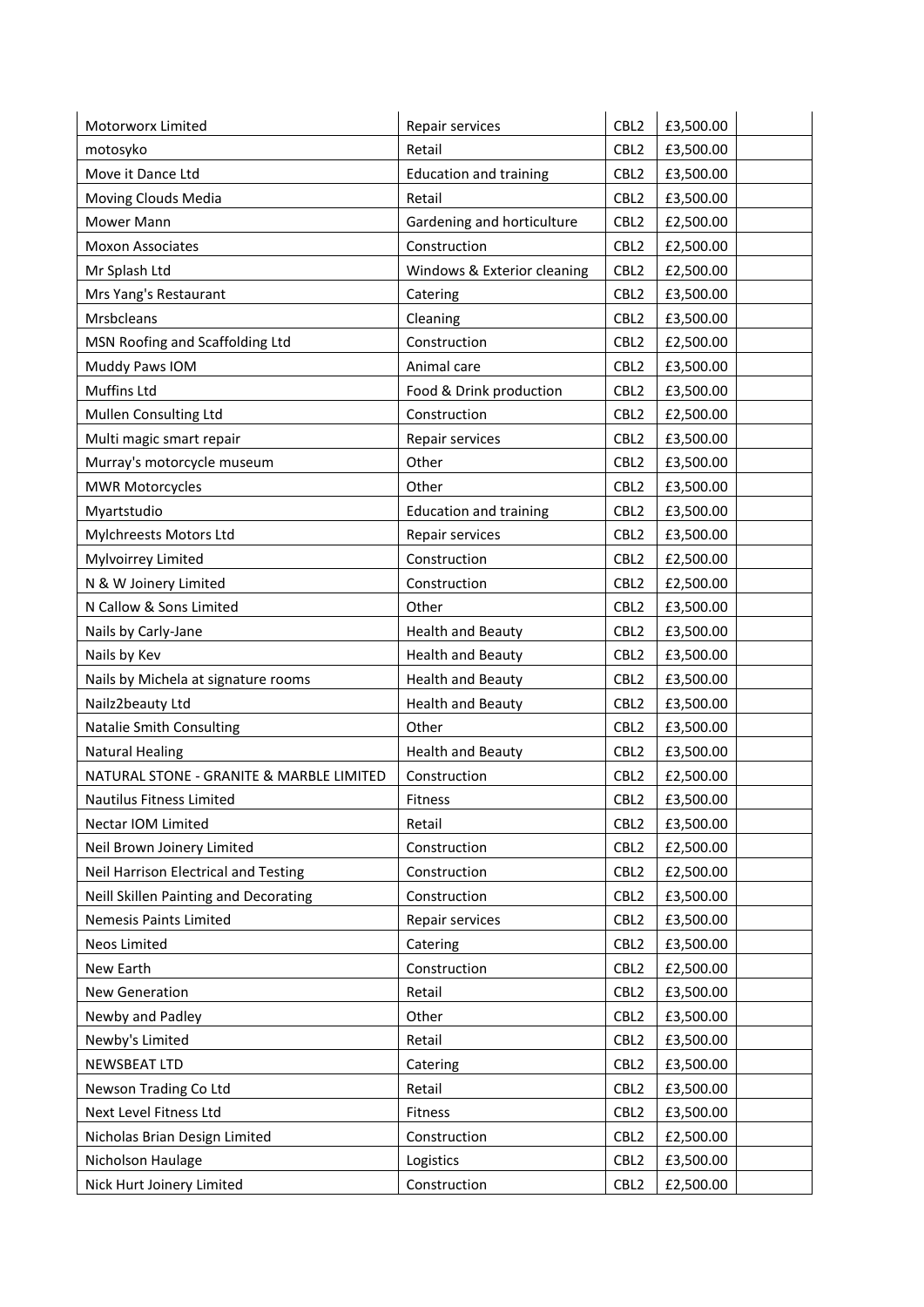| Nick Kneen Joinery                         | Construction               | CBL <sub>2</sub> | £2,500.00 |
|--------------------------------------------|----------------------------|------------------|-----------|
| Nigel Kermeen Joinery Ltd                  | Construction               | CBL <sub>2</sub> | £2,500.00 |
| Nigel Quirk Joinery                        | Construction               | CBL <sub>2</sub> | £3,500.00 |
| Nigel Stafford Electrical Engineering      | Construction               | CBL <sub>2</sub> | £2,500.00 |
| Nigel Warren Itd                           | Construction               | CBL <sub>2</sub> | £2,500.00 |
| Nik Bull Electrical Ltd                    | Construction               | CBL <sub>2</sub> | £3,500.00 |
| Nik Service Ltd                            | Cleaning                   | CBL <sub>2</sub> | £3,500.00 |
| <b>NK Construction</b>                     | Construction               | CBL <sub>2</sub> | £2,500.00 |
| NL Carpentry & Joinery Limited             | Construction               | CBL <sub>2</sub> | £2,500.00 |
| No 1 Accounts Limited                      | Other                      | CBL <sub>2</sub> | £3,500.00 |
| No 5 Wellington Street                     | <b>Health and Beauty</b>   | CBL <sub>2</sub> | £3,500.00 |
| No.16 hair and beauty Ltd                  | <b>Health and Beauty</b>   | CBL <sub>2</sub> | £3,500.00 |
| Noa Market Hall Limited                    | Catering                   | CBL <sub>2</sub> | £3,500.00 |
| Noble Plumbing and Heating Limited         | Construction               | CBL <sub>2</sub> | £3,500.00 |
| Noel Hunter & Son Plant Hire & Groundworks |                            |                  |           |
| Limited                                    | Construction               | CBL <sub>2</sub> | £2,500.00 |
| Noel McKenna Builders Limited              | Construction               | CBL <sub>2</sub> | £2,500.00 |
| NORDIC SALON SOLUTIONS LTD                 | Health and Beauty          | CBL <sub>2</sub> | £3,500.00 |
| Nordwest Building and Preservation Ltd     | Construction               | CBL <sub>2</sub> | £2,500.00 |
| Norman Cowin Limited                       | Construction               | CBL <sub>2</sub> | £2,500.00 |
| North Point Plastics Limited               | Retail                     | CBL <sub>2</sub> | £3,500.00 |
| Northern Autocare                          | Repair services            | CBL <sub>2</sub> | £3,500.00 |
| Northern Painters Limited                  | Construction               | CBL <sub>2</sub> | £2,500.00 |
| Northwood Ltd T/A Luminaires               | Construction               | CBL <sub>2</sub> | £3,500.00 |
| Novel Experience                           | Retail                     | CBL <sub>2</sub> | £3,500.00 |
| Novotile Itd                               | Construction               | CBL <sub>2</sub> | £2,500.00 |
| NPM Joinery Limited                        | Construction               | CBL <sub>2</sub> | £2,500.00 |
| <b>NPP Landscapes</b>                      | Gardening and horticulture | CBL <sub>2</sub> | £2,500.00 |
| Nu Hair                                    | <b>Health and Beauty</b>   | CBL <sub>2</sub> | £3,500.00 |
| Number1 hair&beauty                        | <b>Health and Beauty</b>   | CBL <sub>2</sub> | £3,500.00 |
| <b>NUTRIFIT IOM LTD</b>                    | Fitness                    | CBL <sub>2</sub> | £3,500.00 |
| NWS (IOM) Ltd                              | Other                      | CBL <sub>2</sub> | £3,500.00 |
| Oakhouse Ltd. T/A Douglas snooker club     | Entertainment & Leisure    | CBL <sub>2</sub> | £3,500.00 |
| Oakwood Carpentry & Joinery Services       | Construction               | CBL <sub>2</sub> | £2,500.00 |
| Oasis Catering Ltd                         | Catering                   | CBL <sub>2</sub> | £3,500.00 |
| Oasis Coffee Ltd                           | Retail                     | CBL <sub>2</sub> | £3,500.00 |
| Obbree Plumbing & Heating Limited          | Construction               | CBL <sub>2</sub> | £3,500.00 |
| O'Brien build                              | Construction               | CBL <sub>2</sub> | £2,500.00 |
| Octopus Media TA Mojos Fish and Chip shop  | Catering                   | CBL <sub>2</sub> | £3,500.00 |
| <b>Odin's Manx Beers Limited</b>           | Food & Drink production    | CBL <sub>2</sub> | £3,500.00 |
| Office Equipment Centre (1978) Limited     | Retail                     | CBL <sub>2</sub> | £3,500.00 |
| Office Maintenance Services Ltd            | Construction               | CBL <sub>2</sub> | £2,500.00 |
| Office World Ltd                           | Retail                     | CBL <sub>2</sub> | £3,500.00 |
| OJ Joinery                                 | Construction               | CBL <sub>2</sub> | £2,500.00 |
| Okell and Son Limited                      | Food & Drink production    | CBL <sub>2</sub> | £3,500.00 |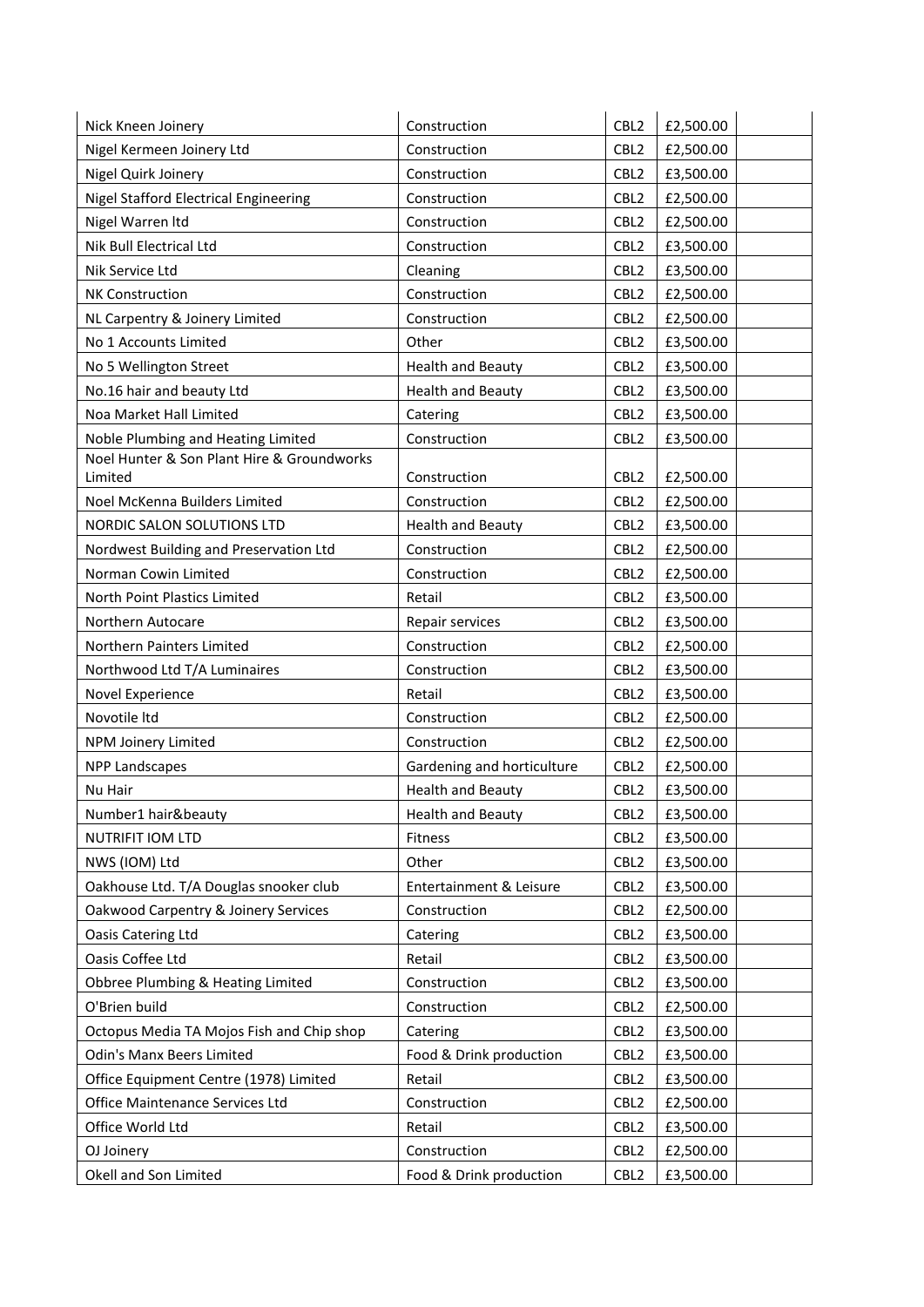| Okells Inns Limited                                | Retail                                                                                     | CBL <sub>2</sub>                     | £3,500.00              |
|----------------------------------------------------|--------------------------------------------------------------------------------------------|--------------------------------------|------------------------|
| Old Market Inn                                     | Catering                                                                                   | CBL <sub>2</sub>                     | £3,500.00              |
| Olivia Rose Limited                                | <b>Health and Beauty</b>                                                                   | CBL <sub>2</sub>                     | £3,500.00              |
| Olly Hire Ltd                                      | Construction                                                                               | CBL <sub>2</sub>                     | £2,500.00              |
| <b>OMazing Life</b>                                | Fitness                                                                                    | CBL <sub>2</sub>                     | £3,500.00              |
| Omega Electrical                                   | Construction                                                                               | CBL <sub>2</sub>                     | £2,500.00              |
| On The Road Tattoo                                 | <b>Health and Beauty</b>                                                                   | CBL <sub>2</sub>                     | £3,500.00              |
| Onchan Barber Shop Limited                         | <b>Health and Beauty</b>                                                                   | CBL <sub>2</sub>                     | £3,500.00              |
| Onchan Chiropody Surgery                           | Medical                                                                                    | CBL <sub>2</sub>                     | £3,500.00              |
| Onchan Park Cafe Ltd ta Velo Cafe                  | Catering                                                                                   | CBL <sub>2</sub>                     | £3,500.00              |
| Onchan Raceway Limited                             | Entertainment & Leisure                                                                    | CBL <sub>2</sub>                     | £3,500.00              |
| Onford Limited                                     | Other                                                                                      | CBL <sub>2</sub>                     | £3,500.00              |
|                                                    | IT / ICT / Digital (With 25<br>employees or less and the<br>majority of clients are on the |                                      |                        |
| Opti-Fi Limited<br>Optimum Electrical Services Ltd | Isle of Man)                                                                               | CBL <sub>2</sub>                     | £3,500.00              |
| <b>Optimum Fitness</b>                             | Construction<br><b>Fitness</b>                                                             | CBL <sub>2</sub><br>CBL <sub>2</sub> | £2,500.00<br>£3,500.00 |
| Optimum Physiotherapy IOM Ltd                      | Medical                                                                                    | CBL <sub>2</sub>                     | £3,500.00              |
| <b>Organic Construction Limited</b>                | Construction                                                                               | CBL <sub>2</sub>                     |                        |
|                                                    | Other                                                                                      | CBL <sub>2</sub>                     | £2,500.00              |
| Orly Private Taxi Limited                          |                                                                                            |                                      | £3,500.00              |
| <b>Ormco Accounts Limited</b>                      | Other                                                                                      | CBL <sub>2</sub>                     | £3,500.00              |
| Osborn Limited T/A sborn Carpets                   | Retail                                                                                     | CBL <sub>2</sub>                     | £3,500.00              |
| Osbourne Antiques Limited                          | Retail                                                                                     | CBL <sub>2</sub>                     | £3,500.00              |
| OSO LTD T/a Absolute Abode                         | Retail                                                                                     | CBL <sub>2</sub>                     | £3,500.00              |
| <b>Osprey Construction</b>                         | Construction                                                                               | CBL <sub>2</sub>                     | £2,500.00              |
| Out Of The Blue Limited                            | <b>Health and Beauty</b>                                                                   | CBL <sub>2</sub>                     | £3,500.00              |
| <b>Outdoor Spaces</b>                              | Construction                                                                               | CBL <sub>2</sub>                     | £2,500.00              |
| <b>OUTDOORS RAMSEY LIMITED</b>                     | Retail                                                                                     | CBL <sub>2</sub>                     | £3,500.00              |
| Oven Valet                                         | Cleaning                                                                                   | CBL <sub>2</sub>                     | £3,500.00              |
| Ozer Limited T/A Meating Steakhouse                | Catering                                                                                   | CBL <sub>2</sub>                     | £3,500.00              |
| P & C Partnership Limited                          | Construction                                                                               | CBL <sub>2</sub>                     | £2,500.00              |
| P A Catering Ltd                                   | Catering                                                                                   | CBL <sub>2</sub>                     | £3,500.00              |
| P Horne Plasterers Limited                         | Construction                                                                               | CBL <sub>2</sub>                     | £2,500.00              |
| P Russell Motor Engineer                           | Repair services                                                                            | CBL <sub>2</sub>                     | £3,500.00              |
| PA Isle of Man Ltd                                 | Other                                                                                      | CBL <sub>2</sub>                     | £3,500.00              |
| Pacesetter (1981)                                  | Retail                                                                                     | CBL <sub>2</sub>                     | £3,500.00              |
| Paint Mann                                         | Construction                                                                               | CBL <sub>2</sub>                     | £2,500.00              |
| Palace Entertainment Limited                       | Entertainment & Leisure                                                                    | CBL <sub>2</sub>                     | £3,500.00              |
| Paragon Recruitment Ltd                            | Other                                                                                      | CBL <sub>2</sub>                     | £3,500.00              |
| Park House Nursery                                 | <b>Education and training</b>                                                              | CBL <sub>2</sub>                     | £3,500.00              |
| Park lane                                          | <b>Health and Beauty</b>                                                                   | CBL <sub>2</sub>                     | £3,500.00              |
| Parlato Limited                                    | Retail                                                                                     | CBL <sub>2</sub>                     | £3,500.00              |
| Parliament Street Pub Co Ltd                       | Entertainment & Leisure                                                                    | CBL <sub>2</sub>                     | £3,500.00              |
| Pascoes Ltd                                        | Retail                                                                                     | CBL <sub>2</sub>                     | £3,500.00              |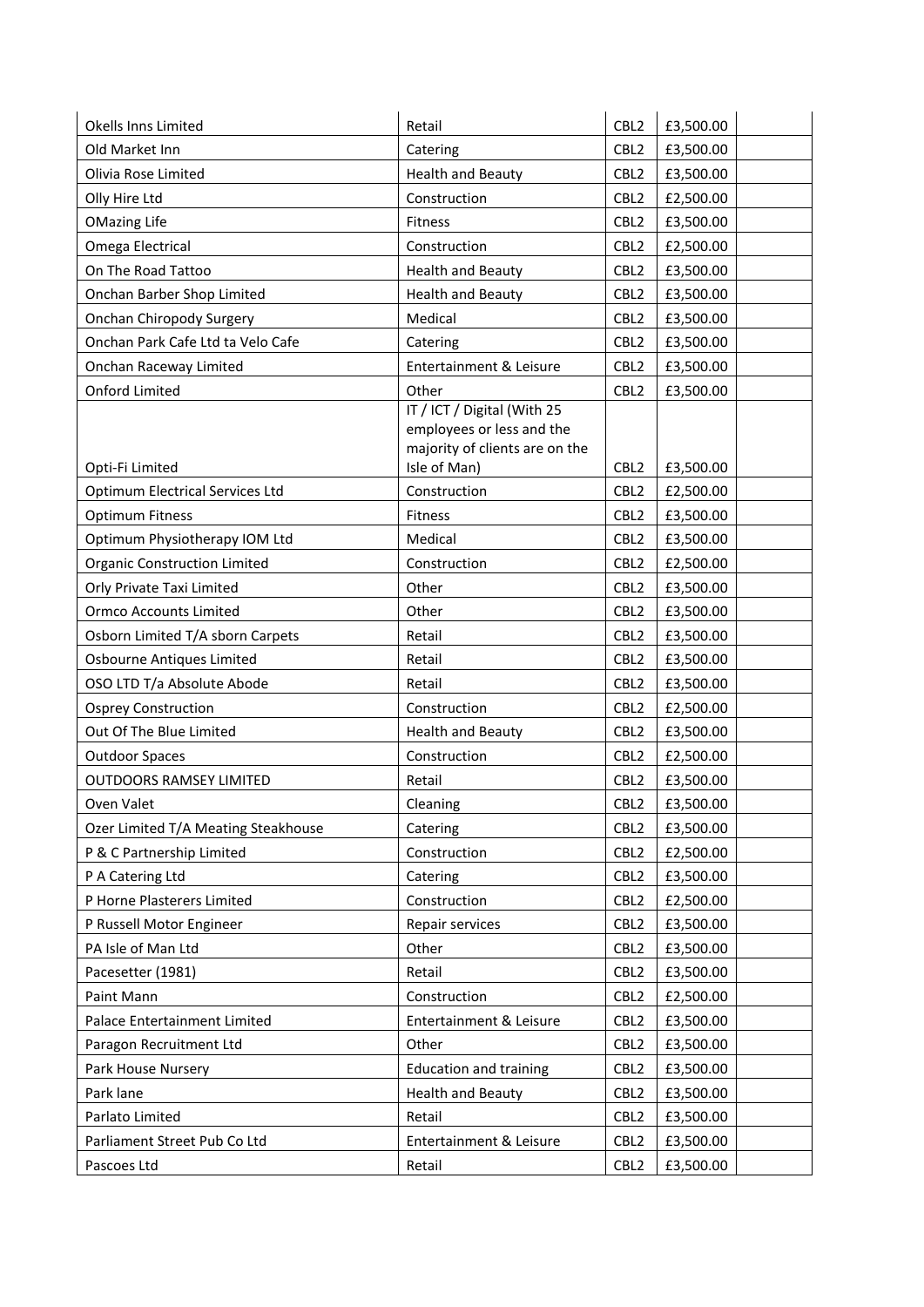| PasswithDonna Limited                     | <b>Education and training</b> | CBL <sub>2</sub> | £3,500.00 |
|-------------------------------------------|-------------------------------|------------------|-----------|
| Pat-A-Cake Bakery                         | Catering                      | CBL <sub>2</sub> | £3,500.00 |
| Patric Russell Driving School Ltd         | <b>Education and training</b> | CBL <sub>2</sub> | £3,500.00 |
| Paul A Gavin Joinery Limited              | Construction                  | CBL <sub>2</sub> | £2,500.00 |
| Paul Clinton Limited                      | Construction                  | CBL <sub>2</sub> | £2,500.00 |
| Paul Collins Limited                      | Construction                  | CBL <sub>2</sub> | £2,500.00 |
| Paul Dedman Performance Limited           | Retail                        | CBL <sub>2</sub> | £3,500.00 |
| Paul Laydon Flooring Limited              | Construction                  | CBL <sub>2</sub> | £2,500.00 |
| Paul Leivers Construction Ltd             | Construction                  | CBL <sub>2</sub> | £2,500.00 |
| Paul Ridgway Limited                      | Repair services               | CBL <sub>2</sub> | £3,500.00 |
| Paul Wheeler Ltd                          | Construction                  | CBL <sub>2</sub> | £2,500.00 |
| Paula's Kitchen Ltd                       | Food & Drink production       | CBL <sub>2</sub> | £3,500.00 |
| PAWFECTION LIMITED                        | Animal care                   | CBL <sub>2</sub> | £3,500.00 |
| Paws for Thought                          | Animal care                   | CBL <sub>2</sub> | £3,500.00 |
| PB Electrical Services Ltd                | Construction                  | CBL <sub>2</sub> | £2,500.00 |
| PB Sports Performance LTD                 | Fitness                       | CBL <sub>2</sub> | £3,500.00 |
| PCM Ashurst Services Limited              | Gardening and horticulture    | CBL <sub>2</sub> | £2,500.00 |
| PD22 Taxi limited                         | Other                         | CBL <sub>2</sub> | £3,500.00 |
| Peace of Mind Wills and Funeral Plans Ltd | Other                         | CBL <sub>2</sub> | £3,500.00 |
| Peel Beach Kiosk Limited                  | Catering                      | CBL <sub>2</sub> | £3,500.00 |
| Peel Marine Hotel                         | Catering                      | CBL <sub>2</sub> | £3,500.00 |
| Peel News Centre                          | Retail                        | CBL <sub>2</sub> | £3,500.00 |
| Pegasus Safety Consulting Ltd.            | Other                         | CBL <sub>2</sub> | £3,500.00 |
| Pelagos Yachts Ltd                        | Other                         | CBL <sub>2</sub> | £3,500.00 |
| Penny Farthing                            | Retail                        | CBL <sub>2</sub> | £3,500.00 |
| Perfect Harmony                           | <b>Health and Beauty</b>      | CBL <sub>2</sub> | £3,500.00 |
| Perinort Ld                               | Other                         | CBL <sub>2</sub> | £3,500.00 |
| Periom LTD                                | <b>Health and Beauty</b>      | CBL <sub>2</sub> | £3,500.00 |
| Permanently Perfect Cosmetics Ltd         | <b>Health and Beauty</b>      | CBL <sub>2</sub> | £3,500.00 |
| Peter Cain Electrical Services Ltd        | Construction                  | CBL <sub>2</sub> | £2,500.00 |
| Peter Dawson Limited                      | Retail                        | CBL <sub>2</sub> | £3,500.00 |
|                                           | Commercial fishing boats /    |                  |           |
| Peter M Limited                           | Share fishermen               | CBL <sub>2</sub> | £3,500.00 |
| Peter Skelly Groundworks Limited          | Construction                  | CBL <sub>2</sub> | £2,500.00 |
| Peter Wilson Plumbing and Heating         | Construction                  | CBL <sub>2</sub> | £2,500.00 |
| Phil Kniveton Ltd                         | Windows & Exterior cleaning   | CBL <sub>2</sub> | £2,500.00 |
| Phoenix Windows (Parkenaur Ltd)           | Construction                  | CBL <sub>2</sub> | £2,500.00 |
| Piano Performance Academy                 | <b>Education and training</b> | CBL <sub>2</sub> | £3,500.00 |
| Pilates Isle of Man                       | Fitness                       | CBL <sub>2</sub> | £3,500.00 |
| Pilates Michelle                          | Fitness                       | CBL <sub>2</sub> | £3,500.00 |
| Pilates Room                              | Fitness                       | CBL <sub>2</sub> | £3,500.00 |
| Pinewood Social Club Ltd                  | Entertainment & Leisure       | CBL <sub>2</sub> | £3,500.00 |
| Pioneer Carpentry and Construction        | Construction                  | CBL <sub>2</sub> | £2,500.00 |
| Pipeline Plumbing Limited                 | Construction                  | CBL <sub>2</sub> | £3,500.00 |
| Pizza Napoli Limited                      | Catering                      | CBL <sub>2</sub> | £3,500.00 |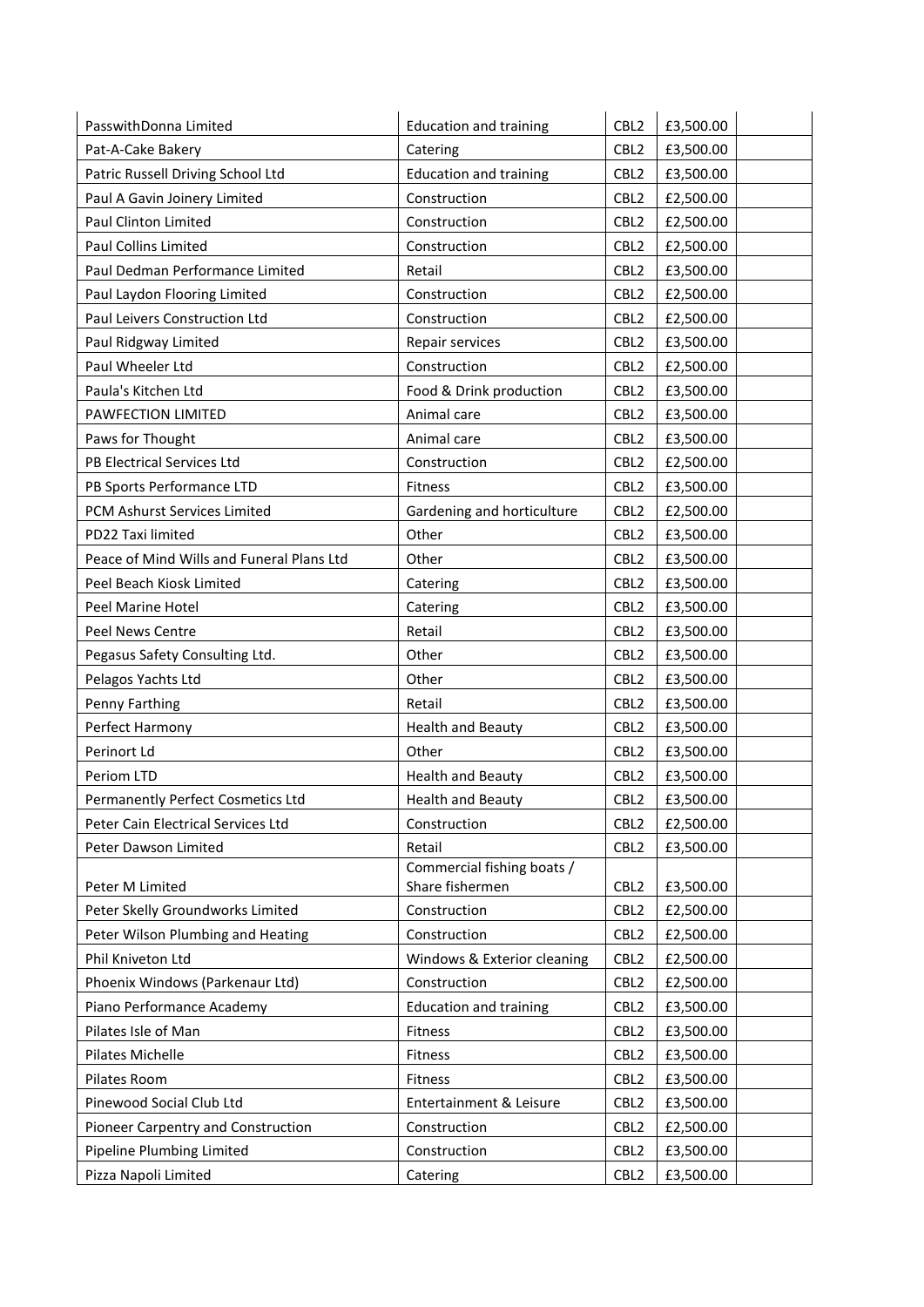| Pizzanista Limited                              | Catering                      | CBL <sub>2</sub> | £3,500.00 |
|-------------------------------------------------|-------------------------------|------------------|-----------|
| PJ Conlon Decorating                            | Construction                  | CBL <sub>2</sub> | £3,500.00 |
| Plastering Services IOM                         | Construction                  | CBL <sub>2</sub> | £3,500.00 |
| Platinum Hair and Beauty                        | <b>Health and Beauty</b>      | CBL <sub>2</sub> | £3,500.00 |
| Platinum Holdings Limited                       | Other                         | CBL <sub>2</sub> | £3,500.00 |
| Platinum Manufacturing and Engineering          |                               |                  |           |
| Services Limited                                | Manufacturing                 | CBL <sub>2</sub> | £3,500.00 |
| Platinum Windows Limited                        | Construction                  | CBL <sub>2</sub> | £2,500.00 |
| PMCP Marine Services Ltd                        | Other                         | CBL <sub>2</sub> | £3,500.00 |
| POKIS EXECUTIVE HIRE                            | Other                         | CBL <sub>2</sub> | £3,500.00 |
| Pooil Vaaish Black Limestone Limited            | Manufacturing                 | CBL <sub>2</sub> | £3,500.00 |
| Port Erin Paddleboards Ltd                      | Other                         | CBL <sub>2</sub> | £3,500.00 |
| Port Hair Inn                                   | <b>Health and Beauty</b>      | CBL <sub>2</sub> | £3,500.00 |
| Port Hair Inn                                   | <b>Health and Beauty</b>      | CBL <sub>2</sub> | £3,500.00 |
| Portfolio Consultancy                           | <b>Education and training</b> | CBL <sub>2</sub> | £3,500.00 |
| <b>Portland Services Limited</b>                | Construction                  | CBL <sub>2</sub> | £2,500.00 |
| Posh Paws                                       | Animal care                   | CBL <sub>2</sub> | £3,500.00 |
| <b>Positive Electrical Services Ltd</b>         | Construction                  | CBL <sub>2</sub> | £3,500.00 |
| Powell's Upholstery service                     | Other                         | CBL <sub>2</sub> | £3,500.00 |
| <b>Power Cleaning Services</b>                  | Windows & Exterior cleaning   | CBL <sub>2</sub> | £2,500.00 |
| Powerwheels                                     | Other                         | CBL <sub>2</sub> | £3,500.00 |
| <b>Precious Paws</b>                            | Animal care                   | CBL <sub>2</sub> | £3,500.00 |
| <b>Precision Construction &amp; Maintenance</b> | Construction                  | CBL <sub>2</sub> | £3,500.00 |
| Premier Bathrooms Ltd                           | Construction                  | CBL <sub>2</sub> | £3,500.00 |
| Premier Flooring Ltd                            | Retail                        | CBL <sub>2</sub> | £3,500.00 |
| Premier HGV Instruction                         | <b>Education and training</b> | CBL <sub>2</sub> | £3,500.00 |
| Premier Kitchens Limited                        | Construction                  | CBL <sub>2</sub> | £3,500.00 |
| <b>Premier Taxis Limited</b>                    | Other                         | CBL <sub>2</sub> | £3,500.00 |
| Presence Of Mann Ltd                            | Retail                        | CBL <sub>2</sub> | £3,500.00 |
| Prestige Garage Doors Limited                   | Construction                  | CBL <sub>2</sub> | £3,500.00 |
| Prestige Plastering Itd                         | Construction                  | CBL <sub>2</sub> | £2,500.00 |
| Prestige Plumbing Ltd                           | Construction                  | CBL <sub>2</sub> | £2,500.00 |
| Priced right painters & decorators limited      | Construction                  | CBL <sub>2</sub> | £2,500.00 |
| Pride Foods Ltd t/a Delissimo t/a Appetites     | Catering                      | CBL <sub>2</sub> | £3,500.00 |
| Pride Ironing Limited t/a Ironing Bored         | Other                         | CBL <sub>2</sub> | £3,500.00 |
| <b>Primary Consulting Ltd</b>                   | Construction                  | CBL <sub>2</sub> | £2,500.00 |
| Prime plastering limited                        | Construction                  | CBL <sub>2</sub> | £2,500.00 |
| Pringle Law                                     | Other                         | CBL <sub>2</sub> | £3,500.00 |
| Private tuition with Miss KC                    | <b>Education and training</b> | CBL <sub>2</sub> | £3,500.00 |
| Pro Electronics Ltd                             | Retail                        | CBL <sub>2</sub> | £3,500.00 |
| Professional Lighting Design                    | Construction                  | CBL <sub>2</sub> | £2,500.00 |
| Professional maintenance and repairs            | Construction                  | CBL <sub>2</sub> | £2,500.00 |
| Promenade Shirts & Embroidery Limited           | Retail                        | CBL <sub>2</sub> | £3,500.00 |
| <b>Pronto Plumbing</b>                          | Construction                  | CBL <sub>2</sub> | £2,500.00 |
| Property Perfect Exterior Maintenance Services  | Construction                  | CBL <sub>2</sub> | £3,500.00 |
|                                                 |                               |                  |           |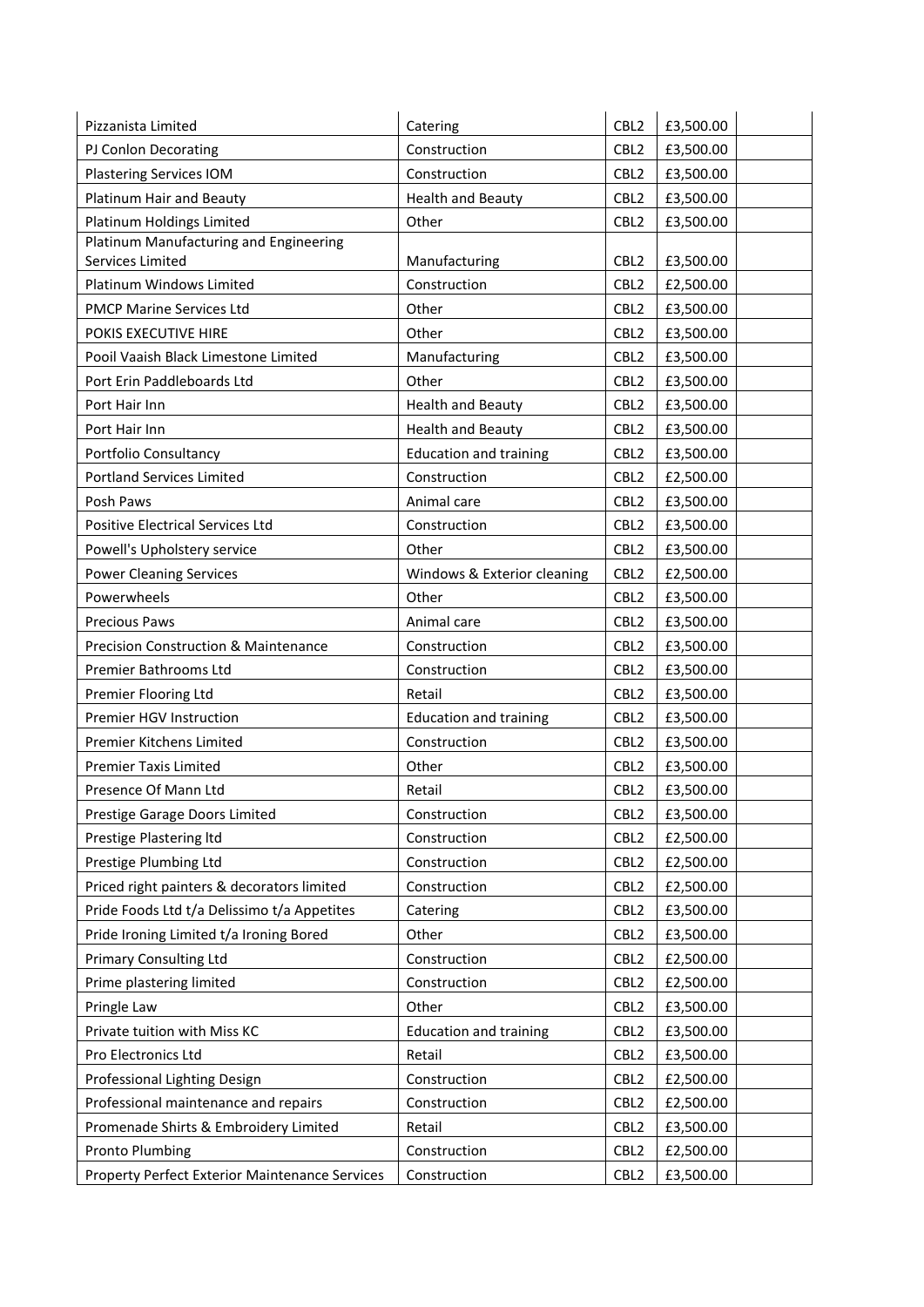| Property Wise Limited                         | Other                    | CBL <sub>2</sub> | £3,500.00 |
|-----------------------------------------------|--------------------------|------------------|-----------|
| propertyupkeep Itd                            | Construction             | CBL <sub>2</sub> | £3,500.00 |
| PRO-TEC SECURITY LTD                          | Other                    | CBL <sub>2</sub> | £3,500.00 |
| Pro-Tint                                      | Repair services          | CBL <sub>2</sub> | £3,500.00 |
| PS Maintenance Ltd                            | Construction             | CBL <sub>2</sub> | £2,500.00 |
| PSM Sports Injury and Rehabilitation Clinic   | Medical                  | CBL <sub>2</sub> | £3,500.00 |
| PT Plumbing & Heating LTD                     | Construction             | CBL <sub>2</sub> | £3,500.00 |
| <b>Puddleducks Nursery</b>                    | Childcare                | CBL <sub>2</sub> | £3,500.00 |
| Pure inspiration                              | Retail                   | CBL <sub>2</sub> | £3,500.00 |
| Pure Plumbing and Heating Ltd                 | Construction             | CBL <sub>2</sub> | £2,500.00 |
| PureClean Ltd                                 | Cleaning                 | CBL <sub>2</sub> | £3,500.00 |
| Purite Ltd                                    | <b>Health and Beauty</b> | CBL <sub>2</sub> | £3,500.00 |
| Purple Monkey Property Maintenance            | Construction             | CBL <sub>2</sub> | £2,500.00 |
| <b>PVC Installations LTD</b>                  | Construction             | CBL <sub>2</sub> | £3,500.00 |
| PW Building and Preservation LTD              | Construction             | CBL <sub>2</sub> | £2,500.00 |
| Pyramid construction ltd                      | Construction             | CBL <sub>2</sub> | £2,500.00 |
| Q & S Motors Ltd                              | Repair services          | CBL <sub>2</sub> | £3,500.00 |
| Q-Hospitality                                 | Catering                 | CBL <sub>2</sub> | £3,500.00 |
| Qi Clinique Limited                           | <b>Health and Beauty</b> | CBL <sub>2</sub> | £3,500.00 |
| Quad Bike Mania Ltd                           | Entertainment & Leisure  | CBL <sub>2</sub> | £3,500.00 |
| Quality Cleaners (Ramsey) Ltd                 | Cleaning                 | CBL <sub>2</sub> | £3,500.00 |
| Quality Stoves Installation Ltd               | Retail                   | CBL <sub>2</sub> | £3,500.00 |
| Quay Fitness Ltd                              | Fitness                  | CBL <sub>2</sub> | £3,500.00 |
| Quayla Construction Limited                   | Construction             | CBL <sub>2</sub> | £2,500.00 |
| Quayles Limited T/A Quayles Online Estate     |                          |                  |           |
| Agency &                                      | Other                    | CBL <sub>2</sub> | £3,500.00 |
| Queen Bee Ink                                 | Retail                   | CBL <sub>2</sub> | £3,500.00 |
| Queen of Clean                                | Cleaning                 | CBL <sub>2</sub> | £3,500.00 |
| <b>Queripel Construction</b>                  | Construction             | CBL <sub>2</sub> | £2,500.00 |
| Quickcars Limited                             | Retail                   | CBL <sub>2</sub> | £3,500.00 |
| Quids Inn                                     | Entertainment & Leisure  | CBL <sub>2</sub> | £3,500.00 |
| Quiggin & Cubbon Limited                      | Construction             | CBL <sub>2</sub> | £2,500.00 |
| Quine & Cubbon Limited                        | Other                    | CBL <sub>2</sub> | £3,500.00 |
| Quintessential Hair and Beauty Rooms          | <b>Health and Beauty</b> | CBL <sub>2</sub> | £3,500.00 |
| R C Marshall & Son Ltd                        | Construction             | CBL <sub>2</sub> | £2,500.00 |
| R Cain Plant Hire Ltd                         | Construction             | CBL <sub>2</sub> | £2,500.00 |
| R G W Limited                                 | Construction             | CBL <sub>2</sub> | £2,500.00 |
| R Hay Tiling Ltd                              | Construction             | CBL <sub>2</sub> | £2,500.00 |
| R J Crossey Joinery Services                  | Construction             | CBL <sub>2</sub> | £3,500.00 |
| R O K Landscape Gardening Ltd                 | Construction             | CBL <sub>2</sub> | £2,500.00 |
| R P Events & Promotions IOM Limited           | Entertainment & Leisure  | CBL <sub>2</sub> | £3,500.00 |
| R S Plastering Ltd                            | Construction             | CBL <sub>2</sub> | £2,500.00 |
| R.H.S Jewellers Limited                       | Retail                   | CBL <sub>2</sub> | £3,500.00 |
| Railway Coffee Shop Ltd TA Whistlestop Coffee |                          |                  |           |
| Shop                                          | Catering                 | CBL <sub>2</sub> | £3,500.00 |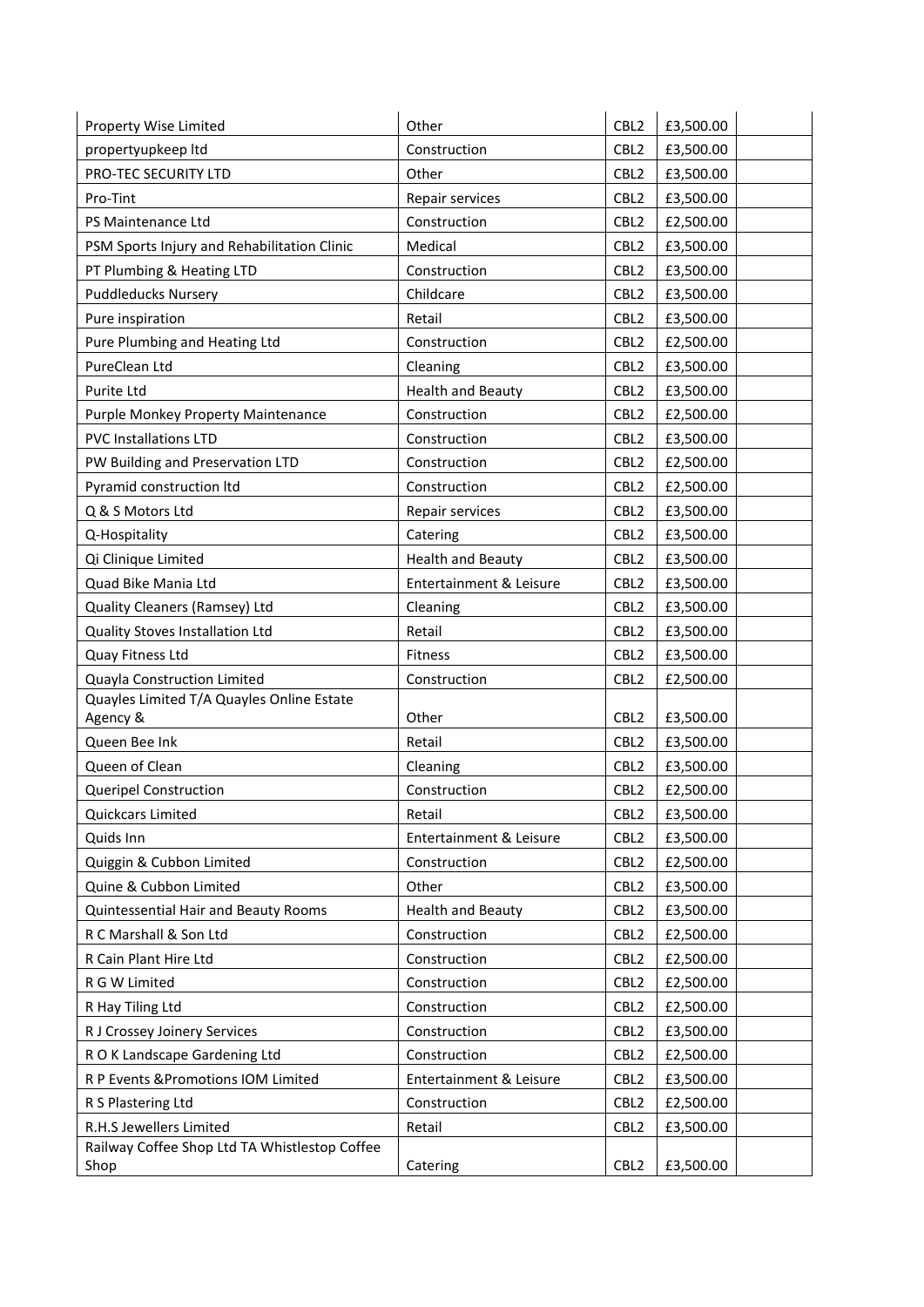| <b>RAINBOW'S END</b>                         | Retail                      | CBL <sub>2</sub> | £3,500.00 |
|----------------------------------------------|-----------------------------|------------------|-----------|
| Ram Ltd                                      | Repair services             | CBL <sub>2</sub> | £3,500.00 |
| Ramsey Art Gallery                           | Retail                      | CBL <sub>2</sub> | £3,500.00 |
| Ramsey Golf Club Limited                     | Entertainment & Leisure     | CBL <sub>2</sub> | £3,500.00 |
| Ramsey Pub Co Ltd                            | Entertainment & Leisure     | CBL <sub>2</sub> | £3,500.00 |
| <b>Ramsey Shipping Services</b>              | Other                       | CBL <sub>2</sub> | £3,500.00 |
| Ramsey Vehicle Valeting                      | Windows & Exterior cleaning | CBL <sub>2</sub> | £2,500.00 |
| Randles Ltd                                  | Construction                | CBL <sub>2</sub> | £2,500.00 |
| Range Left Jagged right Ltd                  | Other                       | CBL <sub>2</sub> | £3,500.00 |
| Rapid Roof Repairs                           | Construction                | CBL <sub>2</sub> | £3,500.00 |
| <b>RAR Limited</b>                           | Repair services             | CBL <sub>2</sub> | £3,500.00 |
| Ravioli House Ltd                            | Catering                    | CBL <sub>2</sub> | £3,500.00 |
| Raymac Construction Ltd                      | Construction                | CBL <sub>2</sub> | £2,500.00 |
| <b>RC Builders</b>                           | Construction                | CBL <sub>2</sub> | £3,500.00 |
| <b>RC Construction</b>                       | Construction                | CBL <sub>2</sub> | £2,500.00 |
| <b>RC Structures</b>                         | Construction                | CBL <sub>2</sub> | £3,500.00 |
| <b>Rc Turner Limied</b>                      | Retail                      | CBL <sub>2</sub> | £3,500.00 |
| RCC ENTERPRISES LIMITED T/A APPOLLO          |                             |                  |           |
| <b>BLINDS</b>                                | Other                       | CBL <sub>2</sub> | £3,500.00 |
| <b>RCL Stonemasonry Limited</b>              | Construction                | CBL <sub>2</sub> | £2,500.00 |
| RDS Holdings Ltd t/a Trend                   | Retail                      | CBL <sub>2</sub> | £3,500.00 |
| re.DESIGN.iom                                | Other                       | CBL <sub>2</sub> | £3,500.00 |
| Ready Steady Dance                           | Other                       | CBL <sub>2</sub> | £3,500.00 |
| Reconstruct Building and Maintenance Limited | Construction                | CBL <sub>2</sub> | £2,500.00 |
| <b>Recruitment Works</b>                     | Other                       | CBL <sub>2</sub> | £3,500.00 |
| Red Hair Salon                               | <b>Health and Beauty</b>    | CBL <sub>2</sub> | £3,500.00 |
| Red Mie                                      | Entertainment & Leisure     | CBL <sub>2</sub> | £3,500.00 |
| RED SCAFFOLDING LTD                          | Construction                | CBL <sub>2</sub> | £2,500.00 |
| Redmond services                             | Construction                | CBL <sub>2</sub> | £2,500.00 |
| REDS GARAGE LIMITED                          | Repair services             | CBL <sub>2</sub> | £3,500.00 |
| Reflections Hair Studio Itd                  | <b>Health and Beauty</b>    | CBL <sub>2</sub> | £3,500.00 |
| Refresh Ltd                                  | Other                       | CBL <sub>2</sub> | £3,500.00 |
| Rehab 2                                      | Retail                      | CBL <sub>2</sub> | £3,500.00 |
| RehabLab Physiotherapy Ltd                   | Medical                     | CBL <sub>2</sub> | £3,500.00 |
| <b>Reliance Security Ltd</b>                 | Construction                | CBL <sub>2</sub> | £2,500.00 |
| Renew Ltd                                    | Construction                | CBL <sub>2</sub> | £3,500.00 |
| Renov8 Limited                               | Construction                | CBL <sub>2</sub> | £2,500.00 |
| Revive                                       | <b>Health and Beauty</b>    | CBL <sub>2</sub> | £3,500.00 |
| <b>Revolution Fitness Ltd</b>                | Fitness                     | CBL <sub>2</sub> | £3,500.00 |
| Rex Motor Company Limited                    | Retail                      | CBL <sub>2</sub> | £3,500.00 |
| Reynolds & Turner Ltd                        | Repair services             | CBL <sub>2</sub> | £3,500.00 |
| Rhian's Beauty Hub                           | <b>Health and Beauty</b>    | CBL <sub>2</sub> | £3,500.00 |
| Richard Smith Ltd                            | Construction                | CBL <sub>2</sub> | £2,500.00 |
| Richard Watson Limited                       | Construction                | CBL <sub>2</sub> | £2,500.00 |
| Richardson Metalcraft Limited                | Construction                | CBL <sub>2</sub> | £2,500.00 |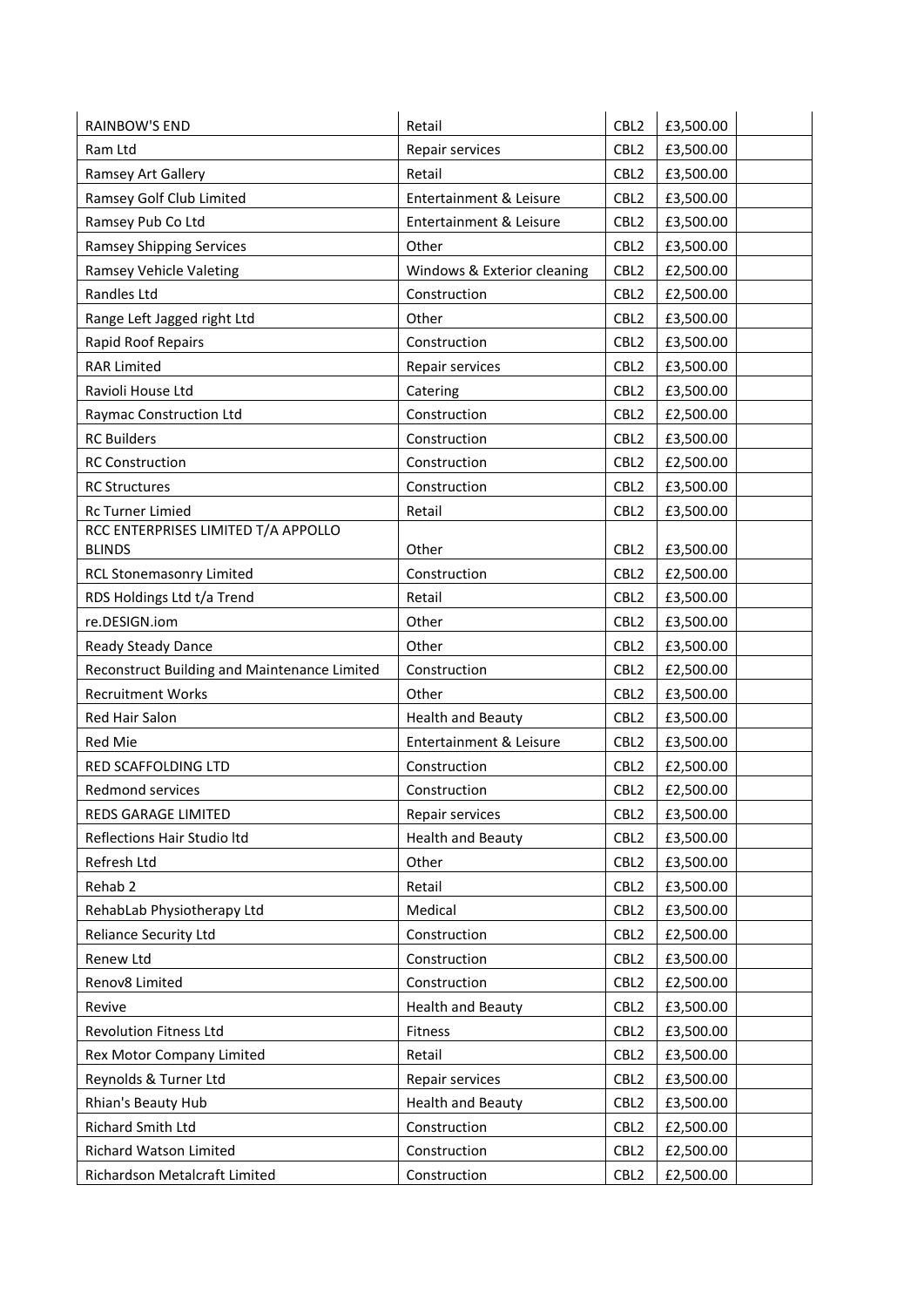| Ridgway Gas Services Ltd                       | Construction                  | CBL <sub>2</sub> | £2,500.00 |
|------------------------------------------------|-------------------------------|------------------|-----------|
| Rio's BBQ and Rodizio Limited                  | Catering                      | CBL <sub>2</sub> | £3,500.00 |
| Riverside Ltd                                  | Catering                      | CBL <sub>2</sub> | £3,500.00 |
| <b>RJC Construction Ltd</b>                    | Construction                  | CBL <sub>2</sub> | £2,500.00 |
| <b>RK Services</b>                             | Construction                  | CBL <sub>2</sub> | £2,500.00 |
| RM Brickworks Ltd                              | Construction                  | CBL <sub>2</sub> | £2,500.00 |
| RMD Electrical Ltd                             | Construction                  | CBL <sub>2</sub> | £2,500.00 |
| <b>RNS Construction</b>                        | Construction                  | CBL <sub>2</sub> | £2,500.00 |
| Road and Track Motorcycles Ltd                 | Retail                        | CBL <sub>2</sub> | £3,500.00 |
| Rob Baxter Plastering Ltd                      | Construction                  | CBL <sub>2</sub> | £2,500.00 |
| Robbie Jack Painting&Decorating                | Construction                  | CBL <sub>2</sub> | £2,500.00 |
| Robert Cormode Limited                         | Construction                  | CBL <sub>2</sub> | £2,500.00 |
| Robert Graham & Co                             | Construction                  | CBL <sub>2</sub> | £2,500.00 |
| Roberts                                        | Construction                  | CBL <sub>2</sub> | £2,500.00 |
| Roberts Installations limited                  | Construction                  | CBL <sub>2</sub> | £3,500.00 |
| Roberts Leisure Ltd                            | Retail                        | CBL <sub>2</sub> | £3,500.00 |
| Robson Construction Limited                    | Construction                  | CBL <sub>2</sub> | £2,500.00 |
| Robyn Ackron Photography Ltd                   | Entertainment & Leisure       | CBL <sub>2</sub> | £3,500.00 |
| <b>Rock Food Concepts</b>                      | Catering                      | CBL <sub>2</sub> | £3,500.00 |
| Roger Kelly (Furnishings) Ltd T/A Kelly Blinds | Other                         | CBL <sub>2</sub> | £3,500.00 |
| Rojin Limited T/A Marmaris                     | Catering                      | CBL <sub>2</sub> | £3,500.00 |
| <b>ROK Partitions Limited</b>                  | Construction                  | CBL <sub>2</sub> | £2,500.00 |
| Roller City IOM Ltd                            | Entertainment & Leisure       | CBL <sub>2</sub> | £3,500.00 |
| Romina Blind Solutions                         | Retail                        | CBL <sub>2</sub> | £3,500.00 |
| Ron Smiths Hairdressing                        | <b>Health and Beauty</b>      | CBL <sub>2</sub> | £3,500.00 |
| Ronan Ltd                                      | Construction                  | CBL <sub>2</sub> | £2,500.00 |
| Roots by the sea                               | Catering                      | CBL <sub>2</sub> | £3,500.00 |
| Roots to Shoots Limited                        | Gardening and horticulture    | CBL <sub>2</sub> | £2,500.00 |
| Rosemary Holistic Therapies                    | <b>Health and Beauty</b>      | CBL <sub>2</sub> | £3,500.00 |
| Rotech Engravers Limited                       | Manufacturing                 | CBL <sub>2</sub> | £3,500.00 |
| Rowany Golf Club Limited                       | Other                         | CBL <sub>2</sub> | £3,500.00 |
| Rowany Solutions Limited                       | <b>Education and training</b> | CBL <sub>2</sub> | £3,500.00 |
| Royal Hotel                                    | Entertainment & Leisure       | CBL <sub>2</sub> | £3,500.00 |
| Royle Maintenance Services Ltd                 | Construction                  | CBL <sub>2</sub> | £2,500.00 |
| RS Joinery Limited                             | Construction                  | CBL <sub>2</sub> | £2,500.00 |
| Rumana Swinton Design Ltd                      | Retail                        | CBL <sub>2</sub> | £3,500.00 |
| Ruth's Retreat                                 | <b>Health and Beauty</b>      | CBL <sub>2</sub> | £3,500.00 |
| RW Entertainment Ltd.                          | Entertainment & Leisure       | CBL <sub>2</sub> | £3,500.00 |
| Rway Limited t/a Rway Developments             | Construction                  | CBL <sub>2</sub> | £2,500.00 |
| <b>RWD Consultants Ltd</b>                     | Construction                  | CBL <sub>2</sub> | £3,500.00 |
| RYAN DEREK NEALE - JOINER AND CARPENTER        | Construction                  | CBL <sub>2</sub> | £2,500.00 |
| <b>Ryzak Construction Ltd</b>                  | Construction                  | CBL <sub>2</sub> | £2,500.00 |
| S & M Harrison                                 | Retail                        | CBL <sub>2</sub> | £3,500.00 |
| S & P Ltd                                      | Retail                        | CBL <sub>2</sub> | £3,500.00 |
| S AND B Boiler Services                        | Construction                  | CBL <sub>2</sub> | £2,500.00 |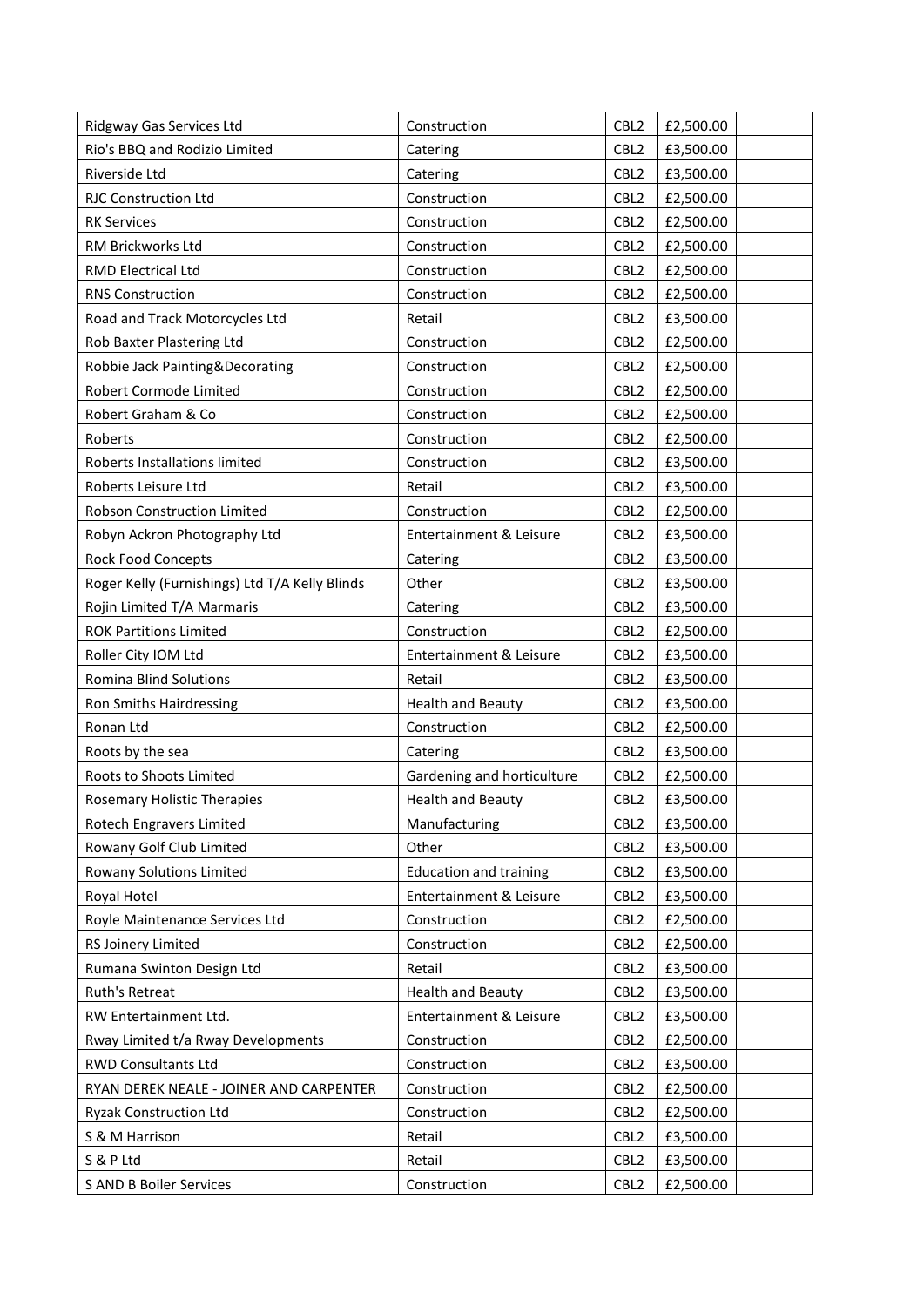| S Beattie Decorators Ltd                 | Construction                  | CBL <sub>2</sub> | £2,500.00 |
|------------------------------------------|-------------------------------|------------------|-----------|
| S Craig and Sons                         | Construction                  | CBL <sub>2</sub> | £2,500.00 |
| S G Sayle Ltd                            | Construction                  | CBL <sub>2</sub> | £2,500.00 |
| S J DE BANKS - GENERAL BUILDER &         |                               |                  |           |
| <b>DECORATOR</b>                         | Construction                  | CBL <sub>2</sub> | £2,500.00 |
| S J Leech Taxis                          | Other                         | CBL <sub>2</sub> | £3,500.00 |
| S J Scott Groundworks                    | Construction                  | CBL <sub>2</sub> | £2,500.00 |
| s k services limited t/a victoria grill  | Catering                      | CBL <sub>2</sub> | £3,500.00 |
| S Lyons auto repairs                     | Repair services               | CBL <sub>2</sub> | £3,500.00 |
| S Wilkinson Construction                 | Construction                  | CBL <sub>2</sub> | £3,500.00 |
| S. Bell Plumbing & Heating Ltd           | Construction                  | CBL <sub>2</sub> | £2,500.00 |
| S.J Heating Services Ltd                 | Construction                  | CBL <sub>2</sub> | £2,500.00 |
| S.M. Plastering                          | Construction                  | CBL <sub>2</sub> | £2,500.00 |
| S.P.R.H Services                         | Construction                  | CBL <sub>2</sub> | £2,500.00 |
| Saasoada Limited                         | Construction                  | CBL <sub>2</sub> | £2,500.00 |
| Sabre Pools (Isle of Man) Ltd            | Construction                  | CBL <sub>2</sub> | £2,500.00 |
| SaBuilding Services Ltd                  | Construction                  | CBL <sub>2</sub> | £2,500.00 |
| Safety Management Services (IoM) Limited | Construction                  | CBL <sub>2</sub> | £2,500.00 |
| SafetyNet Ltd                            | <b>Education and training</b> | CBL <sub>2</sub> | £3,500.00 |
| Saint Joseph's Nursery and Preschool     | Construction                  | CBL <sub>2</sub> | £2,500.00 |
| Salamander Services LTD                  | Construction                  | CBL <sub>2</sub> | £2,500.00 |
| Salon D'Elegance Limited                 | <b>Health and Beauty</b>      | CBL <sub>2</sub> | £3,500.00 |
| Salt Beauty                              | <b>Health and Beauty</b>      | CBL <sub>2</sub> | £3,500.00 |
| Salvage Mistress                         | Other                         | CBL <sub>2</sub> | £3,500.00 |
| Sam Griffiths Garden Services            | Gardening and horticulture    | CBL <sub>2</sub> | £2,500.00 |
| Sam Harvey Hairdressing Limited          | <b>Health and Beauty</b>      | CBL <sub>2</sub> | £3,500.00 |
| Samsara Limited                          | Other                         | CBL <sub>2</sub> | £3,500.00 |
| Sandcastles Kindergarten                 | <b>Education and training</b> | CBL <sub>2</sub> | £3,500.00 |
| Sands Engineering Ltd                    | Construction                  | CBL <sub>2</sub> | £2,500.00 |
| Sapphire Care Limited                    | <b>Health and Beauty</b>      | CBL <sub>2</sub> | £3,500.00 |
| Sapphire Developments Limited            | Construction                  | CBL <sub>2</sub> | £2,500.00 |
| Sarah G Limited                          | <b>Health and Beauty</b>      | CBL <sub>2</sub> | £3,500.00 |
| <b>SAS Events</b>                        | Other                         | CBL <sub>2</sub> | £3,500.00 |
| Sash Windows (Isle of Man) Ltd           | Manufacturing                 | CBL <sub>2</sub> | £3,500.00 |
| Savina's Secret                          | Fitness                       | CBL <sub>2</sub> | £3,500.00 |
| Saxman Ltd T/A Newsbeat                  | Retail                        | CBL <sub>2</sub> | £3,500.00 |
| Sazo Ltd trading zosa restaurant         | Catering                      | CBL <sub>2</sub> | £3,500.00 |
| <b>SB Autos</b>                          | Repair services               | CBL <sub>2</sub> | £3,500.00 |
| <b>SB Electrical Limited</b>             | Construction                  | CBL <sub>2</sub> | £3,500.00 |
| <b>SC Gardening Services</b>             | Gardening and horticulture    | CBL <sub>2</sub> | £2,500.00 |
| Sc makeup artist                         | <b>Health and Beauty</b>      | CBL <sub>2</sub> | £3,500.00 |
| <b>SCE Limited</b>                       | Construction                  | CBL <sub>2</sub> | £2,500.00 |
| <b>Scissor Hounds</b>                    | Animal care                   | CBL <sub>2</sub> | £3,500.00 |
| Scissors                                 | <b>Health and Beauty</b>      | CBL <sub>2</sub> | £3,500.00 |
| Scoops Ice Cream Parlour                 | Catering                      | CBL <sub>2</sub> | £3,500.00 |
|                                          |                               |                  |           |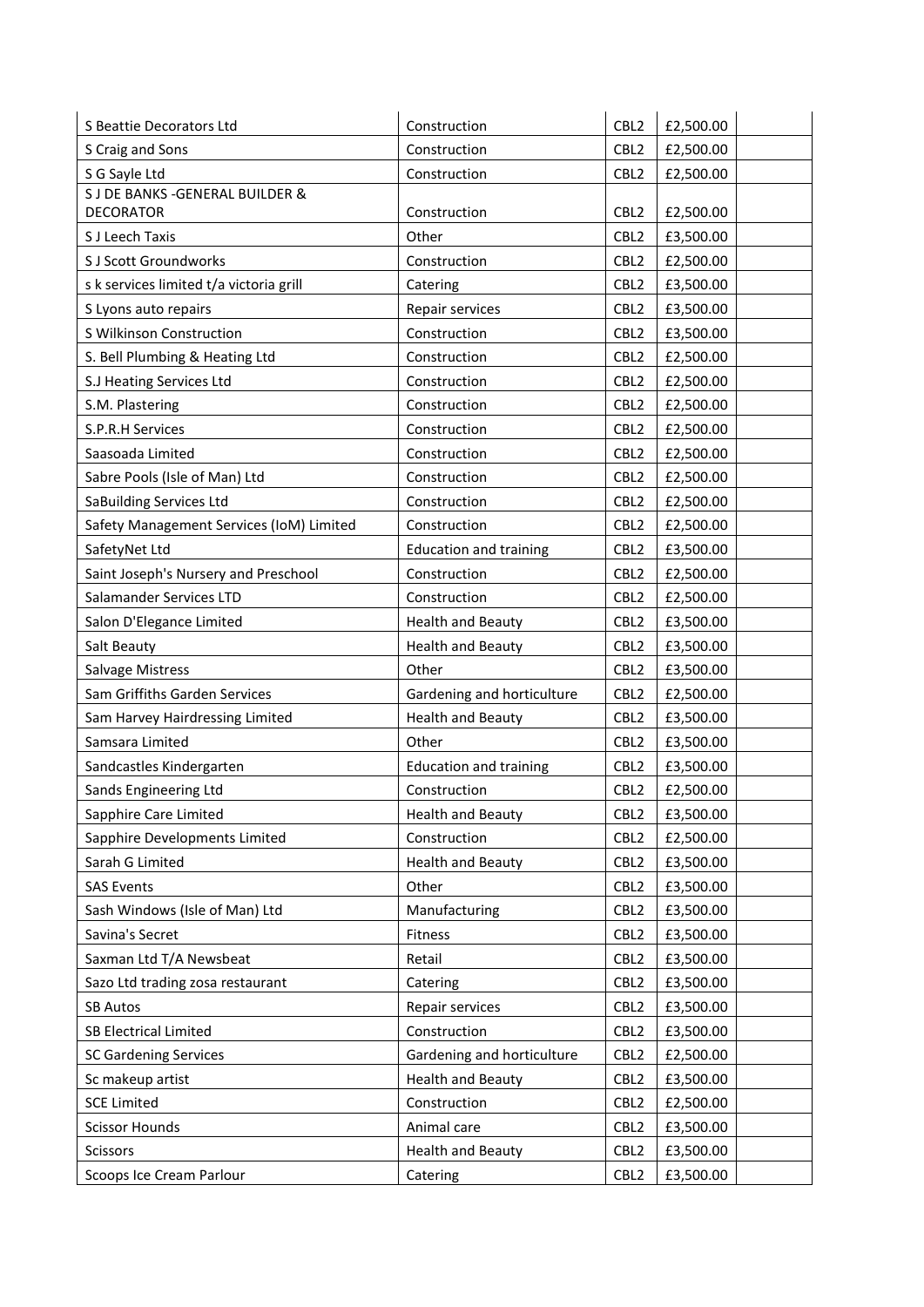| Scott Taylor Vehicle Specialists Limited | Repair services                               | CBL <sub>2</sub> | £3,500.00 |
|------------------------------------------|-----------------------------------------------|------------------|-----------|
| Sea Breezes Publications Limited         | Entertainment & Leisure                       | CBL <sub>2</sub> | £3,500.00 |
| Search & Select Offshore Ltd             | Other                                         | CBL <sub>2</sub> | £3,500.00 |
| Seaside Retreat                          | <b>Health and Beauty</b>                      | CBL <sub>2</sub> | £3,500.00 |
| Secret Garden Beauty                     | <b>Health and Beauty</b>                      | CBL <sub>2</sub> | £3,500.00 |
| Securikey (IOM) limited                  | Retail                                        | CBL <sub>2</sub> | £3,500.00 |
| Seed Mentors Entrepreneurs (IOM) Limited | Other                                         | CBL <sub>2</sub> | £3,500.00 |
| Select (Furniture & Auto) Ltd            | Retail                                        | CBL <sub>2</sub> | £3,500.00 |
| Serendipity Arts and Crafts              | Retail                                        | CBL <sub>2</sub> | £3,500.00 |
| Serendipity beauty                       | <b>Health and Beauty</b>                      | CBL <sub>2</sub> | £3,500.00 |
| Serene Spa                               | <b>Health and Beauty</b>                      | CBL <sub>2</sub> | £3,500.00 |
| Setanta Hypnotherapy Limited             | <b>Health and Beauty</b>                      | CBL <sub>2</sub> | £3,500.00 |
| Seven Kingdom Limited                    | Catering                                      | CBL <sub>2</sub> | £3,500.00 |
| Sew what                                 | Other                                         | CBL <sub>2</sub> | £3,500.00 |
| Sewing Machine Services                  | Repair services                               | CBL <sub>2</sub> | £3,500.00 |
| Seymour Clearly                          | Windows & Exterior cleaning                   | CBL <sub>2</sub> | £2,500.00 |
| <b>SG Maintenance Ltd</b>                | Construction                                  | CBL <sub>2</sub> | £2,500.00 |
| <b>SGL Construction Ltd</b>              | Construction                                  | CBL <sub>2</sub> | £2,500.00 |
| Shakti Man Ltd                           | Retail                                        | CBL <sub>2</sub> | £3,500.00 |
| Shalee                                   | Retail                                        | CBL <sub>2</sub> | £3,500.00 |
| Shamyr Hey Tea Rooms                     | Catering                                      | CBL <sub>2</sub> | £3,500.00 |
| Shan Fisher Photography                  | Other                                         | CBL <sub>2</sub> | £3,500.00 |
| Shane's Chippy Itd                       | Catering                                      | CBL <sub>2</sub> | £3,500.00 |
|                                          | Commercial fishing boats /                    |                  |           |
| Shannon Kimberley Limited                | Share fishermen                               | CBL <sub>2</sub> | £3,500.00 |
| Shine Om Ltd                             | <b>Health and Beauty</b>                      | CBL <sub>2</sub> | £3,500.00 |
| Shumba Tech Limited                      | Construction                                  | CBL <sub>2</sub> | £2,500.00 |
| SIGN & DESIGN LIMITED                    | Manufacturing                                 | CBL <sub>2</sub> | £3,500.00 |
| Signature Car Sales Limited              | Retail                                        | CBL <sub>2</sub> | £3,500.00 |
| Signature Home Solutions                 | Construction                                  | CBL2             | £2,500.00 |
| Signature limited                        | Construction                                  | CBL <sub>2</sub> | £3,500.00 |
| Silva Garden Design Ltd                  | Gardening and horticulture                    | CBL <sub>2</sub> | £2,500.00 |
| Silver Viking Itd                        | Commercial fishing boats /<br>Share fishermen | CBL <sub>2</sub> | £3,500.00 |
| Silverston Osteopathy                    | Medical                                       | CBL <sub>2</sub> | £3,500.00 |
| Simon Trenholme tiling ltd               | Construction                                  | CBL <sub>2</sub> | £2,500.00 |
| Simple Security Limited                  | Construction                                  | CBL <sub>2</sub> | £2,500.00 |
| Simply Beautiful                         | <b>Health and Beauty</b>                      | CBL <sub>2</sub> | £3,500.00 |
| Simply Clean                             | Windows & Exterior cleaning                   | CBL <sub>2</sub> | £3,500.00 |
| Simply Sew                               | Repair services                               | CBL <sub>2</sub> | £3,500.00 |
| Simply Stylish Fashion and Accessories   | Retail                                        | CBL <sub>2</sub> | £3,500.00 |
| Simply V                                 | Catering                                      | CBL <sub>2</sub> | £3,500.00 |
| Sirena Limited                           | Catering                                      | CBL <sub>2</sub> | £3,500.00 |
| <b>SJD Building Services</b>             | Construction                                  | CBL <sub>2</sub> | £2,500.00 |
| SK Formwork & Con Ltd                    | Construction                                  | CBL <sub>2</sub> | £2,500.00 |
|                                          |                                               |                  |           |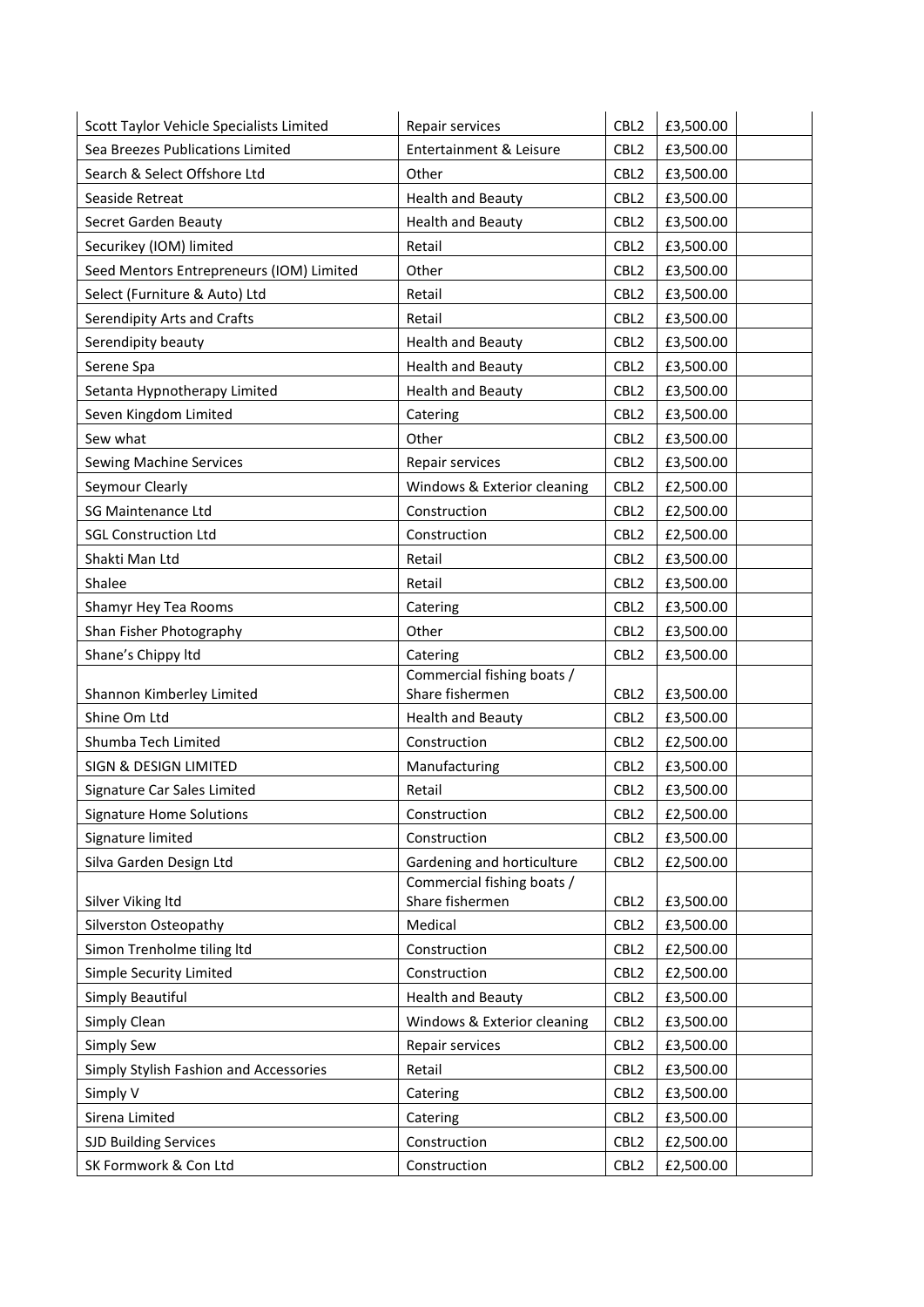| Skinfood                                                      | Repair services                               | CBL <sub>2</sub> | £3,500.00 |
|---------------------------------------------------------------|-----------------------------------------------|------------------|-----------|
| Slick Performance Limited                                     | Repair services                               | CBL <sub>2</sub> | £3,500.00 |
| SmallPrint                                                    | Other                                         | CBL <sub>2</sub> | £3,500.00 |
| <b>Smart Valet</b>                                            | Windows & Exterior cleaning                   | CBL <sub>2</sub> | £2,500.00 |
| <b>Smartmann Tours</b>                                        | Logistics                                     | CBL <sub>2</sub> | £3,500.00 |
| <b>SMS Trading</b>                                            | Retail                                        | CBL <sub>2</sub> | £3,500.00 |
| Snaefell Dental Laboratory                                    | Manufacturing                                 | CBL <sub>2</sub> | £3,500.00 |
| <b>Snaefell Property Repairs</b>                              | Construction                                  | CBL <sub>2</sub> | £2,500.00 |
| <b>SNX Limited</b>                                            | Construction                                  | CBL <sub>2</sub> | £2,500.00 |
| Solar Care IOM                                                | <b>Health and Beauty</b>                      | CBL <sub>2</sub> | £3,500.00 |
| Something different                                           | Retail                                        | CBL <sub>2</sub> | £3,500.00 |
| Sonnics Limited                                               | Retail                                        | CBL <sub>2</sub> | £3,500.00 |
| Sound Records                                                 | Retail                                        | CBL <sub>2</sub> | £3,500.00 |
| South Douglas Old Friends Association                         | Entertainment & Leisure                       | CBL <sub>2</sub> | £3,500.00 |
| Southern Aisa Chinese take away                               | Catering                                      | CBL <sub>2</sub> | £3,500.00 |
| Southern Oil Services Limited                                 | Construction                                  | CBL <sub>2</sub> | £2,500.00 |
| Southern Plumbing & Heating Merchants Ltd                     | Retail                                        | CBL <sub>2</sub> | £3,500.00 |
| Southern Tech Repairs                                         | Repair services                               | CBL <sub>2</sub> | £3,500.00 |
| Southside Development ltd                                     | Construction                                  | CBL <sub>2</sub> | £2,500.00 |
| SP PROPERTY IMPROVEMENTS LTD                                  | Construction                                  | CBL <sub>2</sub> | £2,500.00 |
| SPACE BODY MIND SOUL                                          | Fitness                                       | CBL <sub>2</sub> | £3,500.00 |
| Sparkle cleaning services IOM Ltd                             | Cleaning                                      | CBL <sub>2</sub> | £3,500.00 |
| Sparks of Man                                                 | Construction                                  | CBL <sub>2</sub> | £2,500.00 |
| SPAVEN MOR LIMITED                                            | Commercial fishing boats /<br>Share fishermen | CBL <sub>2</sub> | £3,500.00 |
| <b>Specialised Glazing Solutions Ltd</b>                      | Construction                                  | CBL <sub>2</sub> | £3,500.00 |
| Specialist Cleaning Services IoM Ltd T/A Carpet<br>Doctor IoM | Cleaning                                      | CBL <sub>2</sub> | £3,500.00 |
| Spectrum Decorating Solutions Limited                         | Construction                                  | CBL <sub>2</sub> | £2,500.00 |
| <b>Spectrum Tattooing</b>                                     | Retail                                        | CBL <sub>2</sub> | £3,500.00 |
| Spill the Beans Ltd                                           | Catering                                      | CBL <sub>2</sub> | £3,500.00 |
| Sports Performance Services Ltd                               | Fitness                                       | CBL <sub>2</sub> | £3,500.00 |
| Spot On Cleaners Ltd                                          | Cleaning                                      | CBL <sub>2</sub> | £3,500.00 |
| Square & Compass Construction and                             |                                               |                  |           |
| Groundworks Limiited                                          | Construction                                  | CBL <sub>2</sub> | £2,500.00 |
| Srivari Ltd T/A Aura Bar & Bistro                             | Catering                                      | CBL <sub>2</sub> | £3,500.00 |
| St Georges Woollen Mills Ltd                                  | Repair services                               | CBL <sub>2</sub> | £3,500.00 |
| St Johns Mill                                                 | <b>Education and training</b>                 | CBL <sub>2</sub> | £3,500.00 |
| <b>Staarvey Farm</b>                                          | Food & Drink production                       | CBL <sub>2</sub> | £3,500.00 |
| Stainbusters                                                  | Cleaning                                      | CBL <sub>2</sub> | £3,500.00 |
| Stan's Taxi                                                   | Other                                         | CBL <sub>2</sub> | £3,500.00 |
| Star Services Ltd                                             | Repair services                               | CBL <sub>2</sub> | £3,500.00 |
| <b>Stay In Motion</b>                                         | <b>Health and Beauty</b>                      | CBL <sub>2</sub> | £3,500.00 |
| Stedhead Art                                                  | <b>Health and Beauty</b>                      | CBL <sub>2</sub> | £3,500.00 |
| Stephen Garratt Plumbing and Heating Ltd                      | Construction                                  | CBL <sub>2</sub> | £2,500.00 |
| Stephen's Executive Private Hire                              | Other                                         | CBL <sub>2</sub> | £3,500.00 |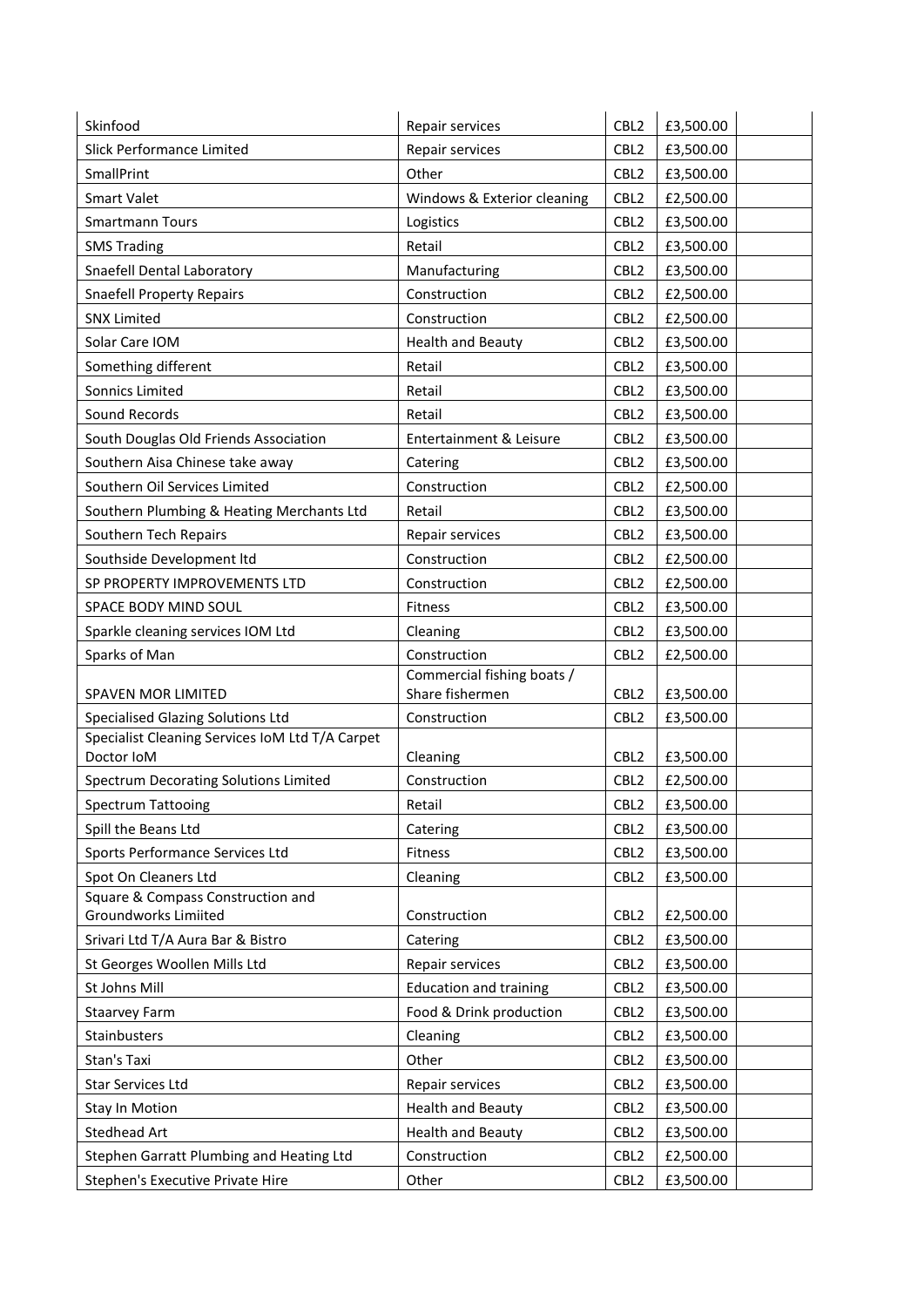| <b>Sterling Clift</b>                          | Construction                  | CBL <sub>2</sub> | £2,500.00 |
|------------------------------------------------|-------------------------------|------------------|-----------|
| Steven Morley, Chartered Surveyors             | Construction                  | CBL <sub>2</sub> | £2,500.00 |
| <b>Steves Tyre Services</b>                    | Repair services               | CBL <sub>2</sub> | £3,500.00 |
| STEVEWOODLEY.COM LIMITED                       | Retail                        | CBL <sub>2</sub> | £3,500.00 |
| <b>Stewart Scott Services Limited</b>          | Construction                  | CBL <sub>2</sub> | £2,500.00 |
| Stoffberg Physiotherapy Limited                | Medical                       | CBL <sub>2</sub> | £3,500.00 |
| Stone art decor and design Itd                 | Construction                  | CBL <sub>2</sub> | £3,500.00 |
| Stone Art Ltd                                  | Construction                  | CBL <sub>2</sub> | £2,500.00 |
| <b>Stone Tech Limited</b>                      | Construction                  | CBL <sub>2</sub> | £2,500.00 |
| <b>Stonecraft Limited</b>                      | Construction                  | CBL <sub>2</sub> | £2,500.00 |
| Stonemasons IOM Ltd                            | Construction                  | CBL <sub>2</sub> | £2,500.00 |
| Stoney Mountain Construction Limited           | Construction                  | CBL <sub>2</sub> | £2,500.00 |
| <b>Storytime Nursery Limited</b>               | Childcare                     | CBL <sub>2</sub> | £3,500.00 |
| <b>Stott Construction Limited</b>              | Construction                  | CBL <sub>2</sub> | £2,500.00 |
| Street Kitchen                                 | Catering                      | CBL <sub>2</sub> | £3,500.00 |
| <b>Structural Engineering Services Limited</b> | Construction                  | CBL <sub>2</sub> | £2,500.00 |
|                                                | Commercial fishing boats /    |                  |           |
| Stuart Caley Shellfish Ltd                     | Share fishermen               | CBL <sub>2</sub> | £3,500.00 |
| Studio 1                                       | <b>Health and Beauty</b>      | CBL <sub>2</sub> | £3,500.00 |
| Studio 16                                      | <b>Health and Beauty</b>      | CBL <sub>2</sub> | £3,500.00 |
| Studio 42                                      | Retail                        | CBL <sub>2</sub> | £3,500.00 |
| <b>Studio Beast</b>                            | Other                         | CBL <sub>2</sub> | £3,500.00 |
| Style Interiors Ltd                            | Construction                  | CBL <sub>2</sub> | £2,500.00 |
| <b>Style Tiling Limited</b>                    | Construction                  | CBL <sub>2</sub> | £2,500.00 |
| Subcontracting                                 | Construction                  | CBL <sub>2</sub> | £2,500.00 |
| <b>Succulent Savories Ltd</b>                  | Catering                      | CBL <sub>2</sub> | £3,500.00 |
| Sue's Beauty Salon                             | <b>Health and Beauty</b>      | CBL <sub>2</sub> | £3,500.00 |
| Suki Beauty Limited                            | <b>Health and Beauty</b>      | CBL <sub>2</sub> | £3,500.00 |
| Sun & Beauty Itd                               | <b>Health and Beauty</b>      | CBL <sub>2</sub> | £3,500.00 |
| Sunbeam Gardens IOM                            | Gardening and horticulture    | CBL <sub>2</sub> | £3,500.00 |
| Sunnyside Gardens Limited                      | Gardening and horticulture    | CBL <sub>2</sub> | £2,500.00 |
| Sunset Kiosk Ltd                               | Catering                      | CBL <sub>2</sub> | £3,500.00 |
| Sunset Lakes Cafe                              | Catering                      | CBL <sub>2</sub> | £3,500.00 |
| <b>Sunshine Nursey</b>                         | <b>Education and training</b> | CBL <sub>2</sub> | £3,500.00 |
| <b>Superior finish Plastering</b>              | Construction                  | CBL <sub>2</sub> | £2,500.00 |
| Surge Limited                                  | Construction                  | CBL <sub>2</sub> | £3,500.00 |
| <b>Sutcliffe Construction Limited</b>          | Construction                  | CBL <sub>2</sub> | £2,500.00 |
| <b>Sutton HR Consulting</b>                    | <b>Education and training</b> | CBL <sub>2</sub> | £3,500.00 |
| SW1 Hairdressers                               | <b>Health and Beauty</b>      | CBL <sub>2</sub> | £3,500.00 |
| <b>Sweeney Todd</b>                            | <b>Health and Beauty</b>      | CBL <sub>2</sub> | £3,500.00 |
| Sweets and Treets                              | Retail                        | CBL <sub>2</sub> | £3,500.00 |
| <b>Swift Motors Limited</b>                    | Repair services               | CBL <sub>2</sub> | £3,500.00 |
| Switched On Entertainment & Events Ltd         | Entertainment & Leisure       | CBL <sub>2</sub> | £3,500.00 |
| TE Leece & Son Ltd                             | Construction                  | CBL <sub>2</sub> | £2,500.00 |
| T miller joinery                               | Construction                  | CBL <sub>2</sub> | £2,500.00 |
|                                                |                               |                  |           |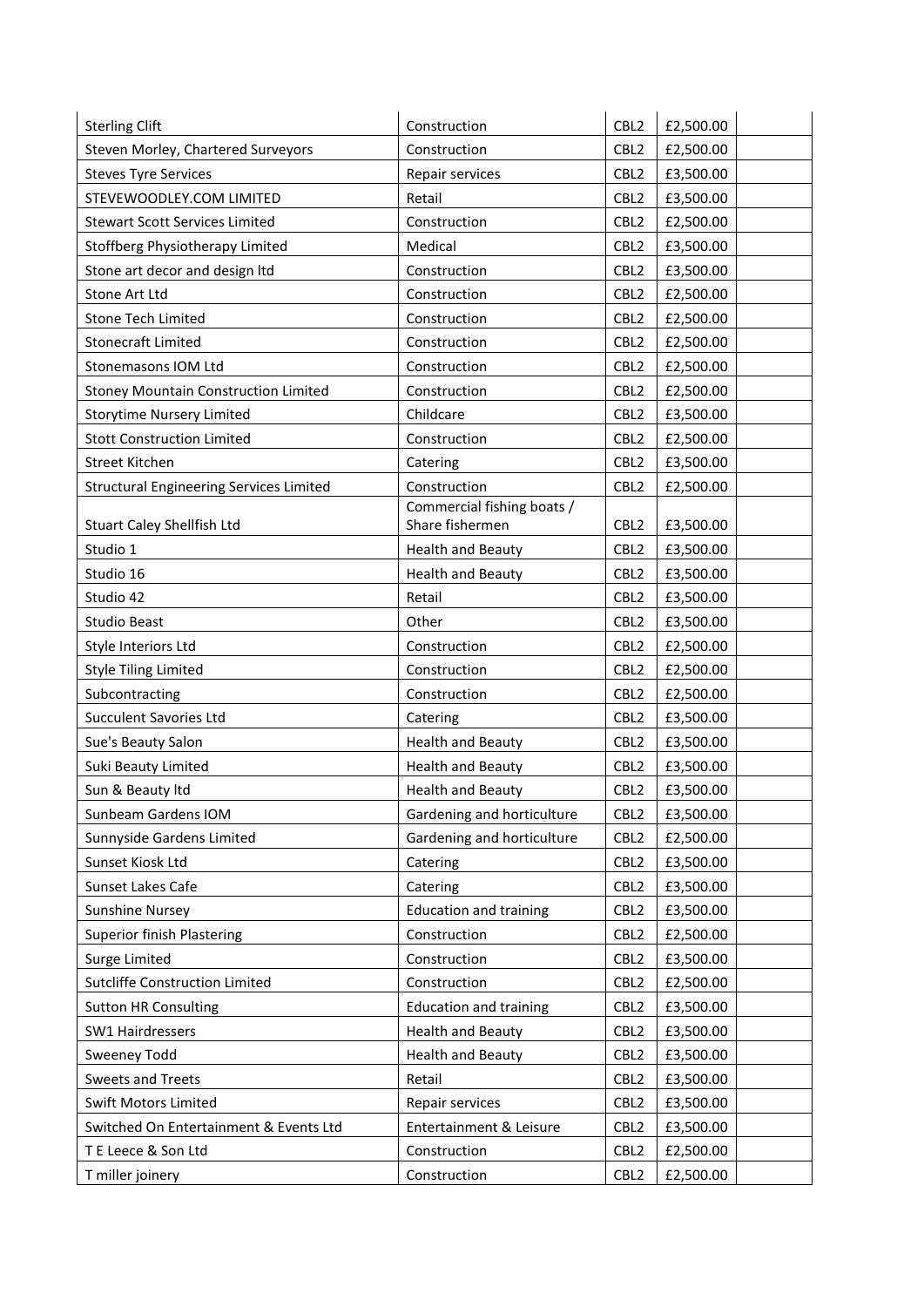| <b>T Pritchard Limited</b>                        | Construction                                             | CBL <sub>2</sub>                     | £2,500.00              |
|---------------------------------------------------|----------------------------------------------------------|--------------------------------------|------------------------|
| T Sinclair Construction Limited                   | Construction                                             | CBL <sub>2</sub>                     | £2,500.00              |
| <b>T&amp;G Construction Ltd</b>                   | Construction                                             | CBL <sub>2</sub>                     | £2,500.00              |
| <b>T&amp;J Autos</b>                              | Repair services                                          | CBL <sub>2</sub>                     | £3,500.00              |
| T.Z handyman IOM                                  | Construction                                             | CBL <sub>2</sub>                     | £2,500.00              |
| Talay Thai Ltd.                                   | Catering                                                 | CBL <sub>2</sub>                     | £3,500.00              |
| Talbot & Son (Blinds) Limited                     | Retail                                                   | CBL <sub>2</sub>                     | £3,500.00              |
| Talk of the Island                                | <b>Health and Beauty</b>                                 | CBL <sub>2</sub>                     | £3,500.00              |
| <b>TANDOOR LTD</b>                                | Catering                                                 | CBL <sub>2</sub>                     | £3,500.00              |
| Tania Dolores Ltd                                 | Retail                                                   | CBL <sub>2</sub>                     | £3,500.00              |
| <b>Tanmic Limited</b>                             | Entertainment & Leisure                                  | CBL <sub>2</sub>                     | £3,500.00              |
| <b>Target Tools Limited</b>                       | Manufacturing                                            | CBL <sub>2</sub>                     | £3,500.00              |
| <b>Taste Buds Limited</b>                         | Catering                                                 | CBL <sub>2</sub>                     | £3,500.00              |
| Taxi Mann                                         | Other                                                    | CBL <sub>2</sub>                     | £3,500.00              |
| Taylor Made Construction Itd                      | Construction                                             | CBL <sub>2</sub>                     | £2,500.00              |
| Taylor Roberts Catering Ltd                       | Catering                                                 | CBL <sub>2</sub>                     | £3,500.00              |
| Taylorclarke Automotive Specialists Ltd           | Repair services                                          | CBL <sub>2</sub>                     | £3,500.00              |
| TD Car Centre Ltd                                 | Retail                                                   | CBL <sub>2</sub>                     | £3,500.00              |
| TD CONSTRUCTION LIMITED                           | Construction                                             | CBL <sub>2</sub>                     | £2,500.00              |
| <b>TDF Renovations Ltd</b>                        | Construction                                             | CBL <sub>2</sub>                     | £2,500.00              |
| TE Cubbon Itd                                     | Other                                                    | CBL <sub>2</sub>                     | £3,500.00              |
| Tea Evolution Limited                             | Catering                                                 | CBL <sub>2</sub>                     | £3,500.00              |
|                                                   | IT / ICT / Digital (With 25<br>employees or less and the |                                      |                        |
| <b>Technaut IT Consultant</b>                     | majority of clients are on the<br>Isle of Man)           | CBL <sub>2</sub>                     | £3,500.00              |
|                                                   |                                                          |                                      |                        |
| <b>Tee Caddy</b><br>Telecabs                      | Catering<br>Other                                        | CBL <sub>2</sub><br>CBL <sub>2</sub> | £3,500.00<br>£3,500.00 |
| Telecabs (2002) Limited                           | Other                                                    | CBL <sub>2</sub>                     | £3,500.00              |
| Tels Recycle Limited                              | Construction                                             | CBL <sub>2</sub>                     | £2,500.00              |
| Temperance Hotel Ltd                              | Entertainment & Leisure                                  | CBL <sub>2</sub>                     | £3,500.00              |
| <b>Temple Plasterers</b>                          | Construction                                             | CBL <sub>2</sub>                     | £2,500.00              |
|                                                   | Construction                                             | CBL <sub>2</sub>                     | £2,500.00              |
| Ten M Property Service LTD<br><b>TERRYS TAXIS</b> | Other                                                    | CBL <sub>2</sub>                     |                        |
| TG Plant Services Ltd                             | Construction                                             | CBL <sub>2</sub>                     | £3,500.00<br>£2,500.00 |
|                                                   |                                                          |                                      |                        |
| Thai Taste Restaurant                             | Catering                                                 | CBL <sub>2</sub>                     | £3,500.00              |
| The Alpine                                        | Catering                                                 | CBL <sub>2</sub>                     | £3,500.00              |
| The Aqua Pearls Ltd                               | <b>Education and training</b>                            | CBL <sub>2</sub>                     | £3,500.00              |
| The Art Gallery Ltd                               | Retail                                                   | CBL <sub>2</sub>                     | £3,500.00              |
| The Art Stores Ltd                                | Retail                                                   | CBL <sub>2</sub>                     | £3,500.00              |
| The Arts Hub                                      | <b>Education and training</b>                            | CBL <sub>2</sub>                     | £3,500.00              |
| The Atrium Limited                                | Catering                                                 | CBL <sub>2</sub>                     | £3,500.00              |
| The Barber Shop                                   | <b>Health and Beauty</b>                                 | CBL <sub>2</sub>                     | £3,500.00              |
| The Barber Shop                                   | <b>Health and Beauty</b>                                 | CBL <sub>2</sub>                     | £3,500.00              |
| The Barber Shop                                   | <b>Health and Beauty</b>                                 | CBL <sub>2</sub>                     | £3,500.00              |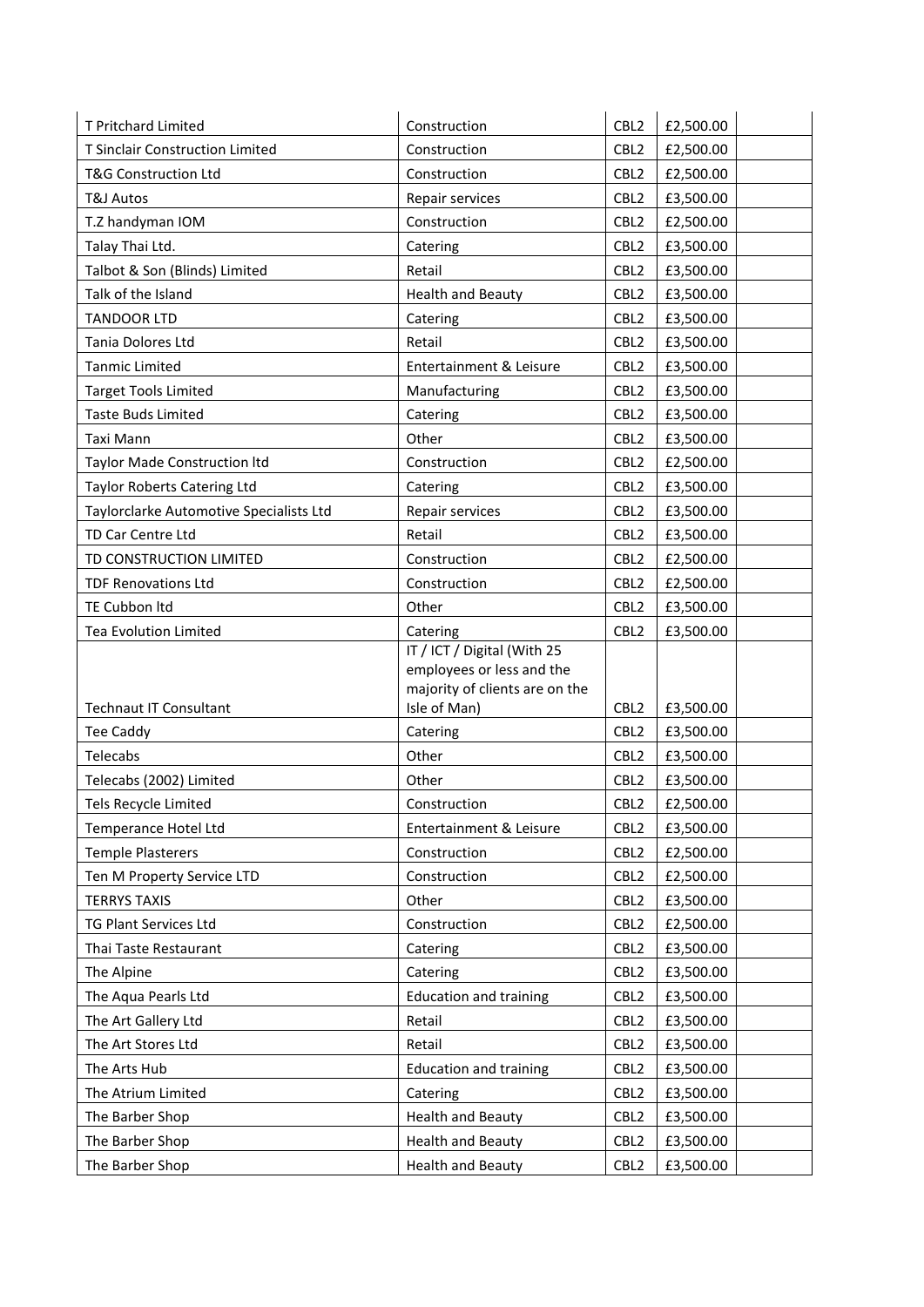| The beauty spot                             | <b>Health and Beauty</b> | CBL <sub>2</sub> | £3,500.00 |
|---------------------------------------------|--------------------------|------------------|-----------|
| The Beauty Studion IoM                      | <b>Health and Beauty</b> | CBL <sub>2</sub> | £3,500.00 |
| The Beauty Zone                             | <b>Health and Beauty</b> | CBL <sub>2</sub> | £3,500.00 |
| THE BED & FLOORING HOUSE IOM                | Retail                   | CBL <sub>2</sub> | £3,500.00 |
| The Boatyard Restaurant                     | Catering                 | CBL <sub>2</sub> | £3,500.00 |
| The Book Company                            | Retail                   | CBL <sub>2</sub> | £3,500.00 |
| The Book Shop                               | Retail                   | CBL <sub>2</sub> | £3,500.00 |
| The Brow Queen Ltd                          | <b>Health and Beauty</b> | CBL <sub>2</sub> | £3,500.00 |
| The Caff                                    | Food & Drink production  | CBL <sub>2</sub> | £3,500.00 |
| The Central Bar and Bistro                  | Catering                 | CBL <sub>2</sub> | £3,500.00 |
| The Churches Bookshop                       | Retail                   | CBL <sub>2</sub> | £3,500.00 |
| The Clean Machine                           | Cleaning                 | CBL <sub>2</sub> | £3,500.00 |
| The Coffee Cottage Ltd                      | Catering                 | CBL <sub>2</sub> | £3,500.00 |
| The Collar Club Limited                     | Animal care              | CBL <sub>2</sub> | £3,500.00 |
| The Copy Shop Limited                       | Other                    | CBL <sub>2</sub> | £3,500.00 |
| The Creek Inn Limited                       | Catering                 | CBL <sub>2</sub> | £3,500.00 |
| The Creg-Ny-Baa                             | Catering                 | CBL <sub>2</sub> | £3,500.00 |
| The Crown green cafe                        | Food & Drink production  | CBL <sub>2</sub> | £3,500.00 |
| The Cue Zone - IOM                          | Other                    | CBL <sub>2</sub> | £3,500.00 |
| The Cupcakery                               | Food & Drink production  | CBL <sub>2</sub> | £3,500.00 |
| The Daily Grind                             | Catering                 | CBL <sub>2</sub> | £3,500.00 |
| The Designer Loft                           | Retail                   | CBL <sub>2</sub> | £3,500.00 |
| The Dolly Tub                               | Cleaning                 | CBL <sub>2</sub> | £3,500.00 |
| The Dovecote Tearoom                        | Catering                 | CBL <sub>2</sub> | £3,500.00 |
| The Dressmakers Workshop                    | Other                    | CBL <sub>2</sub> | £3,500.00 |
| The Eatery                                  | Catering                 | CBL <sub>2</sub> | £3,500.00 |
| The Engine Ltd                              | Other                    | CBL <sub>2</sub> | £3,500.00 |
| The Fairway Ltd                             | Catering                 | CBL <sub>2</sub> | £3,500.00 |
| The Farmyard Studio Limited                 | Other                    | CBL <sub>2</sub> | £3,500.00 |
| The Fig & Olive Restaurant                  | Catering                 | CBL <sub>2</sub> | £3,500.00 |
| The Firm                                    | Fitness                  | CBL <sub>2</sub> | £3,500.00 |
| The Fish House                              | Catering                 | CBL <sub>2</sub> | £3,500.00 |
| The Fishery                                 | Catering                 | CBL <sub>2</sub> | £3,500.00 |
| The Foot Health Clinic Ltd                  | <b>Health and Beauty</b> | CBL <sub>2</sub> | £3,500.00 |
| The Front Porch                             | Entertainment & Leisure  | CBL <sub>2</sub> | £3,500.00 |
| The Gadget Geeks LTD                        | Repair services          | CBL <sub>2</sub> | £3,500.00 |
| The Garage Door & Gate Automation Company   | Construction             | CBL <sub>2</sub> | £2,500.00 |
| The Garrison Limited                        | Catering                 | CBL <sub>2</sub> | £3,500.00 |
| The Get Gorgeous Company                    | <b>Health and Beauty</b> | CBL <sub>2</sub> | £3,500.00 |
| The Granite Centre                          | Construction             | CBL <sub>2</sub> | £2,500.00 |
| The Grill Pit Ltd                           | Catering                 | CBL <sub>2</sub> | £3,500.00 |
| The Grooming Room                           | Animal care              | CBL <sub>2</sub> | £3,500.00 |
| The Grosvenor the Great Hunter Public House |                          |                  |           |
| Ltd                                         | Catering                 | CBL <sub>2</sub> | £3,500.00 |
| The Gym Ltd                                 | Fitness                  | CBL <sub>2</sub> | £3,500.00 |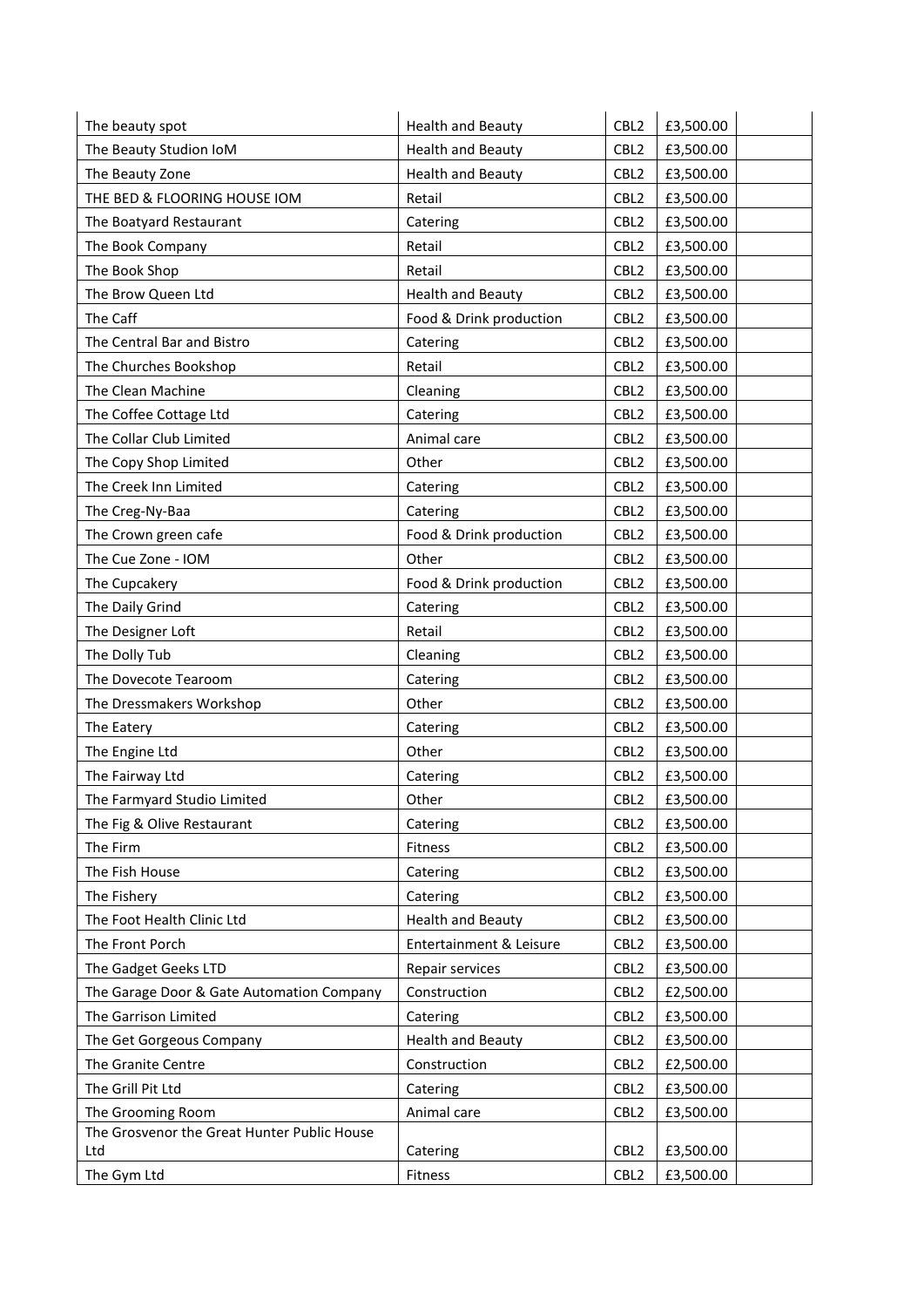| The Hair Lounge                                | <b>Health and Beauty</b> | CBL <sub>2</sub> | £3,500.00 |
|------------------------------------------------|--------------------------|------------------|-----------|
| The Hairport                                   | <b>Health and Beauty</b> | CBL <sub>2</sub> | £3,500.00 |
| The Happy Dog Co                               | Animal care              | CBL <sub>2</sub> | £3,500.00 |
| The Helpful Handyman                           | Construction             | CBL <sub>2</sub> | £2,500.00 |
| The Hollies Limousine Services                 | Other                    | CBL <sub>2</sub> | £3,500.00 |
| The IOM Microblading Company                   | <b>Health and Beauty</b> | CBL <sub>2</sub> | £3,500.00 |
| The Island Floor Fitter Limited                | Construction             | CBL <sub>2</sub> | £2,500.00 |
| The Jolly Good Catering Company Limited        | Catering                 | CBL <sub>2</sub> | £3,500.00 |
| The King's Spa / Mint Bar                      | Other                    | CBL <sub>2</sub> | £3,500.00 |
| The laxey beach stop ltd                       | Catering                 | CBL <sub>2</sub> | £3,500.00 |
| The Laxey Glen Limited                         | Catering                 | CBL <sub>2</sub> | £3,500.00 |
| The Lily Retreat Beauty Room                   | <b>Health and Beauty</b> | CBL <sub>2</sub> | £3,500.00 |
| The Little Dream Tent Co                       | Entertainment & Leisure  | CBL <sub>2</sub> | £3,500.00 |
| The Living Room 2020 LTD                       | Retail                   | CBL <sub>2</sub> | £3,500.00 |
| The Look                                       | <b>Health and Beauty</b> | CBL <sub>2</sub> | £3,500.00 |
| The Mad Hatter Cake Boutique Ltd               | Catering                 | CBL <sub>2</sub> | £3,500.00 |
| The Manx Osteopathic Clinic Limited T/A Follan |                          |                  |           |
| Natural Health Centre                          | <b>Health and Beauty</b> | CBL <sub>2</sub> | £3,500.00 |
| The Meadowgate building company Ltd            | Construction             | CBL <sub>2</sub> | £2,500.00 |
| The Nail Club Ltd                              | <b>Health and Beauty</b> | CBL <sub>2</sub> | £3,500.00 |
| The Nail Lounge Ltd                            | <b>Health and Beauty</b> | CBL <sub>2</sub> | £3,500.00 |
| The Natural Apothecary                         | Retail                   | CBL <sub>2</sub> | £3,500.00 |
| The New Hong Kong Limited                      | Catering                 | CBL <sub>2</sub> | £3,500.00 |
| The Noble Suitor Limited                       | Retail                   | CBL <sub>2</sub> | £3,500.00 |
| The Noodle Bar Ltd                             | Catering                 | CBL <sub>2</sub> | £3,500.00 |
| The Ocean Views                                | Catering                 | CBL <sub>2</sub> | £3,500.00 |
| The Orient                                     | Catering                 | CBL <sub>2</sub> | £3,500.00 |
| The Other Place                                | Catering                 | CBL <sub>2</sub> | £3,500.00 |
| The Paint Hub                                  | Retail                   | CBL <sub>2</sub> | £3,500.00 |
| The Papered Nest                               | Retail                   | CBL <sub>2</sub> | £3,500.00 |
| the parish pantry                              | Catering                 | CBL <sub>2</sub> | £3,500.00 |
| The Parlour Limited                            | <b>Health and Beauty</b> | CBL <sub>2</sub> | £3,500.00 |
| The Paw Patrol Limited                         | Animal care              | CBL <sub>2</sub> | £3,500.00 |
| The Peveril Peel Ltd                           | Entertainment & Leisure  | CBL <sub>2</sub> | £3,500.00 |
| The Phoenix Chinese takeaway                   | Catering                 | CBL <sub>2</sub> | £3,500.00 |
| The Play Station Child Care                    | Childcare                | CBL <sub>2</sub> | £3,500.00 |
| The Rose Trade Organizations (IM) Ltd          | Retail                   | CBL <sub>2</sub> | £3,500.00 |
| The Secret Pizza Co.                           | Catering                 | CBL <sub>2</sub> | £3,500.00 |
| The Sewing Room                                | Other                    | CBL <sub>2</sub> | £3,500.00 |
| The Shed                                       | Catering                 | CBL <sub>2</sub> | £3,500.00 |
| The Shred House                                | Entertainment & Leisure  | CBL <sub>2</sub> | £3,500.00 |
| The Sidings Pub                                | Catering                 | CBL <sub>2</sub> | £3,500.00 |
| The Signature Rooms                            | <b>Health and Beauty</b> | CBL <sub>2</sub> | £3,500.00 |
| The Skills And Friendship Exchange             | Other                    | CBL <sub>2</sub> | £3,500.00 |
| The Snug                                       | Construction             | CBL <sub>2</sub> | £2,500.00 |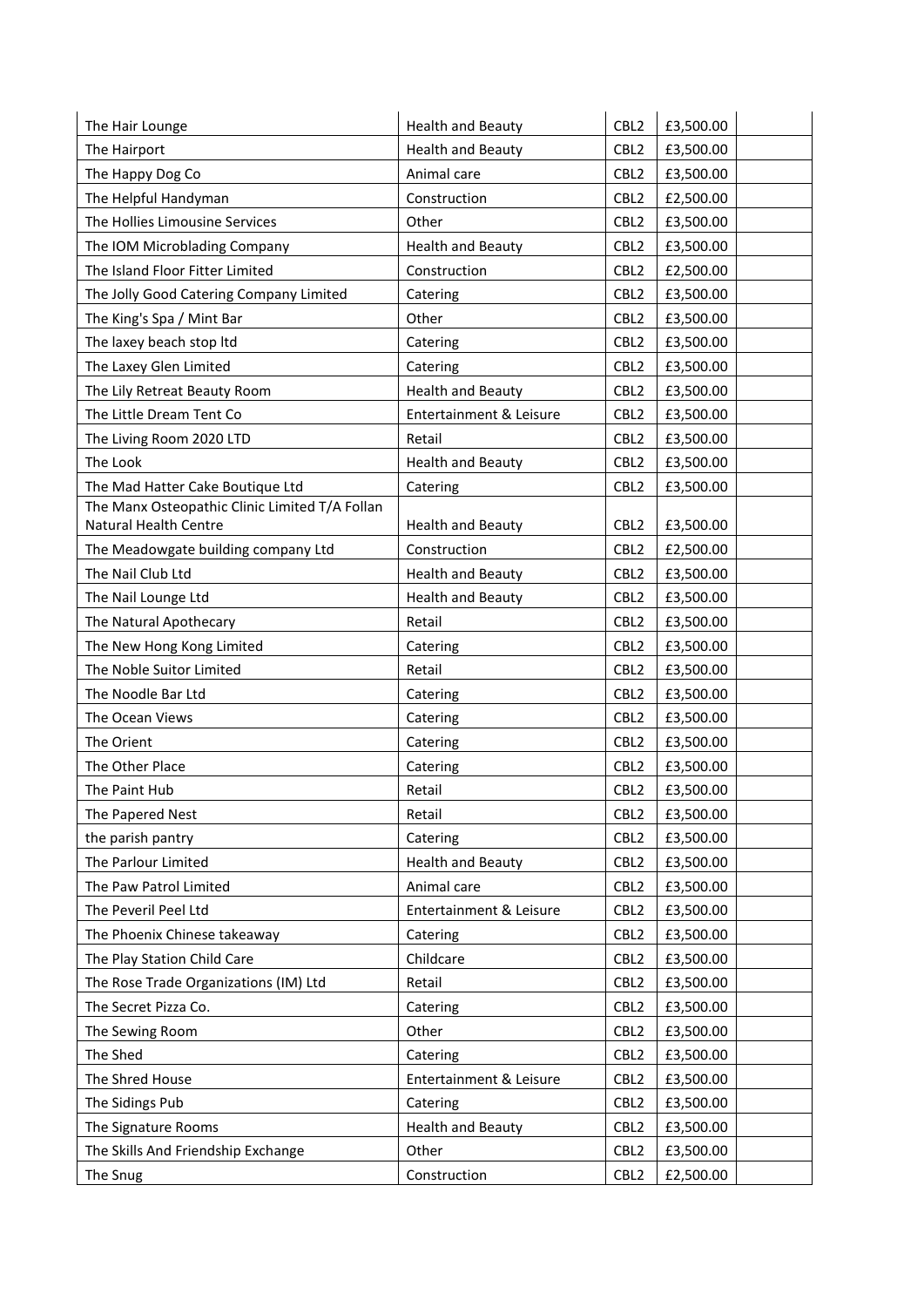| The Tasty Bite                                | Catering                      | CBL <sub>2</sub> | £3,500.00 |
|-----------------------------------------------|-------------------------------|------------------|-----------|
| The Tea Junction Ltd                          | Catering                      | CBL <sub>2</sub> | £3,500.00 |
| The Thought Store                             | Other                         | CBL <sub>2</sub> | £3,500.00 |
| The Tide Ltd                                  | Retail                        | CBL <sub>2</sub> | £3,500.00 |
| The Tile Gallery 2012                         | Retail                        | CBL <sub>2</sub> | £3,500.00 |
| The Toy Box (Peel Copy Centre)                | Retail                        | CBL <sub>2</sub> | £3,500.00 |
| The Turkish Barber Limited                    | <b>Health and Beauty</b>      | CBL <sub>2</sub> | £3,500.00 |
| The Vanilla Room                              | <b>Health and Beauty</b>      | CBL <sub>2</sub> | £3,500.00 |
| The Village Sewin Studio                      | Repair services               | CBL <sub>2</sub> | £3,500.00 |
| The Wet Nose Company                          | Animal care                   | CBL <sub>2</sub> | £3,500.00 |
| The Worx                                      | <b>Health and Beauty</b>      | CBL <sub>2</sub> | £3,500.00 |
| <b>Theatrix Theatre Company</b>               | Entertainment & Leisure       | CBL <sub>2</sub> | £3,500.00 |
| Theo-Build                                    | Construction                  | CBL <sub>2</sub> | £2,500.00 |
| Therafloat Ltd                                | <b>Health and Beauty</b>      | CBL <sub>2</sub> | £3,500.00 |
| Thomas Hannigan Plasterer and General Builder | Construction                  | CBL <sub>2</sub> | £3,500.00 |
| Thompson Travel Ltd                           | Other                         | CBL <sub>2</sub> | £3,500.00 |
| Thoughtful Wellbeing                          | Other                         | CBL <sub>2</sub> | £3,500.00 |
| Three R Laundry and Ironing Services          | Cleaning                      | CBL <sub>2</sub> | £3,500.00 |
| Thrive Health & Fitness                       | Fitness                       | CBL <sub>2</sub> | £3,500.00 |
| <b>Tiddleywinks Nursery</b>                   | Childcare                     | CBL <sub>2</sub> | £3,500.00 |
| Tile of Mann                                  | Construction                  | CBL <sub>2</sub> | £3,500.00 |
| <b>Tiletec Ltd</b>                            | Construction                  | CBL <sub>2</sub> | £2,500.00 |
| <b>Timberland Limited</b>                     | Retail                        | CBL <sub>2</sub> | £3,500.00 |
| <b>Tiny Toes Childcare Services</b>           | Childcare                     | CBL <sub>2</sub> | £3,500.00 |
| Titan IOM Ltd                                 | Construction                  | CBL <sub>2</sub> | £2,500.00 |
| <b>Titan Restaurant</b>                       | Catering                      | CBL <sub>2</sub> | £3,500.00 |
| tj's limited                                  | <b>Health and Beauty</b>      | CBL <sub>2</sub> | £3,500.00 |
| <b>TK Automotive</b>                          | Repair services               | CBL <sub>2</sub> | £3,500.00 |
| <b>TLC Business Solutions Ltd</b>             | <b>Education and training</b> | CBL <sub>2</sub> | £3,500.00 |
| <b>Toddlers United Playgroup</b>              | Childcare                     | CBL <sub>2</sub> | £3,500.00 |
| Toni's Sewing Studio                          | Other                         | CBL <sub>2</sub> | £3,500.00 |
| Tony Ashcroft Painter and Decorator Ltd       | Construction                  | CBL <sub>2</sub> | £2,500.00 |
| Tony Taylor Ltd                               | Construction                  | CBL <sub>2</sub> | £3,500.00 |
| <b>Toolan Limited</b>                         | Construction                  | CBL <sub>2</sub> | £2,500.00 |
| TOP 2 TOE LIMITED                             | Retail                        | CBL <sub>2</sub> | £3,500.00 |
| Top Class After School Tuition                | <b>Education and training</b> | CBL <sub>2</sub> | £3,500.00 |
| <b>Top Knots Limited</b>                      | <b>Health and Beauty</b>      | CBL <sub>2</sub> | £3,500.00 |
| Top-coat                                      | Repair services               | CBL <sub>2</sub> | £3,500.00 |
| <b>Total Body Care</b>                        | <b>Health and Beauty</b>      | CBL <sub>2</sub> | £3,500.00 |
| <b>Total Build Limited</b>                    | Construction                  | CBL <sub>2</sub> | £2,500.00 |
| <b>Total Media Rentals Ltd</b>                | Other                         | CBL <sub>2</sub> | £3,500.00 |
| <b>Total Wellbeing</b>                        | Fitness                       | CBL <sub>2</sub> | £3,500.00 |
| Totally Wicked Isle of Man                    | Retail                        | CBL <sub>2</sub> | £3,500.00 |
| <b>Tracey Bell Castletown</b>                 | Medical                       | CBL <sub>2</sub> | £3,500.00 |
| Tracey Bell Ramsey Limited                    | Medical                       | CBL <sub>2</sub> | £3,500.00 |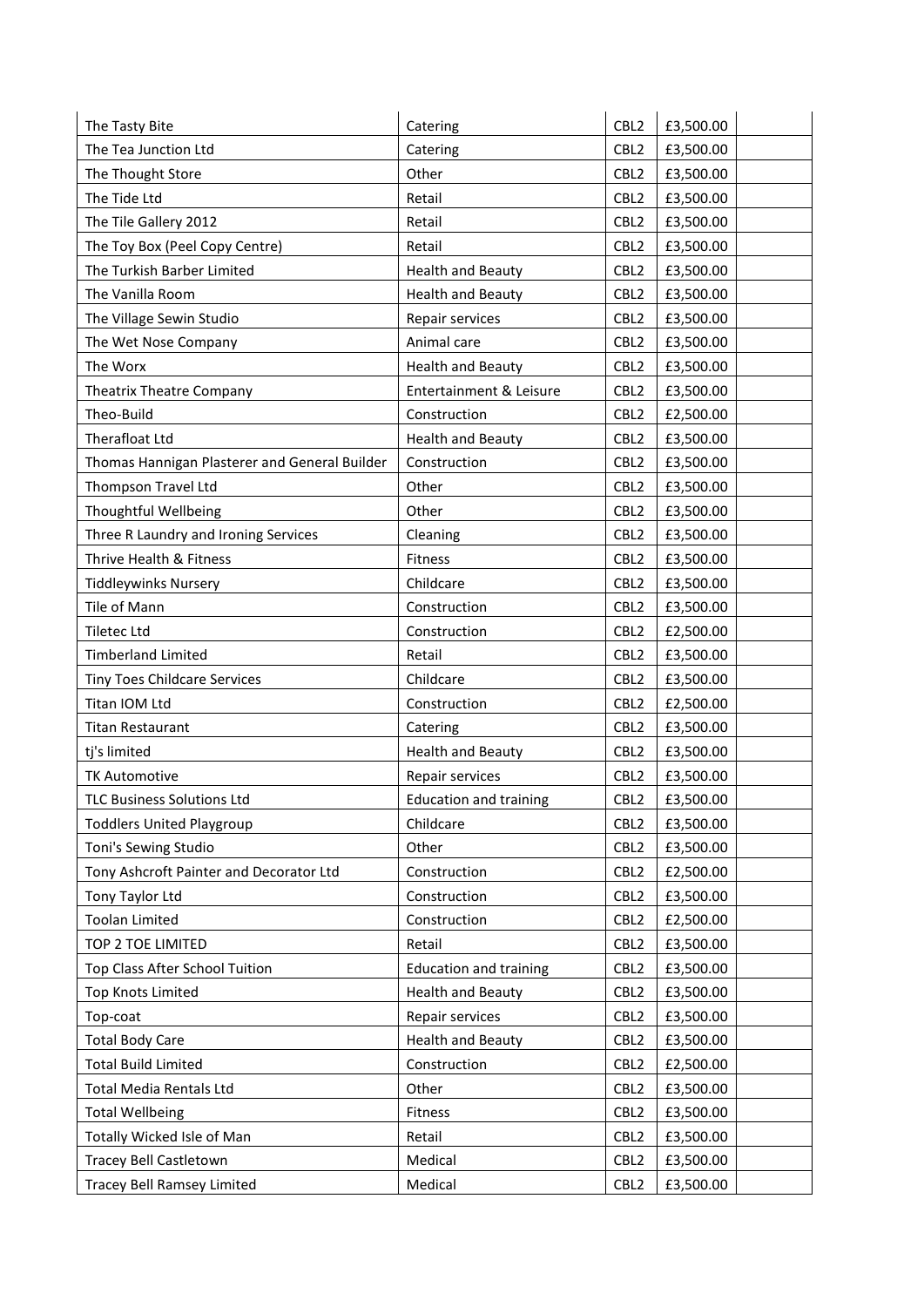| Tracey's Trims                              | Animal care                                                 | CBL <sub>2</sub> | £3,500.00 |
|---------------------------------------------|-------------------------------------------------------------|------------------|-----------|
| Tracy Vanderplank Opticians Limited         | Retail                                                      | CBL <sub>2</sub> | £3,500.00 |
| Trading Places (IOM) Ltd                    | Retail                                                      | CBL <sub>2</sub> | £3,500.00 |
| <b>Trafalgar Pub Limited</b>                | Entertainment & Leisure                                     | CBL <sub>2</sub> | £3,500.00 |
| <b>Tranquility Beauty Salon</b>             | <b>Health and Beauty</b>                                    | CBL <sub>2</sub> | £3,500.00 |
| <b>Travis Petrie Roofing</b>                | Construction                                                | CBL <sub>2</sub> | £2,500.00 |
| <b>Treehouse Nursery</b>                    | <b>Education and training</b>                               | CBL <sub>2</sub> | £3,500.00 |
| Trevor Kirkwood Plastering Contractor       | Construction                                                | CBL <sub>2</sub> | £2,500.00 |
| Trevor McCullough Plastering Limited        | Construction                                                | CBL <sub>2</sub> | £2,500.00 |
| Trey Ltd                                    | <b>Health and Beauty</b>                                    | CBL <sub>2</sub> | £3,500.00 |
| <b>Tricky Catering</b>                      | Catering                                                    | CBL <sub>2</sub> | £3,500.00 |
| Trinity Playgroup / Trinity Laxey Nursery   | Childcare                                                   | CBL <sub>2</sub> | £3,500.00 |
| Trippy co. Hair                             | <b>Health and Beauty</b>                                    | CBL <sub>2</sub> | £3,500.00 |
|                                             | IT / ICT / Digital (With 25                                 |                  |           |
|                                             | employees or less and the<br>majority of clients are on the |                  |           |
| <b>Tris Gell Creative</b>                   | Isle of Man)                                                | CBL <sub>2</sub> | £3,500.00 |
| Triskelion Polo Club Limited                | Entertainment & Leisure                                     | CBL <sub>2</sub> | £3,500.00 |
| Truck Van and Car Service Centre Ltd        | Repair services                                             | CBL <sub>2</sub> | £3,500.00 |
| <b>Turnkey Projects Limited</b>             | Construction                                                | CBL <sub>2</sub> | £2,500.00 |
| TV Installations IOM                        | Construction                                                | CBL <sub>2</sub> | £2,500.00 |
| Two Fellas Ltd                              | Catering                                                    | CBL <sub>2</sub> | £3,500.00 |
| <b>Twyst Limited</b>                        | <b>Health and Beauty</b>                                    | CBL <sub>2</sub> | £3,500.00 |
| Tynwald Pies Ltd                            | Catering                                                    | CBL <sub>2</sub> | £3,500.00 |
| <b>Tynwald Taxi</b>                         | Logistics                                                   | CBL <sub>2</sub> | £3,500.00 |
| <b>Typhoon House</b>                        | Other                                                       | CBL <sub>2</sub> | £3,500.00 |
| Tyremann Ltd                                | Repair services                                             | CBL <sub>2</sub> | £3,500.00 |
| <b>Ultimate Taxis Limited</b>               | Other                                                       | CBL <sub>2</sub> | £3,500.00 |
| Uncle Fills                                 | Retail                                                      | CBL <sub>2</sub> | £3,500.00 |
| Under the Sea                               | Other                                                       | CBL <sub>2</sub> | £3,500.00 |
| Unique Fire Protection Ltd                  | Retail                                                      | CBL <sub>2</sub> | £3,500.00 |
| Unity Dance School                          | <b>Education and training</b>                               | CBL <sub>2</sub> | £3,500.00 |
| <b>UN-NYE LTD</b>                           | Retail                                                      | CBL <sub>2</sub> | £3,500.00 |
| Up & Running (Isle of Man) Limited          | Retail                                                      | CBL <sub>2</sub> | £3,500.00 |
| Urban violets LTD trading as Roy's removals | Logistics                                                   | CBL <sub>2</sub> | £3,500.00 |
| V&V Foods and Hospitality Limited           | Catering                                                    | CBL <sub>2</sub> | £3,500.00 |
| Vacuum Cleaner Service                      | Other                                                       | CBL <sub>2</sub> | £3,500.00 |
| ValetMann Ltd                               | Windows & Exterior cleaning                                 | CBL <sub>2</sub> | £3,500.00 |
|                                             | Commercial fishing boats /                                  |                  |           |
| VALONIA FISHING LIMITED                     | Share fishermen                                             | CBL <sub>2</sub> | £3,500.00 |
| Vanity Fur Limited                          | Animal care                                                 | CBL <sub>2</sub> | £3,500.00 |
| Vannin Contractors                          | Cleaning                                                    | CBL <sub>2</sub> | £3,500.00 |
| Vanthii nails & beauty                      | <b>Health and Beauty</b>                                    | CBL <sub>2</sub> | £3,500.00 |
| Vault Gym                                   | Fitness                                                     | CBL <sub>2</sub> | £3,500.00 |
| Vehicles.im                                 | Retail                                                      | CBL <sub>2</sub> | £3,500.00 |
| Venetian Plaster Limited                    | Construction                                                | CBL <sub>2</sub> | £2,500.00 |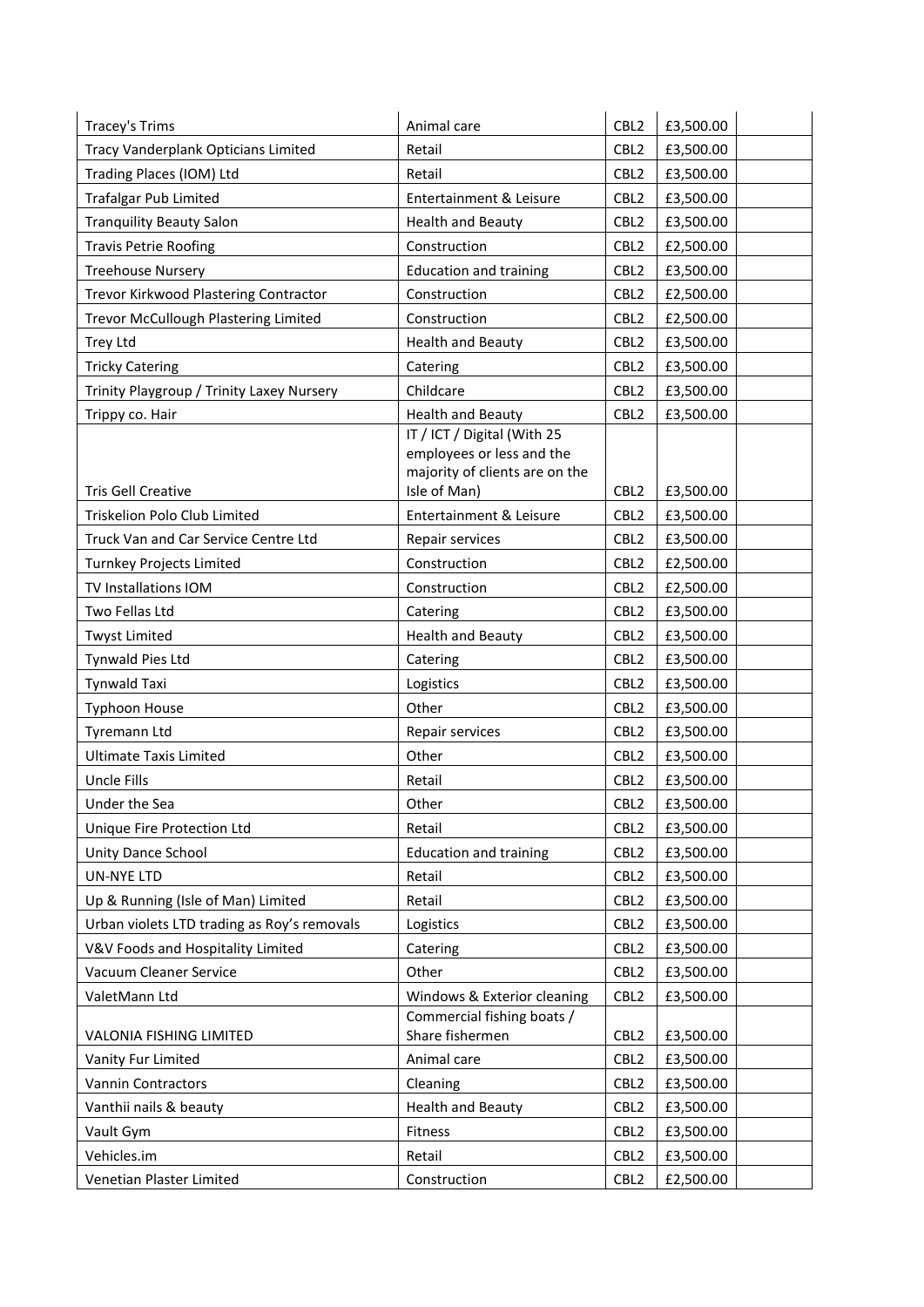| Venture Ltd                                  | Other                                                                                                      | CBL <sub>2</sub> | £3,500.00 |
|----------------------------------------------|------------------------------------------------------------------------------------------------------------|------------------|-----------|
| Versa                                        | Catering                                                                                                   | CBL <sub>2</sub> | £3,500.00 |
| Victoria Grill Peri Peri                     | Catering                                                                                                   | CBL <sub>2</sub> | £3,500.00 |
| Vienna Hair design                           | <b>Health and Beauty</b>                                                                                   | CBL <sub>2</sub> | £3,500.00 |
| <b>Viking Glazing Limited</b>                | Construction                                                                                               | CBL <sub>2</sub> | £2,500.00 |
| Viking Office Systems Ltd                    | Retail                                                                                                     | CBL <sub>2</sub> | £3,500.00 |
| Village Fireplaces & Stoves Ltd              | Construction                                                                                               | CBL <sub>2</sub> | £3,500.00 |
| Villicus Limited                             | Other                                                                                                      | CBL <sub>2</sub> | £3,500.00 |
| VIP Hair Design Ann Kenna                    | <b>Health and Beauty</b>                                                                                   | CBL <sub>2</sub> | £3,500.00 |
| Visual Picnic Ltd                            | Other                                                                                                      | CBL <sub>2</sub> | £3,500.00 |
| Vitor Barber Shop                            | <b>Health and Beauty</b>                                                                                   | CBL <sub>2</sub> | £3,500.00 |
| Vivaldi Catering Limited T/A The Cook Shack  | <b>Education and training</b>                                                                              | CBL <sub>2</sub> | £3,500.00 |
| <b>VIVID LIMITED</b>                         | Other                                                                                                      | CBL <sub>2</sub> | £3,500.00 |
| Vondys Garage Ltd                            | Repair services                                                                                            | CBL <sub>2</sub> | £3,500.00 |
| Voodoo Limited                               | IT / ICT / Digital (With 25<br>employees or less and the<br>majority of clients are on the<br>Isle of Man) | CBL <sub>2</sub> | £3,500.00 |
| VOP LTD T/A VANNIN OFFICEPOINT               | Retail                                                                                                     | CBL <sub>2</sub> | £3,500.00 |
| VR Autostyling Limited                       | Windows & Exterior cleaning                                                                                | CBL <sub>2</sub> | £3,500.00 |
| Vroom Groom                                  | Animal care                                                                                                | CBL <sub>2</sub> | £3,500.00 |
| W J Thompson & Co                            | Other                                                                                                      | CBL <sub>2</sub> | £3,500.00 |
| W Radcliffe Ltd                              | Construction                                                                                               | CBL <sub>2</sub> | £2,500.00 |
| Wade Truck Services Ltd                      | Repair services                                                                                            | CBL <sub>2</sub> | £3,500.00 |
| Wades aerial & audio Visual services LTD     | Construction                                                                                               | CBL <sub>2</sub> | £2,500.00 |
| <b>Wagging Tails Dog Grooming SALON</b>      | Animal care                                                                                                | CBL <sub>2</sub> | £3,500.00 |
| <b>Wagging Wheels</b>                        | Animal care                                                                                                | CBL <sub>2</sub> | £3,500.00 |
| <b>Walkabout Limited</b>                     | Entertainment & Leisure                                                                                    | CBL <sub>2</sub> | £3,500.00 |
| Walkers Construction and Groundworks Limited | Construction                                                                                               | CBL <sub>2</sub> | £2,500.00 |
| Walton Groundworks Limited                   | Construction                                                                                               | CBL <sub>2</sub> | £2,500.00 |
| <b>Waltons Direct</b>                        | Retail                                                                                                     | CBL <sub>2</sub> | £3,500.00 |
| Warmandcozy                                  | Other                                                                                                      | CBL <sub>2</sub> | £3,500.00 |
| Warren Keys Bathrooms of Man Ltd             | Retail                                                                                                     | CBL <sub>2</sub> | £3,500.00 |
| Wash and Glo                                 | Windows & Exterior cleaning                                                                                | CBL <sub>2</sub> | £2,500.00 |
| Watling Streetworks Limited                  | Construction                                                                                               | CBL <sub>2</sub> | £2,500.00 |
| Watts Up Performance                         | Fitness                                                                                                    | CBL <sub>2</sub> | £3,500.00 |
| Wayne Myers Joinery Limited                  | Construction                                                                                               | CBL <sub>2</sub> | £2,500.00 |
| Wayne Tomlinson Services Itd                 | Construction                                                                                               | CBL <sub>2</sub> | £2,500.00 |
| Wcx Ltd trading AS Ken Quine                 | Retail                                                                                                     | CBL <sub>2</sub> | £3,500.00 |
| <b>WDS Limited</b>                           | Cleaning                                                                                                   | CBL <sub>2</sub> | £3,500.00 |
| Weatherill Advocate and Solicitor Ltd        | Other                                                                                                      | CBL <sub>2</sub> | £3,500.00 |
| WELTER'S EUROPA LIMITED                      | Retail                                                                                                     | CBL <sub>2</sub> | £3,500.00 |
| Wentworth Enterprises T/A Shore Hotel        | Catering                                                                                                   | CBL <sub>2</sub> | £3,500.00 |
| West Coast Fitness Limited                   | Fitness                                                                                                    | CBL <sub>2</sub> | £3,500.00 |
| West Performance Ltd                         | Retail                                                                                                     | CBL <sub>2</sub> | £3,500.00 |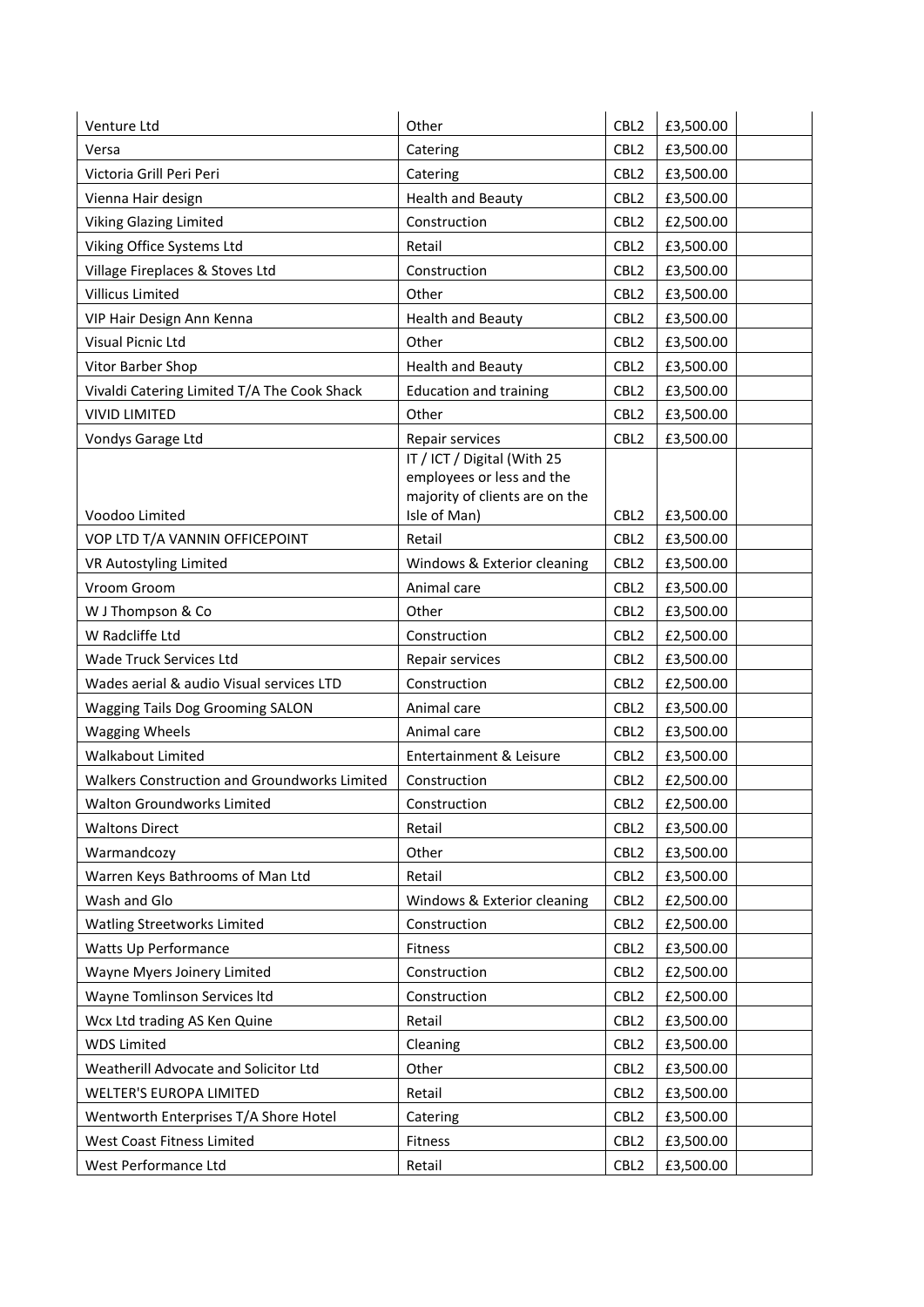| Westbourne construction                 | Construction                                                | CBL <sub>2</sub>                     | £2,500.00              |
|-----------------------------------------|-------------------------------------------------------------|--------------------------------------|------------------------|
| WHITE GLOVE SERVICES LTD.               | Cleaning                                                    | CBL <sub>2</sub>                     | £3,500.00              |
| Whittaker Trading Ltd                   | Retail                                                      | CBL <sub>2</sub>                     | £3,500.00              |
| Wild Thyme                              | Food & Drink production                                     | CBL <sub>2</sub>                     | £3,500.00              |
| William Curphey limited                 | Retail                                                      | CBL <sub>2</sub>                     | £3,500.00              |
| Wilson & Doyle                          | Construction                                                | CBL <sub>2</sub>                     | £2,500.00              |
| Wilson Consulting Limited               | Construction                                                | CBL <sub>2</sub>                     | £2,500.00              |
| <b>Window Doctor</b>                    | Construction                                                | CBL <sub>2</sub>                     | £2,500.00              |
| Window worx limited                     | Construction                                                | CBL <sub>2</sub>                     | £3,500.00              |
| Windy's Truck and Plant Ltd             | Repair services                                             | CBL <sub>2</sub>                     | £3,500.00              |
| Wine Down                               | Catering                                                    | CBL <sub>2</sub>                     | £3,500.00              |
| Wizard Plastering and Building Services | Construction                                                | CBL <sub>2</sub>                     | £2,500.00              |
| <b>Woodland Interiors</b>               | Construction                                                | CBL <sub>2</sub>                     | £3,500.00              |
| Woodtech Ltd                            | Construction                                                | CBL <sub>2</sub>                     | £2,500.00              |
| Woodward Autobody                       | Repair services                                             | CBL <sub>2</sub>                     | £3,500.00              |
| Woodworks Joinery Ltd                   | Construction                                                | CBL <sub>2</sub>                     | £2,500.00              |
| World of Stickers Ltd                   | Retail                                                      | CBL <sub>2</sub>                     | £3,500.00              |
| <b>Wow Nails</b>                        | <b>Health and Beauty</b>                                    | CBL <sub>2</sub>                     | £3,500.00              |
| www.driver.co.im                        | <b>Education and training</b>                               | CBL <sub>2</sub>                     | £3,500.00              |
| Xcell Automotive & Gearbox Limited      | Repair services                                             | CBL <sub>2</sub>                     | £3,500.00              |
| Y Gharey Nursery                        | Gardening and horticulture                                  | CBL <sub>2</sub>                     | £2,500.00              |
| Yachtforce Limited                      | Other                                                       | CBL <sub>2</sub>                     | £3,500.00              |
|                                         | IT / ICT / Digital (With 25                                 |                                      |                        |
|                                         | employees or less and the<br>majority of clients are on the |                                      |                        |
| Yellowbush Ltd                          | Isle of Man)                                                | CBL <sub>2</sub>                     | £3,500.00              |
| Yesss Electrical (IOM) Ltd              | Retail                                                      | CBL <sub>2</sub>                     | £3,500.00              |
| You and Improved                        | <b>Health and Beauty</b>                                    | CBL <sub>2</sub>                     | £3,500.00              |
| Your Movie Crew Ltd                     | Other                                                       | CBL <sub>2</sub>                     | £3,500.00              |
| Zenobius Ltd                            | <b>Health and Beauty</b>                                    | CBL <sub>2</sub>                     | £3,500.00              |
|                                         | Commercial fishing boats /                                  |                                      |                        |
| ZEPHYR LIMITED                          | Share fishermen                                             | CBL <sub>2</sub>                     | £3,500.00              |
| Zoli Tiling Ltd                         | Construction                                                | CBL <sub>2</sub>                     | £2,500.00              |
| Zosa LTD                                | Food & Drink production                                     | CBL <sub>2</sub>                     | £3,500.00              |
| Zwpilatesandalexander                   | <b>Education and training</b>                               | CBL <sub>2</sub>                     | £3,500.00              |
|                                         | Childcare                                                   | CBL <sub>2</sub>                     | £3,500.00              |
|                                         | <b>Health and Beauty</b>                                    | CBL <sub>2</sub>                     | £3,500.00              |
|                                         | Construction                                                | CBL <sub>2</sub>                     | £2,500.00              |
|                                         | <b>Health and Beauty</b>                                    | CBL <sub>2</sub>                     | £3,500.00              |
|                                         | Childcare                                                   | CBL <sub>2</sub>                     | £3,500.00              |
|                                         | Construction                                                | CBL <sub>2</sub>                     | £2,500.00              |
|                                         | Construction                                                | CBL <sub>2</sub>                     | £2,500.00              |
|                                         | Construction                                                | CBL <sub>2</sub>                     | £3,500.00              |
|                                         |                                                             |                                      |                        |
|                                         | Construction                                                | CBL <sub>2</sub>                     | £2,500.00              |
|                                         | Logistics<br>Construction                                   | CBL <sub>2</sub><br>CBL <sub>2</sub> | £3,500.00<br>£2,500.00 |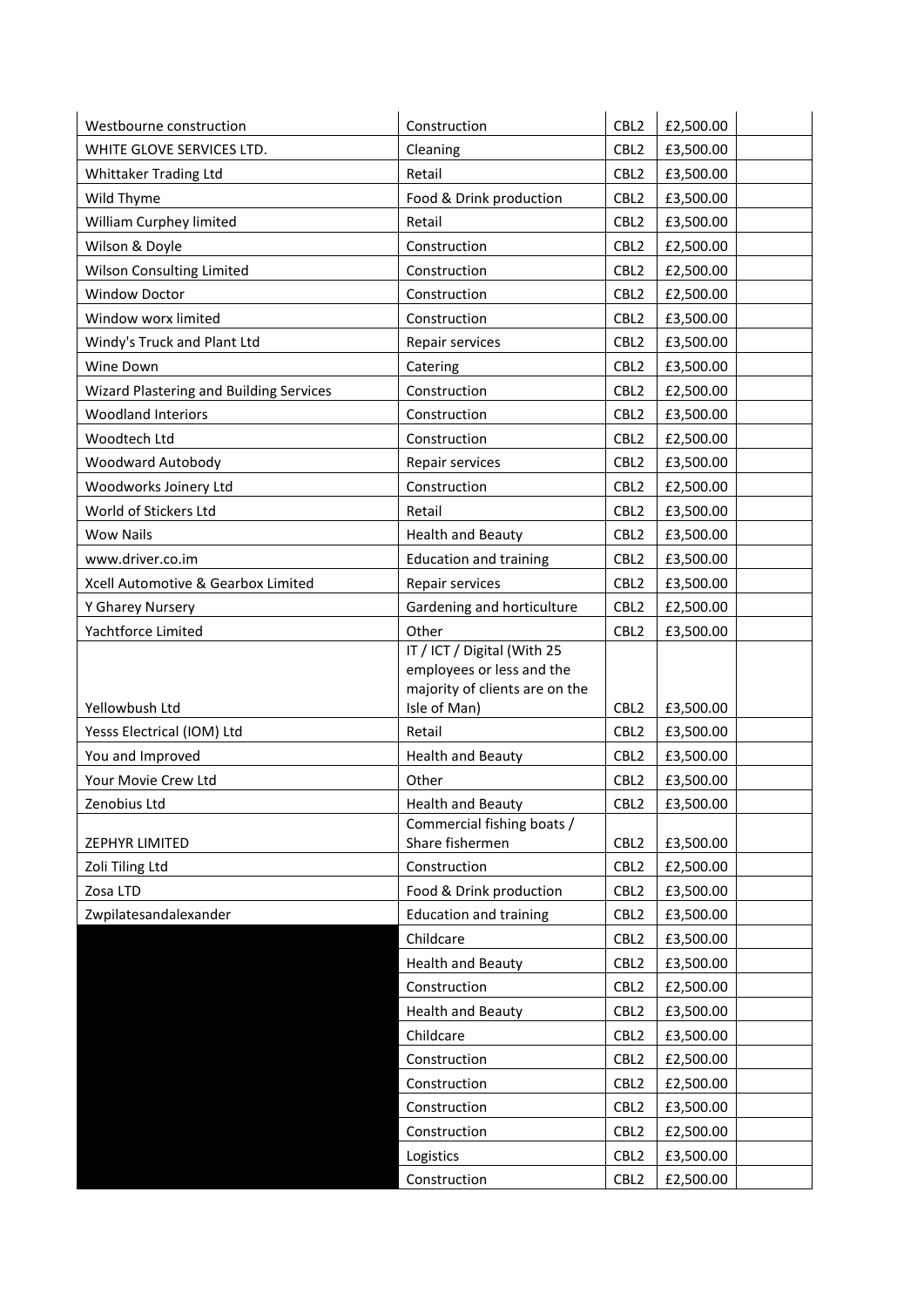| Childcare                     | CBL <sub>2</sub> | £3,500.00 |
|-------------------------------|------------------|-----------|
| Childcare                     | CBL <sub>2</sub> | £3,500.00 |
| Construction                  | CBL <sub>2</sub> | £3,500.00 |
| Other                         | CBL <sub>2</sub> | £3,500.00 |
| Construction                  | CBL <sub>2</sub> | £2,500.00 |
| Other                         | CBL <sub>2</sub> | £3,500.00 |
| Other                         | CBL <sub>2</sub> | £3,500.00 |
| Construction                  | CBL <sub>2</sub> | £2,500.00 |
| Construction                  | CBL <sub>2</sub> | £3,500.00 |
| Construction                  | CBL <sub>2</sub> | £2,500.00 |
| Childcare                     | CBL <sub>2</sub> | £3,500.00 |
| Construction                  | CBL <sub>2</sub> | £2,500.00 |
| Construction                  | CBL <sub>2</sub> | £2,500.00 |
| Construction                  | CBL <sub>2</sub> | £3,500.00 |
| Construction                  | CBL <sub>2</sub> | £2,500.00 |
| Construction                  | CBL <sub>2</sub> | £2,500.00 |
| Construction                  | CBL <sub>2</sub> | £2,500.00 |
| Other                         | CBL <sub>2</sub> | £3,500.00 |
| Construction                  | CBL <sub>2</sub> | £2,500.00 |
| Construction                  | CBL <sub>2</sub> | £2,500.00 |
| Construction                  | CBL <sub>2</sub> | £3,500.00 |
| <b>Health and Beauty</b>      | CBL <sub>2</sub> | £3,500.00 |
| Childcare                     | CBL <sub>2</sub> | £3,500.00 |
| <b>Education and training</b> | CBL <sub>2</sub> | £3,500.00 |
| Construction                  | CBL <sub>2</sub> | £3,500.00 |
| Construction                  | CBL <sub>2</sub> | £2,500.00 |
| Construction                  | CBL <sub>2</sub> | £2,500.00 |
| Construction                  | CBL <sub>2</sub> | £3,500.00 |
| <b>Education and training</b> | CBL <sub>2</sub> | £3,500.00 |
| Childcare                     | CBL <sub>2</sub> | £3,500.00 |
| Other                         | CBL <sub>2</sub> | £3,500.00 |
| Other                         | CBL <sub>2</sub> | £3,500.00 |
| Construction                  | CBL <sub>2</sub> | £2,500.00 |
| Construction                  | CBL <sub>2</sub> | £2,500.00 |
| Childcare                     | CBL <sub>2</sub> | £3,500.00 |
| <b>Health and Beauty</b>      | CBL <sub>2</sub> | £3,500.00 |
| <b>Education and training</b> | CBL <sub>2</sub> | £3,500.00 |
| <b>Health and Beauty</b>      | CBL <sub>2</sub> | £3,500.00 |
| Other                         | CBL <sub>2</sub> | £3,500.00 |
| Retail                        | CBL <sub>2</sub> | £3,500.00 |
| Construction                  | CBL <sub>2</sub> | £3,500.00 |
| Childcare                     | CBL <sub>2</sub> | £3,500.00 |
| Fitness                       | CBL <sub>2</sub> | £3,500.00 |
| Construction                  | CBL <sub>2</sub> | £3,500.00 |
| <b>Health and Beauty</b>      | CBL <sub>2</sub> | £3,500.00 |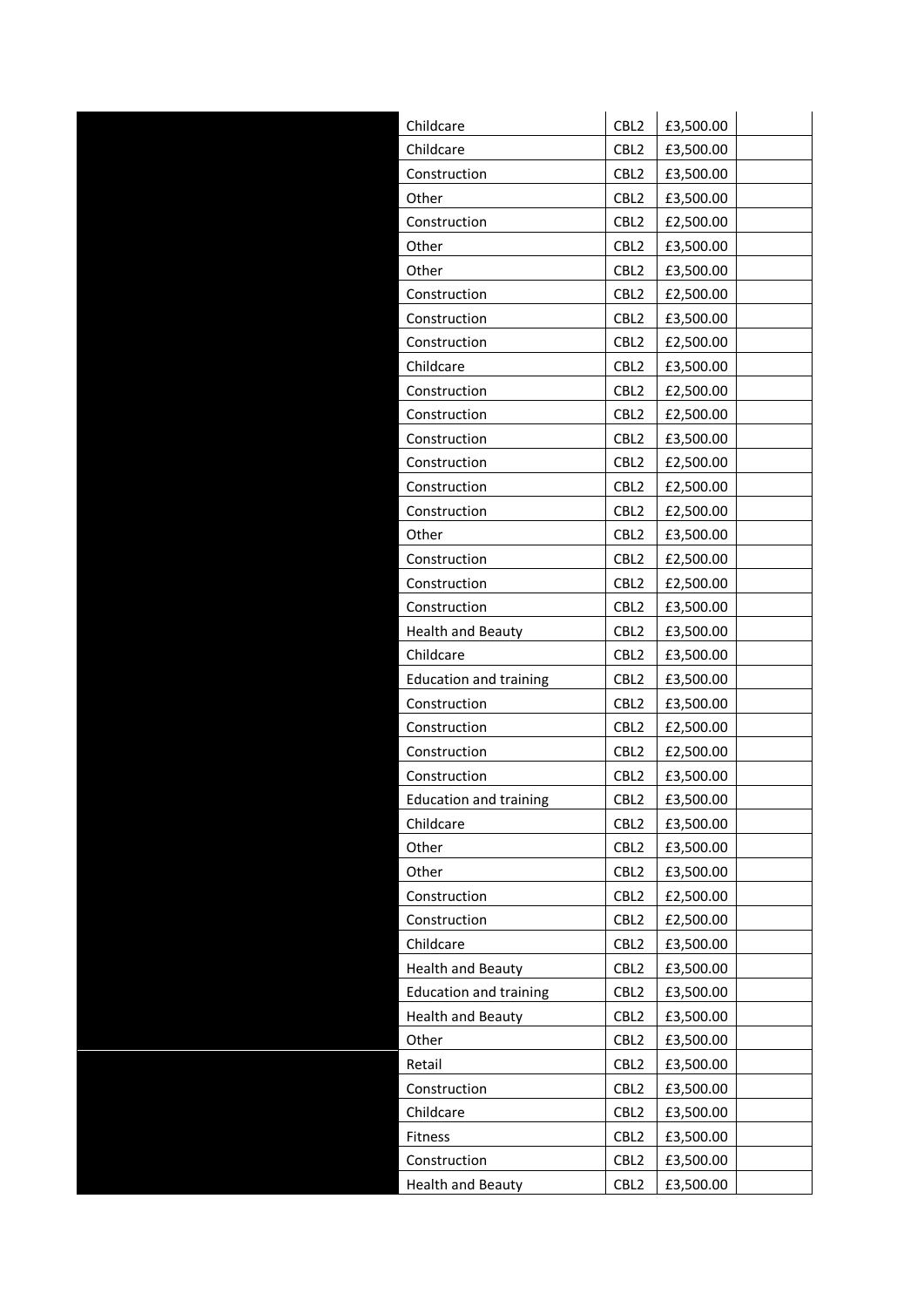| Construction                | CBL <sub>2</sub> | £3,500.00 |
|-----------------------------|------------------|-----------|
| Other                       | CBL <sub>2</sub> | £3,500.00 |
| Other                       | CBL <sub>2</sub> | £3,500.00 |
| Childcare                   | CBL <sub>2</sub> | £3,500.00 |
| Childcare                   | CBL <sub>2</sub> | £3,500.00 |
| Construction                | CBL <sub>2</sub> | £2,500.00 |
| Construction                | CBL <sub>2</sub> | £2,500.00 |
| Logistics                   | CBL <sub>2</sub> | £3,500.00 |
| <b>Health and Beauty</b>    | CBL <sub>2</sub> | £3,500.00 |
| Construction                | CBL <sub>2</sub> | £2,500.00 |
| Construction                | CBL <sub>2</sub> | £2,500.00 |
| Construction                | CBL <sub>2</sub> | £3,500.00 |
| Construction                | CBL <sub>2</sub> | £2,500.00 |
| Other                       | CBL <sub>2</sub> | £3,500.00 |
| <b>Health and Beauty</b>    | CBL <sub>2</sub> | £3,500.00 |
| Construction                | CBL <sub>2</sub> | £2,500.00 |
| Childcare                   | CBL <sub>2</sub> | £3,500.00 |
| Construction                | CBL <sub>2</sub> | £3,500.00 |
| <b>Health and Beauty</b>    | CBL <sub>2</sub> | £3,500.00 |
| Other                       | CBL <sub>2</sub> | £3,500.00 |
| Childcare                   | CBL <sub>2</sub> | £3,500.00 |
| <b>Health and Beauty</b>    | CBL <sub>2</sub> | £3,500.00 |
| <b>Health and Beauty</b>    | CBL <sub>2</sub> | £3,500.00 |
| Construction                | CBL <sub>2</sub> | £2,500.00 |
| Other                       | CBL <sub>2</sub> | £3,500.00 |
| Other                       | CBL <sub>2</sub> | £3,500.00 |
| Construction                | CBL <sub>2</sub> | £2,500.00 |
| Construction                | CBL <sub>2</sub> | £2,500.00 |
| Gardening and horticulture  | CBL <sub>2</sub> | £3,500.00 |
| Construction                | CBL <sub>2</sub> | £2,500.00 |
| Other                       | CBL <sub>2</sub> | £3,500.00 |
| <b>Health and Beauty</b>    | CBL <sub>2</sub> | £3,500.00 |
| Windows & Exterior cleaning | CBL <sub>2</sub> | £2,500.00 |
| Childcare                   | CBL <sub>2</sub> | £3,500.00 |
| Logistics                   | CBL <sub>2</sub> | £3,500.00 |
| Construction                | CBL <sub>2</sub> | £2,500.00 |
| Construction                | CBL <sub>2</sub> | £2,500.00 |
| Construction                | CBL <sub>2</sub> | £3,500.00 |
| Childcare                   | CBL <sub>2</sub> | £3,500.00 |
| Other                       | CBL <sub>2</sub> | £3,500.00 |
| Childcare                   | CBL <sub>2</sub> | £3,500.00 |
| Construction                | CBL <sub>2</sub> | £3,500.00 |
| <b>Health and Beauty</b>    | CBL <sub>2</sub> | £3,500.00 |
| <b>Health and Beauty</b>    | CBL <sub>2</sub> | £3,500.00 |
| Logistics                   | CBL <sub>2</sub> | £3,500.00 |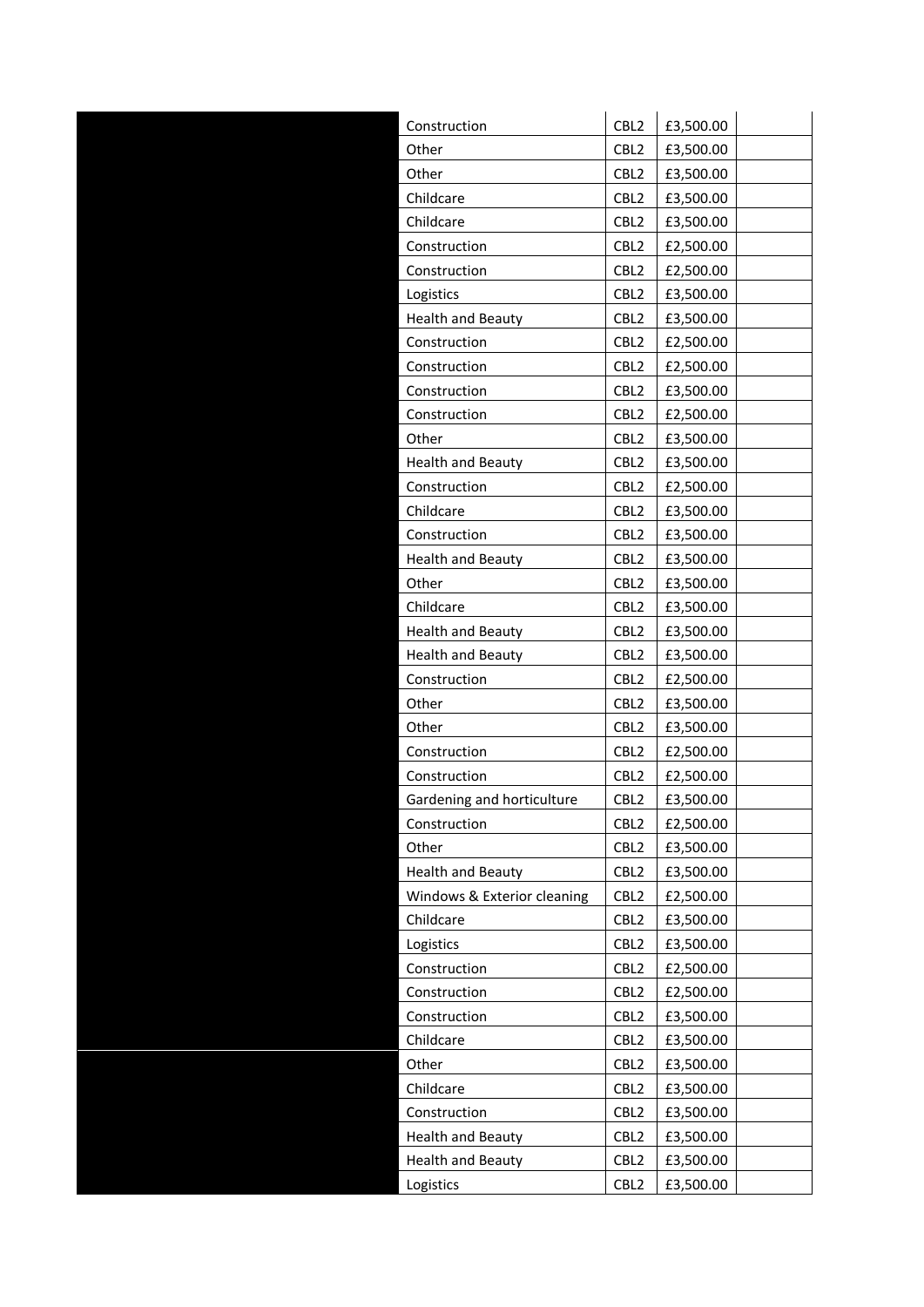| Construction                  | CBL <sub>2</sub> | £2,500.00 |
|-------------------------------|------------------|-----------|
| Logistics                     | CBL <sub>2</sub> | £3,500.00 |
| <b>Health and Beauty</b>      | CBL <sub>2</sub> | £3,500.00 |
| Construction                  | CBL <sub>2</sub> | £2,500.00 |
| Other                         | CBL <sub>2</sub> | £3,500.00 |
| Other                         | CBL <sub>2</sub> | £3,500.00 |
| Construction                  | CBL <sub>2</sub> | £3,500.00 |
| Construction                  | CBL <sub>2</sub> | £2,500.00 |
| Fitness                       | CBL <sub>2</sub> | £3,500.00 |
| Other                         | CBL <sub>2</sub> | £3,500.00 |
| Construction                  | CBL <sub>2</sub> | £2,500.00 |
| Other                         | CBL <sub>2</sub> | £3,500.00 |
| Construction                  | CBL <sub>2</sub> | £2,500.00 |
| Construction                  | CBL <sub>2</sub> | £2,500.00 |
| Other                         | CBL <sub>2</sub> | £3,500.00 |
| Construction                  | CBL <sub>2</sub> | £2,500.00 |
| Other                         | CBL <sub>2</sub> | £3,500.00 |
| Construction                  | CBL <sub>2</sub> | £2,500.00 |
| Health and Beauty             | CBL <sub>2</sub> | £3,500.00 |
| <b>Health and Beauty</b>      | CBL <sub>2</sub> | £3,500.00 |
| Construction                  | CBL <sub>2</sub> | £2,500.00 |
| Other                         | CBL2             | £3,500.00 |
| Other                         | CBL <sub>2</sub> | £3,500.00 |
| Construction                  | CBL <sub>2</sub> | £3,500.00 |
| Other                         | CBL <sub>2</sub> | £3,500.00 |
| Other                         | CBL <sub>2</sub> | £3,500.00 |
| Construction                  | CBL <sub>2</sub> | £2,500.00 |
| Construction                  | CBL <sub>2</sub> | £2,500.00 |
| Construction                  | CBL <sub>2</sub> | £2,500.00 |
| Construction                  | CBL <sub>2</sub> | £2,500.00 |
| Construction                  | CBL <sub>2</sub> | £2,500.00 |
| Construction                  | CBL <sub>2</sub> | £2,500.00 |
| Construction                  | CBL <sub>2</sub> | £2,500.00 |
| Other                         | CBL <sub>2</sub> | £3,500.00 |
| Construction                  | CBL <sub>2</sub> | £2,500.00 |
| Other                         | CBL <sub>2</sub> | £3,500.00 |
| <b>Education and training</b> | CBL <sub>2</sub> | £3,500.00 |
| Construction                  | CBL <sub>2</sub> | £2,500.00 |
| Other                         | CBL <sub>2</sub> | £3,500.00 |
| Entertainment & Leisure       | CBL <sub>2</sub> | £3,500.00 |
| Construction                  | CBL <sub>2</sub> | £2,500.00 |
| Construction                  | CBL <sub>2</sub> | £2,500.00 |
| Construction                  | CBL <sub>2</sub> | £2,500.00 |
| Other                         | CBL <sub>2</sub> | £3,500.00 |
| Other                         | CBL <sub>2</sub> | £3,500.00 |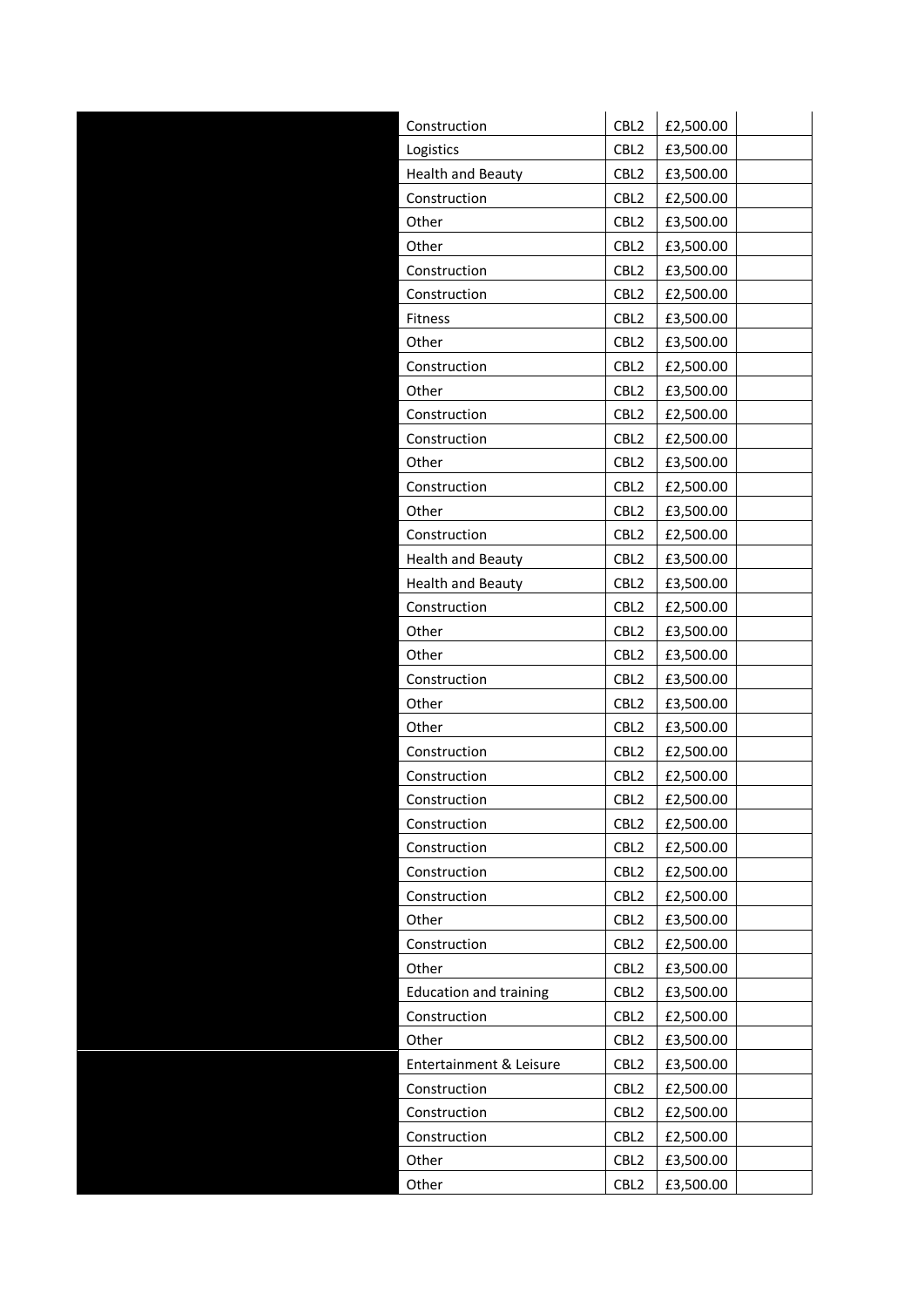|       | Construction               | CBL <sub>2</sub> | £2,500.00 |
|-------|----------------------------|------------------|-----------|
| Other |                            | CBL <sub>2</sub> | £3,500.00 |
|       | Construction               | CBL <sub>2</sub> | £2,500.00 |
|       | Construction               | CBL <sub>2</sub> | £2,500.00 |
|       | Construction               | CBL2             | £2,500.00 |
| Other |                            | CBL <sub>2</sub> | £3,500.00 |
|       | Construction               | CBL <sub>2</sub> | £2,500.00 |
|       | <b>Health and Beauty</b>   | CBL <sub>2</sub> | £3,500.00 |
|       | Construction               | CBL <sub>2</sub> | £2,500.00 |
|       | <b>Health and Beauty</b>   | CBL <sub>2</sub> | £3,500.00 |
|       | Manufacturing              | CBL <sub>2</sub> | £3,500.00 |
|       | Construction               | CBL <sub>2</sub> | £2,500.00 |
|       | Construction               | CBL <sub>2</sub> | £2,500.00 |
|       | Construction               | CBL <sub>2</sub> | £2,500.00 |
| Other |                            | CBL <sub>2</sub> | £3,500.00 |
|       | Cleaning                   | CBL <sub>2</sub> | £3,500.00 |
|       | Construction               | CBL <sub>2</sub> | £2,500.00 |
|       | Construction               | CBL <sub>2</sub> | £2,500.00 |
|       | Construction               | CBL <sub>2</sub> | £2,500.00 |
|       | Construction               | CBL <sub>2</sub> | £2,500.00 |
|       | Logistics                  | CBL <sub>2</sub> | £3,500.00 |
|       | Cleaning                   | CBL <sub>2</sub> | £3,500.00 |
| Other |                            | CBL <sub>2</sub> | £3,500.00 |
| Other |                            | CBL <sub>2</sub> | £3,500.00 |
|       | Construction               | CBL <sub>2</sub> | £2,500.00 |
|       | Construction               | CBL <sub>2</sub> | £2,500.00 |
|       | Construction               | CBL <sub>2</sub> | £2,500.00 |
|       | Construction               | CBL <sub>2</sub> | £2,500.00 |
|       | Construction               | CBL <sub>2</sub> | £2,500.00 |
|       | <b>Health and Beauty</b>   | CBL <sub>2</sub> | £3,500.00 |
|       | Construction               | CBL <sub>2</sub> | £2,500.00 |
|       | Medical                    | CBL <sub>2</sub> | £3,500.00 |
|       | Construction               | CBL <sub>2</sub> | £2,500.00 |
|       | Construction               | CBL2             | £2,500.00 |
|       | Construction               | CBL <sub>2</sub> | £3,500.00 |
|       | Logistics                  | CBL <sub>2</sub> | £3,500.00 |
|       | Construction               | CBL <sub>2</sub> | £2,500.00 |
|       | Construction               | CBL <sub>2</sub> | £2,500.00 |
|       | Construction               | CBL <sub>2</sub> | £3,500.00 |
|       | Construction               | CBL <sub>2</sub> | £2,500.00 |
|       | Construction               | CBL <sub>2</sub> | £3,500.00 |
| Other |                            | CBL <sub>2</sub> | £3,500.00 |
|       | Gardening and horticulture | CBL <sub>2</sub> | £2,500.00 |
|       | <b>Health and Beauty</b>   | CBL <sub>2</sub> | £3,500.00 |
|       | Construction               | CBL <sub>2</sub> | £2,500.00 |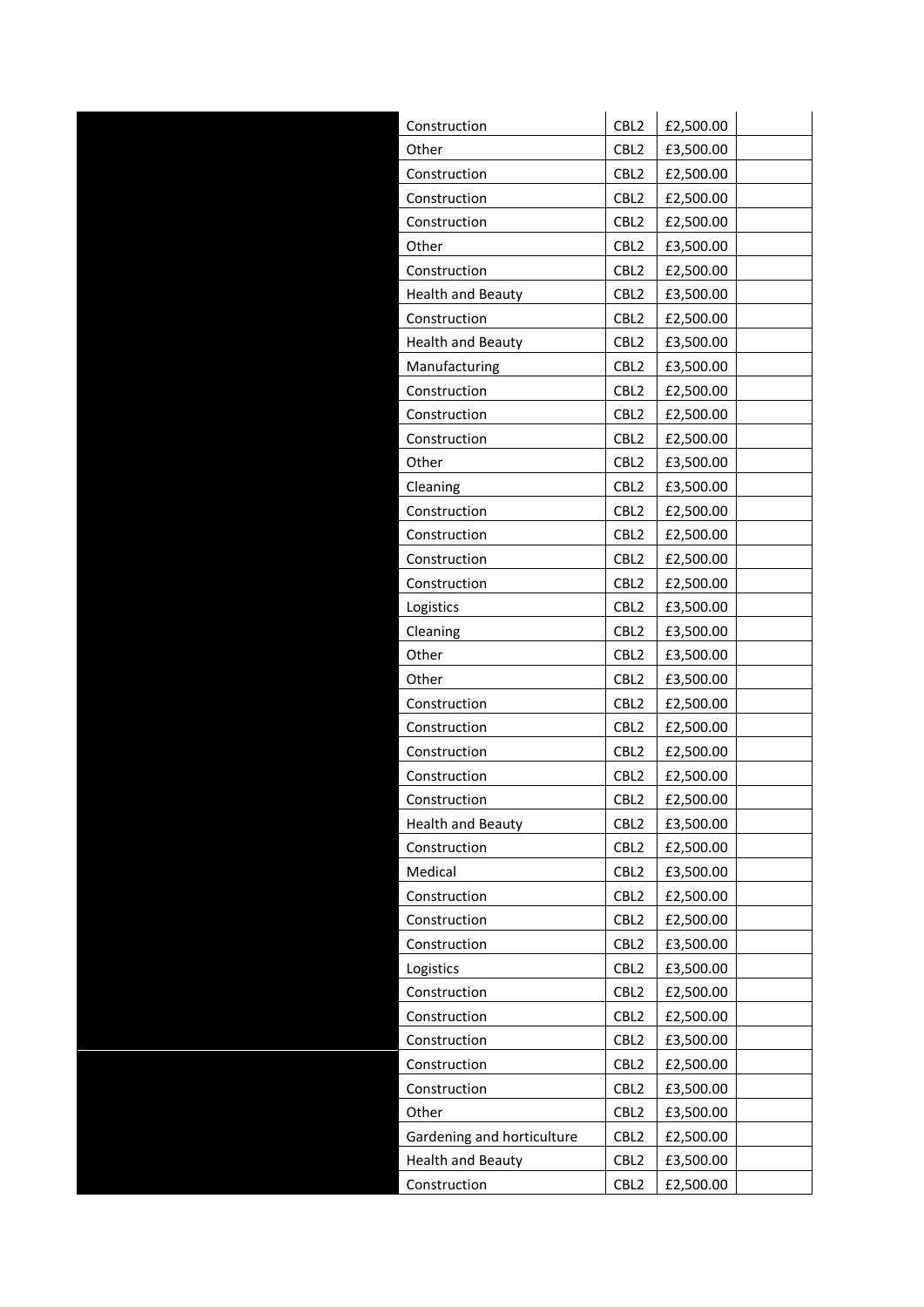| CBL2<br>Childcare                               | £3,500.00 |
|-------------------------------------------------|-----------|
| CBL <sub>2</sub><br>Construction                | £2,500.00 |
| Windows & Exterior cleaning<br>CBL <sub>2</sub> | £2,500.00 |
| CBL <sub>2</sub><br>Construction                | £3,500.00 |
| CBL <sub>2</sub><br>Construction                | £2,500.00 |
| Construction<br>CBL <sub>2</sub>                | £2,500.00 |
| CBL <sub>2</sub><br><b>Health and Beauty</b>    | £3,500.00 |
| Construction<br>CBL <sub>2</sub>                | £2,500.00 |
| Construction<br>CBL <sub>2</sub>                | £2,500.00 |
| CBL <sub>2</sub><br>Construction                | £3,500.00 |
| Construction<br>CBL <sub>2</sub>                | £2,500.00 |
| Construction<br>CBL <sub>2</sub>                | £2,500.00 |
| Construction<br>CBL <sub>2</sub>                | £2,500.00 |
| Construction<br>CBL <sub>2</sub>                | £2,500.00 |
| Windows & Exterior cleaning<br>CBL <sub>2</sub> | £2,500.00 |
| Construction<br>CBL <sub>2</sub>                | £2,500.00 |
| CBL <sub>2</sub><br>Other                       | £3,500.00 |
| Construction<br>CBL <sub>2</sub>                | £2,500.00 |
| CBL <sub>2</sub><br>Construction                | £2,500.00 |
| Construction<br>CBL <sub>2</sub>                | £2,500.00 |
| CBL <sub>2</sub><br>Construction                | £2,500.00 |
| Construction<br>CBL <sub>2</sub>                | £2,500.00 |
| Childcare<br>CBL <sub>2</sub>                   | £3,500.00 |
| CBL <sub>2</sub><br>Construction                | £2,500.00 |
| Construction<br>CBL <sub>2</sub>                | £2,500.00 |
| Construction<br>CBL <sub>2</sub>                | £2,500.00 |
| Gardening and horticulture<br>CBL <sub>2</sub>  | £2,500.00 |
| Construction<br>CBL <sub>2</sub>                | £2,500.00 |
| CBL <sub>2</sub><br>Construction                | £2,500.00 |
| Construction<br>CBL <sub>2</sub>                | £2,500.00 |
| CBL <sub>2</sub><br>Construction                | £2,500.00 |
| Construction<br>CBL <sub>2</sub>                | £2,500.00 |
| CBL <sub>2</sub><br>Construction                | £2,500.00 |
| CBL <sub>2</sub><br>Construction                | £3,500.00 |
| Construction<br>CBL <sub>2</sub>                | £2,500.00 |
| CBL <sub>2</sub><br>Construction                | £2,500.00 |
| Construction<br>CBL <sub>2</sub>                | £2,500.00 |
| Medical<br>CBL <sub>2</sub>                     | £3,500.00 |
| Construction<br>CBL <sub>2</sub>                | £2,500.00 |
| Construction<br>CBL <sub>2</sub>                | £2,500.00 |
| Construction<br>CBL <sub>2</sub>                | £2,500.00 |
| Gardening and horticulture<br>CBL <sub>2</sub>  | £2,500.00 |
| CBL <sub>2</sub><br>Construction                | £2,500.00 |
| Construction<br>CBL <sub>2</sub>                | £2,500.00 |
| Construction<br>CBL <sub>2</sub>                | £2,500.00 |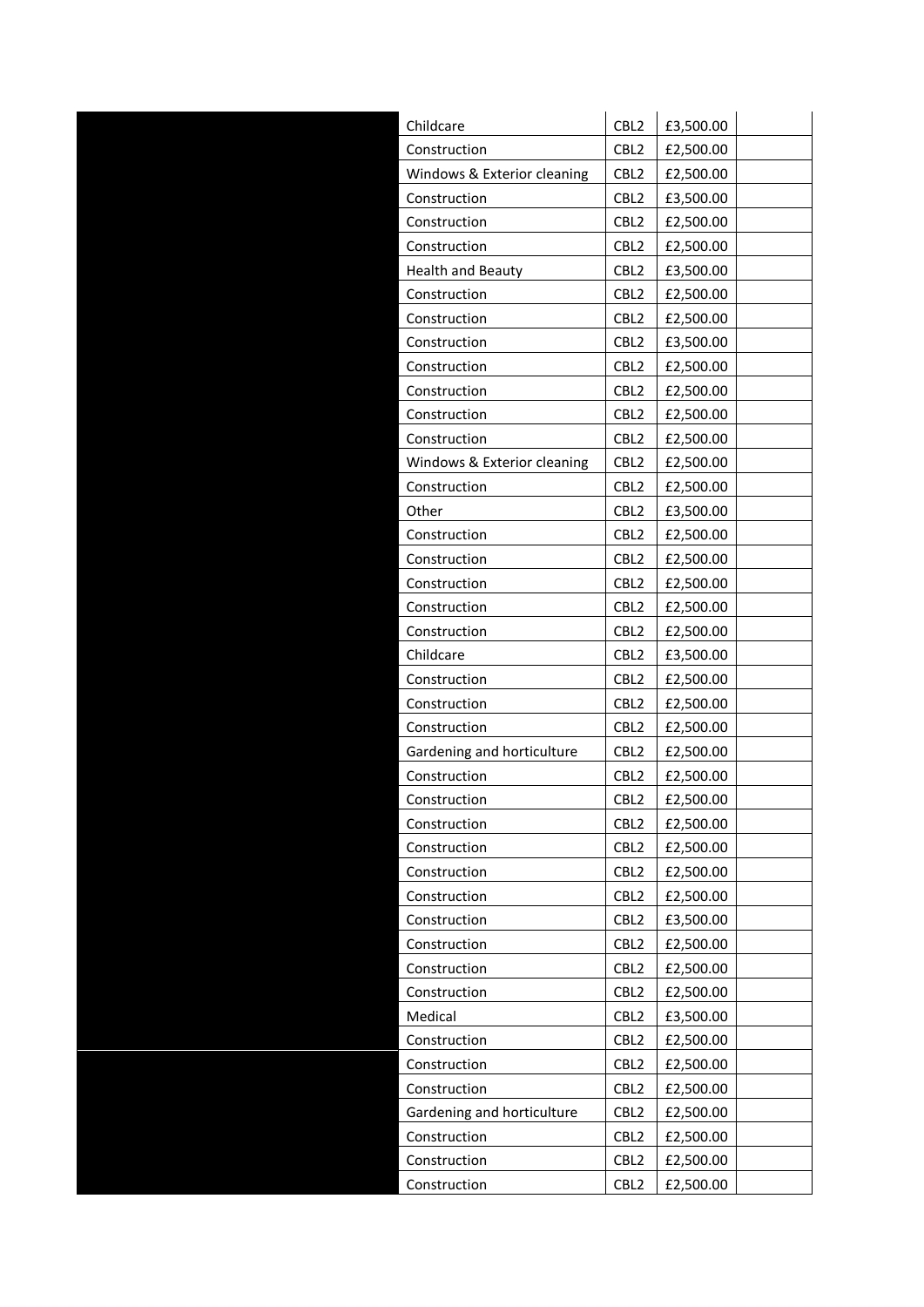| Construction                  | CBL <sub>2</sub> | £2,500.00 |
|-------------------------------|------------------|-----------|
| Other                         | CBL <sub>2</sub> | £3,500.00 |
| Construction                  | CBL <sub>2</sub> | £2,500.00 |
| Construction                  | CBL <sub>2</sub> | £2,500.00 |
| Construction                  | CBL <sub>2</sub> | £2,500.00 |
| Construction                  | CBL <sub>2</sub> | £2,500.00 |
| Construction                  | CBL <sub>2</sub> | £2,500.00 |
| Other                         | CBL <sub>2</sub> | £3,500.00 |
| Construction                  | CBL <sub>2</sub> | £2,500.00 |
| Construction                  | CBL <sub>2</sub> | £2,500.00 |
| Entertainment & Leisure       | CBL <sub>2</sub> | £3,500.00 |
| <b>Education and training</b> | CBL <sub>2</sub> | £3,500.00 |
| Construction                  | CBL <sub>2</sub> | £2,500.00 |
| <b>Health and Beauty</b>      | CBL <sub>2</sub> | £3,500.00 |
| Other                         | CBL <sub>2</sub> | £3,500.00 |
| Construction                  | CBL <sub>2</sub> | £2,500.00 |
| Construction                  | CBL <sub>2</sub> | £2,500.00 |
| Cleaning                      | CBL <sub>2</sub> | £3,500.00 |
| Construction                  | CBL <sub>2</sub> | £2,500.00 |
| Construction                  | CBL <sub>2</sub> | £2,500.00 |
| Construction                  | CBL <sub>2</sub> | £2,500.00 |
| Construction                  | CBL <sub>2</sub> | £2,500.00 |
| Construction                  | CBL <sub>2</sub> | £2,500.00 |
| <b>Health and Beauty</b>      | CBL <sub>2</sub> | £3,500.00 |
| Other                         | CBL <sub>2</sub> | £3,500.00 |
| Construction                  | CBL <sub>2</sub> | £2,500.00 |
| Construction                  | CBL <sub>2</sub> | £2,500.00 |
| Construction                  | CBL <sub>2</sub> | £3,500.00 |
| <b>Health and Beauty</b>      | CBL <sub>2</sub> | £3,500.00 |
| Construction                  | CBL <sub>2</sub> | £2,500.00 |
| Construction                  | CBL <sub>2</sub> | £2,500.00 |
| Construction                  | CBL <sub>2</sub> | £2,500.00 |
| Construction                  | CBL <sub>2</sub> | £2,500.00 |
| Construction                  | CBL <sub>2</sub> | £2,500.00 |
| Construction                  | CBL <sub>2</sub> | £2,500.00 |
| Other                         | CBL <sub>2</sub> | £3,500.00 |
| Construction                  | CBL <sub>2</sub> | £2,500.00 |
| Construction                  | CBL <sub>2</sub> | £2,500.00 |
| Construction                  | CBL <sub>2</sub> | £3,500.00 |
| Construction                  | CBL <sub>2</sub> | £2,500.00 |
| Other                         | CBL <sub>2</sub> | £3,500.00 |
| Other                         | CBL <sub>2</sub> | £3,500.00 |
| Gardening and horticulture    | CBL <sub>2</sub> | £2,500.00 |
| Construction                  | CBL <sub>2</sub> | £2,500.00 |
| Construction                  | CBL <sub>2</sub> | £2,500.00 |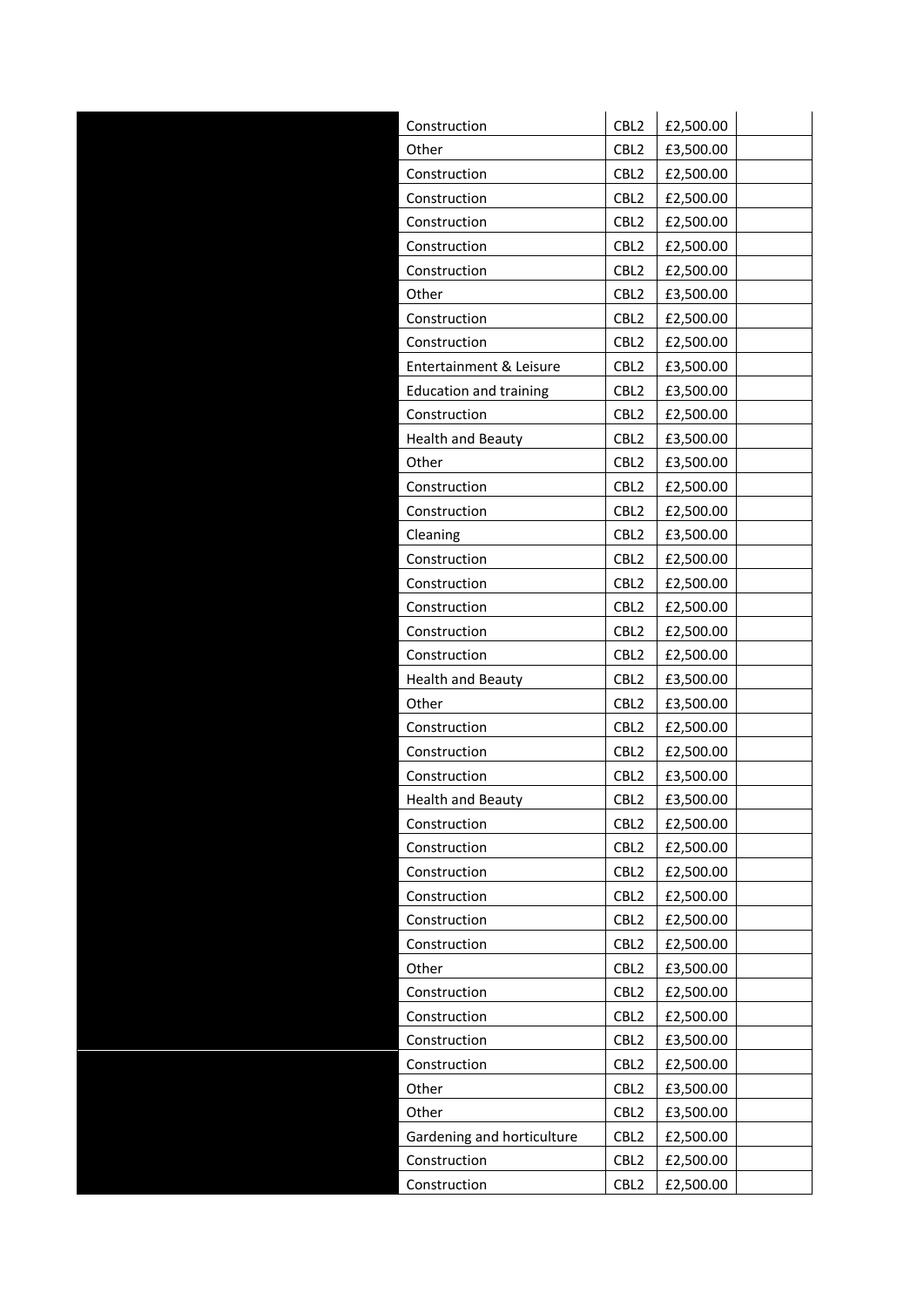| Construction                  | CBL <sub>2</sub> | £2,500.00 |
|-------------------------------|------------------|-----------|
| Logistics                     | CBL <sub>2</sub> | £3,500.00 |
| <b>Education and training</b> | CBL <sub>2</sub> | £3,500.00 |
| <b>Education and training</b> | CBL <sub>2</sub> | £3,500.00 |
| Other                         | CBL <sub>2</sub> | £3,500.00 |
| Construction                  | CBL <sub>2</sub> | £2,500.00 |
| Construction                  | CBL <sub>2</sub> | £2,500.00 |
| Construction                  | CBL <sub>2</sub> | £2,500.00 |
| Construction                  | CBL <sub>2</sub> | £2,500.00 |
| Other                         | CBL <sub>2</sub> | £3,500.00 |
| Construction                  | CBL <sub>2</sub> | £2,500.00 |
| Construction                  | CBL <sub>2</sub> | £2,500.00 |
| Entertainment & Leisure       | CBL <sub>2</sub> | £3,500.00 |
| Construction                  | CBL <sub>2</sub> | £2,500.00 |
| Retail                        | CBL <sub>2</sub> | £3,500.00 |
| Cleaning                      | CBL <sub>2</sub> | £3,500.00 |
| Construction                  | CBL <sub>2</sub> | £2,500.00 |
| Construction                  | CBL <sub>2</sub> | £2,500.00 |
| Construction                  | CBL <sub>2</sub> | £2,500.00 |
| Construction                  | CBL <sub>2</sub> | £3,500.00 |
| Construction                  | CBL <sub>2</sub> | £2,500.00 |
| Construction                  | CBL <sub>2</sub> | £2,500.00 |
| Catering                      | CBL <sub>2</sub> | £3,500.00 |
| Construction                  | CBL <sub>2</sub> | £2,500.00 |
| Construction                  | CBL <sub>2</sub> | £2,500.00 |
| Construction                  | CBL <sub>2</sub> | £2,500.00 |
| Construction                  | CBL <sub>2</sub> | £2,500.00 |
| Construction                  | CBL <sub>2</sub> | £2,500.00 |
| Construction                  | CBL <sub>2</sub> | £2,500.00 |
| Construction                  | CBL <sub>2</sub> | £2,500.00 |
| Construction                  | CBL <sub>2</sub> | £2,500.00 |
| Repair services               | CBL <sub>2</sub> | £3,500.00 |
| Construction                  | CBL <sub>2</sub> | £2,500.00 |
| Childcare                     | CBL <sub>2</sub> | £3,500.00 |
| Other                         | CBL <sub>2</sub> | £3,500.00 |
| Construction                  | CBL <sub>2</sub> | £2,500.00 |
| Other                         | CBL <sub>2</sub> | £3,500.00 |
| Other                         | CBL <sub>2</sub> | £3,500.00 |
| Construction                  | CBL <sub>2</sub> | £2,500.00 |
| Other                         | CBL <sub>2</sub> | £3,500.00 |
| Construction                  | CBL <sub>2</sub> | £2,500.00 |
| <b>Health and Beauty</b>      | CBL <sub>2</sub> | £3,500.00 |
| Construction                  | CBL <sub>2</sub> | £2,500.00 |
| Construction                  | CBL <sub>2</sub> | £2,500.00 |
| Construction                  | CBL <sub>2</sub> | £2,500.00 |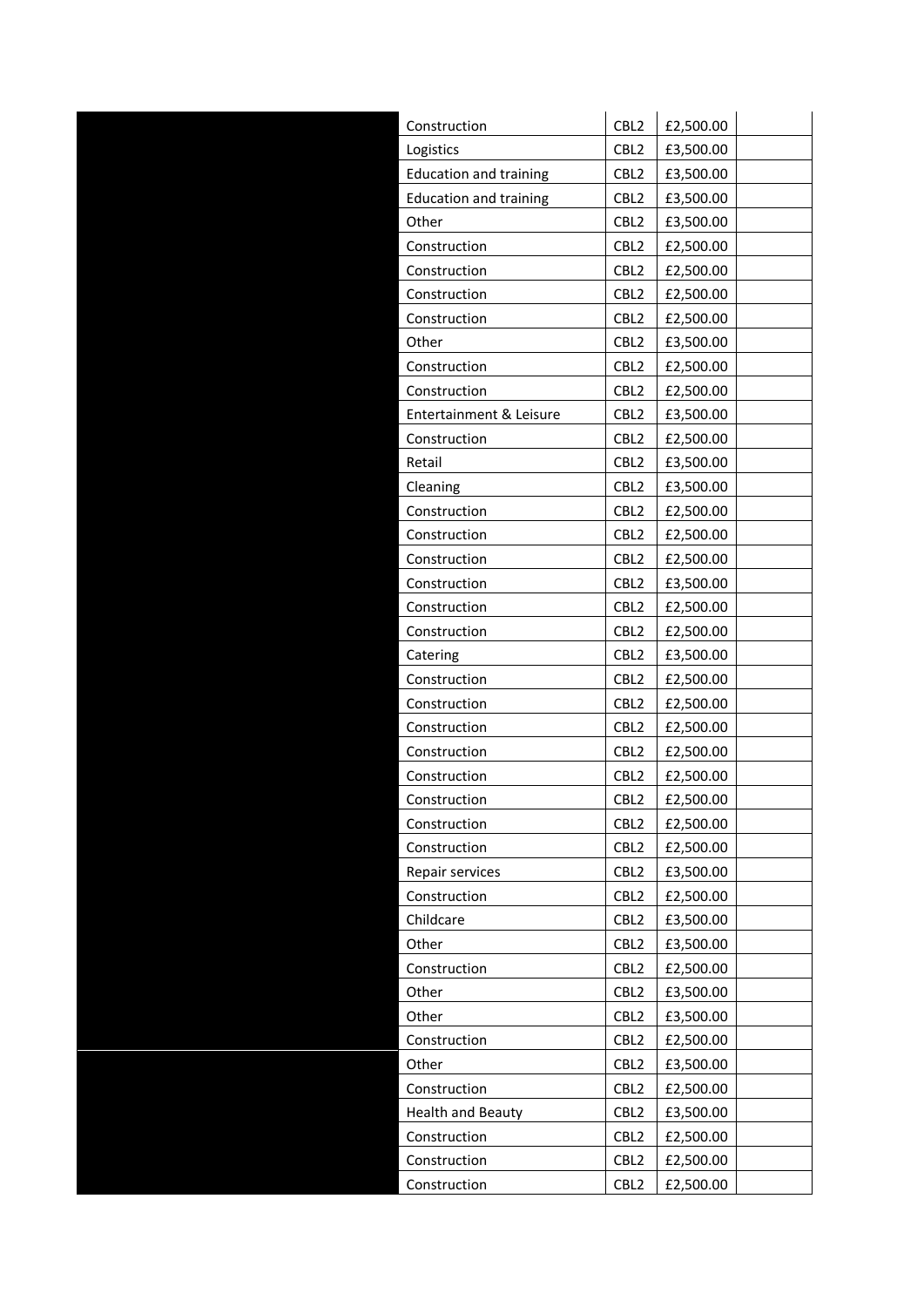|  | Construction                                                              | CBL <sub>2</sub>                                                             | £2,500.00                                        |
|--|---------------------------------------------------------------------------|------------------------------------------------------------------------------|--------------------------------------------------|
|  | Construction                                                              | CBL <sub>2</sub>                                                             | £2,500.00                                        |
|  | Construction                                                              | CBL <sub>2</sub>                                                             | £2,500.00                                        |
|  | Construction                                                              | CBL <sub>2</sub>                                                             | £2,500.00                                        |
|  | Other                                                                     | CBL <sub>2</sub>                                                             | £3,500.00                                        |
|  | Construction                                                              | CBL <sub>2</sub>                                                             | £3,500.00                                        |
|  | Construction                                                              | CBL <sub>2</sub>                                                             | £2,500.00                                        |
|  | Construction                                                              | CBL <sub>2</sub>                                                             | £2,500.00                                        |
|  | Construction                                                              | CBL <sub>2</sub>                                                             | £2,500.00                                        |
|  | Construction                                                              | CBL <sub>2</sub>                                                             | £2,500.00                                        |
|  | Construction                                                              | CBL <sub>2</sub>                                                             | £2,500.00                                        |
|  | Other                                                                     | CBL <sub>2</sub>                                                             | £3,500.00                                        |
|  | Construction                                                              | CBL <sub>2</sub>                                                             | £2,500.00                                        |
|  | Construction                                                              | CBL <sub>2</sub>                                                             | £3,500.00                                        |
|  | Construction                                                              | CBL <sub>2</sub>                                                             | £2,500.00                                        |
|  | Repair services                                                           | CBL <sub>2</sub>                                                             | £3,500.00                                        |
|  | Repair services                                                           | CBL <sub>2</sub>                                                             | £3,500.00                                        |
|  | Construction                                                              | CBL <sub>2</sub>                                                             | £2,500.00                                        |
|  | Construction                                                              | CBL <sub>2</sub>                                                             | £2,500.00                                        |
|  | Construction                                                              | CBL <sub>2</sub>                                                             | £2,500.00                                        |
|  | Construction                                                              | CBL <sub>2</sub>                                                             | £2,500.00                                        |
|  | <b>Education and training</b>                                             | CBL <sub>2</sub>                                                             | £3,500.00                                        |
|  | Construction                                                              | CBL <sub>2</sub>                                                             | £2,500.00                                        |
|  | Construction                                                              | CBL <sub>2</sub>                                                             | £2,500.00                                        |
|  | Other                                                                     | CBL <sub>2</sub>                                                             | £3,500.00                                        |
|  | Construction                                                              | CBL <sub>2</sub>                                                             | £2,500.00                                        |
|  | Construction                                                              | CBL <sub>2</sub>                                                             | £2,500.00                                        |
|  | Repair services                                                           | CBL <sub>2</sub>                                                             | £3,500.00                                        |
|  | Construction                                                              | CBL <sub>2</sub>                                                             | £2,500.00                                        |
|  | Construction                                                              | CBL <sub>2</sub>                                                             | £2,500.00                                        |
|  | Construction                                                              | CBL <sub>2</sub>                                                             | £2,500.00                                        |
|  | Commercial fishing boats /<br>Share fishermen                             | CBL <sub>2</sub>                                                             | £3,500.00                                        |
|  | Construction                                                              | CBL <sub>2</sub>                                                             | £2,500.00                                        |
|  | Construction                                                              | CBL <sub>2</sub>                                                             | £3,500.00                                        |
|  | Construction                                                              | CBL <sub>2</sub>                                                             | £2,500.00                                        |
|  | Construction                                                              | CBL <sub>2</sub>                                                             | £2,500.00                                        |
|  | Construction                                                              | CBL <sub>2</sub>                                                             | £2,500.00                                        |
|  | Construction                                                              | CBL <sub>2</sub>                                                             | £2,500.00                                        |
|  | Construction                                                              | CBL <sub>2</sub>                                                             | £2,500.00                                        |
|  | Construction                                                              | CBL <sub>2</sub>                                                             | £2,500.00                                        |
|  |                                                                           |                                                                              |                                                  |
|  |                                                                           |                                                                              |                                                  |
|  |                                                                           |                                                                              |                                                  |
|  |                                                                           |                                                                              |                                                  |
|  | Gardening and horticulture<br>Construction<br>Animal care<br>Construction | CBL <sub>2</sub><br>CBL <sub>2</sub><br>CBL <sub>2</sub><br>CBL <sub>2</sub> | £2,500.00<br>£2,500.00<br>£3,500.00<br>£2,500.00 |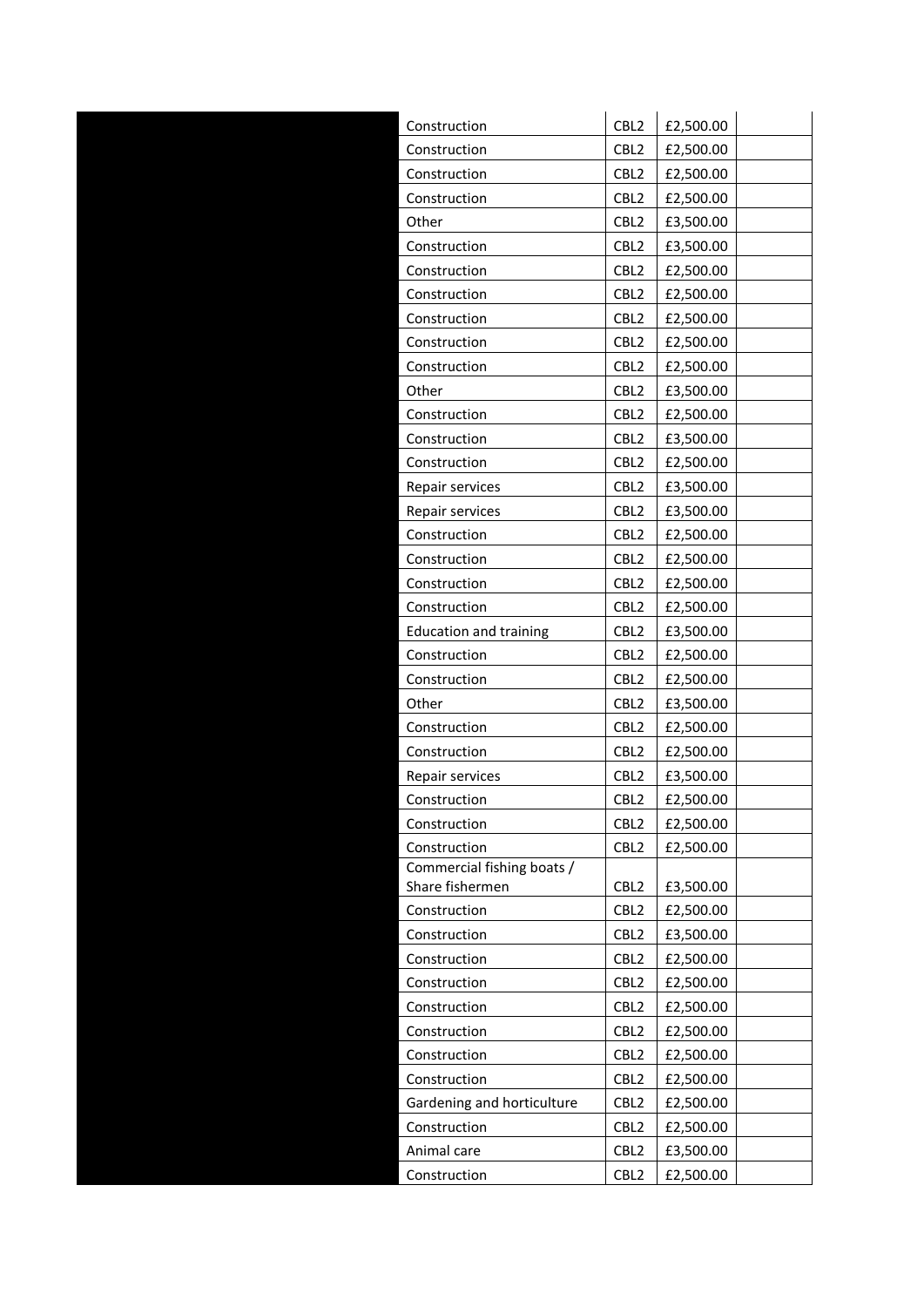| Construction                  | CBL <sub>2</sub> | £2,500.00 |
|-------------------------------|------------------|-----------|
| Construction                  | CBL <sub>2</sub> | £3,500.00 |
| Construction                  | CBL <sub>2</sub> | £2,500.00 |
| Other                         | CBL <sub>2</sub> | £3,500.00 |
| Other                         | CBL <sub>2</sub> | £3,500.00 |
| Construction                  | CBL <sub>2</sub> | £3,500.00 |
| Other                         | CBL <sub>2</sub> | £3,500.00 |
| Construction                  | CBL <sub>2</sub> | £2,500.00 |
| Construction                  | CBL <sub>2</sub> | £2,500.00 |
| Other                         | CBL <sub>2</sub> | £3,500.00 |
| <b>Health and Beauty</b>      | CBL <sub>2</sub> | £3,500.00 |
| <b>Health and Beauty</b>      | CBL <sub>2</sub> | £3,500.00 |
| Construction                  | CBL <sub>2</sub> | £2,500.00 |
| Construction                  | CBL <sub>2</sub> | £2,500.00 |
| Construction                  | CBL <sub>2</sub> | £3,500.00 |
| Construction                  | CBL <sub>2</sub> | £3,500.00 |
| Gardening and horticulture    | CBL <sub>2</sub> | £2,500.00 |
| Construction                  | CBL <sub>2</sub> | £2,500.00 |
| <b>Education and training</b> | CBL <sub>2</sub> | £3,500.00 |
| Construction                  | CBL <sub>2</sub> | £2,500.00 |
| Construction                  | CBL <sub>2</sub> | £2,500.00 |
| Childcare                     | CBL <sub>2</sub> | £3,500.00 |
| Retail                        | CBL <sub>2</sub> | £3,500.00 |
| Construction                  | CBL <sub>2</sub> | £2,500.00 |
| Construction                  | CBL <sub>2</sub> | £2,500.00 |
| Construction                  | CBL <sub>2</sub> | £2,500.00 |
| Construction                  | CBL <sub>2</sub> | £2,500.00 |
| <b>Health and Beauty</b>      | CBL <sub>2</sub> | £3,500.00 |
| Construction                  | CBL <sub>2</sub> | £2,500.00 |
| Construction                  | CBL <sub>2</sub> | £2,500.00 |
| Construction                  | CBL <sub>2</sub> | £2,500.00 |
| Commercial fishing boats /    |                  |           |
| Share fishermen               | CBL <sub>2</sub> | £3,500.00 |
| Construction                  | CBL <sub>2</sub> | £2,500.00 |
| Repair services               | CBL <sub>2</sub> | £3,500.00 |
| Construction                  | CBL <sub>2</sub> | £2,500.00 |
| Construction                  | CBL <sub>2</sub> | £2,500.00 |
| Construction                  | CBL <sub>2</sub> | £2,500.00 |
| Construction                  | CBL <sub>2</sub> | £2,500.00 |
| Childcare                     | CBL <sub>2</sub> | £3,500.00 |
| Entertainment & Leisure       | CBL <sub>2</sub> | £3,500.00 |
| Construction                  | CBL <sub>2</sub> | £2,500.00 |
| Construction                  | CBL <sub>2</sub> | £2,500.00 |
| Construction                  | CBL <sub>2</sub> | £2,500.00 |
| Other                         | CBL <sub>2</sub> | £3,500.00 |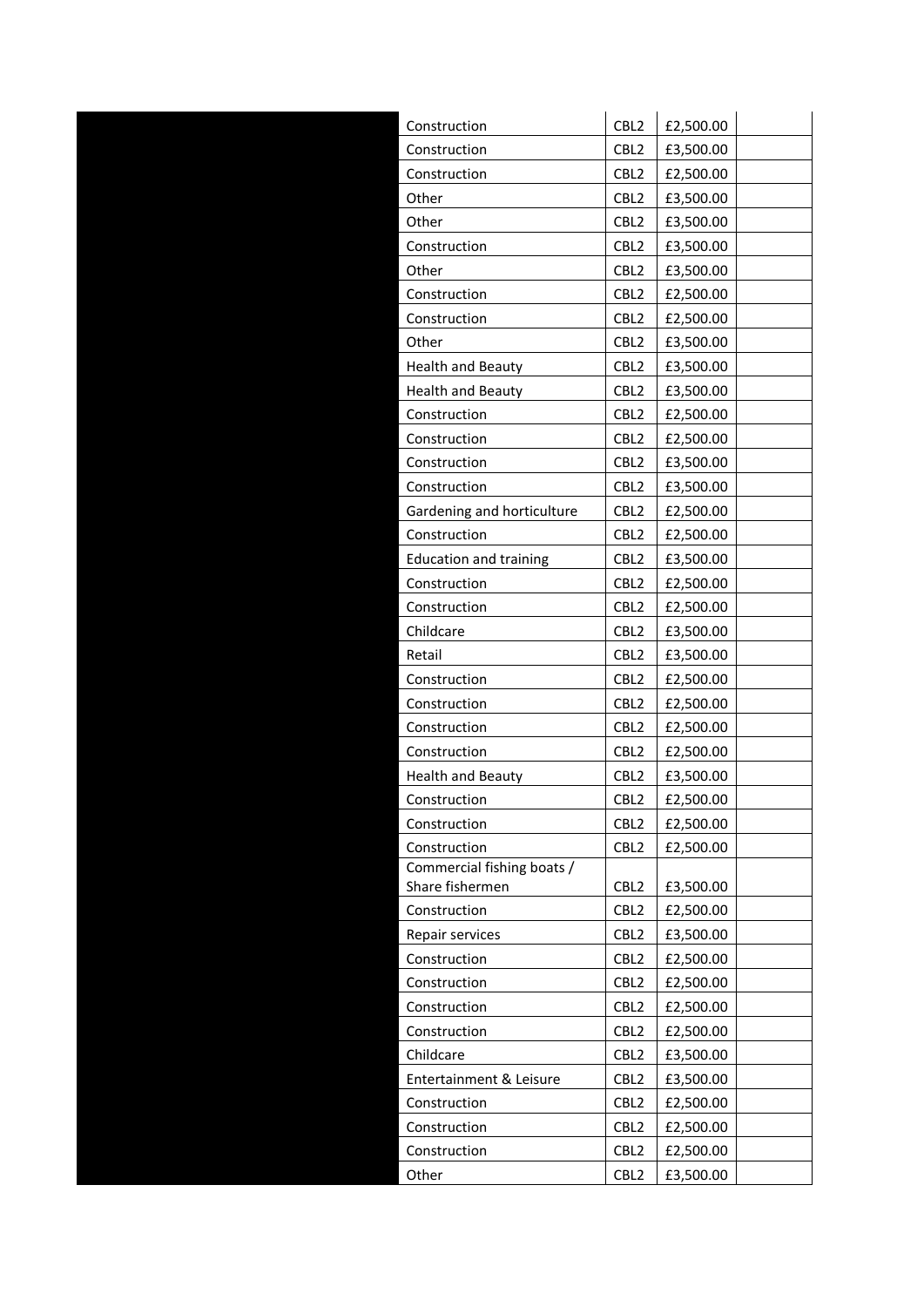| Construction                  | CBL <sub>2</sub>         | £2,500.00 |
|-------------------------------|--------------------------|-----------|
| Construction                  | CBL <sub>2</sub>         | £2,500.00 |
| Other                         | CBL <sub>2</sub>         | £3,500.00 |
| Construction                  | CBL <sub>2</sub>         | £3,500.00 |
| Construction                  | CBL <sub>2</sub>         | £2,500.00 |
| Construction                  | CBL <sub>2</sub>         | £3,500.00 |
| Other                         | CBL2                     | £3,500.00 |
| Construction                  | CBL <sub>2</sub>         | £2,500.00 |
| <b>Education and training</b> | CBL <sub>2</sub>         | £3,500.00 |
| <b>Health and Beauty</b>      | CBL <sub>2</sub>         | £3,500.00 |
| <b>Health and Beauty</b>      | CBL <sub>2</sub>         | £3,500.00 |
| Construction                  | CBL <sub>2</sub>         | £2,500.00 |
| Construction                  | CBL <sub>2</sub>         | £2,500.00 |
|                               |                          |           |
| Repair services               | CBL <sub>2</sub><br>CBL2 | £3,500.00 |
| <b>Health and Beauty</b>      |                          | £3,500.00 |
| Other                         | CBL <sub>2</sub>         | £3,500.00 |
| Construction                  | CBL <sub>2</sub>         | £2,500.00 |
| Construction                  | CBL <sub>2</sub>         | £2,500.00 |
| Construction                  | CBL <sub>2</sub>         | £2,500.00 |
| Construction                  | CBL <sub>2</sub>         | £2,500.00 |
| Other                         | CBL <sub>2</sub>         | £3,500.00 |
| Construction                  | CBL2                     | £2,500.00 |
| Construction                  | CBL <sub>2</sub>         | £2,500.00 |
| Construction                  | CBL <sub>2</sub>         | £2,500.00 |
| <b>Health and Beauty</b>      | CBL <sub>2</sub>         | £3,500.00 |
| Construction                  | CBL <sub>2</sub>         | £3,500.00 |
| Other                         | CBL <sub>2</sub>         | £3,500.00 |
| Other                         | CBL <sub>2</sub>         | £3,500.00 |
| Animal care                   | CBL <sub>2</sub>         | £3,500.00 |
| Construction                  | CBL <sub>2</sub>         | £2,500.00 |
| Construction                  | CBL <sub>2</sub>         | £3,500.00 |
| Construction                  | CBL <sub>2</sub>         | £3,500.00 |
| Construction                  | CBL <sub>2</sub>         | £3,500.00 |
| Construction                  | CBL2                     | £3,500.00 |
| <b>Health and Beauty</b>      | CBL <sub>2</sub>         | £3,500.00 |
| Other                         | CBL <sub>2</sub>         | £3,500.00 |
| <b>Health and Beauty</b>      | CBL <sub>2</sub>         | £3,500.00 |
| <b>Health and Beauty</b>      | CBL <sub>2</sub>         | £3,500.00 |
| Construction                  | CBL <sub>2</sub>         | £3,500.00 |
| <b>Health and Beauty</b>      | CBL <sub>2</sub>         | £3,500.00 |
| <b>Health and Beauty</b>      | CBL <sub>2</sub>         | £3,500.00 |
| <b>Health and Beauty</b>      | CBL <sub>2</sub>         | £3,500.00 |
| Construction                  | CBL <sub>2</sub>         | £3,500.00 |
| Construction                  | CBL2                     | £3,500.00 |
| <b>Education and training</b> | CBL <sub>2</sub>         | £3,500.00 |